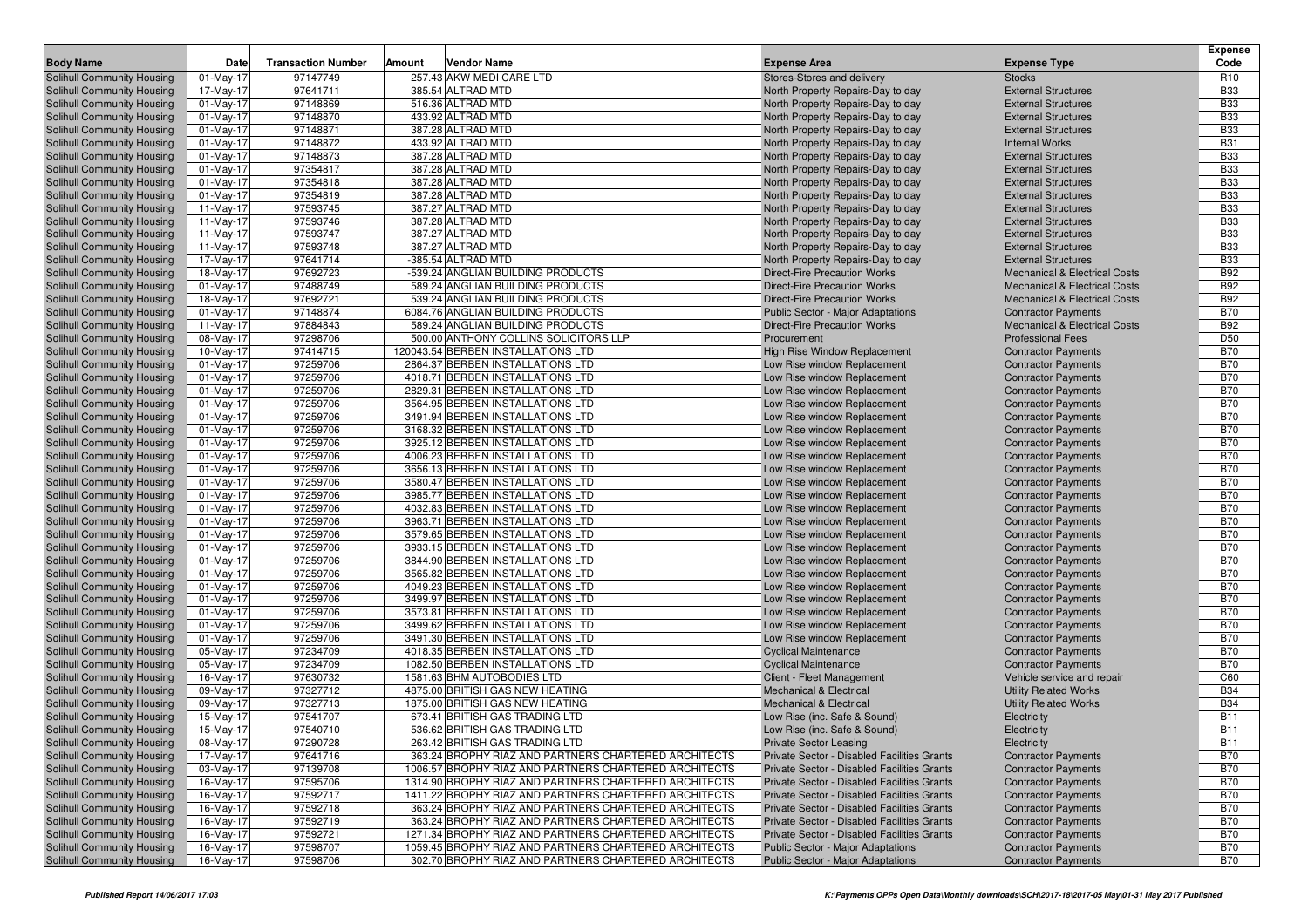| <b>Body Name</b>                                         | Date                   | <b>Transaction Number</b> | Amount | <b>Vendor Name</b>                                           | <b>Expense Area</b>                                                        | <b>Expense Type</b>                                      | <b>Expense</b><br>Code   |
|----------------------------------------------------------|------------------------|---------------------------|--------|--------------------------------------------------------------|----------------------------------------------------------------------------|----------------------------------------------------------|--------------------------|
| Solihull Community Housing                               | 31-May-17              | 97989707                  |        | 538.67 BROPHY RIAZ AND PARTNERS CHARTERED ARCHITECTS         | Private Sector - Disabled Facilities Grants                                | <b>Contractor Payments</b>                               | <b>B70</b>               |
| Solihull Community Housing                               | $01$ -May-17           | 97147744                  |        | 180.00 BUILDBASE                                             | Stores-Stores and delivery                                                 | <b>Stocks</b>                                            | R <sub>10</sub>          |
| Solihull Community Housing                               | $01$ -May-17           | 97147744                  |        | 340.00 BUILDBASE                                             | Stores-Stores and delivery                                                 | <b>Stocks</b>                                            | R <sub>10</sub>          |
| Solihull Community Housing                               | 10-May-17              | 97404716                  |        | 1183.15 BURROWS HOME COMFORTS LTD                            | North Property Repairs-Day to day                                          | <b>External Structures</b>                               | <b>B33</b>               |
| Solihull Community Housing                               | 31-May-17              | 97990706                  |        | 826.20 BURROWS HOME COMFORTS LTD                             | North Property Repairs-Day to day                                          | <b>External Structures</b>                               | <b>B33</b>               |
| Solihull Community Housing                               | 31-May-17              | 97990706                  |        | -550.80 BURROWS HOME COMFORTS LTD                            | North Property Repairs-Day to day                                          | <b>External Structures</b>                               | <b>B33</b>               |
| <b>Solihull Community Housing</b>                        | 09-May-17              | 97358710                  |        | 1008.34 CAPITA SYMONDS LTD                                   | New Build - Ipswich Walk                                                   | <b>Contractor Payments</b>                               | <b>B70</b>               |
| <b>Solihull Community Housing</b>                        | 10-May-17              | 97414707                  |        | 1400.00 CDC TECHNICAL SERVICES LTD                           | <b>High Rise CCTV</b>                                                      | <b>Contractor Payments</b>                               | <b>B70</b>               |
| Solihull Community Housing                               | 10-May-17              | 97414708                  |        | 2450.00 CDC TECHNICAL SERVICES LTD                           | <b>High Rise CCTV</b>                                                      | <b>Contractor Payments</b>                               | <b>B70</b>               |
| Solihull Community Housing                               | 11-May-17              | 97449713                  |        | 280.00 CHARTER OFFICE EQUIPMENT LTD                          | <b>Endeavour House</b>                                                     | Furniture                                                | D11                      |
| Solihull Community Housing                               | 03-May-17              | 97139709                  |        | 732.13 CLEARWATER TECHNOLOGY LTD                             | Client ¿ H & S Water Risk                                                  | <b>Water Risks</b>                                       | <b>B13</b>               |
| Solihull Community Housing                               | 31-May-17              | 97981707                  |        | 732.13 CLEARWATER TECHNOLOGY LTD                             | Client ¿ H & S Water Risk                                                  | <b>Water Risks</b>                                       | <b>B13</b>               |
| <b>Solihull Community Housing</b>                        | 19-May-17              | 97713707                  |        | 500.00 CONTINENTAL HOLIDAY HOMES                             | <b>Balance Sheet</b>                                                       | <b>Provision For Homelessness</b>                        | U20                      |
| Solihull Community Housing                               | $01$ -May-17           | 97372788                  |        | 1075.00 CONTOUR SHOWERS LTD                                  | Stores-Stores and delivery                                                 | <b>Stocks</b>                                            | R <sub>10</sub>          |
| Solihull Community Housing                               | 01-May-17              | 97372789                  |        | 230.00 CONTOUR SHOWERS LTD                                   | Stores-Stores and delivery                                                 | <b>Stocks</b>                                            | R <sub>10</sub>          |
| <b>Solihull Community Housing</b>                        | 03-May-17              | 97372790                  |        | 119.00 CONTOUR SHOWERS LTD                                   | Stores-Stores and delivery                                                 | <b>Stocks</b>                                            | R <sub>10</sub>          |
| <b>Solihull Community Housing</b>                        | 03-May-17              | 97372790                  |        | 119.02 CONTOUR SHOWERS LTD                                   | Stores-Stores and delivery                                                 | <b>Stocks</b>                                            | R <sub>10</sub>          |
| Solihull Community Housing                               | 16-May-17              | 97895762                  |        | 1105.00 CONTOUR SHOWERS LTD                                  | Stores-Stores and delivery                                                 | <b>Stocks</b>                                            | R <sub>10</sub>          |
| Solihull Community Housing                               | 04-May-17              | 97181711<br>97404726      |        | 479.67 DANIEL OWEN LTD                                       | North Property Repairs-Day to day                                          | <b>Agency Staff</b>                                      | A60<br>A60               |
| Solihull Community Housing                               | 10-May-17              | 97404728                  |        | 601.62 DANIEL OWEN LTD                                       | North Property Repairs-Day to day                                          | <b>Agency Staff</b>                                      | A60                      |
| Solihull Community Housing<br>Solihull Community Housing | 10-May-17<br>22-May-17 | 97774706                  |        | 583.86 DANIEL OWEN LTD<br>4000.00 DISABLED LIVING FOUNDATION | North Property Repairs-Day to day<br><b>Central Administration</b>         | <b>Agency Staff</b>                                      | A80                      |
| Solihull Community Housing                               | 03-May-17              | 97161707                  |        | 338.15 DODD GROUP                                            | <b>Electrical Improvement Works</b>                                        | Training<br><b>Contractor Payments</b>                   | <b>B70</b>               |
| Solihull Community Housing                               | 03-May-17              | 97161708                  |        | 304.41 DODD GROUP                                            | <b>Electrical Improvement Works</b>                                        | <b>Contractor Payments</b>                               | <b>B70</b>               |
| Solihull Community Housing                               | 03-May-17              | 97161711                  |        | 245.58 DODD GROUP                                            | <b>Electrical Improvement Works</b>                                        | <b>Contractor Payments</b>                               | <b>B70</b>               |
| Solihull Community Housing                               | 03-May-17              | 97161713                  |        | 286.13 DODD GROUP                                            | <b>Electrical Improvement Works</b>                                        | <b>Contractor Payments</b>                               | <b>B70</b>               |
| Solihull Community Housing                               | 03-May-17              | 97161715                  |        | 627.45 DODD GROUP                                            | <b>Electrical Improvement Works</b>                                        | <b>Contractor Payments</b>                               | <b>B70</b>               |
| Solihull Community Housing                               | 03-May-17              | 97161716                  |        | 330.91 DODD GROUP                                            | <b>Electrical Improvement Works</b>                                        | <b>Contractor Payments</b>                               | <b>B70</b>               |
| Solihull Community Housing                               | 03-May-17              | 97161718                  |        | 330.05 DODD GROUP                                            | <b>Electrical Improvement Works</b>                                        | <b>Contractor Payments</b>                               | <b>B70</b>               |
| Solihull Community Housing                               | 03-May-17              | 97161719                  |        | 426.47 DODD GROUP                                            | <b>Electrical Improvement Works</b>                                        | <b>Contractor Payments</b>                               | <b>B70</b>               |
| Solihull Community Housing                               | 03-May-17              | 97161720                  |        | 532.63 DODD GROUP                                            | <b>Electrical Improvement Works</b>                                        | <b>Contractor Payments</b>                               | <b>B70</b>               |
| Solihull Community Housing                               | 03-May-17              | 97161721                  |        | 372.21 DODD GROUP                                            | <b>Electrical Improvement Works</b>                                        | <b>Contractor Payments</b>                               | <b>B70</b>               |
| Solihull Community Housing                               | 03-May-17              | 97161722                  |        | 370.30 DODD GROUP                                            | <b>Electrical Improvement Works</b>                                        | <b>Contractor Payments</b>                               | <b>B70</b>               |
| Solihull Community Housing                               | 03-May-17              | 97161723                  |        | 330.12 DODD GROUP                                            | <b>Electrical Improvement Works</b>                                        | <b>Contractor Payments</b>                               | <b>B70</b>               |
| Solihull Community Housing                               | 03-May-17              | 97161724                  |        | 283.33 DODD GROUP                                            | <b>Electrical Improvement Works</b>                                        | <b>Contractor Payments</b>                               | <b>B70</b>               |
| Solihull Community Housing                               | 03-May-17              | 97161726                  |        | 3281.02 DODD GROUP                                           | <b>Electrical Improvement Works</b>                                        | <b>Contractor Payments</b>                               | <b>B70</b>               |
| Solihull Community Housing                               | 03-May-17              | 97161728                  |        | 1135.99 DODD GROUP                                           | <b>Electrical Improvement Works</b>                                        | <b>Contractor Payments</b>                               | <b>B70</b>               |
| Solihull Community Housing                               | 03-May-17              | 97161730                  |        | 301.91 DODD GROUP                                            | <b>Electrical Improvement Works</b>                                        | <b>Contractor Payments</b>                               | <b>B70</b>               |
| Solihull Community Housing                               | 03-May-17              | 97161731                  |        | 363.29 DODD GROUP                                            | <b>Electrical Improvement Works</b>                                        | <b>Contractor Payments</b>                               | <b>B70</b>               |
| Solihull Community Housing                               | 03-May-17              | 97161732                  |        | 357.22 DODD GROUP                                            | <b>Electrical Improvement Works</b>                                        | <b>Contractor Payments</b>                               | <b>B70</b>               |
| Solihull Community Housing                               | 03-May-17              | 97161733                  |        | 482.86 DODD GROUP                                            | <b>Electrical Improvement Works</b>                                        | <b>Contractor Payments</b>                               | <b>B70</b>               |
| Solihull Community Housing                               | 03-May-17              | 97161736                  |        | 310.17 DODD GROUP                                            | <b>Electrical Improvement Works</b>                                        | <b>Contractor Payments</b>                               | <b>B70</b>               |
| Solihull Community Housing                               | 03-May-17              | 97161737                  |        | 292.11 DODD GROUP                                            | <b>Electrical Improvement Works</b>                                        | <b>Contractor Payments</b>                               | <b>B70</b>               |
| Solihull Community Housing                               | 03-May-17              | 97161739                  |        | 362.71 DODD GROUP                                            | <b>Electrical Improvement Works</b>                                        | <b>Contractor Payments</b>                               | <b>B70</b>               |
| Solihull Community Housing                               | 03-May-17              | 97161742                  |        | 448.34 DODD GROUP                                            | <b>Electrical Improvement Works</b>                                        | <b>Contractor Payments</b>                               | <b>B70</b>               |
| Solihull Community Housing                               | 03-May-17              | 97161744                  |        | 614.17 DODD GROUP<br>512.71 DODD GROUP                       | <b>Electrical Improvement Works</b>                                        | <b>Contractor Payments</b>                               | <b>B70</b><br><b>B70</b> |
| Solihull Community Housing                               | 03-May-17              | 97161751<br>97552749      |        |                                                              | <b>Electrical Improvement Works</b><br><b>Electrical Improvement Works</b> | <b>Contractor Payments</b>                               | <b>B70</b>               |
| Solihull Community Housing<br>Solihull Community Housing | 15-May-17<br>15-May-17 | 97552750                  |        | 283.33 DODD GROUP<br>2225.83 DODD GROUP                      | <b>Electrical Improvement Works</b>                                        | <b>Contractor Payments</b><br><b>Contractor Payments</b> | <b>B70</b>               |
| Solihull Community Housing                               | 15-May-17              | 97552751                  |        | 669.89 DODD GROUP                                            | <b>Electrical Improvement Works</b>                                        | <b>Contractor Payments</b>                               | <b>B70</b>               |
| Solihull Community Housing                               | 15-May-17              | 97552752                  |        | 1124.08 DODD GROUP                                           | <b>Electrical Improvement Works</b>                                        | <b>Contractor Payments</b>                               | <b>B70</b>               |
| Solihull Community Housing                               | 15-May-17              | 97552753                  |        | 290.16 DODD GROUP                                            | <b>Electrical Improvement Works</b>                                        | <b>Contractor Payments</b>                               | <b>B70</b>               |
| Solihull Community Housing                               | 15-May-17              | 97552754                  |        | 242.96 DODD GROUP                                            | <b>Electrical Improvement Works</b>                                        | <b>Contractor Payments</b>                               | <b>B70</b>               |
| Solihull Community Housing                               | 15-May-17              | 97552755                  |        | 293.82 DODD GROUP                                            | <b>Electrical Improvement Works</b>                                        | <b>Contractor Payments</b>                               | <b>B70</b>               |
| Solihull Community Housing                               | 15-May-17              | 97552756                  |        | 410.23 DODD GROUP                                            | <b>Electrical Improvement Works</b>                                        | <b>Contractor Payments</b>                               | <b>B70</b>               |
| Solihull Community Housing                               | 15-May-17              | 97552758                  |        | 312.02 DODD GROUP                                            | <b>Electrical Improvement Works</b>                                        | <b>Contractor Payments</b>                               | <b>B70</b>               |
| Solihull Community Housing                               | 15-May-17              | 97552759                  |        | 503.00 DODD GROUP                                            | <b>Electrical Improvement Works</b>                                        | <b>Contractor Payments</b>                               | <b>B70</b>               |
| Solihull Community Housing                               | 15-May-17              | 97552760                  |        | 600.25 DODD GROUP                                            | <b>Electrical Improvement Works</b>                                        | <b>Contractor Payments</b>                               | <b>B70</b>               |
| Solihull Community Housing                               | 15-May-17              | 97552761                  |        | 314.91 DODD GROUP                                            | <b>Electrical Improvement Works</b>                                        | <b>Contractor Payments</b>                               | <b>B70</b>               |
| Solihull Community Housing                               | 15-May-17              | 97552762                  |        | 273.04 DODD GROUP                                            | <b>Electrical Improvement Works</b>                                        | <b>Contractor Payments</b>                               | <b>B70</b>               |
| Solihull Community Housing                               | 15-May-17              | 97552763                  |        | 505.98 DODD GROUP                                            | <b>Electrical Improvement Works</b>                                        | <b>Contractor Payments</b>                               | <b>B70</b>               |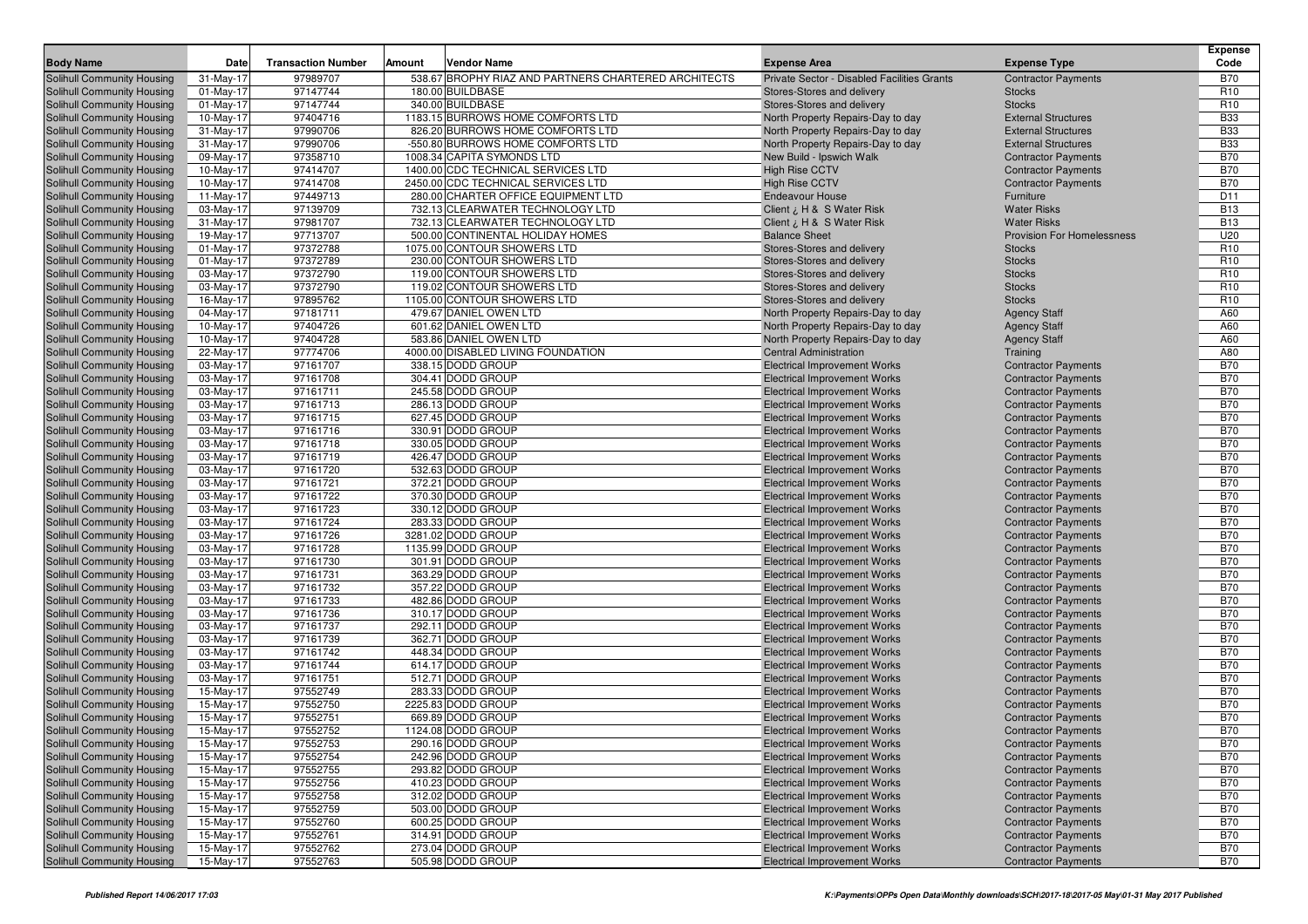|                                                                 |                        |                           |        |                                         |                                                                            |                                                          | <b>Expense</b>           |
|-----------------------------------------------------------------|------------------------|---------------------------|--------|-----------------------------------------|----------------------------------------------------------------------------|----------------------------------------------------------|--------------------------|
| <b>Body Name</b>                                                | Date                   | <b>Transaction Number</b> | Amount | <b>Vendor Name</b>                      | <b>Expense Area</b>                                                        | <b>Expense Type</b>                                      | Code                     |
| Solihull Community Housing                                      | 15-May-17              | 97552764                  |        | 237.17 DODD GROUP                       | <b>Electrical Improvement Works</b>                                        | <b>Contractor Payments</b>                               | <b>B70</b>               |
| <b>Solihull Community Housing</b>                               | 15-May-17              | 97552766                  |        | 962.99 DODD GROUP                       | <b>Electrical Improvement Works</b>                                        | <b>Contractor Payments</b>                               | <b>B70</b>               |
| Solihull Community Housing                                      | 15-May-17              | 97552767                  |        | 384.30 DODD GROUP                       | <b>Electrical Improvement Works</b>                                        | <b>Contractor Payments</b>                               | <b>B70</b>               |
| Solihull Community Housing                                      | 15-May-17              | 97552768<br>97552769      |        | 286.17 DODD GROUP<br>805.56 DODD GROUP  | <b>Electrical Improvement Works</b>                                        | <b>Contractor Payments</b>                               | <b>B70</b><br><b>B70</b> |
| <b>Solihull Community Housing</b><br>Solihull Community Housing | 15-May-17<br>15-May-17 | 97552771                  |        | 304.30 DODD GROUP                       | <b>Electrical Improvement Works</b><br><b>Electrical Improvement Works</b> | <b>Contractor Payments</b>                               | <b>B70</b>               |
| <b>Solihull Community Housing</b>                               | 15-May-17              | 97552772                  |        | 644.46 DODD GROUP                       | <b>Electrical Improvement Works</b>                                        | <b>Contractor Payments</b><br><b>Contractor Payments</b> | <b>B70</b>               |
| Solihull Community Housing                                      | 15-May-17              | 97552774                  |        | 615.48 DODD GROUP                       | <b>Electrical Improvement Works</b>                                        | <b>Contractor Payments</b>                               | <b>B70</b>               |
| Solihull Community Housing                                      | 15-May-17              | 97552777                  |        | 287.17 DODD GROUP                       | <b>Electrical Improvement Works</b>                                        | <b>Contractor Payments</b>                               | <b>B70</b>               |
| Solihull Community Housing                                      | 15-May-17              | 97552778                  |        | 1066.57 DODD GROUP                      | <b>Electrical Improvement Works</b>                                        | <b>Contractor Payments</b>                               | <b>B70</b>               |
| Solihull Community Housing                                      | 15-May-17              | 97552779                  |        | 1186.65 DODD GROUP                      | <b>Electrical Improvement Works</b>                                        | <b>Contractor Payments</b>                               | <b>B70</b>               |
| <b>Solihull Community Housing</b>                               | 15-May-17              | 97552781                  |        | 400.95 DODD GROUP                       | <b>Electrical Improvement Works</b>                                        | <b>Contractor Payments</b>                               | <b>B70</b>               |
| Solihull Community Housing                                      | 15-May-17              | 97552783                  |        | 488.26 DODD GROUP                       | <b>Electrical Improvement Works</b>                                        | <b>Contractor Payments</b>                               | <b>B70</b>               |
| Solihull Community Housing                                      | 15-May-17              | 97552790                  |        | 288.97 DODD GROUP                       | <b>Electrical Improvement Works</b>                                        | <b>Contractor Payments</b>                               | <b>B70</b>               |
| Solihull Community Housing                                      | 15-May-17              | 97552791                  |        | 610.85 DODD GROUP                       | <b>Electrical Improvement Works</b>                                        | <b>Contractor Payments</b>                               | <b>B70</b>               |
| <b>Solihull Community Housing</b>                               | 15-May-17              | 97552793                  |        | 983.32 DODD GROUP                       | <b>Electrical Improvement Works</b>                                        | <b>Contractor Payments</b>                               | <b>B70</b>               |
| Solihull Community Housing                                      | 15-May-17              | 97552794                  |        | 469.65 DODD GROUP                       | <b>Electrical Improvement Works</b>                                        | <b>Contractor Payments</b>                               | <b>B70</b>               |
| <b>Solihull Community Housing</b>                               | 15-May-17              | 97552795                  |        | 431.65 DODD GROUP                       | <b>Electrical Improvement Works</b>                                        | <b>Contractor Payments</b>                               | <b>B70</b>               |
| Solihull Community Housing                                      | 15-May-17              | 97551707                  |        | 675.44 DODD GROUP                       | <b>Electrical Improvement Works</b>                                        | <b>Contractor Payments</b>                               | <b>B70</b>               |
| Solihull Community Housing                                      | 15-May-17              | 97551708                  |        | 302.48 DODD GROUP                       | <b>Electrical Improvement Works</b>                                        | <b>Contractor Payments</b>                               | <b>B70</b>               |
| Solihull Community Housing                                      | 15-May-17              | 97551709                  |        | 327.09 DODD GROUP                       | <b>Electrical Improvement Works</b>                                        | <b>Contractor Payments</b>                               | <b>B70</b>               |
| Solihull Community Housing                                      | 15-May-17              | 97552706                  |        | 435.66 DODD GROUP                       | <b>Electrical Improvement Works</b>                                        | <b>Contractor Payments</b>                               | <b>B70</b>               |
| Solihull Community Housing                                      | 15-May-17              | 97552707                  |        | 283.93 DODD GROUP                       | <b>Electrical Improvement Works</b>                                        | <b>Contractor Payments</b>                               | <b>B70</b>               |
| Solihull Community Housing                                      | 15-May-17              | 97552708                  |        | 247.15 DODD GROUP                       | <b>Electrical Improvement Works</b>                                        | <b>Contractor Payments</b>                               | <b>B70</b>               |
| Solihull Community Housing                                      | 15-May-17              | 97552709                  |        | 553.90 DODD GROUP                       | <b>Electrical Improvement Works</b>                                        | <b>Contractor Payments</b>                               | <b>B70</b>               |
| <b>Solihull Community Housing</b>                               | 15-May-17              | 97552711                  |        | 382.64 DODD GROUP                       | <b>Electrical Improvement Works</b>                                        | <b>Contractor Payments</b>                               | <b>B70</b>               |
| Solihull Community Housing                                      | 15-May-17              | 97552713                  |        | 622.96 DODD GROUP                       | <b>Electrical Improvement Works</b>                                        | <b>Contractor Payments</b>                               | <b>B70</b>               |
| <b>Solihull Community Housing</b>                               | 15-May-17              | 97552714                  |        | 303.89 DODD GROUP                       | <b>Electrical Improvement Works</b>                                        | <b>Contractor Payments</b>                               | <b>B70</b>               |
| Solihull Community Housing                                      | 15-May-17              | 97552718                  |        | 705.59 DODD GROUP                       | <b>Electrical Improvement Works</b>                                        | <b>Contractor Payments</b>                               | <b>B70</b>               |
| Solihull Community Housing                                      | 15-May-17              | 97552719                  |        | 754.33 DODD GROUP                       | <b>Electrical Improvement Works</b>                                        | <b>Contractor Payments</b>                               | <b>B70</b>               |
| Solihull Community Housing                                      | 15-May-17              | 97552720                  |        | 322.47 DODD GROUP                       | <b>Electrical Improvement Works</b>                                        | <b>Contractor Payments</b>                               | <b>B70</b>               |
| Solihull Community Housing                                      | 15-May-17              | 97552721                  |        | 437.59 DODD GROUP                       | <b>Electrical Improvement Works</b>                                        | <b>Contractor Payments</b>                               | <b>B70</b>               |
| Solihull Community Housing                                      | 15-May-17              | 97552722                  |        | 341.03 DODD GROUP                       | <b>Electrical Improvement Works</b>                                        | <b>Contractor Payments</b>                               | <b>B70</b>               |
| Solihull Community Housing                                      | 15-May-17              | 97552723                  |        | 243.49 DODD GROUP                       | <b>Electrical Improvement Works</b>                                        | <b>Contractor Payments</b>                               | <b>B70</b>               |
| <b>Solihull Community Housing</b>                               | 15-May-17              | 97552724                  |        | 568.31 DODD GROUP                       | <b>Electrical Improvement Works</b>                                        | <b>Contractor Payments</b>                               | <b>B70</b>               |
| Solihull Community Housing                                      | 15-May-17              | 97552725                  |        | 1107.81 DODD GROUP<br>246.96 DODD GROUP | <b>Electrical Improvement Works</b>                                        | <b>Contractor Payments</b>                               | <b>B70</b><br><b>B70</b> |
| Solihull Community Housing                                      | 15-May-17<br>15-May-17 | 97552727<br>97552728      |        | 260.71 DODD GROUP                       | <b>Electrical Improvement Works</b>                                        | <b>Contractor Payments</b>                               | <b>B70</b>               |
| Solihull Community Housing<br>Solihull Community Housing        | 15-May-17              | 97552730                  |        | 471.56 DODD GROUP                       | <b>Electrical Improvement Works</b><br><b>Electrical Improvement Works</b> | <b>Contractor Payments</b><br><b>Contractor Payments</b> | <b>B70</b>               |
| Solihull Community Housing                                      | 15-May-17              | 97552733                  |        | 605.69 DODD GROUP                       | <b>Electrical Improvement Works</b>                                        | <b>Contractor Payments</b>                               | <b>B70</b>               |
| Solihull Community Housing                                      | 15-May-17              | 97552735                  |        | 433.31 DODD GROUP                       | <b>Electrical Improvement Works</b>                                        | <b>Contractor Payments</b>                               | <b>B70</b>               |
| Solihull Community Housing                                      | 15-May-17              | 97552736                  |        | 221.44 DODD GROUP                       | <b>Electrical Improvement Works</b>                                        | <b>Contractor Payments</b>                               | <b>B70</b>               |
| Solihull Community Housing                                      | 15-May-17              | 97552738                  |        | 359.91 DODD GROUP                       | <b>Electrical Improvement Works</b>                                        | <b>Contractor Payments</b>                               | <b>B70</b>               |
| Solihull Community Housing                                      | 15-May-17              | 97552739                  |        | 484.94 DODD GROUP                       | <b>Electrical Improvement Works</b>                                        | <b>Contractor Payments</b>                               | <b>B70</b>               |
| Solihull Community Housing                                      | 15-May-17              | 97552741                  |        | 561.58 DODD GROUP                       | <b>Electrical Improvement Works</b>                                        | <b>Contractor Payments</b>                               | <b>B70</b>               |
| Solihull Community Housing                                      | 15-May-17              | 97552742                  |        | 558.22 DODD GROUP                       | <b>Electrical Improvement Works</b>                                        | <b>Contractor Payments</b>                               | <b>B70</b>               |
| Solihull Community Housing                                      | 15-May-17              | 97552743                  |        | 411.25 DODD GROUP                       | <b>Electrical Improvement Works</b>                                        | <b>Contractor Payments</b>                               | <b>B70</b>               |
| Solihull Community Housing                                      | 15-May-17              | 97552746                  |        | 441.14 DODD GROUP                       | <b>Electrical Improvement Works</b>                                        | <b>Contractor Payments</b>                               | <b>B70</b>               |
| Solihull Community Housing                                      | 15-May-17              | 97552747                  |        | 398.07 DODD GROUP                       | <b>Electrical Improvement Works</b>                                        | <b>Contractor Payments</b>                               | <b>B70</b>               |
| Solihull Community Housing                                      | 15-May-17              | 97552748                  |        | 404.56 DODD GROUP                       | <b>Electrical Improvement Works</b>                                        | <b>Contractor Payments</b>                               | <b>B70</b>               |
| <b>Solihull Community Housing</b>                               | 25-May-17              | 97914706                  |        | 470.91 DODD GROUP                       | <b>Electrical Improvement Works</b>                                        | <b>Contractor Payments</b>                               | <b>B70</b>               |
| Solihull Community Housing                                      | 25-May-17              | 97914707                  |        | 559.81 DODD GROUP                       | <b>Electrical Improvement Works</b>                                        | <b>Contractor Payments</b>                               | <b>B70</b>               |
| <b>Solihull Community Housing</b>                               | 25-May-17              | 97914708                  |        | 344.87 DODD GROUP                       | <b>Electrical Improvement Works</b>                                        | <b>Contractor Payments</b>                               | <b>B70</b>               |
| <b>Solihull Community Housing</b>                               | 25-May-17              | 97914709                  |        | 294.97 DODD GROUP                       | <b>Electrical Improvement Works</b>                                        | <b>Contractor Payments</b>                               | <b>B70</b>               |
| Solihull Community Housing                                      | 25-May-17              | 97914710                  |        | 286.48 DODD GROUP                       | <b>Electrical Improvement Works</b>                                        | <b>Contractor Payments</b>                               | <b>B70</b>               |
| Solihull Community Housing                                      | 25-May-17              | 97914711                  |        | 308.97 DODD GROUP                       | <b>Electrical Improvement Works</b>                                        | <b>Contractor Payments</b>                               | <b>B70</b>               |
| <b>Solihull Community Housing</b>                               | 25-May-17              | 97914712                  |        | 264.49 DODD GROUP                       | <b>Electrical Improvement Works</b>                                        | <b>Contractor Payments</b>                               | <b>B70</b>               |
| Solihull Community Housing                                      | 25-May-17              | 97914713                  |        | 439.91 DODD GROUP                       | <b>Electrical Improvement Works</b>                                        | <b>Contractor Payments</b>                               | <b>B70</b>               |
| Solihull Community Housing                                      | 25-May-17              | 97914714                  |        | 390.20 DODD GROUP                       | <b>Electrical Improvement Works</b>                                        | <b>Contractor Payments</b>                               | <b>B70</b>               |
| Solihull Community Housing                                      | 25-May-17              | 97914716                  |        | 709.22 DODD GROUP                       | <b>Electrical Improvement Works</b>                                        | <b>Contractor Payments</b>                               | <b>B70</b>               |
| Solihull Community Housing                                      | 25-May-17              | 97914717                  |        | 251.76 DODD GROUP                       | <b>Electrical Improvement Works</b>                                        | <b>Contractor Payments</b>                               | <b>B70</b>               |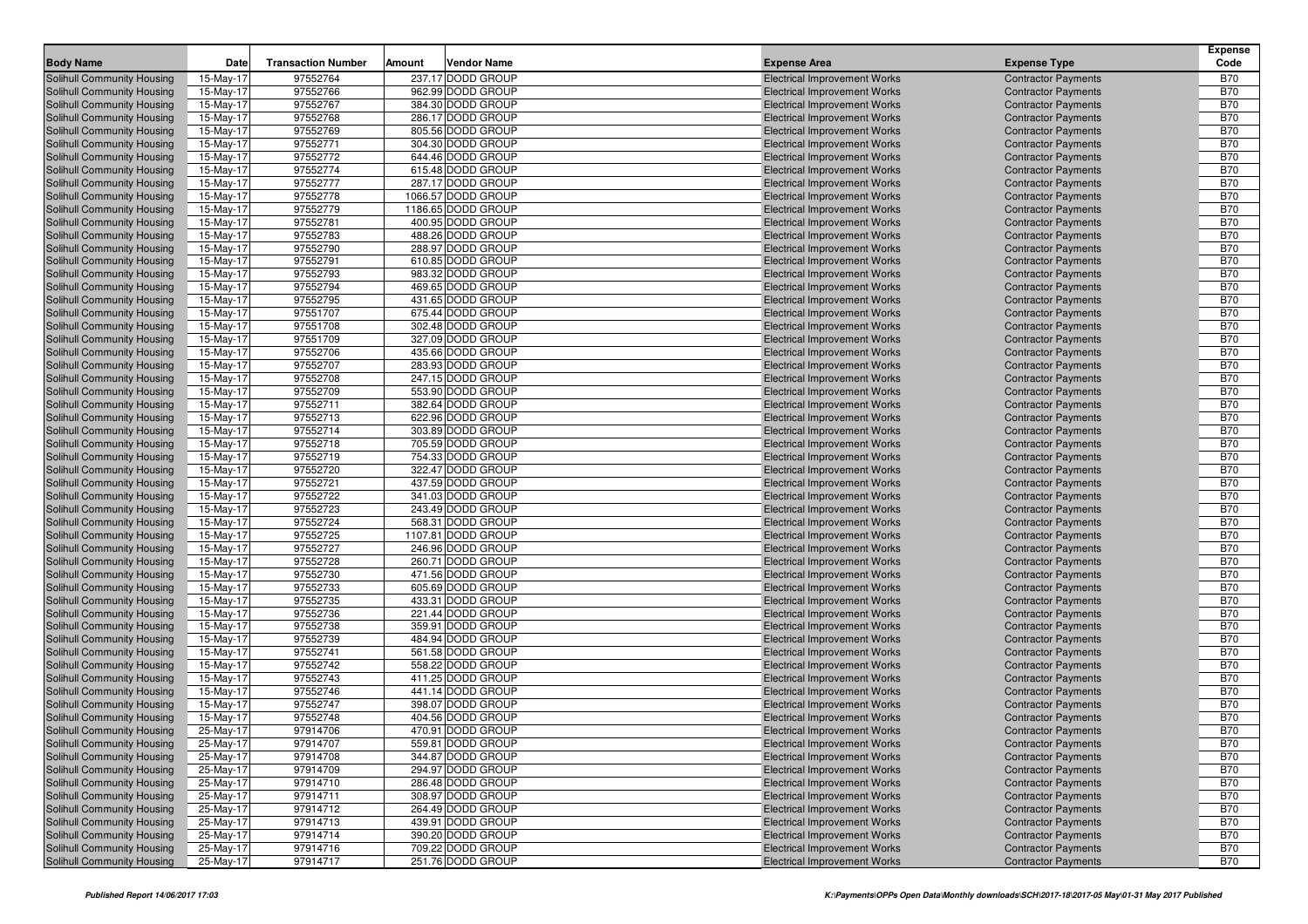| <b>Body Name</b>                                         | <b>Date</b>            | <b>Transaction Number</b> | Amount | <b>Vendor Name</b>                     | <b>Expense Area</b>                                          | <b>Expense Type</b>          | <b>Expense</b><br>Code   |
|----------------------------------------------------------|------------------------|---------------------------|--------|----------------------------------------|--------------------------------------------------------------|------------------------------|--------------------------|
| <b>Solihull Community Housing</b>                        | 25-May-17              | 97914719                  |        | 304.30 DODD GROUP                      | <b>Electrical Improvement Works</b>                          | <b>Contractor Payments</b>   | <b>B70</b>               |
| Solihull Community Housing                               | 25-May-17              | 97914720                  |        | 296.14 DODD GROUP                      | <b>Electrical Improvement Works</b>                          | <b>Contractor Payments</b>   | <b>B70</b>               |
| <b>Solihull Community Housing</b>                        | 25-May-17              | 97914721                  |        | 327.09 DODD GROUP                      | <b>Electrical Improvement Works</b>                          | <b>Contractor Payments</b>   | <b>B70</b>               |
| <b>Solihull Community Housing</b>                        | 25-May-17              | 97914722                  |        | 242.61 DODD GROUP                      | <b>Electrical Improvement Works</b>                          | <b>Contractor Payments</b>   | <b>B70</b>               |
| Solihull Community Housing                               | 25-May-17              | 97914723                  |        | 387.17 DODD GROUP                      | <b>Electrical Improvement Works</b>                          | <b>Contractor Payments</b>   | <b>B70</b>               |
| Solihull Community Housing                               | 25-May-17              | 97916707                  |        | 406.06 DODD GROUP                      | <b>Electrical Improvement Works</b>                          | <b>Contractor Payments</b>   | <b>B70</b>               |
| <b>Solihull Community Housing</b>                        | 25-May-17              | 97916708                  |        | 499.09 DODD GROUP                      | <b>Electrical Improvement Works</b>                          | <b>Contractor Payments</b>   | <b>B70</b>               |
| <b>Solihull Community Housing</b>                        | 25-May-17              | 97916709                  |        | 455.03 DODD GROUP                      | <b>Electrical Improvement Works</b>                          | <b>Contractor Payments</b>   | <b>B70</b>               |
| <b>Solihull Community Housing</b>                        | 25-May-17              | 97916710                  |        | 385.96 DODD GROUP                      | <b>Electrical Improvement Works</b>                          | <b>Contractor Payments</b>   | <b>B70</b>               |
| <b>Solihull Community Housing</b>                        | 25-May-17              | 97916711                  |        | 335.64 DODD GROUP                      | <b>Electrical Improvement Works</b>                          | <b>Contractor Payments</b>   | <b>B70</b>               |
| <b>Solihull Community Housing</b>                        | 15-May-17              | 97801854                  |        | 345.37 DODD GROUP                      | <b>Mechanical &amp; Electrical</b>                           | <b>Utility Related Works</b> | <b>B34</b>               |
| <b>Solihull Community Housing</b>                        | 15-May-17              | 97802039                  |        | 380.10 DODD GROUP                      | <b>Mechanical &amp; Electrical</b>                           | <b>Other Building costs</b>  | <b>B39</b>               |
| Solihull Community Housing                               | 15-May-17              | 97802040                  |        | 656.11 DODD GROUP                      | <b>Mechanical &amp; Electrical</b>                           | <b>Other Building costs</b>  | <b>B39</b>               |
| <b>Solihull Community Housing</b>                        | 16-May-17              | 97802045                  |        | 611.25 DODD GROUP                      | North Property Repairs-Voids                                 | Voids                        | <b>B38</b>               |
| <b>Solihull Community Housing</b>                        | 16-May-17              | 97802046                  |        | 387.71 DODD GROUP                      | North Property Repairs-Voids                                 | Voids                        | <b>B38</b>               |
| Solihull Community Housing                               | 16-May-17              | 97802047                  |        | 1022.69 DODD GROUP                     | North Property Repairs-Voids                                 | Voids                        | <b>B38</b>               |
| <b>Solihull Community Housing</b>                        | 16-May-17              | 97802048                  |        | 524.26 DODD GROUP                      | North Property Repairs-Voids                                 | Voids                        | <b>B38</b>               |
| <b>Solihull Community Housing</b>                        | 16-May-17              | 97802050                  |        | 218.90 DODD GROUP                      | North Property Repairs-Voids                                 | Voids                        | <b>B38</b>               |
| <b>Solihull Community Housing</b>                        | 16-May-17              | 97802052                  |        | 410.58 DODD GROUP                      | North Property Repairs-Voids                                 | Voids                        | <b>B38</b>               |
| <b>Solihull Community Housing</b>                        | 16-May-17              | 97802055                  |        | 384.80 DODD GROUP                      | North Property Repairs-Voids                                 | Voids                        | <b>B38</b>               |
| <b>Solihull Community Housing</b>                        | 16-May-17              | 97802056                  |        | 303.80 DODD GROUP                      | North Property Repairs-Voids                                 | Voids                        | <b>B38</b>               |
| <b>Solihull Community Housing</b>                        | 16-May-17              | 97802058                  |        | 723.07 DODD GROUP                      | North Property Repairs-Voids                                 | Voids                        | <b>B38</b>               |
| Solihull Community Housing                               | 16-May-17              | 97802067                  |        | 412.23 DODD GROUP                      | North Property Repairs-Voids                                 | Voids                        | <b>B38</b>               |
| <b>Solihull Community Housing</b>                        | 16-May-17              | 97802075                  |        | 257.22 DODD GROUP                      | <b>Mechanical &amp; Electrical</b>                           | <b>Utility Related Works</b> | <b>B34</b>               |
| <b>Solihull Community Housing</b>                        | 16-May-17              | 97802081                  |        | 386.69 DODD GROUP                      | <b>Mechanical &amp; Electrical</b>                           | <b>Utility Related Works</b> | <b>B34</b>               |
| <b>Solihull Community Housing</b>                        | 16-May-17              | 97802082                  |        | 369.28 DODD GROUP                      | <b>Mechanical &amp; Electrical</b>                           | <b>Utility Related Works</b> | <b>B34</b>               |
| <b>Solihull Community Housing</b>                        | 16-May-17              | 97802085                  |        | 1434.74 DODD GROUP                     | <b>Mechanical &amp; Electrical</b>                           | <b>Utility Related Works</b> | <b>B34</b>               |
| <b>Solihull Community Housing</b>                        | 16-May-17              | 97802091                  |        | 279.85 DODD GROUP                      | North Property Repairs-Voids                                 | Voids                        | <b>B38</b>               |
| <b>Solihull Community Housing</b>                        | 16-May-17              | 97802096                  |        | 754.45 DODD GROUP                      | <b>Mechanical &amp; Electrical</b>                           | <b>Utility Related Works</b> | <b>B34</b>               |
| <b>Solihull Community Housing</b>                        | 16-May-17              | 97802097                  |        | 631.40 DODD GROUP                      | North Property Repairs-Voids                                 | Voids                        | <b>B38</b>               |
| <b>Solihull Community Housing</b>                        | 16-May-17              | 97802098                  |        | 708.65 DODD GROUP                      | <b>Mechanical &amp; Electrical</b>                           | <b>Utility Related Works</b> | <b>B34</b>               |
| <b>Solihull Community Housing</b>                        | 16-May-17              | 97801018                  |        | 322.22 DODD GROUP                      | <b>Mechanical &amp; Electrical</b>                           | <b>Utility Related Works</b> | <b>B34</b>               |
| <b>Solihull Community Housing</b>                        | 16-May-17              | 97801025                  |        | 325.21 DODD GROUP                      | <b>Mechanical &amp; Electrical</b>                           | <b>Utility Related Works</b> | <b>B34</b>               |
| <b>Solihull Community Housing</b>                        | 16-May-17              | 97801026                  |        | 356.67 DODD GROUP                      | <b>Mechanical &amp; Electrical</b>                           | <b>Utility Related Works</b> | <b>B34</b>               |
| <b>Solihull Community Housing</b>                        | 16-May-17              | 97801028                  |        | 800.90 DODD GROUP                      | <b>Mechanical &amp; Electrical</b>                           | <b>Utility Related Works</b> | <b>B34</b>               |
| Solihull Community Housing                               | 16-May-17              | 97801030                  |        | 378.03 DODD GROUP                      | <b>Mechanical &amp; Electrical</b>                           | <b>Utility Related Works</b> | <b>B34</b><br><b>B38</b> |
| <b>Solihull Community Housing</b>                        | 16-May-17<br>16-May-17 | 97801060<br>97801064      |        | 604.86 DODD GROUP<br>282.74 DODD GROUP | North Property Repairs-Voids                                 | Voids<br>Voids               | <b>B38</b>               |
| Solihull Community Housing<br>Solihull Community Housing | 16-May-17              | 97801066                  |        | 242.89 DODD GROUP                      | North Property Repairs-Voids<br>North Property Repairs-Voids | Voids                        | <b>B38</b>               |
| Solihull Community Housing                               | 16-May-17              | 97801069                  |        | 253.13 DODD GROUP                      | North Property Repairs-Voids                                 | Voids                        | <b>B38</b>               |
| Solihull Community Housing                               | 16-May-17              | 97801078                  |        | 347.97 DODD GROUP                      | North Property Repairs-Voids                                 | Voids                        | <b>B38</b>               |
| Solihull Community Housing                               | 16-May-17              | 97801098                  |        | 217.32 DODD GROUP                      | North Property Repairs-Voids                                 | Voids                        | <b>B38</b>               |
| Solihull Community Housing                               | 16-May-17              | 97801101                  |        | 1127.40 DODD GROUP                     | North Property Repairs-Voids                                 | Voids                        | <b>B38</b>               |
| Solihull Community Housing                               | 16-May-17              | 97802102                  |        | 722.55 DODD GROUP                      | North Property Repairs-Voids                                 | Voids                        | <b>B38</b>               |
| Solihull Community Housing                               | 16-May-17              | 97802117                  |        | 561.02 DODD GROUP                      | North Property Repairs-Voids                                 | Voids                        | <b>B38</b>               |
| <b>Solihull Community Housing</b>                        | 16-May-17              | 97802133                  |        | 1070.37 DODD GROUP                     | North Property Repairs-Voids                                 | Voids                        | <b>B38</b>               |
| Solihull Community Housing                               | 16-May-17              | 97915706                  |        | 267.27 DODD GROUP                      | <b>Private Sector - Minor Works</b>                          | <b>Contractor Payments</b>   | <b>B70</b>               |
| Solihull Community Housing                               | 16-May-17              | 97801115                  |        | 210.79 DODD GROUP                      | <b>Mechanical &amp; Electrical</b>                           | <b>Utility Related Works</b> | <b>B34</b>               |
| <b>Solihull Community Housing</b>                        | 16-May-17              | 97801168                  |        | 228.32 DODD GROUP                      | <b>Mechanical &amp; Electrical</b>                           | <b>Utility Related Works</b> | <b>B34</b>               |
| <b>Solihull Community Housing</b>                        | 16-May-17              | 97801172                  |        | 286.70 DODD GROUP                      | <b>Mechanical &amp; Electrical</b>                           | <b>Utility Related Works</b> | <b>B34</b>               |
| Solihull Community Housing                               | 16-May-17              | 97801178                  |        | 262.38 DODD GROUP                      | <b>Mechanical &amp; Electrical</b>                           | <b>Utility Related Works</b> | <b>B34</b>               |
| Solihull Community Housing                               | 16-May-17              | 97801192                  |        | 223.11 DODD GROUP                      | Mechanical & Electrical                                      | <b>Utility Related Works</b> | <b>B34</b>               |
| Solihull Community Housing                               | 16-May-17              | 97802243                  |        | 312.21 DODD GROUP                      | <b>Mechanical &amp; Electrical</b>                           | <b>Utility Related Works</b> | <b>B34</b>               |
| Solihull Community Housing                               | 16-May-17              | 97915707                  |        | 303.84 DODD GROUP                      | Private Sector - Minor Works                                 | <b>Contractor Payments</b>   | <b>B70</b>               |
| Solihull Community Housing                               | 16-May-17              | 97801261                  |        | 220.80 DODD GROUP                      | <b>Welfare Reform Work</b>                                   | <b>Professional Fees</b>     | D <sub>50</sub>          |
| Solihull Community Housing                               | 16-May-17              | 97801284                  |        | 255.83 DODD GROUP                      | <b>Mechanical &amp; Electrical</b>                           | <b>Utility Related Works</b> | <b>B34</b>               |
| <b>Solihull Community Housing</b>                        | 16-May-17              | 97801292                  |        | 274.66 DODD GROUP                      | <b>Mechanical &amp; Electrical</b>                           | <b>Utility Related Works</b> | <b>B34</b>               |
| Solihull Community Housing                               | 16-May-17              | 97915708                  |        | 599.43 DODD GROUP                      | Direct-Adaptations-Showers                                   | <b>Internal Works</b>        | <b>B31</b>               |
| Solihull Community Housing                               | 16-May-17              | 97802314                  |        | 276.71 DODD GROUP                      | <b>Mechanical &amp; Electrical</b>                           | <b>Utility Related Works</b> | <b>B34</b>               |
| Solihull Community Housing                               | 16-May-17              | 97802341                  |        | 426.57 DODD GROUP                      | <b>Mechanical &amp; Electrical</b>                           | <b>Utility Related Works</b> | <b>B34</b>               |
| <b>Solihull Community Housing</b>                        | 16-May-17              | 97802358                  |        | 304.62 DODD GROUP                      | North Property Repairs-Voids                                 | Voids                        | <b>B38</b>               |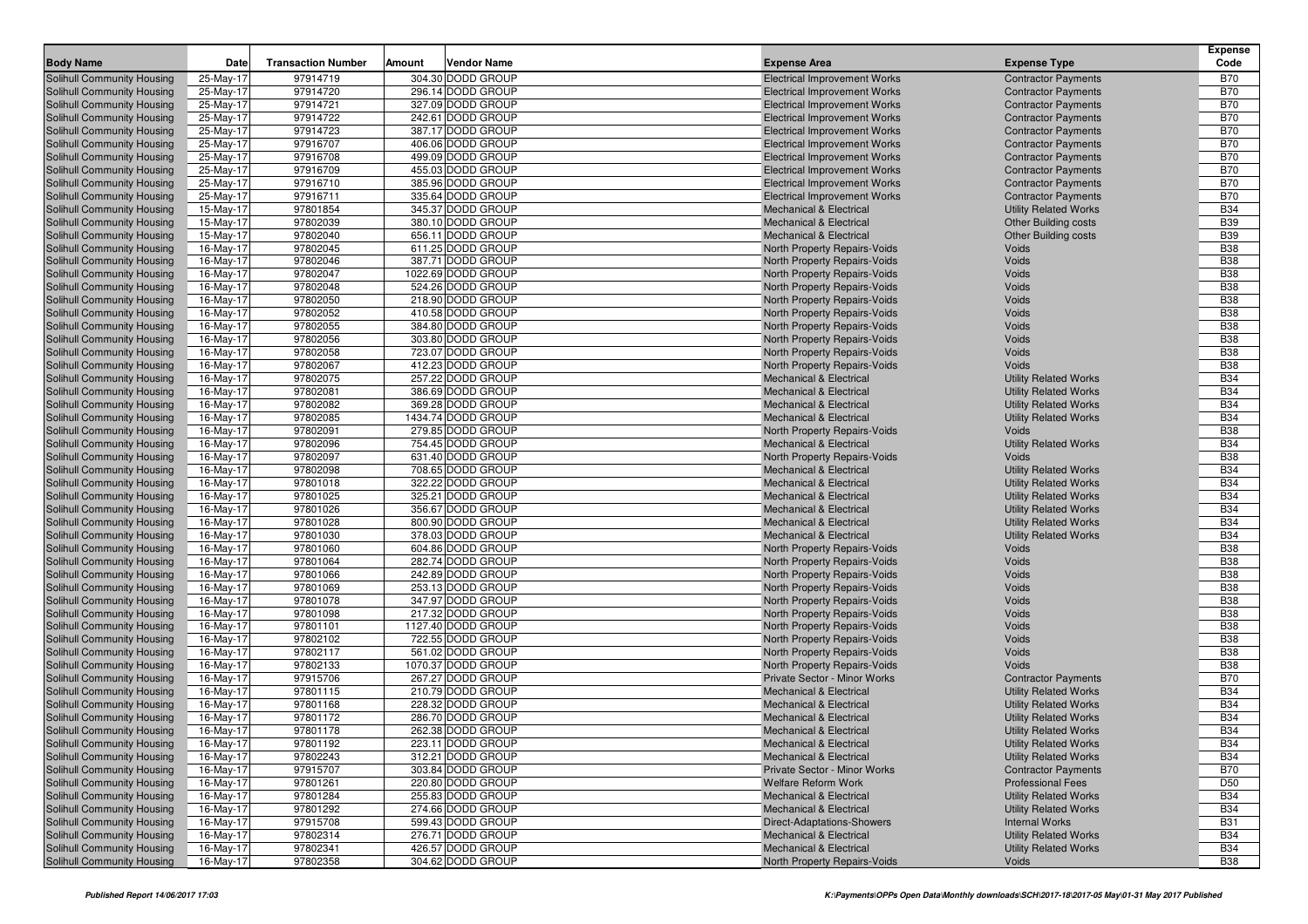| 97802366<br>2045.70 DODD GROUP<br><b>Utility Related Works</b><br><b>B34</b><br>Solihull Community Housing<br>16-May-17<br><b>Mechanical &amp; Electrical</b><br>97802391<br>409.60 DODD GROUP<br><b>B34</b><br>Solihull Community Housing<br>16-May-17<br><b>Utility Related Works</b><br><b>Mechanical &amp; Electrical</b><br><b>B34</b><br>16-May-17<br>97802401<br>228.81 DODD GROUP<br>Solihull Community Housing<br><b>Mechanical &amp; Electrical</b><br><b>Utility Related Works</b><br>97801304<br>243.68 DODD GROUP<br><b>B34</b><br>16-May-17<br><b>Utility Related Works</b><br>Solihull Community Housing<br><b>Mechanical &amp; Electrical</b><br>208.83 DODD GROUP<br>16-May-17<br>97801317<br><b>Internal Works</b><br><b>B31</b><br>Solihull Community Housing<br>Direct-Adaptations-General<br>97801328<br>410.57 DODD GROUP<br><b>B34</b><br>16-May-17<br><b>Utility Related Works</b><br><b>Solihull Community Housing</b><br><b>Mechanical &amp; Electrical</b><br>97801362<br>292.59 DODD GROUP<br><b>B34</b><br>Solihull Community Housing<br>16-May-17<br><b>Utility Related Works</b><br><b>Mechanical &amp; Electrical</b><br>97801366<br><b>B34</b><br>16-May-17<br>241.80 DODD GROUP<br>Solihull Community Housing<br><b>Mechanical &amp; Electrical</b><br><b>Utility Related Works</b><br>97801368<br>292.59 DODD GROUP<br><b>B34</b><br>16-May-17<br><b>Utility Related Works</b><br>Solihull Community Housing<br><b>Mechanical &amp; Electrical</b><br><b>B34</b><br>Solihull Community Housing<br>16-May-17<br>97801369<br>234.78 DODD GROUP<br><b>Mechanical &amp; Electrical</b><br><b>Utility Related Works</b><br>97801372<br>234.78 DODD GROUP<br><b>B34</b><br><b>Solihull Community Housing</b><br>16-May-17<br><b>Utility Related Works</b><br><b>Mechanical &amp; Electrical</b><br>97801383<br>291.11 DODD GROUP<br><b>B38</b><br><b>Solihull Community Housing</b><br>16-May-17<br>North Property Repairs-Voids<br>Voids<br><b>B34</b><br>16-May-17<br>97801407<br>260.98 DODD GROUP<br><b>Utility Related Works</b><br>Solihull Community Housing<br><b>Mechanical &amp; Electrical</b><br>97801421<br>213.07 DODD GROUP<br><b>B34</b><br>16-May-17<br><b>Utility Related Works</b><br>Solihull Community Housing<br><b>Mechanical &amp; Electrical</b><br><b>B34</b><br>16-May-17<br>97801432<br>461.45 DODD GROUP<br><b>Mechanical &amp; Electrical</b><br>Solihull Community Housing<br><b>Utility Related Works</b><br>97952714<br>312.21 DODD GROUP<br><b>B70</b><br><b>Solihull Community Housing</b><br>30-May-17<br><b>Contractor Payments</b><br><b>Electrical Improvement Works</b><br>97952715<br>392.58 DODD GROUP<br><b>B70</b><br>30-May-17<br><b>Contractor Payments</b><br>Solihull Community Housing<br><b>Electrical Improvement Works</b><br>97950725<br><b>B70</b><br>26-May-17<br>937.65 DODD GROUP<br>Solihull Community Housing<br><b>Electrical Improvement Works</b><br><b>Contractor Payments</b><br>97952709<br>827.05 DODD GROUP<br><b>B70</b><br>30-May-17<br><b>Electrical Improvement Works</b><br><b>Contractor Payments</b><br>Solihull Community Housing<br>97952717<br><b>B70</b><br>30-May-17<br>337.88 DODD GROUP<br><b>Contractor Payments</b><br>Solihull Community Housing<br><b>Electrical Improvement Works</b><br>97952729<br>452.30 DODD GROUP<br><b>B70</b><br>30-May-17<br><b>Electrical Improvement Works</b><br>Solihull Community Housing<br><b>Contractor Payments</b><br>97952720<br>462.64 DODD GROUP<br><b>B70</b><br>Solihull Community Housing<br>30-May-17<br><b>Electrical Improvement Works</b><br><b>Contractor Payments</b><br>97952712<br><b>B70</b><br>30-May-17<br>297.41 DODD GROUP<br>Solihull Community Housing<br><b>Electrical Improvement Works</b><br><b>Contractor Payments</b><br>97952724<br>398.10 DODD GROUP<br><b>B70</b><br>30-May-17<br><b>Contractor Payments</b><br>Solihull Community Housing<br><b>Electrical Improvement Works</b><br>97952723<br>224.57 DODD GROUP<br><b>B70</b><br>30-May-17<br><b>Contractor Payments</b><br>Solihull Community Housing<br><b>Electrical Improvement Works</b><br>97952725<br>723.90 DODD GROUP<br><b>B70</b><br><b>Solihull Community Housing</b><br>30-May-17<br><b>Electrical Improvement Works</b><br><b>Contractor Payments</b><br>97952710<br>453.00 DODD GROUP<br><b>B70</b><br>30-May-17<br><b>Electrical Improvement Works</b><br><b>Contractor Payments</b><br>Solihull Community Housing<br>97915710<br><b>B31</b><br>16-May-17<br>606.07 DODD GROUP<br><b>Internal Works</b><br>Solihull Community Housing<br>Direct-Adaptations-Showers<br>97915711<br>525.06 DODD GROUP<br><b>B31</b><br>16-May-17<br>Direct-Adaptations-Showers<br><b>Internal Works</b><br>Solihull Community Housing<br>97802442<br>388.38 DODD GROUP<br><b>B70</b><br>16-May-17<br>Kitchens<br>Solihull Community Housing<br><b>Contractor Payments</b><br>97915712<br>604.58 DODD GROUP<br><b>B31</b><br>16-May-17<br>Direct-Adaptations-Showers<br><b>Internal Works</b><br>Solihull Community Housing<br>97802443<br>319.89 DODD GROUP<br>Solihull Community Housing<br>16-May-17<br>Kitchens<br><b>Contractor Payments</b><br><b>B70</b><br>97802444<br><b>B70</b><br>16-May-17<br>377.52 DODD GROUP<br>Kitchens<br>Solihull Community Housing<br><b>Contractor Payments</b><br>97802445<br>313.24 DODD GROUP<br><b>B70</b><br>16-May-17<br>Kitchens<br><b>Contractor Payments</b><br>Solihull Community Housing<br>97802446<br>332.94 DODD GROUP<br><b>B70</b><br>16-May-17<br><b>Kitchens</b><br><b>Contractor Payments</b><br>Solihull Community Housing<br>97915713<br>685.70 DODD GROUP<br><b>B31</b><br><b>Solihull Community Housing</b><br>16-May-17<br>Direct-Adaptations-Showers<br><b>Internal Works</b><br>97915714<br>636.13 DODD GROUP<br>Solihull Community Housing<br>16-May-17<br><b>Internal Works</b><br><b>B31</b><br>Direct-Adaptations-Showers<br>97915715<br><b>B31</b><br>16-May-17<br>663.25 DODD GROUP<br><b>Internal Works</b><br>Solihull Community Housing<br><b>Direct-Adaptations-Showers</b><br>97803714<br>369.31 DODD GROUP<br><b>B70</b><br>16-May-17<br>Gas Warm Air/B'boiler/Storage Heater<br><b>Contractor Payments</b><br>Solihull Community Housing<br>16-May-17<br>97803721<br>415.36 DODD GROUP<br><b>Mechanical &amp; Electrical</b><br><b>B34</b><br>Solihull Community Housing<br><b>Utility Related Works</b><br>97803736<br>324.28 DODD GROUP<br><b>B34</b><br>16-May-17<br><b>Utility Related Works</b><br>Solihull Community Housing<br><b>Mechanical &amp; Electrical</b><br>97803740<br><b>B34</b><br>Solihull Community Housing<br>16-May-17<br>241.36 DODD GROUP<br><b>Utility Related Works</b><br><b>Mechanical &amp; Electrical</b><br>97803746<br><b>B34</b><br>16-May-17<br>383.55 DODD GROUP<br>Solihull Community Housing<br><b>Mechanical &amp; Electrical</b><br><b>Utility Related Works</b><br>97803761<br>343.29 DODD GROUP<br><b>B34</b><br>16-May-17<br><b>Utility Related Works</b><br>Solihull Community Housing<br><b>Mechanical &amp; Electrical</b><br>16-May-17<br>97803773<br>312.58 DODD GROUP<br><b>B34</b><br>Solihull Community Housing<br><b>Mechanical &amp; Electrical</b><br><b>Utility Related Works</b><br>97803776<br>265.82 DODD GROUP<br><b>B34</b><br>16-May-17<br><b>Utility Related Works</b><br>Solihull Community Housing<br><b>Mechanical &amp; Electrical</b><br>97803782<br>210.06 DODD GROUP<br><b>B34</b><br>16-May-17<br><b>Utility Related Works</b><br>Solihull Community Housing<br><b>Mechanical &amp; Electrical</b><br>97803786<br><b>B34</b><br>16-May-17<br>296.02 DODD GROUP<br>Solihull Community Housing<br><b>Mechanical &amp; Electrical</b><br><b>Utility Related Works</b><br>97803807<br>3828.36 DODD GROUP<br><b>B34</b><br><b>Solihull Community Housing</b><br>16-May-17<br><b>Utility Related Works</b><br><b>Mechanical &amp; Electrical</b><br>461.03 DODD GROUP<br><b>B34</b><br>16-May-17<br>97801454<br>Solihull Community Housing<br><b>Mechanical &amp; Electrical</b><br><b>Utility Related Works</b><br><b>B34</b><br>16-May-17<br>97801472<br>210.06 DODD GROUP<br>Solihull Community Housing<br><b>Mechanical &amp; Electrical</b><br><b>Utility Related Works</b><br>Solihull Community Housing<br>16-May-17<br>97801486<br>476.71 DODD GROUP<br><b>Mechanical &amp; Electrical</b><br><b>Utility Related Works</b><br><b>B34</b><br><b>B34</b><br>97801492<br>Solihull Community Housing<br>16-May-17<br>392.35 DODD GROUP<br><b>Utility Related Works</b><br><b>Mechanical &amp; Electrical</b><br>97802467<br>672.77 DODD GROUP<br><b>B34</b><br>Solihull Community Housing<br>16-May-17<br><b>Utility Related Works</b><br><b>Mechanical &amp; Electrical</b><br>520.16 DODD GROUP<br><b>B34</b><br>Solihull Community Housing<br>16-May-17<br>97802468<br><b>Mechanical &amp; Electrical</b><br><b>Utility Related Works</b><br>97802469<br>210.06 DODD GROUP<br><b>B34</b><br>Solihull Community Housing<br>16-May-17<br><b>Mechanical &amp; Electrical</b><br><b>Utility Related Works</b><br>219.41 DODD GROUP<br>Solihull Community Housing<br>16-May-17<br>97802488<br><b>Utility Related Works</b><br><b>B34</b><br><b>Mechanical &amp; Electrical</b><br>97802490<br><b>B34</b><br>Solihull Community Housing<br>16-May-17<br>210.06 DODD GROUP<br><b>Mechanical &amp; Electrical</b><br><b>Utility Related Works</b><br>Solihull Community Housing<br>16-May-17<br>97802496<br>221.32 DODD GROUP<br><b>Utility Related Works</b><br><b>B34</b><br><b>Mechanical &amp; Electrical</b><br><b>B34</b><br>Solihull Community Housing<br>16-May-17<br>97802508<br>254.65 DODD GROUP<br><b>Mechanical &amp; Electrical</b><br><b>Utility Related Works</b> | <b>Body Name</b>           | Date      | <b>Transaction Number</b> | Amount<br><b>Vendor Name</b> | <b>Expense Area</b>                | <b>Expense Type</b>          | <b>Expense</b><br>Code |
|-----------------------------------------------------------------------------------------------------------------------------------------------------------------------------------------------------------------------------------------------------------------------------------------------------------------------------------------------------------------------------------------------------------------------------------------------------------------------------------------------------------------------------------------------------------------------------------------------------------------------------------------------------------------------------------------------------------------------------------------------------------------------------------------------------------------------------------------------------------------------------------------------------------------------------------------------------------------------------------------------------------------------------------------------------------------------------------------------------------------------------------------------------------------------------------------------------------------------------------------------------------------------------------------------------------------------------------------------------------------------------------------------------------------------------------------------------------------------------------------------------------------------------------------------------------------------------------------------------------------------------------------------------------------------------------------------------------------------------------------------------------------------------------------------------------------------------------------------------------------------------------------------------------------------------------------------------------------------------------------------------------------------------------------------------------------------------------------------------------------------------------------------------------------------------------------------------------------------------------------------------------------------------------------------------------------------------------------------------------------------------------------------------------------------------------------------------------------------------------------------------------------------------------------------------------------------------------------------------------------------------------------------------------------------------------------------------------------------------------------------------------------------------------------------------------------------------------------------------------------------------------------------------------------------------------------------------------------------------------------------------------------------------------------------------------------------------------------------------------------------------------------------------------------------------------------------------------------------------------------------------------------------------------------------------------------------------------------------------------------------------------------------------------------------------------------------------------------------------------------------------------------------------------------------------------------------------------------------------------------------------------------------------------------------------------------------------------------------------------------------------------------------------------------------------------------------------------------------------------------------------------------------------------------------------------------------------------------------------------------------------------------------------------------------------------------------------------------------------------------------------------------------------------------------------------------------------------------------------------------------------------------------------------------------------------------------------------------------------------------------------------------------------------------------------------------------------------------------------------------------------------------------------------------------------------------------------------------------------------------------------------------------------------------------------------------------------------------------------------------------------------------------------------------------------------------------------------------------------------------------------------------------------------------------------------------------------------------------------------------------------------------------------------------------------------------------------------------------------------------------------------------------------------------------------------------------------------------------------------------------------------------------------------------------------------------------------------------------------------------------------------------------------------------------------------------------------------------------------------------------------------------------------------------------------------------------------------------------------------------------------------------------------------------------------------------------------------------------------------------------------------------------------------------------------------------------------------------------------------------------------------------------------------------------------------------------------------------------------------------------------------------------------------------------------------------------------------------------------------------------------------------------------------------------------------------------------------------------------------------------------------------------------------------------------------------------------------------------------------------------------------------------------------------------------------------------------------------------------------------------------------------------------------------------------------------------------------------------------------------------------------------------------------------------------------------------------------------------------------------------------------------------------------------------------------------------------------------------------------------------------------------------------------------------------------------------------------------------------------------------------------------------------------------------------------------------------------------------------------------------------------------------------------------------------------------------------------------------------------------------------------------------------------------------------------------------------------------------------------------------------------------------------------------------------------------------------------------------------------------------------------------------------------------------------------------------------------------------------------------------------------------------------------------------------------------------------------------------------------------------------------------------------------------------------------------------------------------------------------------------------------------------------------------------------------------------------------------------------------------------------------------------------------------------------------------------------------------------------------------------------------------------------------------------------------------------------------------------------------------------------------------------------------------------------------------------------------------------------------------------------------------------------------------------------------------------------------------------------------------------------------------------------------------------------------------------------------------------------------------------------------------------------------------------------------------------------------------------------------------------------------------------------------------------------------------------------------------------------------------------------------------------------------------------------------------------------------------------------------------------------------------------------------------------------------------------------------------------------------------------------------------------------------------------------------------------------------------------------------------------------------------------------------------------------------------------------------------------------------------------------------------------------------------------------------------------------------------------------------------------------------------------------------------------------------------------------------------------------------------------------------------------------------------------------------------------------------------------------------------------------------------|----------------------------|-----------|---------------------------|------------------------------|------------------------------------|------------------------------|------------------------|
|                                                                                                                                                                                                                                                                                                                                                                                                                                                                                                                                                                                                                                                                                                                                                                                                                                                                                                                                                                                                                                                                                                                                                                                                                                                                                                                                                                                                                                                                                                                                                                                                                                                                                                                                                                                                                                                                                                                                                                                                                                                                                                                                                                                                                                                                                                                                                                                                                                                                                                                                                                                                                                                                                                                                                                                                                                                                                                                                                                                                                                                                                                                                                                                                                                                                                                                                                                                                                                                                                                                                                                                                                                                                                                                                                                                                                                                                                                                                                                                                                                                                                                                                                                                                                                                                                                                                                                                                                                                                                                                                                                                                                                                                                                                                                                                                                                                                                                                                                                                                                                                                                                                                                                                                                                                                                                                                                                                                                                                                                                                                                                                                                                                                                                                                                                                                                                                                                                                                                                                                                                                                                                                                                                                                                                                                                                                                                                                                                                                                                                                                                                                                                                                                                                                                                                                                                                                                                                                                                                                                                                                                                                                                                                                                                                                                                                                                                                                                                                                                                                                                                                                                                                                                                                                                                                                                                                                                                                                                                                                                                                                                                                                                                                                                                                                                                                                                                                                                                                                                                                                                                                                                                                                                                                                                                                                                                                                                                                                                                                                                                                                                                                                                                                                                                                                                                                                                                                                                                                                                                                                                                                                                                                                                                                                                                                 |                            |           |                           |                              |                                    |                              |                        |
|                                                                                                                                                                                                                                                                                                                                                                                                                                                                                                                                                                                                                                                                                                                                                                                                                                                                                                                                                                                                                                                                                                                                                                                                                                                                                                                                                                                                                                                                                                                                                                                                                                                                                                                                                                                                                                                                                                                                                                                                                                                                                                                                                                                                                                                                                                                                                                                                                                                                                                                                                                                                                                                                                                                                                                                                                                                                                                                                                                                                                                                                                                                                                                                                                                                                                                                                                                                                                                                                                                                                                                                                                                                                                                                                                                                                                                                                                                                                                                                                                                                                                                                                                                                                                                                                                                                                                                                                                                                                                                                                                                                                                                                                                                                                                                                                                                                                                                                                                                                                                                                                                                                                                                                                                                                                                                                                                                                                                                                                                                                                                                                                                                                                                                                                                                                                                                                                                                                                                                                                                                                                                                                                                                                                                                                                                                                                                                                                                                                                                                                                                                                                                                                                                                                                                                                                                                                                                                                                                                                                                                                                                                                                                                                                                                                                                                                                                                                                                                                                                                                                                                                                                                                                                                                                                                                                                                                                                                                                                                                                                                                                                                                                                                                                                                                                                                                                                                                                                                                                                                                                                                                                                                                                                                                                                                                                                                                                                                                                                                                                                                                                                                                                                                                                                                                                                                                                                                                                                                                                                                                                                                                                                                                                                                                                                                 |                            |           |                           |                              |                                    |                              |                        |
|                                                                                                                                                                                                                                                                                                                                                                                                                                                                                                                                                                                                                                                                                                                                                                                                                                                                                                                                                                                                                                                                                                                                                                                                                                                                                                                                                                                                                                                                                                                                                                                                                                                                                                                                                                                                                                                                                                                                                                                                                                                                                                                                                                                                                                                                                                                                                                                                                                                                                                                                                                                                                                                                                                                                                                                                                                                                                                                                                                                                                                                                                                                                                                                                                                                                                                                                                                                                                                                                                                                                                                                                                                                                                                                                                                                                                                                                                                                                                                                                                                                                                                                                                                                                                                                                                                                                                                                                                                                                                                                                                                                                                                                                                                                                                                                                                                                                                                                                                                                                                                                                                                                                                                                                                                                                                                                                                                                                                                                                                                                                                                                                                                                                                                                                                                                                                                                                                                                                                                                                                                                                                                                                                                                                                                                                                                                                                                                                                                                                                                                                                                                                                                                                                                                                                                                                                                                                                                                                                                                                                                                                                                                                                                                                                                                                                                                                                                                                                                                                                                                                                                                                                                                                                                                                                                                                                                                                                                                                                                                                                                                                                                                                                                                                                                                                                                                                                                                                                                                                                                                                                                                                                                                                                                                                                                                                                                                                                                                                                                                                                                                                                                                                                                                                                                                                                                                                                                                                                                                                                                                                                                                                                                                                                                                                                                 |                            |           |                           |                              |                                    |                              |                        |
|                                                                                                                                                                                                                                                                                                                                                                                                                                                                                                                                                                                                                                                                                                                                                                                                                                                                                                                                                                                                                                                                                                                                                                                                                                                                                                                                                                                                                                                                                                                                                                                                                                                                                                                                                                                                                                                                                                                                                                                                                                                                                                                                                                                                                                                                                                                                                                                                                                                                                                                                                                                                                                                                                                                                                                                                                                                                                                                                                                                                                                                                                                                                                                                                                                                                                                                                                                                                                                                                                                                                                                                                                                                                                                                                                                                                                                                                                                                                                                                                                                                                                                                                                                                                                                                                                                                                                                                                                                                                                                                                                                                                                                                                                                                                                                                                                                                                                                                                                                                                                                                                                                                                                                                                                                                                                                                                                                                                                                                                                                                                                                                                                                                                                                                                                                                                                                                                                                                                                                                                                                                                                                                                                                                                                                                                                                                                                                                                                                                                                                                                                                                                                                                                                                                                                                                                                                                                                                                                                                                                                                                                                                                                                                                                                                                                                                                                                                                                                                                                                                                                                                                                                                                                                                                                                                                                                                                                                                                                                                                                                                                                                                                                                                                                                                                                                                                                                                                                                                                                                                                                                                                                                                                                                                                                                                                                                                                                                                                                                                                                                                                                                                                                                                                                                                                                                                                                                                                                                                                                                                                                                                                                                                                                                                                                                                 |                            |           |                           |                              |                                    |                              |                        |
|                                                                                                                                                                                                                                                                                                                                                                                                                                                                                                                                                                                                                                                                                                                                                                                                                                                                                                                                                                                                                                                                                                                                                                                                                                                                                                                                                                                                                                                                                                                                                                                                                                                                                                                                                                                                                                                                                                                                                                                                                                                                                                                                                                                                                                                                                                                                                                                                                                                                                                                                                                                                                                                                                                                                                                                                                                                                                                                                                                                                                                                                                                                                                                                                                                                                                                                                                                                                                                                                                                                                                                                                                                                                                                                                                                                                                                                                                                                                                                                                                                                                                                                                                                                                                                                                                                                                                                                                                                                                                                                                                                                                                                                                                                                                                                                                                                                                                                                                                                                                                                                                                                                                                                                                                                                                                                                                                                                                                                                                                                                                                                                                                                                                                                                                                                                                                                                                                                                                                                                                                                                                                                                                                                                                                                                                                                                                                                                                                                                                                                                                                                                                                                                                                                                                                                                                                                                                                                                                                                                                                                                                                                                                                                                                                                                                                                                                                                                                                                                                                                                                                                                                                                                                                                                                                                                                                                                                                                                                                                                                                                                                                                                                                                                                                                                                                                                                                                                                                                                                                                                                                                                                                                                                                                                                                                                                                                                                                                                                                                                                                                                                                                                                                                                                                                                                                                                                                                                                                                                                                                                                                                                                                                                                                                                                                                 |                            |           |                           |                              |                                    |                              |                        |
|                                                                                                                                                                                                                                                                                                                                                                                                                                                                                                                                                                                                                                                                                                                                                                                                                                                                                                                                                                                                                                                                                                                                                                                                                                                                                                                                                                                                                                                                                                                                                                                                                                                                                                                                                                                                                                                                                                                                                                                                                                                                                                                                                                                                                                                                                                                                                                                                                                                                                                                                                                                                                                                                                                                                                                                                                                                                                                                                                                                                                                                                                                                                                                                                                                                                                                                                                                                                                                                                                                                                                                                                                                                                                                                                                                                                                                                                                                                                                                                                                                                                                                                                                                                                                                                                                                                                                                                                                                                                                                                                                                                                                                                                                                                                                                                                                                                                                                                                                                                                                                                                                                                                                                                                                                                                                                                                                                                                                                                                                                                                                                                                                                                                                                                                                                                                                                                                                                                                                                                                                                                                                                                                                                                                                                                                                                                                                                                                                                                                                                                                                                                                                                                                                                                                                                                                                                                                                                                                                                                                                                                                                                                                                                                                                                                                                                                                                                                                                                                                                                                                                                                                                                                                                                                                                                                                                                                                                                                                                                                                                                                                                                                                                                                                                                                                                                                                                                                                                                                                                                                                                                                                                                                                                                                                                                                                                                                                                                                                                                                                                                                                                                                                                                                                                                                                                                                                                                                                                                                                                                                                                                                                                                                                                                                                                                 |                            |           |                           |                              |                                    |                              |                        |
|                                                                                                                                                                                                                                                                                                                                                                                                                                                                                                                                                                                                                                                                                                                                                                                                                                                                                                                                                                                                                                                                                                                                                                                                                                                                                                                                                                                                                                                                                                                                                                                                                                                                                                                                                                                                                                                                                                                                                                                                                                                                                                                                                                                                                                                                                                                                                                                                                                                                                                                                                                                                                                                                                                                                                                                                                                                                                                                                                                                                                                                                                                                                                                                                                                                                                                                                                                                                                                                                                                                                                                                                                                                                                                                                                                                                                                                                                                                                                                                                                                                                                                                                                                                                                                                                                                                                                                                                                                                                                                                                                                                                                                                                                                                                                                                                                                                                                                                                                                                                                                                                                                                                                                                                                                                                                                                                                                                                                                                                                                                                                                                                                                                                                                                                                                                                                                                                                                                                                                                                                                                                                                                                                                                                                                                                                                                                                                                                                                                                                                                                                                                                                                                                                                                                                                                                                                                                                                                                                                                                                                                                                                                                                                                                                                                                                                                                                                                                                                                                                                                                                                                                                                                                                                                                                                                                                                                                                                                                                                                                                                                                                                                                                                                                                                                                                                                                                                                                                                                                                                                                                                                                                                                                                                                                                                                                                                                                                                                                                                                                                                                                                                                                                                                                                                                                                                                                                                                                                                                                                                                                                                                                                                                                                                                                                                 |                            |           |                           |                              |                                    |                              |                        |
|                                                                                                                                                                                                                                                                                                                                                                                                                                                                                                                                                                                                                                                                                                                                                                                                                                                                                                                                                                                                                                                                                                                                                                                                                                                                                                                                                                                                                                                                                                                                                                                                                                                                                                                                                                                                                                                                                                                                                                                                                                                                                                                                                                                                                                                                                                                                                                                                                                                                                                                                                                                                                                                                                                                                                                                                                                                                                                                                                                                                                                                                                                                                                                                                                                                                                                                                                                                                                                                                                                                                                                                                                                                                                                                                                                                                                                                                                                                                                                                                                                                                                                                                                                                                                                                                                                                                                                                                                                                                                                                                                                                                                                                                                                                                                                                                                                                                                                                                                                                                                                                                                                                                                                                                                                                                                                                                                                                                                                                                                                                                                                                                                                                                                                                                                                                                                                                                                                                                                                                                                                                                                                                                                                                                                                                                                                                                                                                                                                                                                                                                                                                                                                                                                                                                                                                                                                                                                                                                                                                                                                                                                                                                                                                                                                                                                                                                                                                                                                                                                                                                                                                                                                                                                                                                                                                                                                                                                                                                                                                                                                                                                                                                                                                                                                                                                                                                                                                                                                                                                                                                                                                                                                                                                                                                                                                                                                                                                                                                                                                                                                                                                                                                                                                                                                                                                                                                                                                                                                                                                                                                                                                                                                                                                                                                                                 |                            |           |                           |                              |                                    |                              |                        |
|                                                                                                                                                                                                                                                                                                                                                                                                                                                                                                                                                                                                                                                                                                                                                                                                                                                                                                                                                                                                                                                                                                                                                                                                                                                                                                                                                                                                                                                                                                                                                                                                                                                                                                                                                                                                                                                                                                                                                                                                                                                                                                                                                                                                                                                                                                                                                                                                                                                                                                                                                                                                                                                                                                                                                                                                                                                                                                                                                                                                                                                                                                                                                                                                                                                                                                                                                                                                                                                                                                                                                                                                                                                                                                                                                                                                                                                                                                                                                                                                                                                                                                                                                                                                                                                                                                                                                                                                                                                                                                                                                                                                                                                                                                                                                                                                                                                                                                                                                                                                                                                                                                                                                                                                                                                                                                                                                                                                                                                                                                                                                                                                                                                                                                                                                                                                                                                                                                                                                                                                                                                                                                                                                                                                                                                                                                                                                                                                                                                                                                                                                                                                                                                                                                                                                                                                                                                                                                                                                                                                                                                                                                                                                                                                                                                                                                                                                                                                                                                                                                                                                                                                                                                                                                                                                                                                                                                                                                                                                                                                                                                                                                                                                                                                                                                                                                                                                                                                                                                                                                                                                                                                                                                                                                                                                                                                                                                                                                                                                                                                                                                                                                                                                                                                                                                                                                                                                                                                                                                                                                                                                                                                                                                                                                                                                                 |                            |           |                           |                              |                                    |                              |                        |
|                                                                                                                                                                                                                                                                                                                                                                                                                                                                                                                                                                                                                                                                                                                                                                                                                                                                                                                                                                                                                                                                                                                                                                                                                                                                                                                                                                                                                                                                                                                                                                                                                                                                                                                                                                                                                                                                                                                                                                                                                                                                                                                                                                                                                                                                                                                                                                                                                                                                                                                                                                                                                                                                                                                                                                                                                                                                                                                                                                                                                                                                                                                                                                                                                                                                                                                                                                                                                                                                                                                                                                                                                                                                                                                                                                                                                                                                                                                                                                                                                                                                                                                                                                                                                                                                                                                                                                                                                                                                                                                                                                                                                                                                                                                                                                                                                                                                                                                                                                                                                                                                                                                                                                                                                                                                                                                                                                                                                                                                                                                                                                                                                                                                                                                                                                                                                                                                                                                                                                                                                                                                                                                                                                                                                                                                                                                                                                                                                                                                                                                                                                                                                                                                                                                                                                                                                                                                                                                                                                                                                                                                                                                                                                                                                                                                                                                                                                                                                                                                                                                                                                                                                                                                                                                                                                                                                                                                                                                                                                                                                                                                                                                                                                                                                                                                                                                                                                                                                                                                                                                                                                                                                                                                                                                                                                                                                                                                                                                                                                                                                                                                                                                                                                                                                                                                                                                                                                                                                                                                                                                                                                                                                                                                                                                                                                 |                            |           |                           |                              |                                    |                              |                        |
|                                                                                                                                                                                                                                                                                                                                                                                                                                                                                                                                                                                                                                                                                                                                                                                                                                                                                                                                                                                                                                                                                                                                                                                                                                                                                                                                                                                                                                                                                                                                                                                                                                                                                                                                                                                                                                                                                                                                                                                                                                                                                                                                                                                                                                                                                                                                                                                                                                                                                                                                                                                                                                                                                                                                                                                                                                                                                                                                                                                                                                                                                                                                                                                                                                                                                                                                                                                                                                                                                                                                                                                                                                                                                                                                                                                                                                                                                                                                                                                                                                                                                                                                                                                                                                                                                                                                                                                                                                                                                                                                                                                                                                                                                                                                                                                                                                                                                                                                                                                                                                                                                                                                                                                                                                                                                                                                                                                                                                                                                                                                                                                                                                                                                                                                                                                                                                                                                                                                                                                                                                                                                                                                                                                                                                                                                                                                                                                                                                                                                                                                                                                                                                                                                                                                                                                                                                                                                                                                                                                                                                                                                                                                                                                                                                                                                                                                                                                                                                                                                                                                                                                                                                                                                                                                                                                                                                                                                                                                                                                                                                                                                                                                                                                                                                                                                                                                                                                                                                                                                                                                                                                                                                                                                                                                                                                                                                                                                                                                                                                                                                                                                                                                                                                                                                                                                                                                                                                                                                                                                                                                                                                                                                                                                                                                                                 |                            |           |                           |                              |                                    |                              |                        |
|                                                                                                                                                                                                                                                                                                                                                                                                                                                                                                                                                                                                                                                                                                                                                                                                                                                                                                                                                                                                                                                                                                                                                                                                                                                                                                                                                                                                                                                                                                                                                                                                                                                                                                                                                                                                                                                                                                                                                                                                                                                                                                                                                                                                                                                                                                                                                                                                                                                                                                                                                                                                                                                                                                                                                                                                                                                                                                                                                                                                                                                                                                                                                                                                                                                                                                                                                                                                                                                                                                                                                                                                                                                                                                                                                                                                                                                                                                                                                                                                                                                                                                                                                                                                                                                                                                                                                                                                                                                                                                                                                                                                                                                                                                                                                                                                                                                                                                                                                                                                                                                                                                                                                                                                                                                                                                                                                                                                                                                                                                                                                                                                                                                                                                                                                                                                                                                                                                                                                                                                                                                                                                                                                                                                                                                                                                                                                                                                                                                                                                                                                                                                                                                                                                                                                                                                                                                                                                                                                                                                                                                                                                                                                                                                                                                                                                                                                                                                                                                                                                                                                                                                                                                                                                                                                                                                                                                                                                                                                                                                                                                                                                                                                                                                                                                                                                                                                                                                                                                                                                                                                                                                                                                                                                                                                                                                                                                                                                                                                                                                                                                                                                                                                                                                                                                                                                                                                                                                                                                                                                                                                                                                                                                                                                                                                                 |                            |           |                           |                              |                                    |                              |                        |
|                                                                                                                                                                                                                                                                                                                                                                                                                                                                                                                                                                                                                                                                                                                                                                                                                                                                                                                                                                                                                                                                                                                                                                                                                                                                                                                                                                                                                                                                                                                                                                                                                                                                                                                                                                                                                                                                                                                                                                                                                                                                                                                                                                                                                                                                                                                                                                                                                                                                                                                                                                                                                                                                                                                                                                                                                                                                                                                                                                                                                                                                                                                                                                                                                                                                                                                                                                                                                                                                                                                                                                                                                                                                                                                                                                                                                                                                                                                                                                                                                                                                                                                                                                                                                                                                                                                                                                                                                                                                                                                                                                                                                                                                                                                                                                                                                                                                                                                                                                                                                                                                                                                                                                                                                                                                                                                                                                                                                                                                                                                                                                                                                                                                                                                                                                                                                                                                                                                                                                                                                                                                                                                                                                                                                                                                                                                                                                                                                                                                                                                                                                                                                                                                                                                                                                                                                                                                                                                                                                                                                                                                                                                                                                                                                                                                                                                                                                                                                                                                                                                                                                                                                                                                                                                                                                                                                                                                                                                                                                                                                                                                                                                                                                                                                                                                                                                                                                                                                                                                                                                                                                                                                                                                                                                                                                                                                                                                                                                                                                                                                                                                                                                                                                                                                                                                                                                                                                                                                                                                                                                                                                                                                                                                                                                                                                 |                            |           |                           |                              |                                    |                              |                        |
|                                                                                                                                                                                                                                                                                                                                                                                                                                                                                                                                                                                                                                                                                                                                                                                                                                                                                                                                                                                                                                                                                                                                                                                                                                                                                                                                                                                                                                                                                                                                                                                                                                                                                                                                                                                                                                                                                                                                                                                                                                                                                                                                                                                                                                                                                                                                                                                                                                                                                                                                                                                                                                                                                                                                                                                                                                                                                                                                                                                                                                                                                                                                                                                                                                                                                                                                                                                                                                                                                                                                                                                                                                                                                                                                                                                                                                                                                                                                                                                                                                                                                                                                                                                                                                                                                                                                                                                                                                                                                                                                                                                                                                                                                                                                                                                                                                                                                                                                                                                                                                                                                                                                                                                                                                                                                                                                                                                                                                                                                                                                                                                                                                                                                                                                                                                                                                                                                                                                                                                                                                                                                                                                                                                                                                                                                                                                                                                                                                                                                                                                                                                                                                                                                                                                                                                                                                                                                                                                                                                                                                                                                                                                                                                                                                                                                                                                                                                                                                                                                                                                                                                                                                                                                                                                                                                                                                                                                                                                                                                                                                                                                                                                                                                                                                                                                                                                                                                                                                                                                                                                                                                                                                                                                                                                                                                                                                                                                                                                                                                                                                                                                                                                                                                                                                                                                                                                                                                                                                                                                                                                                                                                                                                                                                                                                                 |                            |           |                           |                              |                                    |                              |                        |
|                                                                                                                                                                                                                                                                                                                                                                                                                                                                                                                                                                                                                                                                                                                                                                                                                                                                                                                                                                                                                                                                                                                                                                                                                                                                                                                                                                                                                                                                                                                                                                                                                                                                                                                                                                                                                                                                                                                                                                                                                                                                                                                                                                                                                                                                                                                                                                                                                                                                                                                                                                                                                                                                                                                                                                                                                                                                                                                                                                                                                                                                                                                                                                                                                                                                                                                                                                                                                                                                                                                                                                                                                                                                                                                                                                                                                                                                                                                                                                                                                                                                                                                                                                                                                                                                                                                                                                                                                                                                                                                                                                                                                                                                                                                                                                                                                                                                                                                                                                                                                                                                                                                                                                                                                                                                                                                                                                                                                                                                                                                                                                                                                                                                                                                                                                                                                                                                                                                                                                                                                                                                                                                                                                                                                                                                                                                                                                                                                                                                                                                                                                                                                                                                                                                                                                                                                                                                                                                                                                                                                                                                                                                                                                                                                                                                                                                                                                                                                                                                                                                                                                                                                                                                                                                                                                                                                                                                                                                                                                                                                                                                                                                                                                                                                                                                                                                                                                                                                                                                                                                                                                                                                                                                                                                                                                                                                                                                                                                                                                                                                                                                                                                                                                                                                                                                                                                                                                                                                                                                                                                                                                                                                                                                                                                                                                 |                            |           |                           |                              |                                    |                              |                        |
|                                                                                                                                                                                                                                                                                                                                                                                                                                                                                                                                                                                                                                                                                                                                                                                                                                                                                                                                                                                                                                                                                                                                                                                                                                                                                                                                                                                                                                                                                                                                                                                                                                                                                                                                                                                                                                                                                                                                                                                                                                                                                                                                                                                                                                                                                                                                                                                                                                                                                                                                                                                                                                                                                                                                                                                                                                                                                                                                                                                                                                                                                                                                                                                                                                                                                                                                                                                                                                                                                                                                                                                                                                                                                                                                                                                                                                                                                                                                                                                                                                                                                                                                                                                                                                                                                                                                                                                                                                                                                                                                                                                                                                                                                                                                                                                                                                                                                                                                                                                                                                                                                                                                                                                                                                                                                                                                                                                                                                                                                                                                                                                                                                                                                                                                                                                                                                                                                                                                                                                                                                                                                                                                                                                                                                                                                                                                                                                                                                                                                                                                                                                                                                                                                                                                                                                                                                                                                                                                                                                                                                                                                                                                                                                                                                                                                                                                                                                                                                                                                                                                                                                                                                                                                                                                                                                                                                                                                                                                                                                                                                                                                                                                                                                                                                                                                                                                                                                                                                                                                                                                                                                                                                                                                                                                                                                                                                                                                                                                                                                                                                                                                                                                                                                                                                                                                                                                                                                                                                                                                                                                                                                                                                                                                                                                                                 |                            |           |                           |                              |                                    |                              |                        |
|                                                                                                                                                                                                                                                                                                                                                                                                                                                                                                                                                                                                                                                                                                                                                                                                                                                                                                                                                                                                                                                                                                                                                                                                                                                                                                                                                                                                                                                                                                                                                                                                                                                                                                                                                                                                                                                                                                                                                                                                                                                                                                                                                                                                                                                                                                                                                                                                                                                                                                                                                                                                                                                                                                                                                                                                                                                                                                                                                                                                                                                                                                                                                                                                                                                                                                                                                                                                                                                                                                                                                                                                                                                                                                                                                                                                                                                                                                                                                                                                                                                                                                                                                                                                                                                                                                                                                                                                                                                                                                                                                                                                                                                                                                                                                                                                                                                                                                                                                                                                                                                                                                                                                                                                                                                                                                                                                                                                                                                                                                                                                                                                                                                                                                                                                                                                                                                                                                                                                                                                                                                                                                                                                                                                                                                                                                                                                                                                                                                                                                                                                                                                                                                                                                                                                                                                                                                                                                                                                                                                                                                                                                                                                                                                                                                                                                                                                                                                                                                                                                                                                                                                                                                                                                                                                                                                                                                                                                                                                                                                                                                                                                                                                                                                                                                                                                                                                                                                                                                                                                                                                                                                                                                                                                                                                                                                                                                                                                                                                                                                                                                                                                                                                                                                                                                                                                                                                                                                                                                                                                                                                                                                                                                                                                                                                                 |                            |           |                           |                              |                                    |                              |                        |
|                                                                                                                                                                                                                                                                                                                                                                                                                                                                                                                                                                                                                                                                                                                                                                                                                                                                                                                                                                                                                                                                                                                                                                                                                                                                                                                                                                                                                                                                                                                                                                                                                                                                                                                                                                                                                                                                                                                                                                                                                                                                                                                                                                                                                                                                                                                                                                                                                                                                                                                                                                                                                                                                                                                                                                                                                                                                                                                                                                                                                                                                                                                                                                                                                                                                                                                                                                                                                                                                                                                                                                                                                                                                                                                                                                                                                                                                                                                                                                                                                                                                                                                                                                                                                                                                                                                                                                                                                                                                                                                                                                                                                                                                                                                                                                                                                                                                                                                                                                                                                                                                                                                                                                                                                                                                                                                                                                                                                                                                                                                                                                                                                                                                                                                                                                                                                                                                                                                                                                                                                                                                                                                                                                                                                                                                                                                                                                                                                                                                                                                                                                                                                                                                                                                                                                                                                                                                                                                                                                                                                                                                                                                                                                                                                                                                                                                                                                                                                                                                                                                                                                                                                                                                                                                                                                                                                                                                                                                                                                                                                                                                                                                                                                                                                                                                                                                                                                                                                                                                                                                                                                                                                                                                                                                                                                                                                                                                                                                                                                                                                                                                                                                                                                                                                                                                                                                                                                                                                                                                                                                                                                                                                                                                                                                                                                 |                            |           |                           |                              |                                    |                              |                        |
|                                                                                                                                                                                                                                                                                                                                                                                                                                                                                                                                                                                                                                                                                                                                                                                                                                                                                                                                                                                                                                                                                                                                                                                                                                                                                                                                                                                                                                                                                                                                                                                                                                                                                                                                                                                                                                                                                                                                                                                                                                                                                                                                                                                                                                                                                                                                                                                                                                                                                                                                                                                                                                                                                                                                                                                                                                                                                                                                                                                                                                                                                                                                                                                                                                                                                                                                                                                                                                                                                                                                                                                                                                                                                                                                                                                                                                                                                                                                                                                                                                                                                                                                                                                                                                                                                                                                                                                                                                                                                                                                                                                                                                                                                                                                                                                                                                                                                                                                                                                                                                                                                                                                                                                                                                                                                                                                                                                                                                                                                                                                                                                                                                                                                                                                                                                                                                                                                                                                                                                                                                                                                                                                                                                                                                                                                                                                                                                                                                                                                                                                                                                                                                                                                                                                                                                                                                                                                                                                                                                                                                                                                                                                                                                                                                                                                                                                                                                                                                                                                                                                                                                                                                                                                                                                                                                                                                                                                                                                                                                                                                                                                                                                                                                                                                                                                                                                                                                                                                                                                                                                                                                                                                                                                                                                                                                                                                                                                                                                                                                                                                                                                                                                                                                                                                                                                                                                                                                                                                                                                                                                                                                                                                                                                                                                                                 |                            |           |                           |                              |                                    |                              |                        |
|                                                                                                                                                                                                                                                                                                                                                                                                                                                                                                                                                                                                                                                                                                                                                                                                                                                                                                                                                                                                                                                                                                                                                                                                                                                                                                                                                                                                                                                                                                                                                                                                                                                                                                                                                                                                                                                                                                                                                                                                                                                                                                                                                                                                                                                                                                                                                                                                                                                                                                                                                                                                                                                                                                                                                                                                                                                                                                                                                                                                                                                                                                                                                                                                                                                                                                                                                                                                                                                                                                                                                                                                                                                                                                                                                                                                                                                                                                                                                                                                                                                                                                                                                                                                                                                                                                                                                                                                                                                                                                                                                                                                                                                                                                                                                                                                                                                                                                                                                                                                                                                                                                                                                                                                                                                                                                                                                                                                                                                                                                                                                                                                                                                                                                                                                                                                                                                                                                                                                                                                                                                                                                                                                                                                                                                                                                                                                                                                                                                                                                                                                                                                                                                                                                                                                                                                                                                                                                                                                                                                                                                                                                                                                                                                                                                                                                                                                                                                                                                                                                                                                                                                                                                                                                                                                                                                                                                                                                                                                                                                                                                                                                                                                                                                                                                                                                                                                                                                                                                                                                                                                                                                                                                                                                                                                                                                                                                                                                                                                                                                                                                                                                                                                                                                                                                                                                                                                                                                                                                                                                                                                                                                                                                                                                                                                                 |                            |           |                           |                              |                                    |                              |                        |
|                                                                                                                                                                                                                                                                                                                                                                                                                                                                                                                                                                                                                                                                                                                                                                                                                                                                                                                                                                                                                                                                                                                                                                                                                                                                                                                                                                                                                                                                                                                                                                                                                                                                                                                                                                                                                                                                                                                                                                                                                                                                                                                                                                                                                                                                                                                                                                                                                                                                                                                                                                                                                                                                                                                                                                                                                                                                                                                                                                                                                                                                                                                                                                                                                                                                                                                                                                                                                                                                                                                                                                                                                                                                                                                                                                                                                                                                                                                                                                                                                                                                                                                                                                                                                                                                                                                                                                                                                                                                                                                                                                                                                                                                                                                                                                                                                                                                                                                                                                                                                                                                                                                                                                                                                                                                                                                                                                                                                                                                                                                                                                                                                                                                                                                                                                                                                                                                                                                                                                                                                                                                                                                                                                                                                                                                                                                                                                                                                                                                                                                                                                                                                                                                                                                                                                                                                                                                                                                                                                                                                                                                                                                                                                                                                                                                                                                                                                                                                                                                                                                                                                                                                                                                                                                                                                                                                                                                                                                                                                                                                                                                                                                                                                                                                                                                                                                                                                                                                                                                                                                                                                                                                                                                                                                                                                                                                                                                                                                                                                                                                                                                                                                                                                                                                                                                                                                                                                                                                                                                                                                                                                                                                                                                                                                                                                 |                            |           |                           |                              |                                    |                              |                        |
|                                                                                                                                                                                                                                                                                                                                                                                                                                                                                                                                                                                                                                                                                                                                                                                                                                                                                                                                                                                                                                                                                                                                                                                                                                                                                                                                                                                                                                                                                                                                                                                                                                                                                                                                                                                                                                                                                                                                                                                                                                                                                                                                                                                                                                                                                                                                                                                                                                                                                                                                                                                                                                                                                                                                                                                                                                                                                                                                                                                                                                                                                                                                                                                                                                                                                                                                                                                                                                                                                                                                                                                                                                                                                                                                                                                                                                                                                                                                                                                                                                                                                                                                                                                                                                                                                                                                                                                                                                                                                                                                                                                                                                                                                                                                                                                                                                                                                                                                                                                                                                                                                                                                                                                                                                                                                                                                                                                                                                                                                                                                                                                                                                                                                                                                                                                                                                                                                                                                                                                                                                                                                                                                                                                                                                                                                                                                                                                                                                                                                                                                                                                                                                                                                                                                                                                                                                                                                                                                                                                                                                                                                                                                                                                                                                                                                                                                                                                                                                                                                                                                                                                                                                                                                                                                                                                                                                                                                                                                                                                                                                                                                                                                                                                                                                                                                                                                                                                                                                                                                                                                                                                                                                                                                                                                                                                                                                                                                                                                                                                                                                                                                                                                                                                                                                                                                                                                                                                                                                                                                                                                                                                                                                                                                                                                                                 |                            |           |                           |                              |                                    |                              |                        |
|                                                                                                                                                                                                                                                                                                                                                                                                                                                                                                                                                                                                                                                                                                                                                                                                                                                                                                                                                                                                                                                                                                                                                                                                                                                                                                                                                                                                                                                                                                                                                                                                                                                                                                                                                                                                                                                                                                                                                                                                                                                                                                                                                                                                                                                                                                                                                                                                                                                                                                                                                                                                                                                                                                                                                                                                                                                                                                                                                                                                                                                                                                                                                                                                                                                                                                                                                                                                                                                                                                                                                                                                                                                                                                                                                                                                                                                                                                                                                                                                                                                                                                                                                                                                                                                                                                                                                                                                                                                                                                                                                                                                                                                                                                                                                                                                                                                                                                                                                                                                                                                                                                                                                                                                                                                                                                                                                                                                                                                                                                                                                                                                                                                                                                                                                                                                                                                                                                                                                                                                                                                                                                                                                                                                                                                                                                                                                                                                                                                                                                                                                                                                                                                                                                                                                                                                                                                                                                                                                                                                                                                                                                                                                                                                                                                                                                                                                                                                                                                                                                                                                                                                                                                                                                                                                                                                                                                                                                                                                                                                                                                                                                                                                                                                                                                                                                                                                                                                                                                                                                                                                                                                                                                                                                                                                                                                                                                                                                                                                                                                                                                                                                                                                                                                                                                                                                                                                                                                                                                                                                                                                                                                                                                                                                                                                                 |                            |           |                           |                              |                                    |                              |                        |
|                                                                                                                                                                                                                                                                                                                                                                                                                                                                                                                                                                                                                                                                                                                                                                                                                                                                                                                                                                                                                                                                                                                                                                                                                                                                                                                                                                                                                                                                                                                                                                                                                                                                                                                                                                                                                                                                                                                                                                                                                                                                                                                                                                                                                                                                                                                                                                                                                                                                                                                                                                                                                                                                                                                                                                                                                                                                                                                                                                                                                                                                                                                                                                                                                                                                                                                                                                                                                                                                                                                                                                                                                                                                                                                                                                                                                                                                                                                                                                                                                                                                                                                                                                                                                                                                                                                                                                                                                                                                                                                                                                                                                                                                                                                                                                                                                                                                                                                                                                                                                                                                                                                                                                                                                                                                                                                                                                                                                                                                                                                                                                                                                                                                                                                                                                                                                                                                                                                                                                                                                                                                                                                                                                                                                                                                                                                                                                                                                                                                                                                                                                                                                                                                                                                                                                                                                                                                                                                                                                                                                                                                                                                                                                                                                                                                                                                                                                                                                                                                                                                                                                                                                                                                                                                                                                                                                                                                                                                                                                                                                                                                                                                                                                                                                                                                                                                                                                                                                                                                                                                                                                                                                                                                                                                                                                                                                                                                                                                                                                                                                                                                                                                                                                                                                                                                                                                                                                                                                                                                                                                                                                                                                                                                                                                                                                 |                            |           |                           |                              |                                    |                              |                        |
|                                                                                                                                                                                                                                                                                                                                                                                                                                                                                                                                                                                                                                                                                                                                                                                                                                                                                                                                                                                                                                                                                                                                                                                                                                                                                                                                                                                                                                                                                                                                                                                                                                                                                                                                                                                                                                                                                                                                                                                                                                                                                                                                                                                                                                                                                                                                                                                                                                                                                                                                                                                                                                                                                                                                                                                                                                                                                                                                                                                                                                                                                                                                                                                                                                                                                                                                                                                                                                                                                                                                                                                                                                                                                                                                                                                                                                                                                                                                                                                                                                                                                                                                                                                                                                                                                                                                                                                                                                                                                                                                                                                                                                                                                                                                                                                                                                                                                                                                                                                                                                                                                                                                                                                                                                                                                                                                                                                                                                                                                                                                                                                                                                                                                                                                                                                                                                                                                                                                                                                                                                                                                                                                                                                                                                                                                                                                                                                                                                                                                                                                                                                                                                                                                                                                                                                                                                                                                                                                                                                                                                                                                                                                                                                                                                                                                                                                                                                                                                                                                                                                                                                                                                                                                                                                                                                                                                                                                                                                                                                                                                                                                                                                                                                                                                                                                                                                                                                                                                                                                                                                                                                                                                                                                                                                                                                                                                                                                                                                                                                                                                                                                                                                                                                                                                                                                                                                                                                                                                                                                                                                                                                                                                                                                                                                                                 |                            |           |                           |                              |                                    |                              |                        |
|                                                                                                                                                                                                                                                                                                                                                                                                                                                                                                                                                                                                                                                                                                                                                                                                                                                                                                                                                                                                                                                                                                                                                                                                                                                                                                                                                                                                                                                                                                                                                                                                                                                                                                                                                                                                                                                                                                                                                                                                                                                                                                                                                                                                                                                                                                                                                                                                                                                                                                                                                                                                                                                                                                                                                                                                                                                                                                                                                                                                                                                                                                                                                                                                                                                                                                                                                                                                                                                                                                                                                                                                                                                                                                                                                                                                                                                                                                                                                                                                                                                                                                                                                                                                                                                                                                                                                                                                                                                                                                                                                                                                                                                                                                                                                                                                                                                                                                                                                                                                                                                                                                                                                                                                                                                                                                                                                                                                                                                                                                                                                                                                                                                                                                                                                                                                                                                                                                                                                                                                                                                                                                                                                                                                                                                                                                                                                                                                                                                                                                                                                                                                                                                                                                                                                                                                                                                                                                                                                                                                                                                                                                                                                                                                                                                                                                                                                                                                                                                                                                                                                                                                                                                                                                                                                                                                                                                                                                                                                                                                                                                                                                                                                                                                                                                                                                                                                                                                                                                                                                                                                                                                                                                                                                                                                                                                                                                                                                                                                                                                                                                                                                                                                                                                                                                                                                                                                                                                                                                                                                                                                                                                                                                                                                                                                                 |                            |           |                           |                              |                                    |                              |                        |
|                                                                                                                                                                                                                                                                                                                                                                                                                                                                                                                                                                                                                                                                                                                                                                                                                                                                                                                                                                                                                                                                                                                                                                                                                                                                                                                                                                                                                                                                                                                                                                                                                                                                                                                                                                                                                                                                                                                                                                                                                                                                                                                                                                                                                                                                                                                                                                                                                                                                                                                                                                                                                                                                                                                                                                                                                                                                                                                                                                                                                                                                                                                                                                                                                                                                                                                                                                                                                                                                                                                                                                                                                                                                                                                                                                                                                                                                                                                                                                                                                                                                                                                                                                                                                                                                                                                                                                                                                                                                                                                                                                                                                                                                                                                                                                                                                                                                                                                                                                                                                                                                                                                                                                                                                                                                                                                                                                                                                                                                                                                                                                                                                                                                                                                                                                                                                                                                                                                                                                                                                                                                                                                                                                                                                                                                                                                                                                                                                                                                                                                                                                                                                                                                                                                                                                                                                                                                                                                                                                                                                                                                                                                                                                                                                                                                                                                                                                                                                                                                                                                                                                                                                                                                                                                                                                                                                                                                                                                                                                                                                                                                                                                                                                                                                                                                                                                                                                                                                                                                                                                                                                                                                                                                                                                                                                                                                                                                                                                                                                                                                                                                                                                                                                                                                                                                                                                                                                                                                                                                                                                                                                                                                                                                                                                                                                 |                            |           |                           |                              |                                    |                              |                        |
|                                                                                                                                                                                                                                                                                                                                                                                                                                                                                                                                                                                                                                                                                                                                                                                                                                                                                                                                                                                                                                                                                                                                                                                                                                                                                                                                                                                                                                                                                                                                                                                                                                                                                                                                                                                                                                                                                                                                                                                                                                                                                                                                                                                                                                                                                                                                                                                                                                                                                                                                                                                                                                                                                                                                                                                                                                                                                                                                                                                                                                                                                                                                                                                                                                                                                                                                                                                                                                                                                                                                                                                                                                                                                                                                                                                                                                                                                                                                                                                                                                                                                                                                                                                                                                                                                                                                                                                                                                                                                                                                                                                                                                                                                                                                                                                                                                                                                                                                                                                                                                                                                                                                                                                                                                                                                                                                                                                                                                                                                                                                                                                                                                                                                                                                                                                                                                                                                                                                                                                                                                                                                                                                                                                                                                                                                                                                                                                                                                                                                                                                                                                                                                                                                                                                                                                                                                                                                                                                                                                                                                                                                                                                                                                                                                                                                                                                                                                                                                                                                                                                                                                                                                                                                                                                                                                                                                                                                                                                                                                                                                                                                                                                                                                                                                                                                                                                                                                                                                                                                                                                                                                                                                                                                                                                                                                                                                                                                                                                                                                                                                                                                                                                                                                                                                                                                                                                                                                                                                                                                                                                                                                                                                                                                                                                                                 |                            |           |                           |                              |                                    |                              |                        |
|                                                                                                                                                                                                                                                                                                                                                                                                                                                                                                                                                                                                                                                                                                                                                                                                                                                                                                                                                                                                                                                                                                                                                                                                                                                                                                                                                                                                                                                                                                                                                                                                                                                                                                                                                                                                                                                                                                                                                                                                                                                                                                                                                                                                                                                                                                                                                                                                                                                                                                                                                                                                                                                                                                                                                                                                                                                                                                                                                                                                                                                                                                                                                                                                                                                                                                                                                                                                                                                                                                                                                                                                                                                                                                                                                                                                                                                                                                                                                                                                                                                                                                                                                                                                                                                                                                                                                                                                                                                                                                                                                                                                                                                                                                                                                                                                                                                                                                                                                                                                                                                                                                                                                                                                                                                                                                                                                                                                                                                                                                                                                                                                                                                                                                                                                                                                                                                                                                                                                                                                                                                                                                                                                                                                                                                                                                                                                                                                                                                                                                                                                                                                                                                                                                                                                                                                                                                                                                                                                                                                                                                                                                                                                                                                                                                                                                                                                                                                                                                                                                                                                                                                                                                                                                                                                                                                                                                                                                                                                                                                                                                                                                                                                                                                                                                                                                                                                                                                                                                                                                                                                                                                                                                                                                                                                                                                                                                                                                                                                                                                                                                                                                                                                                                                                                                                                                                                                                                                                                                                                                                                                                                                                                                                                                                                                                 |                            |           |                           |                              |                                    |                              |                        |
|                                                                                                                                                                                                                                                                                                                                                                                                                                                                                                                                                                                                                                                                                                                                                                                                                                                                                                                                                                                                                                                                                                                                                                                                                                                                                                                                                                                                                                                                                                                                                                                                                                                                                                                                                                                                                                                                                                                                                                                                                                                                                                                                                                                                                                                                                                                                                                                                                                                                                                                                                                                                                                                                                                                                                                                                                                                                                                                                                                                                                                                                                                                                                                                                                                                                                                                                                                                                                                                                                                                                                                                                                                                                                                                                                                                                                                                                                                                                                                                                                                                                                                                                                                                                                                                                                                                                                                                                                                                                                                                                                                                                                                                                                                                                                                                                                                                                                                                                                                                                                                                                                                                                                                                                                                                                                                                                                                                                                                                                                                                                                                                                                                                                                                                                                                                                                                                                                                                                                                                                                                                                                                                                                                                                                                                                                                                                                                                                                                                                                                                                                                                                                                                                                                                                                                                                                                                                                                                                                                                                                                                                                                                                                                                                                                                                                                                                                                                                                                                                                                                                                                                                                                                                                                                                                                                                                                                                                                                                                                                                                                                                                                                                                                                                                                                                                                                                                                                                                                                                                                                                                                                                                                                                                                                                                                                                                                                                                                                                                                                                                                                                                                                                                                                                                                                                                                                                                                                                                                                                                                                                                                                                                                                                                                                                                                 |                            |           |                           |                              |                                    |                              |                        |
|                                                                                                                                                                                                                                                                                                                                                                                                                                                                                                                                                                                                                                                                                                                                                                                                                                                                                                                                                                                                                                                                                                                                                                                                                                                                                                                                                                                                                                                                                                                                                                                                                                                                                                                                                                                                                                                                                                                                                                                                                                                                                                                                                                                                                                                                                                                                                                                                                                                                                                                                                                                                                                                                                                                                                                                                                                                                                                                                                                                                                                                                                                                                                                                                                                                                                                                                                                                                                                                                                                                                                                                                                                                                                                                                                                                                                                                                                                                                                                                                                                                                                                                                                                                                                                                                                                                                                                                                                                                                                                                                                                                                                                                                                                                                                                                                                                                                                                                                                                                                                                                                                                                                                                                                                                                                                                                                                                                                                                                                                                                                                                                                                                                                                                                                                                                                                                                                                                                                                                                                                                                                                                                                                                                                                                                                                                                                                                                                                                                                                                                                                                                                                                                                                                                                                                                                                                                                                                                                                                                                                                                                                                                                                                                                                                                                                                                                                                                                                                                                                                                                                                                                                                                                                                                                                                                                                                                                                                                                                                                                                                                                                                                                                                                                                                                                                                                                                                                                                                                                                                                                                                                                                                                                                                                                                                                                                                                                                                                                                                                                                                                                                                                                                                                                                                                                                                                                                                                                                                                                                                                                                                                                                                                                                                                                                                 |                            |           |                           |                              |                                    |                              |                        |
|                                                                                                                                                                                                                                                                                                                                                                                                                                                                                                                                                                                                                                                                                                                                                                                                                                                                                                                                                                                                                                                                                                                                                                                                                                                                                                                                                                                                                                                                                                                                                                                                                                                                                                                                                                                                                                                                                                                                                                                                                                                                                                                                                                                                                                                                                                                                                                                                                                                                                                                                                                                                                                                                                                                                                                                                                                                                                                                                                                                                                                                                                                                                                                                                                                                                                                                                                                                                                                                                                                                                                                                                                                                                                                                                                                                                                                                                                                                                                                                                                                                                                                                                                                                                                                                                                                                                                                                                                                                                                                                                                                                                                                                                                                                                                                                                                                                                                                                                                                                                                                                                                                                                                                                                                                                                                                                                                                                                                                                                                                                                                                                                                                                                                                                                                                                                                                                                                                                                                                                                                                                                                                                                                                                                                                                                                                                                                                                                                                                                                                                                                                                                                                                                                                                                                                                                                                                                                                                                                                                                                                                                                                                                                                                                                                                                                                                                                                                                                                                                                                                                                                                                                                                                                                                                                                                                                                                                                                                                                                                                                                                                                                                                                                                                                                                                                                                                                                                                                                                                                                                                                                                                                                                                                                                                                                                                                                                                                                                                                                                                                                                                                                                                                                                                                                                                                                                                                                                                                                                                                                                                                                                                                                                                                                                                                                 |                            |           |                           |                              |                                    |                              |                        |
|                                                                                                                                                                                                                                                                                                                                                                                                                                                                                                                                                                                                                                                                                                                                                                                                                                                                                                                                                                                                                                                                                                                                                                                                                                                                                                                                                                                                                                                                                                                                                                                                                                                                                                                                                                                                                                                                                                                                                                                                                                                                                                                                                                                                                                                                                                                                                                                                                                                                                                                                                                                                                                                                                                                                                                                                                                                                                                                                                                                                                                                                                                                                                                                                                                                                                                                                                                                                                                                                                                                                                                                                                                                                                                                                                                                                                                                                                                                                                                                                                                                                                                                                                                                                                                                                                                                                                                                                                                                                                                                                                                                                                                                                                                                                                                                                                                                                                                                                                                                                                                                                                                                                                                                                                                                                                                                                                                                                                                                                                                                                                                                                                                                                                                                                                                                                                                                                                                                                                                                                                                                                                                                                                                                                                                                                                                                                                                                                                                                                                                                                                                                                                                                                                                                                                                                                                                                                                                                                                                                                                                                                                                                                                                                                                                                                                                                                                                                                                                                                                                                                                                                                                                                                                                                                                                                                                                                                                                                                                                                                                                                                                                                                                                                                                                                                                                                                                                                                                                                                                                                                                                                                                                                                                                                                                                                                                                                                                                                                                                                                                                                                                                                                                                                                                                                                                                                                                                                                                                                                                                                                                                                                                                                                                                                                                                 |                            |           |                           |                              |                                    |                              |                        |
|                                                                                                                                                                                                                                                                                                                                                                                                                                                                                                                                                                                                                                                                                                                                                                                                                                                                                                                                                                                                                                                                                                                                                                                                                                                                                                                                                                                                                                                                                                                                                                                                                                                                                                                                                                                                                                                                                                                                                                                                                                                                                                                                                                                                                                                                                                                                                                                                                                                                                                                                                                                                                                                                                                                                                                                                                                                                                                                                                                                                                                                                                                                                                                                                                                                                                                                                                                                                                                                                                                                                                                                                                                                                                                                                                                                                                                                                                                                                                                                                                                                                                                                                                                                                                                                                                                                                                                                                                                                                                                                                                                                                                                                                                                                                                                                                                                                                                                                                                                                                                                                                                                                                                                                                                                                                                                                                                                                                                                                                                                                                                                                                                                                                                                                                                                                                                                                                                                                                                                                                                                                                                                                                                                                                                                                                                                                                                                                                                                                                                                                                                                                                                                                                                                                                                                                                                                                                                                                                                                                                                                                                                                                                                                                                                                                                                                                                                                                                                                                                                                                                                                                                                                                                                                                                                                                                                                                                                                                                                                                                                                                                                                                                                                                                                                                                                                                                                                                                                                                                                                                                                                                                                                                                                                                                                                                                                                                                                                                                                                                                                                                                                                                                                                                                                                                                                                                                                                                                                                                                                                                                                                                                                                                                                                                                                                 |                            |           |                           |                              |                                    |                              |                        |
|                                                                                                                                                                                                                                                                                                                                                                                                                                                                                                                                                                                                                                                                                                                                                                                                                                                                                                                                                                                                                                                                                                                                                                                                                                                                                                                                                                                                                                                                                                                                                                                                                                                                                                                                                                                                                                                                                                                                                                                                                                                                                                                                                                                                                                                                                                                                                                                                                                                                                                                                                                                                                                                                                                                                                                                                                                                                                                                                                                                                                                                                                                                                                                                                                                                                                                                                                                                                                                                                                                                                                                                                                                                                                                                                                                                                                                                                                                                                                                                                                                                                                                                                                                                                                                                                                                                                                                                                                                                                                                                                                                                                                                                                                                                                                                                                                                                                                                                                                                                                                                                                                                                                                                                                                                                                                                                                                                                                                                                                                                                                                                                                                                                                                                                                                                                                                                                                                                                                                                                                                                                                                                                                                                                                                                                                                                                                                                                                                                                                                                                                                                                                                                                                                                                                                                                                                                                                                                                                                                                                                                                                                                                                                                                                                                                                                                                                                                                                                                                                                                                                                                                                                                                                                                                                                                                                                                                                                                                                                                                                                                                                                                                                                                                                                                                                                                                                                                                                                                                                                                                                                                                                                                                                                                                                                                                                                                                                                                                                                                                                                                                                                                                                                                                                                                                                                                                                                                                                                                                                                                                                                                                                                                                                                                                                                                 |                            |           |                           |                              |                                    |                              |                        |
|                                                                                                                                                                                                                                                                                                                                                                                                                                                                                                                                                                                                                                                                                                                                                                                                                                                                                                                                                                                                                                                                                                                                                                                                                                                                                                                                                                                                                                                                                                                                                                                                                                                                                                                                                                                                                                                                                                                                                                                                                                                                                                                                                                                                                                                                                                                                                                                                                                                                                                                                                                                                                                                                                                                                                                                                                                                                                                                                                                                                                                                                                                                                                                                                                                                                                                                                                                                                                                                                                                                                                                                                                                                                                                                                                                                                                                                                                                                                                                                                                                                                                                                                                                                                                                                                                                                                                                                                                                                                                                                                                                                                                                                                                                                                                                                                                                                                                                                                                                                                                                                                                                                                                                                                                                                                                                                                                                                                                                                                                                                                                                                                                                                                                                                                                                                                                                                                                                                                                                                                                                                                                                                                                                                                                                                                                                                                                                                                                                                                                                                                                                                                                                                                                                                                                                                                                                                                                                                                                                                                                                                                                                                                                                                                                                                                                                                                                                                                                                                                                                                                                                                                                                                                                                                                                                                                                                                                                                                                                                                                                                                                                                                                                                                                                                                                                                                                                                                                                                                                                                                                                                                                                                                                                                                                                                                                                                                                                                                                                                                                                                                                                                                                                                                                                                                                                                                                                                                                                                                                                                                                                                                                                                                                                                                                                                 |                            |           |                           |                              |                                    |                              |                        |
|                                                                                                                                                                                                                                                                                                                                                                                                                                                                                                                                                                                                                                                                                                                                                                                                                                                                                                                                                                                                                                                                                                                                                                                                                                                                                                                                                                                                                                                                                                                                                                                                                                                                                                                                                                                                                                                                                                                                                                                                                                                                                                                                                                                                                                                                                                                                                                                                                                                                                                                                                                                                                                                                                                                                                                                                                                                                                                                                                                                                                                                                                                                                                                                                                                                                                                                                                                                                                                                                                                                                                                                                                                                                                                                                                                                                                                                                                                                                                                                                                                                                                                                                                                                                                                                                                                                                                                                                                                                                                                                                                                                                                                                                                                                                                                                                                                                                                                                                                                                                                                                                                                                                                                                                                                                                                                                                                                                                                                                                                                                                                                                                                                                                                                                                                                                                                                                                                                                                                                                                                                                                                                                                                                                                                                                                                                                                                                                                                                                                                                                                                                                                                                                                                                                                                                                                                                                                                                                                                                                                                                                                                                                                                                                                                                                                                                                                                                                                                                                                                                                                                                                                                                                                                                                                                                                                                                                                                                                                                                                                                                                                                                                                                                                                                                                                                                                                                                                                                                                                                                                                                                                                                                                                                                                                                                                                                                                                                                                                                                                                                                                                                                                                                                                                                                                                                                                                                                                                                                                                                                                                                                                                                                                                                                                                                                 |                            |           |                           |                              |                                    |                              |                        |
|                                                                                                                                                                                                                                                                                                                                                                                                                                                                                                                                                                                                                                                                                                                                                                                                                                                                                                                                                                                                                                                                                                                                                                                                                                                                                                                                                                                                                                                                                                                                                                                                                                                                                                                                                                                                                                                                                                                                                                                                                                                                                                                                                                                                                                                                                                                                                                                                                                                                                                                                                                                                                                                                                                                                                                                                                                                                                                                                                                                                                                                                                                                                                                                                                                                                                                                                                                                                                                                                                                                                                                                                                                                                                                                                                                                                                                                                                                                                                                                                                                                                                                                                                                                                                                                                                                                                                                                                                                                                                                                                                                                                                                                                                                                                                                                                                                                                                                                                                                                                                                                                                                                                                                                                                                                                                                                                                                                                                                                                                                                                                                                                                                                                                                                                                                                                                                                                                                                                                                                                                                                                                                                                                                                                                                                                                                                                                                                                                                                                                                                                                                                                                                                                                                                                                                                                                                                                                                                                                                                                                                                                                                                                                                                                                                                                                                                                                                                                                                                                                                                                                                                                                                                                                                                                                                                                                                                                                                                                                                                                                                                                                                                                                                                                                                                                                                                                                                                                                                                                                                                                                                                                                                                                                                                                                                                                                                                                                                                                                                                                                                                                                                                                                                                                                                                                                                                                                                                                                                                                                                                                                                                                                                                                                                                                                                 |                            |           |                           |                              |                                    |                              |                        |
|                                                                                                                                                                                                                                                                                                                                                                                                                                                                                                                                                                                                                                                                                                                                                                                                                                                                                                                                                                                                                                                                                                                                                                                                                                                                                                                                                                                                                                                                                                                                                                                                                                                                                                                                                                                                                                                                                                                                                                                                                                                                                                                                                                                                                                                                                                                                                                                                                                                                                                                                                                                                                                                                                                                                                                                                                                                                                                                                                                                                                                                                                                                                                                                                                                                                                                                                                                                                                                                                                                                                                                                                                                                                                                                                                                                                                                                                                                                                                                                                                                                                                                                                                                                                                                                                                                                                                                                                                                                                                                                                                                                                                                                                                                                                                                                                                                                                                                                                                                                                                                                                                                                                                                                                                                                                                                                                                                                                                                                                                                                                                                                                                                                                                                                                                                                                                                                                                                                                                                                                                                                                                                                                                                                                                                                                                                                                                                                                                                                                                                                                                                                                                                                                                                                                                                                                                                                                                                                                                                                                                                                                                                                                                                                                                                                                                                                                                                                                                                                                                                                                                                                                                                                                                                                                                                                                                                                                                                                                                                                                                                                                                                                                                                                                                                                                                                                                                                                                                                                                                                                                                                                                                                                                                                                                                                                                                                                                                                                                                                                                                                                                                                                                                                                                                                                                                                                                                                                                                                                                                                                                                                                                                                                                                                                                                                 |                            |           |                           |                              |                                    |                              |                        |
|                                                                                                                                                                                                                                                                                                                                                                                                                                                                                                                                                                                                                                                                                                                                                                                                                                                                                                                                                                                                                                                                                                                                                                                                                                                                                                                                                                                                                                                                                                                                                                                                                                                                                                                                                                                                                                                                                                                                                                                                                                                                                                                                                                                                                                                                                                                                                                                                                                                                                                                                                                                                                                                                                                                                                                                                                                                                                                                                                                                                                                                                                                                                                                                                                                                                                                                                                                                                                                                                                                                                                                                                                                                                                                                                                                                                                                                                                                                                                                                                                                                                                                                                                                                                                                                                                                                                                                                                                                                                                                                                                                                                                                                                                                                                                                                                                                                                                                                                                                                                                                                                                                                                                                                                                                                                                                                                                                                                                                                                                                                                                                                                                                                                                                                                                                                                                                                                                                                                                                                                                                                                                                                                                                                                                                                                                                                                                                                                                                                                                                                                                                                                                                                                                                                                                                                                                                                                                                                                                                                                                                                                                                                                                                                                                                                                                                                                                                                                                                                                                                                                                                                                                                                                                                                                                                                                                                                                                                                                                                                                                                                                                                                                                                                                                                                                                                                                                                                                                                                                                                                                                                                                                                                                                                                                                                                                                                                                                                                                                                                                                                                                                                                                                                                                                                                                                                                                                                                                                                                                                                                                                                                                                                                                                                                                                                 |                            |           |                           |                              |                                    |                              |                        |
|                                                                                                                                                                                                                                                                                                                                                                                                                                                                                                                                                                                                                                                                                                                                                                                                                                                                                                                                                                                                                                                                                                                                                                                                                                                                                                                                                                                                                                                                                                                                                                                                                                                                                                                                                                                                                                                                                                                                                                                                                                                                                                                                                                                                                                                                                                                                                                                                                                                                                                                                                                                                                                                                                                                                                                                                                                                                                                                                                                                                                                                                                                                                                                                                                                                                                                                                                                                                                                                                                                                                                                                                                                                                                                                                                                                                                                                                                                                                                                                                                                                                                                                                                                                                                                                                                                                                                                                                                                                                                                                                                                                                                                                                                                                                                                                                                                                                                                                                                                                                                                                                                                                                                                                                                                                                                                                                                                                                                                                                                                                                                                                                                                                                                                                                                                                                                                                                                                                                                                                                                                                                                                                                                                                                                                                                                                                                                                                                                                                                                                                                                                                                                                                                                                                                                                                                                                                                                                                                                                                                                                                                                                                                                                                                                                                                                                                                                                                                                                                                                                                                                                                                                                                                                                                                                                                                                                                                                                                                                                                                                                                                                                                                                                                                                                                                                                                                                                                                                                                                                                                                                                                                                                                                                                                                                                                                                                                                                                                                                                                                                                                                                                                                                                                                                                                                                                                                                                                                                                                                                                                                                                                                                                                                                                                                                                 |                            |           |                           |                              |                                    |                              |                        |
|                                                                                                                                                                                                                                                                                                                                                                                                                                                                                                                                                                                                                                                                                                                                                                                                                                                                                                                                                                                                                                                                                                                                                                                                                                                                                                                                                                                                                                                                                                                                                                                                                                                                                                                                                                                                                                                                                                                                                                                                                                                                                                                                                                                                                                                                                                                                                                                                                                                                                                                                                                                                                                                                                                                                                                                                                                                                                                                                                                                                                                                                                                                                                                                                                                                                                                                                                                                                                                                                                                                                                                                                                                                                                                                                                                                                                                                                                                                                                                                                                                                                                                                                                                                                                                                                                                                                                                                                                                                                                                                                                                                                                                                                                                                                                                                                                                                                                                                                                                                                                                                                                                                                                                                                                                                                                                                                                                                                                                                                                                                                                                                                                                                                                                                                                                                                                                                                                                                                                                                                                                                                                                                                                                                                                                                                                                                                                                                                                                                                                                                                                                                                                                                                                                                                                                                                                                                                                                                                                                                                                                                                                                                                                                                                                                                                                                                                                                                                                                                                                                                                                                                                                                                                                                                                                                                                                                                                                                                                                                                                                                                                                                                                                                                                                                                                                                                                                                                                                                                                                                                                                                                                                                                                                                                                                                                                                                                                                                                                                                                                                                                                                                                                                                                                                                                                                                                                                                                                                                                                                                                                                                                                                                                                                                                                                                 |                            |           |                           |                              |                                    |                              |                        |
|                                                                                                                                                                                                                                                                                                                                                                                                                                                                                                                                                                                                                                                                                                                                                                                                                                                                                                                                                                                                                                                                                                                                                                                                                                                                                                                                                                                                                                                                                                                                                                                                                                                                                                                                                                                                                                                                                                                                                                                                                                                                                                                                                                                                                                                                                                                                                                                                                                                                                                                                                                                                                                                                                                                                                                                                                                                                                                                                                                                                                                                                                                                                                                                                                                                                                                                                                                                                                                                                                                                                                                                                                                                                                                                                                                                                                                                                                                                                                                                                                                                                                                                                                                                                                                                                                                                                                                                                                                                                                                                                                                                                                                                                                                                                                                                                                                                                                                                                                                                                                                                                                                                                                                                                                                                                                                                                                                                                                                                                                                                                                                                                                                                                                                                                                                                                                                                                                                                                                                                                                                                                                                                                                                                                                                                                                                                                                                                                                                                                                                                                                                                                                                                                                                                                                                                                                                                                                                                                                                                                                                                                                                                                                                                                                                                                                                                                                                                                                                                                                                                                                                                                                                                                                                                                                                                                                                                                                                                                                                                                                                                                                                                                                                                                                                                                                                                                                                                                                                                                                                                                                                                                                                                                                                                                                                                                                                                                                                                                                                                                                                                                                                                                                                                                                                                                                                                                                                                                                                                                                                                                                                                                                                                                                                                                                                 |                            |           |                           |                              |                                    |                              |                        |
|                                                                                                                                                                                                                                                                                                                                                                                                                                                                                                                                                                                                                                                                                                                                                                                                                                                                                                                                                                                                                                                                                                                                                                                                                                                                                                                                                                                                                                                                                                                                                                                                                                                                                                                                                                                                                                                                                                                                                                                                                                                                                                                                                                                                                                                                                                                                                                                                                                                                                                                                                                                                                                                                                                                                                                                                                                                                                                                                                                                                                                                                                                                                                                                                                                                                                                                                                                                                                                                                                                                                                                                                                                                                                                                                                                                                                                                                                                                                                                                                                                                                                                                                                                                                                                                                                                                                                                                                                                                                                                                                                                                                                                                                                                                                                                                                                                                                                                                                                                                                                                                                                                                                                                                                                                                                                                                                                                                                                                                                                                                                                                                                                                                                                                                                                                                                                                                                                                                                                                                                                                                                                                                                                                                                                                                                                                                                                                                                                                                                                                                                                                                                                                                                                                                                                                                                                                                                                                                                                                                                                                                                                                                                                                                                                                                                                                                                                                                                                                                                                                                                                                                                                                                                                                                                                                                                                                                                                                                                                                                                                                                                                                                                                                                                                                                                                                                                                                                                                                                                                                                                                                                                                                                                                                                                                                                                                                                                                                                                                                                                                                                                                                                                                                                                                                                                                                                                                                                                                                                                                                                                                                                                                                                                                                                                                                 |                            |           |                           |                              |                                    |                              |                        |
|                                                                                                                                                                                                                                                                                                                                                                                                                                                                                                                                                                                                                                                                                                                                                                                                                                                                                                                                                                                                                                                                                                                                                                                                                                                                                                                                                                                                                                                                                                                                                                                                                                                                                                                                                                                                                                                                                                                                                                                                                                                                                                                                                                                                                                                                                                                                                                                                                                                                                                                                                                                                                                                                                                                                                                                                                                                                                                                                                                                                                                                                                                                                                                                                                                                                                                                                                                                                                                                                                                                                                                                                                                                                                                                                                                                                                                                                                                                                                                                                                                                                                                                                                                                                                                                                                                                                                                                                                                                                                                                                                                                                                                                                                                                                                                                                                                                                                                                                                                                                                                                                                                                                                                                                                                                                                                                                                                                                                                                                                                                                                                                                                                                                                                                                                                                                                                                                                                                                                                                                                                                                                                                                                                                                                                                                                                                                                                                                                                                                                                                                                                                                                                                                                                                                                                                                                                                                                                                                                                                                                                                                                                                                                                                                                                                                                                                                                                                                                                                                                                                                                                                                                                                                                                                                                                                                                                                                                                                                                                                                                                                                                                                                                                                                                                                                                                                                                                                                                                                                                                                                                                                                                                                                                                                                                                                                                                                                                                                                                                                                                                                                                                                                                                                                                                                                                                                                                                                                                                                                                                                                                                                                                                                                                                                                                                 |                            |           |                           |                              |                                    |                              |                        |
|                                                                                                                                                                                                                                                                                                                                                                                                                                                                                                                                                                                                                                                                                                                                                                                                                                                                                                                                                                                                                                                                                                                                                                                                                                                                                                                                                                                                                                                                                                                                                                                                                                                                                                                                                                                                                                                                                                                                                                                                                                                                                                                                                                                                                                                                                                                                                                                                                                                                                                                                                                                                                                                                                                                                                                                                                                                                                                                                                                                                                                                                                                                                                                                                                                                                                                                                                                                                                                                                                                                                                                                                                                                                                                                                                                                                                                                                                                                                                                                                                                                                                                                                                                                                                                                                                                                                                                                                                                                                                                                                                                                                                                                                                                                                                                                                                                                                                                                                                                                                                                                                                                                                                                                                                                                                                                                                                                                                                                                                                                                                                                                                                                                                                                                                                                                                                                                                                                                                                                                                                                                                                                                                                                                                                                                                                                                                                                                                                                                                                                                                                                                                                                                                                                                                                                                                                                                                                                                                                                                                                                                                                                                                                                                                                                                                                                                                                                                                                                                                                                                                                                                                                                                                                                                                                                                                                                                                                                                                                                                                                                                                                                                                                                                                                                                                                                                                                                                                                                                                                                                                                                                                                                                                                                                                                                                                                                                                                                                                                                                                                                                                                                                                                                                                                                                                                                                                                                                                                                                                                                                                                                                                                                                                                                                                                                 |                            |           |                           |                              |                                    |                              |                        |
|                                                                                                                                                                                                                                                                                                                                                                                                                                                                                                                                                                                                                                                                                                                                                                                                                                                                                                                                                                                                                                                                                                                                                                                                                                                                                                                                                                                                                                                                                                                                                                                                                                                                                                                                                                                                                                                                                                                                                                                                                                                                                                                                                                                                                                                                                                                                                                                                                                                                                                                                                                                                                                                                                                                                                                                                                                                                                                                                                                                                                                                                                                                                                                                                                                                                                                                                                                                                                                                                                                                                                                                                                                                                                                                                                                                                                                                                                                                                                                                                                                                                                                                                                                                                                                                                                                                                                                                                                                                                                                                                                                                                                                                                                                                                                                                                                                                                                                                                                                                                                                                                                                                                                                                                                                                                                                                                                                                                                                                                                                                                                                                                                                                                                                                                                                                                                                                                                                                                                                                                                                                                                                                                                                                                                                                                                                                                                                                                                                                                                                                                                                                                                                                                                                                                                                                                                                                                                                                                                                                                                                                                                                                                                                                                                                                                                                                                                                                                                                                                                                                                                                                                                                                                                                                                                                                                                                                                                                                                                                                                                                                                                                                                                                                                                                                                                                                                                                                                                                                                                                                                                                                                                                                                                                                                                                                                                                                                                                                                                                                                                                                                                                                                                                                                                                                                                                                                                                                                                                                                                                                                                                                                                                                                                                                                                                 |                            |           |                           |                              |                                    |                              |                        |
|                                                                                                                                                                                                                                                                                                                                                                                                                                                                                                                                                                                                                                                                                                                                                                                                                                                                                                                                                                                                                                                                                                                                                                                                                                                                                                                                                                                                                                                                                                                                                                                                                                                                                                                                                                                                                                                                                                                                                                                                                                                                                                                                                                                                                                                                                                                                                                                                                                                                                                                                                                                                                                                                                                                                                                                                                                                                                                                                                                                                                                                                                                                                                                                                                                                                                                                                                                                                                                                                                                                                                                                                                                                                                                                                                                                                                                                                                                                                                                                                                                                                                                                                                                                                                                                                                                                                                                                                                                                                                                                                                                                                                                                                                                                                                                                                                                                                                                                                                                                                                                                                                                                                                                                                                                                                                                                                                                                                                                                                                                                                                                                                                                                                                                                                                                                                                                                                                                                                                                                                                                                                                                                                                                                                                                                                                                                                                                                                                                                                                                                                                                                                                                                                                                                                                                                                                                                                                                                                                                                                                                                                                                                                                                                                                                                                                                                                                                                                                                                                                                                                                                                                                                                                                                                                                                                                                                                                                                                                                                                                                                                                                                                                                                                                                                                                                                                                                                                                                                                                                                                                                                                                                                                                                                                                                                                                                                                                                                                                                                                                                                                                                                                                                                                                                                                                                                                                                                                                                                                                                                                                                                                                                                                                                                                                                                 |                            |           |                           |                              |                                    |                              |                        |
|                                                                                                                                                                                                                                                                                                                                                                                                                                                                                                                                                                                                                                                                                                                                                                                                                                                                                                                                                                                                                                                                                                                                                                                                                                                                                                                                                                                                                                                                                                                                                                                                                                                                                                                                                                                                                                                                                                                                                                                                                                                                                                                                                                                                                                                                                                                                                                                                                                                                                                                                                                                                                                                                                                                                                                                                                                                                                                                                                                                                                                                                                                                                                                                                                                                                                                                                                                                                                                                                                                                                                                                                                                                                                                                                                                                                                                                                                                                                                                                                                                                                                                                                                                                                                                                                                                                                                                                                                                                                                                                                                                                                                                                                                                                                                                                                                                                                                                                                                                                                                                                                                                                                                                                                                                                                                                                                                                                                                                                                                                                                                                                                                                                                                                                                                                                                                                                                                                                                                                                                                                                                                                                                                                                                                                                                                                                                                                                                                                                                                                                                                                                                                                                                                                                                                                                                                                                                                                                                                                                                                                                                                                                                                                                                                                                                                                                                                                                                                                                                                                                                                                                                                                                                                                                                                                                                                                                                                                                                                                                                                                                                                                                                                                                                                                                                                                                                                                                                                                                                                                                                                                                                                                                                                                                                                                                                                                                                                                                                                                                                                                                                                                                                                                                                                                                                                                                                                                                                                                                                                                                                                                                                                                                                                                                                                                 |                            |           |                           |                              |                                    |                              |                        |
|                                                                                                                                                                                                                                                                                                                                                                                                                                                                                                                                                                                                                                                                                                                                                                                                                                                                                                                                                                                                                                                                                                                                                                                                                                                                                                                                                                                                                                                                                                                                                                                                                                                                                                                                                                                                                                                                                                                                                                                                                                                                                                                                                                                                                                                                                                                                                                                                                                                                                                                                                                                                                                                                                                                                                                                                                                                                                                                                                                                                                                                                                                                                                                                                                                                                                                                                                                                                                                                                                                                                                                                                                                                                                                                                                                                                                                                                                                                                                                                                                                                                                                                                                                                                                                                                                                                                                                                                                                                                                                                                                                                                                                                                                                                                                                                                                                                                                                                                                                                                                                                                                                                                                                                                                                                                                                                                                                                                                                                                                                                                                                                                                                                                                                                                                                                                                                                                                                                                                                                                                                                                                                                                                                                                                                                                                                                                                                                                                                                                                                                                                                                                                                                                                                                                                                                                                                                                                                                                                                                                                                                                                                                                                                                                                                                                                                                                                                                                                                                                                                                                                                                                                                                                                                                                                                                                                                                                                                                                                                                                                                                                                                                                                                                                                                                                                                                                                                                                                                                                                                                                                                                                                                                                                                                                                                                                                                                                                                                                                                                                                                                                                                                                                                                                                                                                                                                                                                                                                                                                                                                                                                                                                                                                                                                                                                 |                            |           |                           |                              |                                    |                              |                        |
|                                                                                                                                                                                                                                                                                                                                                                                                                                                                                                                                                                                                                                                                                                                                                                                                                                                                                                                                                                                                                                                                                                                                                                                                                                                                                                                                                                                                                                                                                                                                                                                                                                                                                                                                                                                                                                                                                                                                                                                                                                                                                                                                                                                                                                                                                                                                                                                                                                                                                                                                                                                                                                                                                                                                                                                                                                                                                                                                                                                                                                                                                                                                                                                                                                                                                                                                                                                                                                                                                                                                                                                                                                                                                                                                                                                                                                                                                                                                                                                                                                                                                                                                                                                                                                                                                                                                                                                                                                                                                                                                                                                                                                                                                                                                                                                                                                                                                                                                                                                                                                                                                                                                                                                                                                                                                                                                                                                                                                                                                                                                                                                                                                                                                                                                                                                                                                                                                                                                                                                                                                                                                                                                                                                                                                                                                                                                                                                                                                                                                                                                                                                                                                                                                                                                                                                                                                                                                                                                                                                                                                                                                                                                                                                                                                                                                                                                                                                                                                                                                                                                                                                                                                                                                                                                                                                                                                                                                                                                                                                                                                                                                                                                                                                                                                                                                                                                                                                                                                                                                                                                                                                                                                                                                                                                                                                                                                                                                                                                                                                                                                                                                                                                                                                                                                                                                                                                                                                                                                                                                                                                                                                                                                                                                                                                                                 |                            |           |                           |                              |                                    |                              |                        |
|                                                                                                                                                                                                                                                                                                                                                                                                                                                                                                                                                                                                                                                                                                                                                                                                                                                                                                                                                                                                                                                                                                                                                                                                                                                                                                                                                                                                                                                                                                                                                                                                                                                                                                                                                                                                                                                                                                                                                                                                                                                                                                                                                                                                                                                                                                                                                                                                                                                                                                                                                                                                                                                                                                                                                                                                                                                                                                                                                                                                                                                                                                                                                                                                                                                                                                                                                                                                                                                                                                                                                                                                                                                                                                                                                                                                                                                                                                                                                                                                                                                                                                                                                                                                                                                                                                                                                                                                                                                                                                                                                                                                                                                                                                                                                                                                                                                                                                                                                                                                                                                                                                                                                                                                                                                                                                                                                                                                                                                                                                                                                                                                                                                                                                                                                                                                                                                                                                                                                                                                                                                                                                                                                                                                                                                                                                                                                                                                                                                                                                                                                                                                                                                                                                                                                                                                                                                                                                                                                                                                                                                                                                                                                                                                                                                                                                                                                                                                                                                                                                                                                                                                                                                                                                                                                                                                                                                                                                                                                                                                                                                                                                                                                                                                                                                                                                                                                                                                                                                                                                                                                                                                                                                                                                                                                                                                                                                                                                                                                                                                                                                                                                                                                                                                                                                                                                                                                                                                                                                                                                                                                                                                                                                                                                                                                                 |                            |           |                           |                              |                                    |                              |                        |
|                                                                                                                                                                                                                                                                                                                                                                                                                                                                                                                                                                                                                                                                                                                                                                                                                                                                                                                                                                                                                                                                                                                                                                                                                                                                                                                                                                                                                                                                                                                                                                                                                                                                                                                                                                                                                                                                                                                                                                                                                                                                                                                                                                                                                                                                                                                                                                                                                                                                                                                                                                                                                                                                                                                                                                                                                                                                                                                                                                                                                                                                                                                                                                                                                                                                                                                                                                                                                                                                                                                                                                                                                                                                                                                                                                                                                                                                                                                                                                                                                                                                                                                                                                                                                                                                                                                                                                                                                                                                                                                                                                                                                                                                                                                                                                                                                                                                                                                                                                                                                                                                                                                                                                                                                                                                                                                                                                                                                                                                                                                                                                                                                                                                                                                                                                                                                                                                                                                                                                                                                                                                                                                                                                                                                                                                                                                                                                                                                                                                                                                                                                                                                                                                                                                                                                                                                                                                                                                                                                                                                                                                                                                                                                                                                                                                                                                                                                                                                                                                                                                                                                                                                                                                                                                                                                                                                                                                                                                                                                                                                                                                                                                                                                                                                                                                                                                                                                                                                                                                                                                                                                                                                                                                                                                                                                                                                                                                                                                                                                                                                                                                                                                                                                                                                                                                                                                                                                                                                                                                                                                                                                                                                                                                                                                                                                 |                            |           |                           |                              |                                    |                              |                        |
|                                                                                                                                                                                                                                                                                                                                                                                                                                                                                                                                                                                                                                                                                                                                                                                                                                                                                                                                                                                                                                                                                                                                                                                                                                                                                                                                                                                                                                                                                                                                                                                                                                                                                                                                                                                                                                                                                                                                                                                                                                                                                                                                                                                                                                                                                                                                                                                                                                                                                                                                                                                                                                                                                                                                                                                                                                                                                                                                                                                                                                                                                                                                                                                                                                                                                                                                                                                                                                                                                                                                                                                                                                                                                                                                                                                                                                                                                                                                                                                                                                                                                                                                                                                                                                                                                                                                                                                                                                                                                                                                                                                                                                                                                                                                                                                                                                                                                                                                                                                                                                                                                                                                                                                                                                                                                                                                                                                                                                                                                                                                                                                                                                                                                                                                                                                                                                                                                                                                                                                                                                                                                                                                                                                                                                                                                                                                                                                                                                                                                                                                                                                                                                                                                                                                                                                                                                                                                                                                                                                                                                                                                                                                                                                                                                                                                                                                                                                                                                                                                                                                                                                                                                                                                                                                                                                                                                                                                                                                                                                                                                                                                                                                                                                                                                                                                                                                                                                                                                                                                                                                                                                                                                                                                                                                                                                                                                                                                                                                                                                                                                                                                                                                                                                                                                                                                                                                                                                                                                                                                                                                                                                                                                                                                                                                                                 |                            |           |                           |                              |                                    |                              |                        |
|                                                                                                                                                                                                                                                                                                                                                                                                                                                                                                                                                                                                                                                                                                                                                                                                                                                                                                                                                                                                                                                                                                                                                                                                                                                                                                                                                                                                                                                                                                                                                                                                                                                                                                                                                                                                                                                                                                                                                                                                                                                                                                                                                                                                                                                                                                                                                                                                                                                                                                                                                                                                                                                                                                                                                                                                                                                                                                                                                                                                                                                                                                                                                                                                                                                                                                                                                                                                                                                                                                                                                                                                                                                                                                                                                                                                                                                                                                                                                                                                                                                                                                                                                                                                                                                                                                                                                                                                                                                                                                                                                                                                                                                                                                                                                                                                                                                                                                                                                                                                                                                                                                                                                                                                                                                                                                                                                                                                                                                                                                                                                                                                                                                                                                                                                                                                                                                                                                                                                                                                                                                                                                                                                                                                                                                                                                                                                                                                                                                                                                                                                                                                                                                                                                                                                                                                                                                                                                                                                                                                                                                                                                                                                                                                                                                                                                                                                                                                                                                                                                                                                                                                                                                                                                                                                                                                                                                                                                                                                                                                                                                                                                                                                                                                                                                                                                                                                                                                                                                                                                                                                                                                                                                                                                                                                                                                                                                                                                                                                                                                                                                                                                                                                                                                                                                                                                                                                                                                                                                                                                                                                                                                                                                                                                                                                                 |                            |           |                           |                              |                                    |                              |                        |
|                                                                                                                                                                                                                                                                                                                                                                                                                                                                                                                                                                                                                                                                                                                                                                                                                                                                                                                                                                                                                                                                                                                                                                                                                                                                                                                                                                                                                                                                                                                                                                                                                                                                                                                                                                                                                                                                                                                                                                                                                                                                                                                                                                                                                                                                                                                                                                                                                                                                                                                                                                                                                                                                                                                                                                                                                                                                                                                                                                                                                                                                                                                                                                                                                                                                                                                                                                                                                                                                                                                                                                                                                                                                                                                                                                                                                                                                                                                                                                                                                                                                                                                                                                                                                                                                                                                                                                                                                                                                                                                                                                                                                                                                                                                                                                                                                                                                                                                                                                                                                                                                                                                                                                                                                                                                                                                                                                                                                                                                                                                                                                                                                                                                                                                                                                                                                                                                                                                                                                                                                                                                                                                                                                                                                                                                                                                                                                                                                                                                                                                                                                                                                                                                                                                                                                                                                                                                                                                                                                                                                                                                                                                                                                                                                                                                                                                                                                                                                                                                                                                                                                                                                                                                                                                                                                                                                                                                                                                                                                                                                                                                                                                                                                                                                                                                                                                                                                                                                                                                                                                                                                                                                                                                                                                                                                                                                                                                                                                                                                                                                                                                                                                                                                                                                                                                                                                                                                                                                                                                                                                                                                                                                                                                                                                                                                 |                            |           |                           |                              |                                    |                              |                        |
|                                                                                                                                                                                                                                                                                                                                                                                                                                                                                                                                                                                                                                                                                                                                                                                                                                                                                                                                                                                                                                                                                                                                                                                                                                                                                                                                                                                                                                                                                                                                                                                                                                                                                                                                                                                                                                                                                                                                                                                                                                                                                                                                                                                                                                                                                                                                                                                                                                                                                                                                                                                                                                                                                                                                                                                                                                                                                                                                                                                                                                                                                                                                                                                                                                                                                                                                                                                                                                                                                                                                                                                                                                                                                                                                                                                                                                                                                                                                                                                                                                                                                                                                                                                                                                                                                                                                                                                                                                                                                                                                                                                                                                                                                                                                                                                                                                                                                                                                                                                                                                                                                                                                                                                                                                                                                                                                                                                                                                                                                                                                                                                                                                                                                                                                                                                                                                                                                                                                                                                                                                                                                                                                                                                                                                                                                                                                                                                                                                                                                                                                                                                                                                                                                                                                                                                                                                                                                                                                                                                                                                                                                                                                                                                                                                                                                                                                                                                                                                                                                                                                                                                                                                                                                                                                                                                                                                                                                                                                                                                                                                                                                                                                                                                                                                                                                                                                                                                                                                                                                                                                                                                                                                                                                                                                                                                                                                                                                                                                                                                                                                                                                                                                                                                                                                                                                                                                                                                                                                                                                                                                                                                                                                                                                                                                                                 |                            |           |                           |                              |                                    |                              |                        |
|                                                                                                                                                                                                                                                                                                                                                                                                                                                                                                                                                                                                                                                                                                                                                                                                                                                                                                                                                                                                                                                                                                                                                                                                                                                                                                                                                                                                                                                                                                                                                                                                                                                                                                                                                                                                                                                                                                                                                                                                                                                                                                                                                                                                                                                                                                                                                                                                                                                                                                                                                                                                                                                                                                                                                                                                                                                                                                                                                                                                                                                                                                                                                                                                                                                                                                                                                                                                                                                                                                                                                                                                                                                                                                                                                                                                                                                                                                                                                                                                                                                                                                                                                                                                                                                                                                                                                                                                                                                                                                                                                                                                                                                                                                                                                                                                                                                                                                                                                                                                                                                                                                                                                                                                                                                                                                                                                                                                                                                                                                                                                                                                                                                                                                                                                                                                                                                                                                                                                                                                                                                                                                                                                                                                                                                                                                                                                                                                                                                                                                                                                                                                                                                                                                                                                                                                                                                                                                                                                                                                                                                                                                                                                                                                                                                                                                                                                                                                                                                                                                                                                                                                                                                                                                                                                                                                                                                                                                                                                                                                                                                                                                                                                                                                                                                                                                                                                                                                                                                                                                                                                                                                                                                                                                                                                                                                                                                                                                                                                                                                                                                                                                                                                                                                                                                                                                                                                                                                                                                                                                                                                                                                                                                                                                                                                                 |                            |           |                           |                              |                                    |                              |                        |
|                                                                                                                                                                                                                                                                                                                                                                                                                                                                                                                                                                                                                                                                                                                                                                                                                                                                                                                                                                                                                                                                                                                                                                                                                                                                                                                                                                                                                                                                                                                                                                                                                                                                                                                                                                                                                                                                                                                                                                                                                                                                                                                                                                                                                                                                                                                                                                                                                                                                                                                                                                                                                                                                                                                                                                                                                                                                                                                                                                                                                                                                                                                                                                                                                                                                                                                                                                                                                                                                                                                                                                                                                                                                                                                                                                                                                                                                                                                                                                                                                                                                                                                                                                                                                                                                                                                                                                                                                                                                                                                                                                                                                                                                                                                                                                                                                                                                                                                                                                                                                                                                                                                                                                                                                                                                                                                                                                                                                                                                                                                                                                                                                                                                                                                                                                                                                                                                                                                                                                                                                                                                                                                                                                                                                                                                                                                                                                                                                                                                                                                                                                                                                                                                                                                                                                                                                                                                                                                                                                                                                                                                                                                                                                                                                                                                                                                                                                                                                                                                                                                                                                                                                                                                                                                                                                                                                                                                                                                                                                                                                                                                                                                                                                                                                                                                                                                                                                                                                                                                                                                                                                                                                                                                                                                                                                                                                                                                                                                                                                                                                                                                                                                                                                                                                                                                                                                                                                                                                                                                                                                                                                                                                                                                                                                                                                 | Solihull Community Housing | 16-May-17 | 97802519                  | 274.21 DODD GROUP            | <b>Mechanical &amp; Electrical</b> | <b>Utility Related Works</b> | <b>B34</b>             |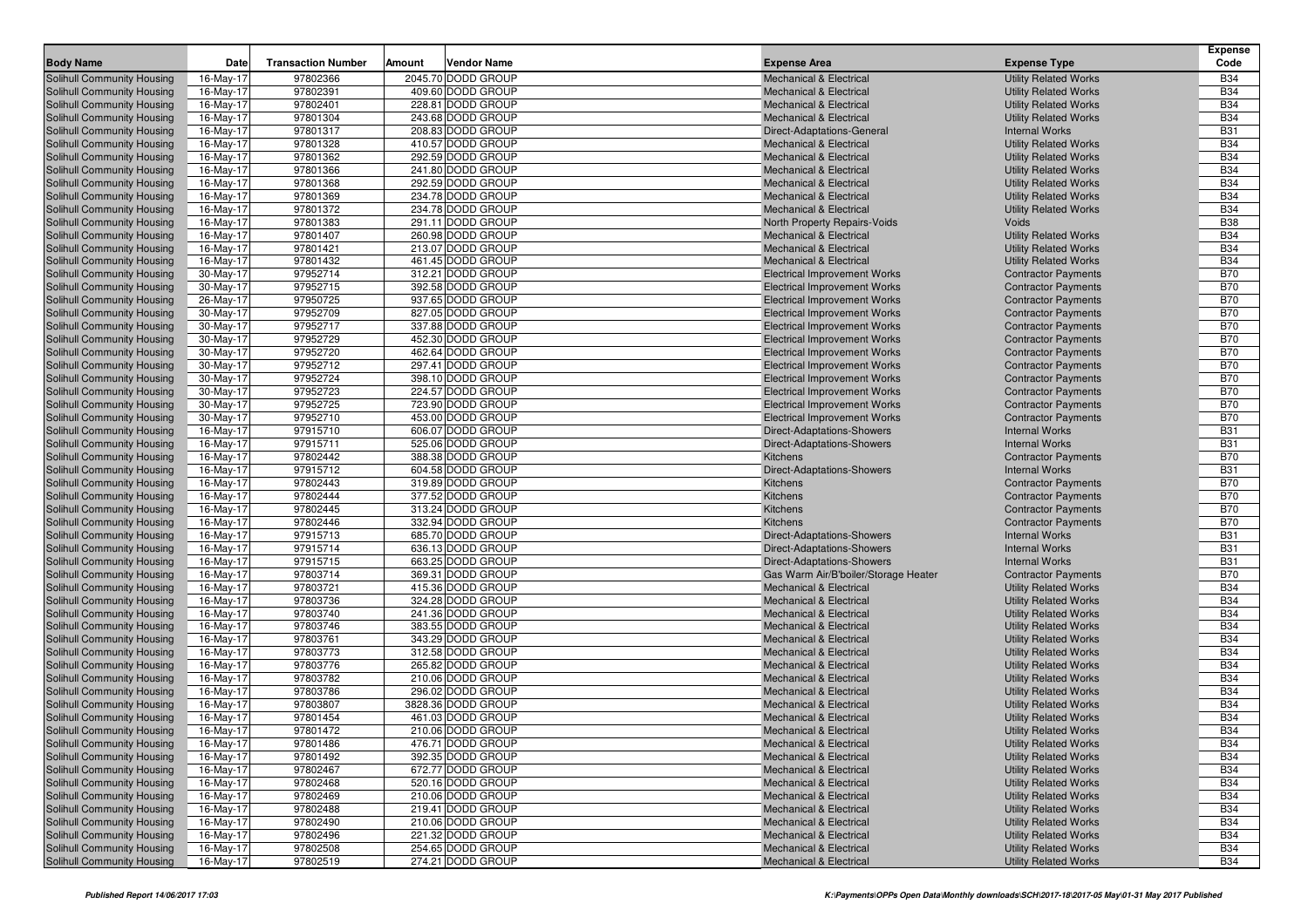|                                                                        |                         |                           |        |                                              |                                                                          |                                                              | <b>Expense</b>                |
|------------------------------------------------------------------------|-------------------------|---------------------------|--------|----------------------------------------------|--------------------------------------------------------------------------|--------------------------------------------------------------|-------------------------------|
| <b>Body Name</b>                                                       | Date                    | <b>Transaction Number</b> | Amount | <b>Vendor Name</b>                           | <b>Expense Area</b>                                                      | <b>Expense Type</b>                                          | Code                          |
| Solihull Community Housing                                             | 16-May-17               | 97802542                  |        | 371.68 DODD GROUP                            | <b>Mechanical &amp; Electrical</b>                                       | <b>Utility Related Works</b>                                 | <b>B34</b>                    |
| <b>Solihull Community Housing</b>                                      | 16-May-17               | 97802543                  |        | 292.59 DODD GROUP                            | <b>Mechanical &amp; Electrical</b>                                       | <b>Utility Related Works</b>                                 | <b>B34</b>                    |
| <b>Solihull Community Housing</b>                                      | 16-May-17               | 97802561                  |        | 295.38 DODD GROUP                            | <b>Mechanical &amp; Electrical</b>                                       | <b>Utility Related Works</b>                                 | <b>B34</b>                    |
| <b>Solihull Community Housing</b>                                      | 16-May-17               | 97801530                  |        | 296.31 DODD GROUP                            | <b>Mechanical &amp; Electrical</b>                                       | <b>Utility Related Works</b>                                 | <b>B34</b>                    |
| <b>Solihull Community Housing</b>                                      | 16-May-17               | 97801602                  |        | 291.29 DODD GROUP                            | <b>Mechanical &amp; Electrical</b>                                       | <b>Utility Related Works</b>                                 | <b>B34</b>                    |
| Solihull Community Housing                                             | 16-May-17               | 97803850                  |        | 370.80 DODD GROUP                            | North Property Repairs-Voids                                             | Voids                                                        | <b>B38</b>                    |
| <b>Solihull Community Housing</b>                                      | 17-May-17               | 97915717                  |        | 478.90 DODD GROUP                            | <b>Mechanical &amp; Electrical</b>                                       | <b>Utility Related Works</b>                                 | <b>B34</b>                    |
| <b>Solihull Community Housing</b>                                      | 17-May-17               | 97915724                  |        | 234.42 DODD GROUP                            | <b>Mechanical &amp; Electrical</b>                                       | <b>Utility Related Works</b>                                 | <b>B34</b>                    |
| <b>Solihull Community Housing</b>                                      | 17-May-17               | 97803936                  |        | 519.47 DODD GROUP                            | <b>Mechanical &amp; Electrical</b>                                       | <b>Utility Related Works</b>                                 | <b>B34</b>                    |
| <b>Solihull Community Housing</b>                                      | 17-May-17               | 97915726                  |        | 406.92 DODD GROUP                            | <b>Mechanical &amp; Electrical</b>                                       | <b>Utility Related Works</b>                                 | <b>B34</b>                    |
| <b>Solihull Community Housing</b>                                      | 17-May-17               | 97801653                  |        | 292.59 DODD GROUP                            | <b>Mechanical &amp; Electrical</b>                                       | <b>Utility Related Works</b>                                 | <b>B34</b>                    |
| <b>Solihull Community Housing</b>                                      | 17-May-17               | 97915727<br>97915729      |        | 213.31 DODD GROUP<br>491.62 DODD GROUP       | <b>Mechanical &amp; Electrical</b><br><b>Mechanical &amp; Electrical</b> | <b>Utility Related Works</b>                                 | <b>B34</b><br><b>B34</b>      |
| <b>Solihull Community Housing</b>                                      | 17-May-17               | 97801696                  |        | 488.88 DODD GROUP                            |                                                                          | <b>Utility Related Works</b>                                 | <b>B34</b>                    |
| <b>Solihull Community Housing</b><br><b>Solihull Community Housing</b> | 17-May-17<br>17-May-17  | 97802590                  |        | 365.52 DODD GROUP                            | <b>Mechanical &amp; Electrical</b><br><b>Mechanical &amp; Electrical</b> | <b>Utility Related Works</b><br><b>Utility Related Works</b> | <b>B34</b>                    |
| <b>Solihull Community Housing</b>                                      | 17-May-17               | 97802611                  |        | 210.06 DODD GROUP                            | <b>Mechanical &amp; Electrical</b>                                       | <b>Utility Related Works</b>                                 | <b>B34</b>                    |
| <b>Solihull Community Housing</b>                                      | 17-May-17               | 97802649                  |        | 446.85 DODD GROUP                            | <b>Mechanical &amp; Electrical</b>                                       | <b>Utility Related Works</b>                                 | <b>B34</b>                    |
| <b>Solihull Community Housing</b>                                      | 17-May-17               | 97802663                  |        | 258.10 DODD GROUP                            | <b>Mechanical &amp; Electrical</b>                                       | <b>Utility Related Works</b>                                 | <b>B34</b>                    |
| <b>Solihull Community Housing</b>                                      | 17-May-17               | 97802686                  |        | 499.46 DODD GROUP                            | <b>Mechanical &amp; Electrical</b>                                       | <b>Utility Related Works</b>                                 | <b>B34</b>                    |
| <b>Solihull Community Housing</b>                                      | 17-May-17               | 97802703                  |        | 297.23 DODD GROUP                            | <b>Mechanical &amp; Electrical</b>                                       | <b>Utility Related Works</b>                                 | <b>B34</b>                    |
| <b>Solihull Community Housing</b>                                      | 17-May-17               | 97802704                  |        | 210.06 DODD GROUP                            | <b>Mechanical &amp; Electrical</b>                                       | <b>Utility Related Works</b>                                 | <b>B34</b>                    |
| <b>Solihull Community Housing</b>                                      | 26-May-17               | 97950728                  |        | 354.00 DODD GROUP                            | <b>Electrical Improvement Works</b>                                      | <b>Contractor Payments</b>                                   | <b>B70</b>                    |
| <b>Solihull Community Housing</b>                                      | 30-May-17               | 97952706                  |        | 372.13 DODD GROUP                            | <b>Electrical Improvement Works</b>                                      | <b>Contractor Payments</b>                                   | <b>B70</b>                    |
| Solihull Community Housing                                             | 30-May-17               | 97952707                  |        | 703.75 DODD GROUP                            | <b>Electrical Improvement Works</b>                                      | <b>Contractor Payments</b>                                   | <b>B70</b>                    |
| <b>Solihull Community Housing</b>                                      | 30-May-17               | 97952708                  |        | 2255.99 DODD GROUP                           | <b>Electrical Improvement Works</b>                                      | <b>Contractor Payments</b>                                   | <b>B70</b>                    |
| Solihull Community Housing                                             | 30-May-17               | 97952711                  |        | 2158.52 DODD GROUP                           | <b>Electrical Improvement Works</b>                                      | <b>Contractor Payments</b>                                   | <b>B70</b>                    |
| <b>Solihull Community Housing</b>                                      | 30-May-17               | 97952713                  |        | 306.83 DODD GROUP                            | <b>Electrical Improvement Works</b>                                      | <b>Contractor Payments</b>                                   | <b>B70</b>                    |
| <b>Solihull Community Housing</b>                                      | 30-May-17               | 97952716                  |        | 421.95 DODD GROUP                            | <b>Electrical Improvement Works</b>                                      | <b>Contractor Payments</b>                                   | <b>B70</b>                    |
| Solihull Community Housing                                             | 30-May-17               | 97952719                  |        | 376.50 DODD GROUP                            | <b>Electrical Improvement Works</b>                                      | <b>Contractor Payments</b>                                   | <b>B70</b>                    |
| <b>Solihull Community Housing</b>                                      | 30-May-17               | 97952721                  |        | 2353.09 DODD GROUP                           | <b>Electrical Improvement Works</b>                                      | <b>Contractor Payments</b>                                   | <b>B70</b>                    |
| <b>Solihull Community Housing</b>                                      | 30-May-17               | 97952728                  |        | 304.64 DODD GROUP                            | <b>Electrical Improvement Works</b>                                      | <b>Contractor Payments</b>                                   | <b>B70</b>                    |
| <b>Solihull Community Housing</b>                                      | 01-May-17               | 97147710                  |        | 694.00 DOORFIT PRODUCTS LTD                  | Stores-Stores and delivery                                               | <b>Stocks</b>                                                | R <sub>10</sub>               |
| <b>Solihull Community Housing</b>                                      | $01$ -May-17            | 97147713                  |        | 80.80 DOORFIT PRODUCTS LTD                   | Stores-Stores and delivery                                               | <b>Stocks</b>                                                | R <sub>10</sub>               |
| <b>Solihull Community Housing</b>                                      | 01-May-17               | 97147713                  |        | 479.80 DOORFIT PRODUCTS LTD                  | Stores-Stores and delivery                                               | <b>Stocks</b>                                                | R <sub>10</sub>               |
| <b>Solihull Community Housing</b>                                      | 05-May-17               | 97634720                  |        | 104.60 DOORFIT PRODUCTS LTD                  | Stores-Stores and delivery                                               | <b>Stocks</b>                                                | R <sub>10</sub>               |
| <b>Solihull Community Housing</b>                                      | 05-May-17               | 97634720                  |        | 172.50 DOORFIT PRODUCTS LTD                  | Stores-Stores and delivery                                               | <b>Stocks</b>                                                | R <sub>10</sub>               |
| <b>Solihull Community Housing</b>                                      | 08-May-17               | 97634722                  |        | 85.00 DOORFIT PRODUCTS LTD                   | Stores-Stores and delivery                                               | <b>Stocks</b>                                                | R <sub>10</sub>               |
| <b>Solihull Community Housing</b>                                      | 08-May-17               | 97634722                  |        | 50.00 DOORFIT PRODUCTS LTD                   | Stores-Stores and delivery                                               | <b>Stocks</b>                                                | R <sub>10</sub>               |
| <b>Solihull Community Housing</b>                                      | 08-May-17               | 97634722                  |        | 39.50 DOORFIT PRODUCTS LTD                   | Stores-Stores and delivery                                               | <b>Stocks</b>                                                | R <sub>10</sub>               |
| <b>Solihull Community Housing</b>                                      | 08-May-17               | 97634722                  |        | 146.70 DOORFIT PRODUCTS LTD                  | Stores-Stores and delivery                                               | <b>Stocks</b>                                                | R <sub>10</sub>               |
| <b>Solihull Community Housing</b>                                      | 08-May-17               | 97634722                  |        | 33.50 DOORFIT PRODUCTS LTD                   | Stores-Stores and delivery                                               | <b>Stocks</b>                                                | R <sub>10</sub>               |
| <b>Solihull Community Housing</b>                                      | 15-May-17               | 97895727                  |        | 694.00 DOORFIT PRODUCTS LTD                  | Stores-Stores and delivery                                               | <b>Stocks</b>                                                | R <sub>10</sub>               |
| <b>Solihull Community Housing</b>                                      | 24-May-17               | 97895729                  |        | 347.00 DOORFIT PRODUCTS LTD                  | Stores-Stores and delivery                                               | <b>Stocks</b>                                                | R <sub>10</sub>               |
| <b>Solihull Community Housing</b>                                      | 16-May-17               | 97884726                  |        | 261.56 DRAINTECH SERVICES (MIDLANDS) LTD     | North Property Repairs-Day to day                                        | <b>Other Works</b>                                           | <b>B32</b>                    |
| <b>Solihull Community Housing</b>                                      | 04-May-17               | 97895735                  |        | 102.10 E J GILBERT & SONS                    | Stores-Stores and delivery                                               | <b>Stocks</b>                                                | R <sub>10</sub>               |
| <b>Solihull Community Housing</b>                                      | 04-May-17               | 97895735                  |        | 153.00 E J GILBERT & SONS                    | Stores-Stores and delivery                                               | <b>Stocks</b>                                                | R <sub>10</sub>               |
| Solihull Community Housing                                             | 08-May-17               | 97296706                  |        | 447.59 E.ON ENERGY                           | Private Sector Leasing - 87 Warwick Rd                                   | Gas                                                          | <b>B10</b>                    |
| <b>Solihull Community Housing</b>                                      | $08$ -May-17            | 97293709                  |        | 345.70 E.ON ENERGY                           | Private Sector Leasing - 87 Warwick Rd                                   | Gas                                                          | <b>B10</b>                    |
| <b>Solihull Community Housing</b>                                      | 24-May-17               | 97839568                  |        | 3545.57 EDEN BUILD LTD BUILDING CONTRACTORS  | Private Sector - Disabled Facilities Grants                              | <b>Contractor Payments</b>                                   | <b>B70</b>                    |
| <b>Solihull Community Housing</b>                                      | 24-May-17               | 97831706                  |        | 2594.40 EDEN BUILD LTD BUILDING CONTRACTORS  | Private Sector - Disabled Facilities Grants                              | <b>Contractor Payments</b>                                   | <b>B70</b>                    |
| <b>Solihull Community Housing</b>                                      | 24-May-17               | 97839570                  |        | 2995.60 EDEN BUILD LTD BUILDING CONTRACTORS  | Public Sector - Major Adaptations                                        | <b>Contractor Payments</b>                                   | <b>B70</b>                    |
| <b>Solihull Community Housing</b>                                      | 24-May-17               | 97839570                  |        | 30000.00 EDEN BUILD LTD BUILDING CONTRACTORS | Public Sector - Major Adaptations                                        | <b>Contractor Payments</b>                                   | <b>B70</b><br>D <sub>59</sub> |
| Solihull Community Housing                                             | 03-May-17               | 97139706                  |        | 3.60 EDENRED                                 | <b>Central Administration</b>                                            | Other Fees and Charges                                       |                               |
| Solihull Community Housing<br><b>Solihull Community Housing</b>        | 03-May-17<br>26-May-17  | 97139706<br>97950709      |        | 899.00 EDENRED<br>3.60 EDENRED               | <b>Payroll Deductions</b><br><b>Central Administration</b>               | <b>General Creditors</b><br>Other Fees and Charges           | S01<br>D <sub>59</sub>        |
| <b>Solihull Community Housing</b>                                      | 26-May-17               | 97950709                  |        | 899.00 EDENRED                               | <b>Payroll Deductions</b>                                                | <b>General Creditors</b>                                     | S01                           |
| <b>Solihull Community Housing</b>                                      | 08-May-17               | 97287716                  |        | 264.15 EDF ENERGY 1 LTD                      | <b>Private Sector Leasing</b>                                            | Electricity                                                  | <b>B11</b>                    |
| <b>Solihull Community Housing</b>                                      | 26-May-17               | 97924738                  |        | 2717.00 ENVIRONMENT AGENCY                   | Stores-Stores and delivery                                               | <b>Waste Disposal</b>                                        | E20                           |
| Solihull Community Housing                                             | 18-May-17               | 97692717                  |        | 12581.76 ENVIRONMENTAL CONTRACTS LTD         | Stores-Stores and delivery                                               | <b>Waste Disposal</b>                                        | E20                           |
| <b>Solihull Community Housing</b>                                      | 05-May-17               | 97234714                  |        | 351.50 EUROPEAN METAL RECYCLING LTD          | Stores-Stores and delivery                                               | <b>Waste Disposal</b>                                        | E20                           |
| <b>Solihull Community Housing</b>                                      | $\overline{05}$ -May-17 | 97234715                  |        | 332.50 EUROPEAN METAL RECYCLING LTD          | Stores-Stores and delivery                                               | <b>Waste Disposal</b>                                        | E20                           |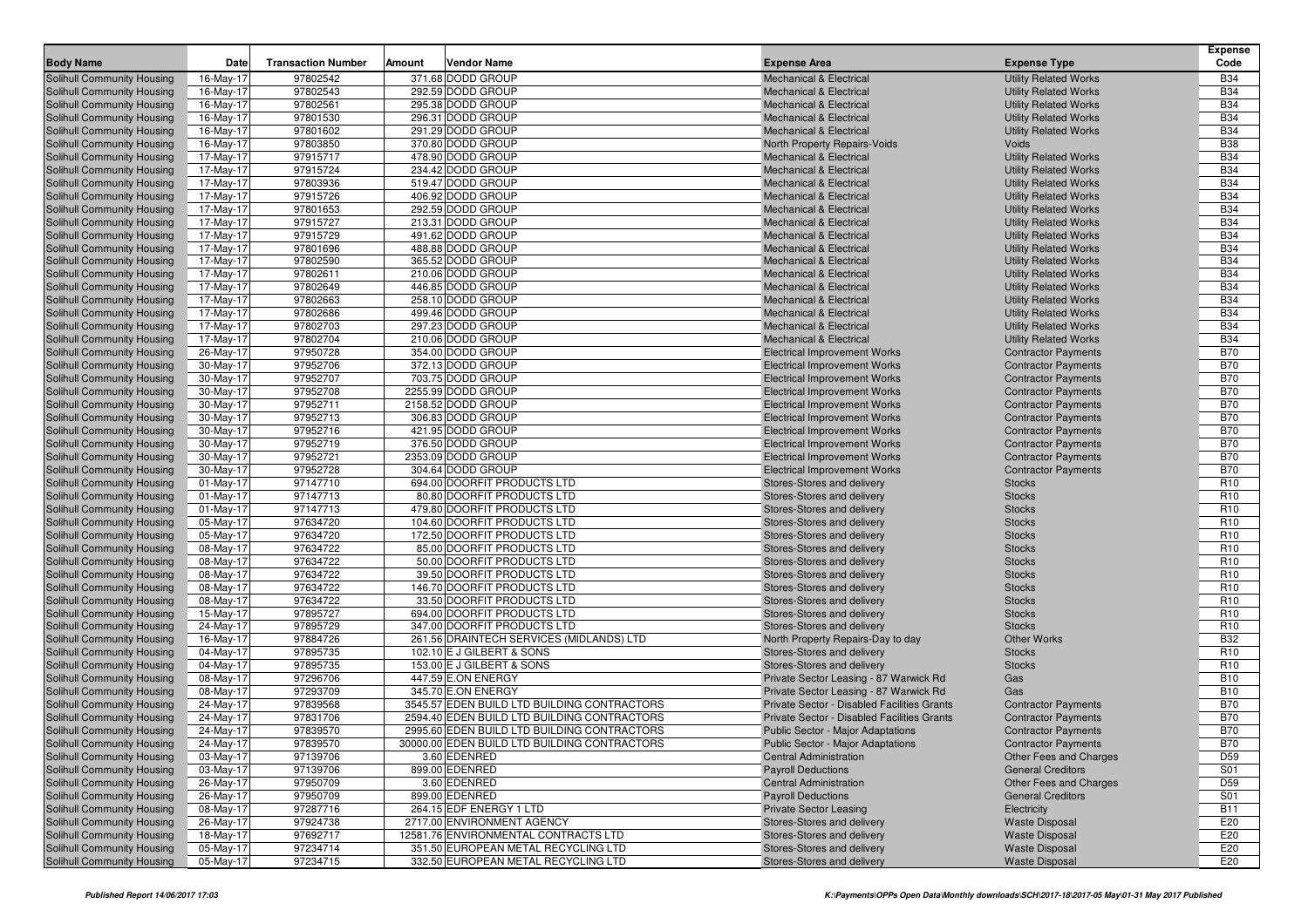| <b>Body Name</b>                                         | <b>Date</b>               | <b>Transaction Number</b> | Amount | <b>Vendor Name</b>                                       | <b>Expense Area</b>                                      | <b>Expense Type</b>                                              | <b>Expense</b><br>Code        |
|----------------------------------------------------------|---------------------------|---------------------------|--------|----------------------------------------------------------|----------------------------------------------------------|------------------------------------------------------------------|-------------------------------|
| Solihull Community Housing                               | 31-May-17                 | 97989706                  |        | 540.00 FAMILY CARE TRUST (SOLIHULL)                      | North Property Repairs-Voids                             | Voids                                                            | <b>B38</b>                    |
| Solihull Community Housing                               | 03-May-17                 | 97139710                  |        | 348.77 FAST TRACK MANAGEMENT SERVICES LTD                | North Property Repairs-Day to day                        | <b>Agency Staff</b>                                              | A60                           |
| Solihull Community Housing                               | 03-May-17                 | 97139710                  |        | 121.76 FAST TRACK MANAGEMENT SERVICES LTD                | North Property Repairs-Day to day                        | <b>Agency Staff</b>                                              | A60                           |
| Solihull Community Housing                               | 08-May-17                 | 97300706                  |        | 590.15 FAST TRACK MANAGEMENT SERVICES LTD                | North Property Repairs-Day to day                        | <b>Agency Staff</b>                                              | A60                           |
| Solihull Community Housing                               | 08-May-17                 | 97300707                  |        | 590.15 FAST TRACK MANAGEMENT SERVICES LTD                | North Property Repairs-Day to day                        | <b>Agency Staff</b>                                              | A60                           |
| Solihull Community Housing                               | 17-May-17                 | 97641718                  |        | 478.50 FAST TRACK MANAGEMENT SERVICES LTD                | North Property Repairs-Day to day                        | <b>Agency Staff</b>                                              | A60                           |
| Solihull Community Housing                               | 17-May-17                 | 97641719                  |        | 462.55 FAST TRACK MANAGEMENT SERVICES LTD                | North Property Repairs-Day to day                        | <b>Agency Staff</b>                                              | A60                           |
| Solihull Community Housing                               | 24-May-17                 | 97839572                  |        | 594.14 FAST TRACK MANAGEMENT SERVICES LTD                | North Property Repairs-Day to day                        | <b>Agency Staff</b>                                              | A60                           |
| Solihull Community Housing                               | 24-May-17                 | 97839573                  |        | 590.15 FAST TRACK MANAGEMENT SERVICES LTD                | North Property Repairs-Day to day                        | <b>Agency Staff</b>                                              | A60                           |
| Solihull Community Housing                               | $01$ -May-17              | 97148706                  |        | 10000.00 FLOOR RESTORATIONS LTD                          | North Property Repairs-Day to day                        | <b>Internal Works</b>                                            | <b>B31</b>                    |
| Solihull Community Housing                               | $01$ -May-17              | 97354708                  |        | 226.79 FLOOR RESTORATIONS LTD                            | <b>Public Sector - Major Adaptations</b>                 | <b>Contractor Payments</b>                                       | <b>B70</b>                    |
| Solihull Community Housing                               | 01-May-17                 | 97354709                  |        | 210.24 FLOOR RESTORATIONS LTD                            | <b>Direct-Adaptations-Showers</b>                        | <b>Internal Works</b>                                            | <b>B31</b>                    |
| Solihull Community Housing                               | 16-May-17                 | 97884719                  |        | 210.24 FLOOR RESTORATIONS LTD                            | Direct-Adaptations-Showers                               | <b>Internal Works</b>                                            | <b>B31</b>                    |
| Solihull Community Housing                               | $01$ -May-17              | 97354726                  |        | 4370.00 HANDICARE ACCESSIBILITY LTD                      | Private Sector - Disabled Facilities Grants              | <b>Contractor Payments</b>                                       | <b>B70</b>                    |
| Solihull Community Housing                               | $01$ -May-17              | 97354727                  |        | 3450.17 HANDICARE ACCESSIBILITY LTD                      | Private Sector - Disabled Facilities Grants              | <b>Contractor Payments</b>                                       | <b>B70</b>                    |
| Solihull Community Housing                               | $01$ -May-17              | 97354728                  |        | 4255.00 HANDICARE ACCESSIBILITY LTD                      | Private Sector - Disabled Facilities Grants              | <b>Contractor Payments</b>                                       | <b>B70</b>                    |
| Solihull Community Housing                               | 10-May-17                 | 97404724                  |        | 641.74 HANDICARE ACCESSIBILITY LTD                       | Home Improvement Agency                                  | Adaptations                                                      | <b>B83</b>                    |
| Solihull Community Housing                               | 10-May-17                 | 97404719                  |        | 887.50 HANDICARE ACCESSIBILITY LTD                       | Home Improvement Agency                                  | Adaptations                                                      | <b>B83</b>                    |
| Solihull Community Housing                               | 25-May-17                 | 97884707                  |        | 2009.56 HI-SPEC FACILITIES SERVICES PLC                  | <b>Endeavour House</b>                                   | Cleaning                                                         | <b>B50</b>                    |
| Solihull Community Housing                               | 25-May-17                 | 97884707                  |        | 1051.67 HI-SPEC FACILITIES SERVICES PLC                  | <b>Endeavour House</b>                                   | <b>Other Premises Costs</b>                                      | <b>B90</b>                    |
| Solihull Community Housing                               | 25-May-17                 | 97884707                  |        | 345.71 HI-SPEC FACILITIES SERVICES PLC                   | <b>CCTV</b>                                              | Cleaning                                                         | <b>B50</b>                    |
| Solihull Community Housing                               | 25-May-17                 | 97884707                  |        | 163.51 HI-SPEC FACILITIES SERVICES PLC                   | <b>Auckland Hall</b>                                     | Cleaning                                                         | <b>B50</b>                    |
| Solihull Community Housing                               | 25-May-17                 | 97884707                  |        | 216.07 HI-SPEC FACILITIES SERVICES PLC                   | <b>Crabtree Hall</b>                                     | Cleaning                                                         | <b>B50</b>                    |
| Solihull Community Housing                               | 25-May-17                 | 97884707                  |        | 163.51 HI-SPEC FACILITIES SERVICES PLC                   | Whar Hall Farm Community Hall                            | Cleaning                                                         | <b>B50</b>                    |
| Solihull Community Housing                               | 25-May-17                 | 97884707                  |        | 648.21 HI-SPEC FACILITIES SERVICES PLC                   | <b>Frontline Offices</b>                                 | Cleaning                                                         | <b>B50</b>                    |
| Solihull Community Housing                               | 25-May-17                 | 97884707                  |        | 887.64 HI-SPEC FACILITIES SERVICES PLC                   | Business Support - MST Back Office Support               | Cleaning                                                         | <b>B50</b>                    |
| Solihull Community Housing                               | 17-May-17                 | 97660717                  |        | 1508830.79 HM REVENUE & CUSTOMS                          | <b>VAT</b>                                               | <b>Creditor: Government</b>                                      | S04<br>S04                    |
| Solihull Community Housing                               | 03-May-17                 | 97137706                  |        | 105929.00 HM REVENUE & CUSTOMS                           | <b>VAT</b>                                               | <b>Creditor: Government</b>                                      |                               |
| Solihull Community Housing<br>Solihull Community Housing | 09-May-17<br>$01$ -May-17 | 97327752<br>97884764      |        | 295.90 HUGHES TRADE<br>4990.00 HUNTLEY REFRIGERATION LTD | Homelessness<br><b>Endeavour House</b>                   | Furniture                                                        | D <sub>11</sub><br><b>B30</b> |
| Solihull Community Housing                               | 09-May-17                 | 97360707                  |        | 1208.96 INLAND REVENUE ONLY                              | <b>Sub Contractors Tax</b>                               | <b>General Building Costs</b><br><b>Creditor: Inland Revenue</b> | S02                           |
| Solihull Community Housing                               | 09-May-17                 | 97327707                  |        | 655.80 J C S COCHRANE ELECTRICAL LTD                     | <b>Electrical Sub Mains</b>                              | <b>Contractor Payments</b>                                       | <b>B70</b>                    |
| Solihull Community Housing                               | 04-May-17                 | 97181725                  |        | 634.50 JAMES ANDREWS RECRUITMENT SOLUTIONS LTD           | Housing Aid & Homelessness                               | <b>Agency Staff</b>                                              | A60                           |
| Solihull Community Housing                               | 04-May-17                 | 97181724                  |        | 781.38 JAMES ANDREWS RECRUITMENT SOLUTIONS LTD           | Housing Aid & Homelessness                               | <b>Agency Staff</b>                                              | A60                           |
| Solihull Community Housing                               | 04-May-17                 | 97181722                  |        | 630.85 JAMES ANDREWS RECRUITMENT SOLUTIONS LTD           | Housing Aid & Homelessness                               | <b>Agency Staff</b>                                              | A60                           |
| Solihull Community Housing                               | 04-May-17                 | 97181723                  |        | 630.85 JAMES ANDREWS RECRUITMENT SOLUTIONS LTD           | <b>Housing Aid &amp; Homelessness</b>                    | <b>Agency Staff</b>                                              | A60                           |
| Solihull Community Housing                               | 19-May-17                 | 97727709                  |        | 869.50 JAMES ANDREWS RECRUITMENT SOLUTIONS LTD           | Housing Aid & Homelessness                               | <b>Agency Staff</b>                                              | A60                           |
| Solihull Community Housing                               | 19-May-17                 | 97727708                  |        | 601.01 JAMES ANDREWS RECRUITMENT SOLUTIONS LTD           | Housing Aid & Homelessness                               | <b>Agency Staff</b>                                              | A60                           |
| Solihull Community Housing                               | 24-May-17                 | 97832708                  |        | 869.50 JAMES ANDREWS RECRUITMENT SOLUTIONS LTD           | Housing Aid & Homelessness                               | <b>Agency Staff</b>                                              | A60                           |
| Solihull Community Housing                               | 24-May-17                 | 97832707                  |        | 439.04 JAMES ANDREWS RECRUITMENT SOLUTIONS LTD           | Housing Aid & Homelessness                               | <b>Agency Staff</b>                                              | A60                           |
| Solihull Community Housing                               | 11-May-17                 | 97451724                  |        | 63665.23 JESSUP BROTHERS LTD                             | New Build - Coleshill Heath School Extra Care            | <b>Contractor Payments</b>                                       | <b>B70</b>                    |
| Solihull Community Housing                               | 16-May-17                 | 97630715                  |        | 423.00 JESSUP BROTHERS LTD                               | New Build - Ipswich Walk                                 | <b>Contractor Payments</b>                                       | <b>B70</b>                    |
| Solihull Community Housing                               | 01-May-17                 | 97372737                  |        | 599.93 JEWSON LTD                                        | Stores-Stores and delivery                               | <b>Stocks</b>                                                    | R <sub>10</sub>               |
| Solihull Community Housing                               | 01-May-17                 | 97372738                  |        | 46.00 JEWSON LTD                                         | Stores-Stores and delivery                               | <b>Stocks</b>                                                    | R <sub>10</sub>               |
| Solihull Community Housing                               | $01-May-17$               | 97372738                  |        | 160.00 JEWSON LTD                                        | Stores-Stores and delivery                               | <b>Stocks</b>                                                    | R <sub>10</sub>               |
| Solihull Community Housing                               | 01-May-17                 | 97372738                  |        | 48.00 JEWSON LTD                                         | Stores-Stores and delivery                               | <b>Stocks</b>                                                    | R <sub>10</sub>               |
| Solihull Community Housing                               | 01-May-17                 | 97372738                  |        | 168.60 JEWSON LTD                                        | Stores-Stores and delivery                               | <b>Stocks</b>                                                    | R <sub>10</sub>               |
| Solihull Community Housing                               | 01-May-17                 | 97372738                  |        | 33.60 JEWSON LTD                                         | Stores-Stores and delivery                               | <b>Stocks</b>                                                    | R <sub>10</sub>               |
| Solihull Community Housing                               | $01$ -May-17              | 97372738                  |        | 94.00 JEWSON LTD                                         | Stores-Stores and delivery                               | <b>Stocks</b>                                                    | R <sub>10</sub>               |
| Solihull Community Housing                               | $01$ -May-17              | 97372740                  |        | 310.80 JEWSON LTD                                        | Stores-Stores and delivery                               | <b>Stocks</b>                                                    | R <sub>10</sub>               |
| Solihull Community Housing                               | $01$ -May-17              | 97372740                  |        | 168.15 JEWSON LTD                                        | Stores-Stores and delivery                               | <b>Stocks</b>                                                    | R <sub>10</sub>               |
| Solihull Community Housing                               | 01-May-17                 | 97372740                  |        | 357.50 JEWSON LTD                                        | Stores-Stores and delivery                               | <b>Stocks</b>                                                    | R <sub>10</sub>               |
| Solihull Community Housing                               | $01$ -May-17              | 97372741                  |        | 235.87 JEWSON LTD                                        | Stores-Stores and delivery                               | <b>Stocks</b>                                                    | R <sub>10</sub>               |
| Solihull Community Housing                               | 01-May-17                 | 97372742                  |        | 262.20 JEWSON LTD                                        | Stores-Stores and delivery                               | <b>Stocks</b>                                                    | R <sub>10</sub>               |
| Solihull Community Housing                               | 01-May-17                 | 97372742                  |        | 422.70 JEWSON LTD                                        | Stores-Stores and delivery                               | <b>Stocks</b>                                                    | R <sub>10</sub>               |
| Solihull Community Housing                               | $01$ -May-17              | 97372742                  |        | 541.90 JEWSON LTD                                        | Stores-Stores and delivery                               | <b>Stocks</b>                                                    | R <sub>10</sub>               |
| Solihull Community Housing                               | 01-May-17                 | 97372742                  |        | 145.50 JEWSON LTD                                        | Stores-Stores and delivery                               | <b>Stocks</b>                                                    | R <sub>10</sub>               |
| Solihull Community Housing                               | $01$ -May-17              | 97372742                  |        | 72.90 JEWSON LTD                                         | Stores-Stores and delivery                               | <b>Stocks</b>                                                    | R <sub>10</sub>               |
| Solihull Community Housing                               | 01-May-17                 | 97372742                  |        | 53.07 JEWSON LTD                                         | Stores-Stores and delivery<br>Stores-Stores and delivery | <b>Stocks</b>                                                    | R <sub>10</sub>               |
| Solihull Community Housing<br>Solihull Community Housing | 01-May-17                 | 97372742                  |        | 54.80 JEWSON LTD                                         |                                                          | <b>Stocks</b>                                                    | R <sub>10</sub>               |
|                                                          | 01-May-17                 | 97372742                  |        | 0.25 JEWSON LTD                                          | Stores-Stores and delivery                               | <b>Stocks</b>                                                    | R <sub>10</sub>               |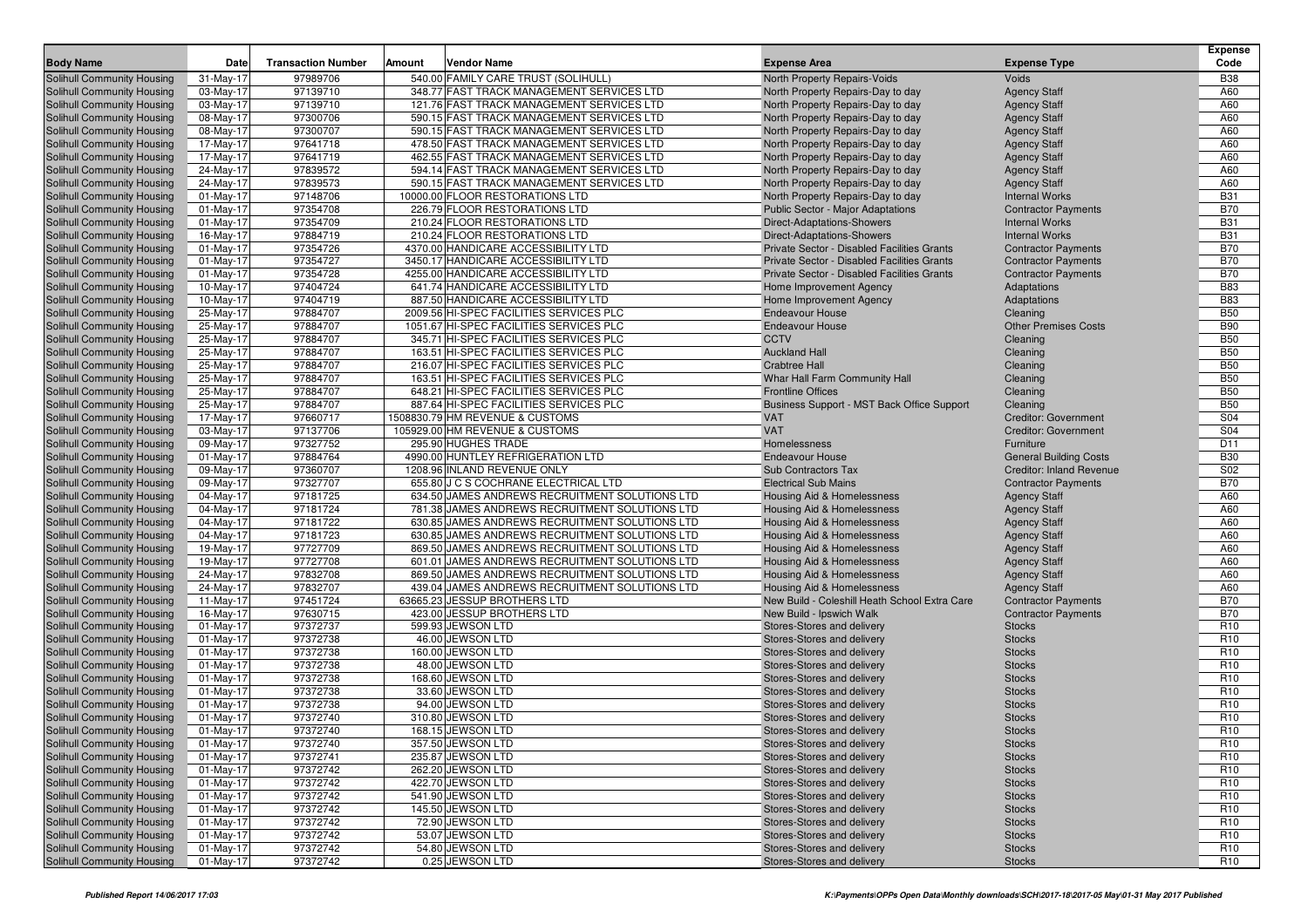| 97372742<br>71.50 JEWSON LTD<br>Solihull Community Housing<br>$01$ -May-17<br>Stores-Stores and delivery<br><b>Stocks</b><br>R <sub>10</sub><br>97372742<br>163.90 JEWSON LTD<br>R <sub>10</sub><br>Solihull Community Housing<br>01-May-17<br><b>Stocks</b><br>Stores-Stores and delivery<br>97372742<br>R <sub>10</sub><br>Solihull Community Housing<br>$01$ -May-17<br>23.20 JEWSON LTD<br>Stores-Stores and delivery<br><b>Stocks</b><br>97372742<br>168.60 JEWSON LTD<br>R <sub>10</sub><br>Solihull Community Housing<br>$01$ -May-17<br><b>Stocks</b><br>Stores-Stores and delivery<br>Solihull Community Housing<br>$01$ -May-17<br>97372743<br>9.60 JEWSON LTD<br>R <sub>10</sub><br>Stores-Stores and delivery<br><b>Stocks</b><br>97372743<br>R <sub>10</sub><br>9.80 JEWSON LTD<br>Solihull Community Housing<br>01-May-17<br>Stores-Stores and delivery<br><b>Stocks</b><br>97372743<br>826.72 JEWSON LTD<br>R <sub>10</sub><br>Solihull Community Housing<br>01-May-17<br>Stores-Stores and delivery<br><b>Stocks</b><br>97372743<br>R <sub>10</sub><br>$01$ -May-17<br>246.00 JEWSON LTD<br><b>Stocks</b><br>Solihull Community Housing<br>Stores-Stores and delivery<br>97372743<br>R <sub>10</sub><br>Solihull Community Housing<br>$01$ -May-17<br>20.00 JEWSON LTD<br><b>Stocks</b><br>Stores-Stores and delivery<br>Solihull Community Housing<br>$01$ -May-17<br>97372743<br>99.75 JEWSON LTD<br>R <sub>10</sub><br>Stores-Stores and delivery<br><b>Stocks</b><br>97372743<br>R <sub>10</sub><br>Solihull Community Housing<br>$01$ -May-17<br>84.00 JEWSON LTD<br>Stores-Stores and delivery<br><b>Stocks</b><br>97372743<br>187.40 JEWSON LTD<br>R <sub>10</sub><br><b>Solihull Community Housing</b><br>01-May-17<br><b>Stocks</b><br>Stores-Stores and delivery<br>R <sub>10</sub><br>$01$ -May-17<br>97372743<br>16.00 JEWSON LTD<br>Solihull Community Housing<br>Stores-Stores and delivery<br><b>Stocks</b><br>97372743<br>R <sub>10</sub><br>Solihull Community Housing<br>$01$ -May-17<br>3.40 JEWSON LTD<br><b>Stocks</b><br>Stores-Stores and delivery<br>Solihull Community Housing<br>$01$ -May-17<br>97372743<br>80.85 JEWSON LTD<br>R <sub>10</sub><br>Stores-Stores and delivery<br><b>Stocks</b><br>97372743<br>R <sub>10</sub><br>Solihull Community Housing<br>$01$ -May-17<br>76.80 JEWSON LTD<br>Stores-Stores and delivery<br><b>Stocks</b><br>97372744<br>349.81 JEWSON LTD<br>R <sub>10</sub><br>01-May-17<br>Solihull Community Housing<br>Stores-Stores and delivery<br><b>Stocks</b><br>97372745<br>R <sub>10</sub><br>$01$ -May-17<br>230.89 JEWSON LTD<br>Solihull Community Housing<br>Stores-Stores and delivery<br><b>Stocks</b><br>97147720<br>451.46 JEWSON LTD<br>R <sub>10</sub><br><b>Solihull Community Housing</b><br>$01$ -May-17<br><b>Stocks</b><br>Stores-Stores and delivery<br>Solihull Community Housing<br>$01-May-17$<br>97147721<br>17.00 JEWSON LTD<br>R <sub>10</sub><br>Stores-Stores and delivery<br><b>Stocks</b><br>97147721<br>79.20 JEWSON LTD<br>R <sub>10</sub><br><b>Solihull Community Housing</b><br>$01-May-17$<br>Stores-Stores and delivery<br><b>Stocks</b><br>97147721<br>7.20 JEWSON LTD<br>R <sub>10</sub><br><b>Solihull Community Housing</b><br>$01$ -May-17<br>Stores-Stores and delivery<br><b>Stocks</b><br>R <sub>10</sub><br>$01-May-17$<br>97147721<br>62.10 JEWSON LTD<br>Solihull Community Housing<br>Stores-Stores and delivery<br><b>Stocks</b><br>97147721<br>56.50 JEWSON LTD<br>R <sub>10</sub><br><b>Solihull Community Housing</b><br>$01-May-17$<br><b>Stocks</b><br>Stores-Stores and delivery<br>Solihull Community Housing<br>$01-May-17$<br>97147721<br>41.40 JEWSON LTD<br>R <sub>10</sub><br>Stores-Stores and delivery<br><b>Stocks</b><br>97147721<br>R <sub>10</sub><br>Solihull Community Housing<br>$01-May-17$<br>27.00 JEWSON LTD<br>Stores-Stores and delivery<br><b>Stocks</b><br>97147721<br>256.20 JEWSON LTD<br>R <sub>10</sub><br>01-May-17<br><b>Solihull Community Housing</b><br>Stores-Stores and delivery<br><b>Stocks</b><br>97147721<br>R <sub>10</sub><br>$01-May-17$<br>57.30 JEWSON LTD<br>Solihull Community Housing<br>Stores-Stores and delivery<br><b>Stocks</b><br>97147721<br>126.20 JEWSON LTD<br>R <sub>10</sub><br><b>Solihull Community Housing</b><br>$01-May-17$<br><b>Stocks</b><br>Stores-Stores and delivery<br>Solihull Community Housing<br>$01-May-17$<br>97147723<br>495.06 JEWSON LTD<br>R <sub>10</sub><br>Stores-Stores and delivery<br><b>Stocks</b><br>97147725<br>400.00 JEWSON LTD<br>R <sub>10</sub><br>Solihull Community Housing<br>$01-May-17$<br>Stores-Stores and delivery<br><b>Stocks</b><br>97372747<br>13.57 JEWSON LTD<br>R <sub>10</sub><br><b>Solihull Community Housing</b><br>$01$ -May-17<br>Stores-Stores and delivery<br><b>Stocks</b><br>97372747<br>R <sub>10</sub><br>$01-May-17$<br>53.15 JEWSON LTD<br>Solihull Community Housing<br>Stores-Stores and delivery<br><b>Stocks</b><br>97372747<br>65.00 JEWSON LTD<br>R <sub>10</sub><br>Solihull Community Housing<br>$01-May-17$<br><b>Stocks</b><br>Stores-Stores and delivery<br>97372747<br>R <sub>10</sub><br>Solihull Community Housing<br>$01-May-17$<br>80.40 JEWSON LTD<br>Stores-Stores and delivery<br><b>Stocks</b><br>97372747<br>4.10 JEWSON LTD<br>R <sub>10</sub><br>Solihull Community Housing<br>01-May-17<br>Stores-Stores and delivery<br><b>Stocks</b><br>97372747<br>345.70 JEWSON LTD<br>R <sub>10</sub><br>01-May-17<br>Solihull Community Housing<br>Stores-Stores and delivery<br><b>Stocks</b><br>97372747<br>R <sub>10</sub><br>$01-May-17$<br>18.24 JEWSON LTD<br>Solihull Community Housing<br>Stores-Stores and delivery<br><b>Stocks</b><br>97372747<br>69.00 JEWSON LTD<br>R <sub>10</sub><br>Solihull Community Housing<br>$01-May-17$<br><b>Stocks</b><br>Stores-Stores and delivery<br>Solihull Community Housing<br>$01-May-17$<br>97372748<br>77.09 JEWSON LTD<br>R <sub>10</sub><br>Stores-Stores and delivery<br><b>Stocks</b><br>97372748<br>53.15 JEWSON LTD<br>R <sub>10</sub><br>Solihull Community Housing<br>$01-May-17$<br>Stores-Stores and delivery<br><b>Stocks</b><br>R <sub>10</sub><br><b>Solihull Community Housing</b><br>01-May-17<br>97372748<br>187.50 JEWSON LTD<br>Stores-Stores and delivery<br><b>Stocks</b><br>01-May-17<br>97147731<br>470.65 JEWSON LTD<br>R <sub>10</sub><br>Solihull Community Housing<br>Stores-Stores and delivery<br><b>Stocks</b><br>97147732<br>78.60 JEWSON LTD<br>R <sub>10</sub><br>Solihull Community Housing<br>$01-May-17$<br><b>Stocks</b><br>Stores-Stores and delivery<br>97147732<br>Solihull Community Housing<br>$01-May-17$<br>60.72 JEWSON LTD<br>R <sub>10</sub><br>Stores-Stores and delivery<br><b>Stocks</b><br>97147732<br>58.44 JEWSON LTD<br>R <sub>10</sub><br>Solihull Community Housing<br>01-May-17<br>Stores-Stores and delivery<br><b>Stocks</b><br>97147732<br>172.60 JEWSON LTD<br>R <sub>10</sub><br>01-May-17<br>Solihull Community Housing<br>Stores-Stores and delivery<br><b>Stocks</b><br>$01-May-17$<br>97147732<br>422.70 JEWSON LTD<br>R <sub>10</sub><br>Solihull Community Housing<br>Stores-Stores and delivery<br><b>Stocks</b><br>97147732<br>149.70 JEWSON LTD<br>R <sub>10</sub><br>Solihull Community Housing<br>$01$ -May-17<br><b>Stocks</b><br>Stores-Stores and delivery<br>R <sub>10</sub><br>$01$ -May-17<br>97147732<br>12.80 JEWSON LTD<br>Solihull Community Housing<br>Stores-Stores and delivery<br><b>Stocks</b><br>97147732<br>R <sub>10</sub><br>Solihull Community Housing<br>$01$ -May-17<br>297.40 JEWSON LTD<br>Stores-Stores and delivery<br><b>Stocks</b><br>$01-May-17$<br>97147732<br>84.25 JEWSON LTD<br><b>Stocks</b><br>R <sub>10</sub><br>Solihull Community Housing<br>Stores-Stores and delivery<br>97147732<br>22.20 JEWSON LTD<br>R <sub>10</sub><br>Solihull Community Housing<br>$01$ -May-17<br>Stores-Stores and delivery<br><b>Stocks</b><br>R <sub>10</sub><br>97147732<br>550.00 JEWSON LTD<br>Solihull Community Housing<br>01-May-17<br>Stores-Stores and delivery<br><b>Stocks</b><br>97147732<br>600.00 JEWSON LTD<br>R <sub>10</sub><br>Solihull Community Housing<br>01-May-17<br>Stores-Stores and delivery<br><b>Stocks</b><br>97147732<br>10.14 JEWSON LTD<br>R <sub>10</sub><br>Solihull Community Housing<br>$01$ -May-17<br>Stores-Stores and delivery<br><b>Stocks</b><br>97147732<br>187.40 JEWSON LTD<br>R <sub>10</sub><br>Solihull Community Housing<br>01-May-17<br>Stores-Stores and delivery<br><b>Stocks</b><br>97147732<br>115.00 JEWSON LTD<br>R <sub>10</sub><br>Solihull Community Housing<br>$01$ -May-17<br>Stores-Stores and delivery<br><b>Stocks</b><br>97147732<br>59.10 JEWSON LTD<br>R <sub>10</sub><br>Solihull Community Housing<br>01-May-17<br>Stores-Stores and delivery<br><b>Stocks</b><br>97147732<br>3.80 JEWSON LTD<br>R <sub>10</sub><br>Solihull Community Housing<br>01-May-17<br>Stores-Stores and delivery<br><b>Stocks</b><br>97147732<br>53.52 JEWSON LTD<br>R <sub>10</sub><br>Solihull Community Housing<br>01-May-17<br>Stores-Stores and delivery<br><b>Stocks</b> |                  |      |                           |        |                    |                     |                     | <b>Expense</b> |
|---------------------------------------------------------------------------------------------------------------------------------------------------------------------------------------------------------------------------------------------------------------------------------------------------------------------------------------------------------------------------------------------------------------------------------------------------------------------------------------------------------------------------------------------------------------------------------------------------------------------------------------------------------------------------------------------------------------------------------------------------------------------------------------------------------------------------------------------------------------------------------------------------------------------------------------------------------------------------------------------------------------------------------------------------------------------------------------------------------------------------------------------------------------------------------------------------------------------------------------------------------------------------------------------------------------------------------------------------------------------------------------------------------------------------------------------------------------------------------------------------------------------------------------------------------------------------------------------------------------------------------------------------------------------------------------------------------------------------------------------------------------------------------------------------------------------------------------------------------------------------------------------------------------------------------------------------------------------------------------------------------------------------------------------------------------------------------------------------------------------------------------------------------------------------------------------------------------------------------------------------------------------------------------------------------------------------------------------------------------------------------------------------------------------------------------------------------------------------------------------------------------------------------------------------------------------------------------------------------------------------------------------------------------------------------------------------------------------------------------------------------------------------------------------------------------------------------------------------------------------------------------------------------------------------------------------------------------------------------------------------------------------------------------------------------------------------------------------------------------------------------------------------------------------------------------------------------------------------------------------------------------------------------------------------------------------------------------------------------------------------------------------------------------------------------------------------------------------------------------------------------------------------------------------------------------------------------------------------------------------------------------------------------------------------------------------------------------------------------------------------------------------------------------------------------------------------------------------------------------------------------------------------------------------------------------------------------------------------------------------------------------------------------------------------------------------------------------------------------------------------------------------------------------------------------------------------------------------------------------------------------------------------------------------------------------------------------------------------------------------------------------------------------------------------------------------------------------------------------------------------------------------------------------------------------------------------------------------------------------------------------------------------------------------------------------------------------------------------------------------------------------------------------------------------------------------------------------------------------------------------------------------------------------------------------------------------------------------------------------------------------------------------------------------------------------------------------------------------------------------------------------------------------------------------------------------------------------------------------------------------------------------------------------------------------------------------------------------------------------------------------------------------------------------------------------------------------------------------------------------------------------------------------------------------------------------------------------------------------------------------------------------------------------------------------------------------------------------------------------------------------------------------------------------------------------------------------------------------------------------------------------------------------------------------------------------------------------------------------------------------------------------------------------------------------------------------------------------------------------------------------------------------------------------------------------------------------------------------------------------------------------------------------------------------------------------------------------------------------------------------------------------------------------------------------------------------------------------------------------------------------------------------------------------------------------------------------------------------------------------------------------------------------------------------------------------------------------------------------------------------------------------------------------------------------------------------------------------------------------------------------------------------------------------------------------------------------------------------------------------------------------------------------------------------------------------------------------------------------------------------------------------------------------------------------------------------------------------------------------------------------------------------------------------------------------------------------------------------------------------------------------------------------------------------------------------------------------------------------------------------------------------------------------------------------------------------------------------------------------------------------------------------------------------------------------------------------------------------------------------------------------------------------------------------------------------------------------------------------------------------------------------------------------------------------------------------------------------------------------------------------------------------------------------------------------------------------------------------------------------------------------------------------------------------------------------------------------------------------------------------------------------------------------------------------------------------------------------------------------------------------------------------------------------------------------------------------------------------------------------------------------------------------------------------------------------------------------------------------------------------------------------------------------------------------------------------------------------------------------------------------------------------------------------------------------------------------------------------------------------------------------------------------------------------------------------------------------------------------------------------------------------------------------------------------------------------------------------------------------------------------------------------|------------------|------|---------------------------|--------|--------------------|---------------------|---------------------|----------------|
|                                                                                                                                                                                                                                                                                                                                                                                                                                                                                                                                                                                                                                                                                                                                                                                                                                                                                                                                                                                                                                                                                                                                                                                                                                                                                                                                                                                                                                                                                                                                                                                                                                                                                                                                                                                                                                                                                                                                                                                                                                                                                                                                                                                                                                                                                                                                                                                                                                                                                                                                                                                                                                                                                                                                                                                                                                                                                                                                                                                                                                                                                                                                                                                                                                                                                                                                                                                                                                                                                                                                                                                                                                                                                                                                                                                                                                                                                                                                                                                                                                                                                                                                                                                                                                                                                                                                                                                                                                                                                                                                                                                                                                                                                                                                                                                                                                                                                                                                                                                                                                                                                                                                                                                                                                                                                                                                                                                                                                                                                                                                                                                                                                                                                                                                                                                                                                                                                                                                                                                                                                                                                                                                                                                                                                                                                                                                                                                                                                                                                                                                                                                                                                                                                                                                                                                                                                                                                                                                                                                                                                                                                                                                                                                                                                                                                                                                                                                                                                                                                                                                                                                                                                                                                                                                                                                                                                                                                                                                                                                                                                                                                                                                                                                                                                                                                                                                                                                                                                                                                                                                                                                                                                                                                                                                                                                                                                                                                                                                                                                                                                                                                                                                                   | <b>Body Name</b> | Date | <b>Transaction Number</b> | Amount | <b>Vendor Name</b> | <b>Expense Area</b> | <b>Expense Type</b> | Code           |
|                                                                                                                                                                                                                                                                                                                                                                                                                                                                                                                                                                                                                                                                                                                                                                                                                                                                                                                                                                                                                                                                                                                                                                                                                                                                                                                                                                                                                                                                                                                                                                                                                                                                                                                                                                                                                                                                                                                                                                                                                                                                                                                                                                                                                                                                                                                                                                                                                                                                                                                                                                                                                                                                                                                                                                                                                                                                                                                                                                                                                                                                                                                                                                                                                                                                                                                                                                                                                                                                                                                                                                                                                                                                                                                                                                                                                                                                                                                                                                                                                                                                                                                                                                                                                                                                                                                                                                                                                                                                                                                                                                                                                                                                                                                                                                                                                                                                                                                                                                                                                                                                                                                                                                                                                                                                                                                                                                                                                                                                                                                                                                                                                                                                                                                                                                                                                                                                                                                                                                                                                                                                                                                                                                                                                                                                                                                                                                                                                                                                                                                                                                                                                                                                                                                                                                                                                                                                                                                                                                                                                                                                                                                                                                                                                                                                                                                                                                                                                                                                                                                                                                                                                                                                                                                                                                                                                                                                                                                                                                                                                                                                                                                                                                                                                                                                                                                                                                                                                                                                                                                                                                                                                                                                                                                                                                                                                                                                                                                                                                                                                                                                                                                                                   |                  |      |                           |        |                    |                     |                     |                |
|                                                                                                                                                                                                                                                                                                                                                                                                                                                                                                                                                                                                                                                                                                                                                                                                                                                                                                                                                                                                                                                                                                                                                                                                                                                                                                                                                                                                                                                                                                                                                                                                                                                                                                                                                                                                                                                                                                                                                                                                                                                                                                                                                                                                                                                                                                                                                                                                                                                                                                                                                                                                                                                                                                                                                                                                                                                                                                                                                                                                                                                                                                                                                                                                                                                                                                                                                                                                                                                                                                                                                                                                                                                                                                                                                                                                                                                                                                                                                                                                                                                                                                                                                                                                                                                                                                                                                                                                                                                                                                                                                                                                                                                                                                                                                                                                                                                                                                                                                                                                                                                                                                                                                                                                                                                                                                                                                                                                                                                                                                                                                                                                                                                                                                                                                                                                                                                                                                                                                                                                                                                                                                                                                                                                                                                                                                                                                                                                                                                                                                                                                                                                                                                                                                                                                                                                                                                                                                                                                                                                                                                                                                                                                                                                                                                                                                                                                                                                                                                                                                                                                                                                                                                                                                                                                                                                                                                                                                                                                                                                                                                                                                                                                                                                                                                                                                                                                                                                                                                                                                                                                                                                                                                                                                                                                                                                                                                                                                                                                                                                                                                                                                                                                   |                  |      |                           |        |                    |                     |                     |                |
|                                                                                                                                                                                                                                                                                                                                                                                                                                                                                                                                                                                                                                                                                                                                                                                                                                                                                                                                                                                                                                                                                                                                                                                                                                                                                                                                                                                                                                                                                                                                                                                                                                                                                                                                                                                                                                                                                                                                                                                                                                                                                                                                                                                                                                                                                                                                                                                                                                                                                                                                                                                                                                                                                                                                                                                                                                                                                                                                                                                                                                                                                                                                                                                                                                                                                                                                                                                                                                                                                                                                                                                                                                                                                                                                                                                                                                                                                                                                                                                                                                                                                                                                                                                                                                                                                                                                                                                                                                                                                                                                                                                                                                                                                                                                                                                                                                                                                                                                                                                                                                                                                                                                                                                                                                                                                                                                                                                                                                                                                                                                                                                                                                                                                                                                                                                                                                                                                                                                                                                                                                                                                                                                                                                                                                                                                                                                                                                                                                                                                                                                                                                                                                                                                                                                                                                                                                                                                                                                                                                                                                                                                                                                                                                                                                                                                                                                                                                                                                                                                                                                                                                                                                                                                                                                                                                                                                                                                                                                                                                                                                                                                                                                                                                                                                                                                                                                                                                                                                                                                                                                                                                                                                                                                                                                                                                                                                                                                                                                                                                                                                                                                                                                                   |                  |      |                           |        |                    |                     |                     |                |
|                                                                                                                                                                                                                                                                                                                                                                                                                                                                                                                                                                                                                                                                                                                                                                                                                                                                                                                                                                                                                                                                                                                                                                                                                                                                                                                                                                                                                                                                                                                                                                                                                                                                                                                                                                                                                                                                                                                                                                                                                                                                                                                                                                                                                                                                                                                                                                                                                                                                                                                                                                                                                                                                                                                                                                                                                                                                                                                                                                                                                                                                                                                                                                                                                                                                                                                                                                                                                                                                                                                                                                                                                                                                                                                                                                                                                                                                                                                                                                                                                                                                                                                                                                                                                                                                                                                                                                                                                                                                                                                                                                                                                                                                                                                                                                                                                                                                                                                                                                                                                                                                                                                                                                                                                                                                                                                                                                                                                                                                                                                                                                                                                                                                                                                                                                                                                                                                                                                                                                                                                                                                                                                                                                                                                                                                                                                                                                                                                                                                                                                                                                                                                                                                                                                                                                                                                                                                                                                                                                                                                                                                                                                                                                                                                                                                                                                                                                                                                                                                                                                                                                                                                                                                                                                                                                                                                                                                                                                                                                                                                                                                                                                                                                                                                                                                                                                                                                                                                                                                                                                                                                                                                                                                                                                                                                                                                                                                                                                                                                                                                                                                                                                                                   |                  |      |                           |        |                    |                     |                     |                |
|                                                                                                                                                                                                                                                                                                                                                                                                                                                                                                                                                                                                                                                                                                                                                                                                                                                                                                                                                                                                                                                                                                                                                                                                                                                                                                                                                                                                                                                                                                                                                                                                                                                                                                                                                                                                                                                                                                                                                                                                                                                                                                                                                                                                                                                                                                                                                                                                                                                                                                                                                                                                                                                                                                                                                                                                                                                                                                                                                                                                                                                                                                                                                                                                                                                                                                                                                                                                                                                                                                                                                                                                                                                                                                                                                                                                                                                                                                                                                                                                                                                                                                                                                                                                                                                                                                                                                                                                                                                                                                                                                                                                                                                                                                                                                                                                                                                                                                                                                                                                                                                                                                                                                                                                                                                                                                                                                                                                                                                                                                                                                                                                                                                                                                                                                                                                                                                                                                                                                                                                                                                                                                                                                                                                                                                                                                                                                                                                                                                                                                                                                                                                                                                                                                                                                                                                                                                                                                                                                                                                                                                                                                                                                                                                                                                                                                                                                                                                                                                                                                                                                                                                                                                                                                                                                                                                                                                                                                                                                                                                                                                                                                                                                                                                                                                                                                                                                                                                                                                                                                                                                                                                                                                                                                                                                                                                                                                                                                                                                                                                                                                                                                                                                   |                  |      |                           |        |                    |                     |                     |                |
|                                                                                                                                                                                                                                                                                                                                                                                                                                                                                                                                                                                                                                                                                                                                                                                                                                                                                                                                                                                                                                                                                                                                                                                                                                                                                                                                                                                                                                                                                                                                                                                                                                                                                                                                                                                                                                                                                                                                                                                                                                                                                                                                                                                                                                                                                                                                                                                                                                                                                                                                                                                                                                                                                                                                                                                                                                                                                                                                                                                                                                                                                                                                                                                                                                                                                                                                                                                                                                                                                                                                                                                                                                                                                                                                                                                                                                                                                                                                                                                                                                                                                                                                                                                                                                                                                                                                                                                                                                                                                                                                                                                                                                                                                                                                                                                                                                                                                                                                                                                                                                                                                                                                                                                                                                                                                                                                                                                                                                                                                                                                                                                                                                                                                                                                                                                                                                                                                                                                                                                                                                                                                                                                                                                                                                                                                                                                                                                                                                                                                                                                                                                                                                                                                                                                                                                                                                                                                                                                                                                                                                                                                                                                                                                                                                                                                                                                                                                                                                                                                                                                                                                                                                                                                                                                                                                                                                                                                                                                                                                                                                                                                                                                                                                                                                                                                                                                                                                                                                                                                                                                                                                                                                                                                                                                                                                                                                                                                                                                                                                                                                                                                                                                                   |                  |      |                           |        |                    |                     |                     |                |
|                                                                                                                                                                                                                                                                                                                                                                                                                                                                                                                                                                                                                                                                                                                                                                                                                                                                                                                                                                                                                                                                                                                                                                                                                                                                                                                                                                                                                                                                                                                                                                                                                                                                                                                                                                                                                                                                                                                                                                                                                                                                                                                                                                                                                                                                                                                                                                                                                                                                                                                                                                                                                                                                                                                                                                                                                                                                                                                                                                                                                                                                                                                                                                                                                                                                                                                                                                                                                                                                                                                                                                                                                                                                                                                                                                                                                                                                                                                                                                                                                                                                                                                                                                                                                                                                                                                                                                                                                                                                                                                                                                                                                                                                                                                                                                                                                                                                                                                                                                                                                                                                                                                                                                                                                                                                                                                                                                                                                                                                                                                                                                                                                                                                                                                                                                                                                                                                                                                                                                                                                                                                                                                                                                                                                                                                                                                                                                                                                                                                                                                                                                                                                                                                                                                                                                                                                                                                                                                                                                                                                                                                                                                                                                                                                                                                                                                                                                                                                                                                                                                                                                                                                                                                                                                                                                                                                                                                                                                                                                                                                                                                                                                                                                                                                                                                                                                                                                                                                                                                                                                                                                                                                                                                                                                                                                                                                                                                                                                                                                                                                                                                                                                                                   |                  |      |                           |        |                    |                     |                     |                |
|                                                                                                                                                                                                                                                                                                                                                                                                                                                                                                                                                                                                                                                                                                                                                                                                                                                                                                                                                                                                                                                                                                                                                                                                                                                                                                                                                                                                                                                                                                                                                                                                                                                                                                                                                                                                                                                                                                                                                                                                                                                                                                                                                                                                                                                                                                                                                                                                                                                                                                                                                                                                                                                                                                                                                                                                                                                                                                                                                                                                                                                                                                                                                                                                                                                                                                                                                                                                                                                                                                                                                                                                                                                                                                                                                                                                                                                                                                                                                                                                                                                                                                                                                                                                                                                                                                                                                                                                                                                                                                                                                                                                                                                                                                                                                                                                                                                                                                                                                                                                                                                                                                                                                                                                                                                                                                                                                                                                                                                                                                                                                                                                                                                                                                                                                                                                                                                                                                                                                                                                                                                                                                                                                                                                                                                                                                                                                                                                                                                                                                                                                                                                                                                                                                                                                                                                                                                                                                                                                                                                                                                                                                                                                                                                                                                                                                                                                                                                                                                                                                                                                                                                                                                                                                                                                                                                                                                                                                                                                                                                                                                                                                                                                                                                                                                                                                                                                                                                                                                                                                                                                                                                                                                                                                                                                                                                                                                                                                                                                                                                                                                                                                                                                   |                  |      |                           |        |                    |                     |                     |                |
|                                                                                                                                                                                                                                                                                                                                                                                                                                                                                                                                                                                                                                                                                                                                                                                                                                                                                                                                                                                                                                                                                                                                                                                                                                                                                                                                                                                                                                                                                                                                                                                                                                                                                                                                                                                                                                                                                                                                                                                                                                                                                                                                                                                                                                                                                                                                                                                                                                                                                                                                                                                                                                                                                                                                                                                                                                                                                                                                                                                                                                                                                                                                                                                                                                                                                                                                                                                                                                                                                                                                                                                                                                                                                                                                                                                                                                                                                                                                                                                                                                                                                                                                                                                                                                                                                                                                                                                                                                                                                                                                                                                                                                                                                                                                                                                                                                                                                                                                                                                                                                                                                                                                                                                                                                                                                                                                                                                                                                                                                                                                                                                                                                                                                                                                                                                                                                                                                                                                                                                                                                                                                                                                                                                                                                                                                                                                                                                                                                                                                                                                                                                                                                                                                                                                                                                                                                                                                                                                                                                                                                                                                                                                                                                                                                                                                                                                                                                                                                                                                                                                                                                                                                                                                                                                                                                                                                                                                                                                                                                                                                                                                                                                                                                                                                                                                                                                                                                                                                                                                                                                                                                                                                                                                                                                                                                                                                                                                                                                                                                                                                                                                                                                                   |                  |      |                           |        |                    |                     |                     |                |
|                                                                                                                                                                                                                                                                                                                                                                                                                                                                                                                                                                                                                                                                                                                                                                                                                                                                                                                                                                                                                                                                                                                                                                                                                                                                                                                                                                                                                                                                                                                                                                                                                                                                                                                                                                                                                                                                                                                                                                                                                                                                                                                                                                                                                                                                                                                                                                                                                                                                                                                                                                                                                                                                                                                                                                                                                                                                                                                                                                                                                                                                                                                                                                                                                                                                                                                                                                                                                                                                                                                                                                                                                                                                                                                                                                                                                                                                                                                                                                                                                                                                                                                                                                                                                                                                                                                                                                                                                                                                                                                                                                                                                                                                                                                                                                                                                                                                                                                                                                                                                                                                                                                                                                                                                                                                                                                                                                                                                                                                                                                                                                                                                                                                                                                                                                                                                                                                                                                                                                                                                                                                                                                                                                                                                                                                                                                                                                                                                                                                                                                                                                                                                                                                                                                                                                                                                                                                                                                                                                                                                                                                                                                                                                                                                                                                                                                                                                                                                                                                                                                                                                                                                                                                                                                                                                                                                                                                                                                                                                                                                                                                                                                                                                                                                                                                                                                                                                                                                                                                                                                                                                                                                                                                                                                                                                                                                                                                                                                                                                                                                                                                                                                                                   |                  |      |                           |        |                    |                     |                     |                |
|                                                                                                                                                                                                                                                                                                                                                                                                                                                                                                                                                                                                                                                                                                                                                                                                                                                                                                                                                                                                                                                                                                                                                                                                                                                                                                                                                                                                                                                                                                                                                                                                                                                                                                                                                                                                                                                                                                                                                                                                                                                                                                                                                                                                                                                                                                                                                                                                                                                                                                                                                                                                                                                                                                                                                                                                                                                                                                                                                                                                                                                                                                                                                                                                                                                                                                                                                                                                                                                                                                                                                                                                                                                                                                                                                                                                                                                                                                                                                                                                                                                                                                                                                                                                                                                                                                                                                                                                                                                                                                                                                                                                                                                                                                                                                                                                                                                                                                                                                                                                                                                                                                                                                                                                                                                                                                                                                                                                                                                                                                                                                                                                                                                                                                                                                                                                                                                                                                                                                                                                                                                                                                                                                                                                                                                                                                                                                                                                                                                                                                                                                                                                                                                                                                                                                                                                                                                                                                                                                                                                                                                                                                                                                                                                                                                                                                                                                                                                                                                                                                                                                                                                                                                                                                                                                                                                                                                                                                                                                                                                                                                                                                                                                                                                                                                                                                                                                                                                                                                                                                                                                                                                                                                                                                                                                                                                                                                                                                                                                                                                                                                                                                                                                   |                  |      |                           |        |                    |                     |                     |                |
|                                                                                                                                                                                                                                                                                                                                                                                                                                                                                                                                                                                                                                                                                                                                                                                                                                                                                                                                                                                                                                                                                                                                                                                                                                                                                                                                                                                                                                                                                                                                                                                                                                                                                                                                                                                                                                                                                                                                                                                                                                                                                                                                                                                                                                                                                                                                                                                                                                                                                                                                                                                                                                                                                                                                                                                                                                                                                                                                                                                                                                                                                                                                                                                                                                                                                                                                                                                                                                                                                                                                                                                                                                                                                                                                                                                                                                                                                                                                                                                                                                                                                                                                                                                                                                                                                                                                                                                                                                                                                                                                                                                                                                                                                                                                                                                                                                                                                                                                                                                                                                                                                                                                                                                                                                                                                                                                                                                                                                                                                                                                                                                                                                                                                                                                                                                                                                                                                                                                                                                                                                                                                                                                                                                                                                                                                                                                                                                                                                                                                                                                                                                                                                                                                                                                                                                                                                                                                                                                                                                                                                                                                                                                                                                                                                                                                                                                                                                                                                                                                                                                                                                                                                                                                                                                                                                                                                                                                                                                                                                                                                                                                                                                                                                                                                                                                                                                                                                                                                                                                                                                                                                                                                                                                                                                                                                                                                                                                                                                                                                                                                                                                                                                                   |                  |      |                           |        |                    |                     |                     |                |
|                                                                                                                                                                                                                                                                                                                                                                                                                                                                                                                                                                                                                                                                                                                                                                                                                                                                                                                                                                                                                                                                                                                                                                                                                                                                                                                                                                                                                                                                                                                                                                                                                                                                                                                                                                                                                                                                                                                                                                                                                                                                                                                                                                                                                                                                                                                                                                                                                                                                                                                                                                                                                                                                                                                                                                                                                                                                                                                                                                                                                                                                                                                                                                                                                                                                                                                                                                                                                                                                                                                                                                                                                                                                                                                                                                                                                                                                                                                                                                                                                                                                                                                                                                                                                                                                                                                                                                                                                                                                                                                                                                                                                                                                                                                                                                                                                                                                                                                                                                                                                                                                                                                                                                                                                                                                                                                                                                                                                                                                                                                                                                                                                                                                                                                                                                                                                                                                                                                                                                                                                                                                                                                                                                                                                                                                                                                                                                                                                                                                                                                                                                                                                                                                                                                                                                                                                                                                                                                                                                                                                                                                                                                                                                                                                                                                                                                                                                                                                                                                                                                                                                                                                                                                                                                                                                                                                                                                                                                                                                                                                                                                                                                                                                                                                                                                                                                                                                                                                                                                                                                                                                                                                                                                                                                                                                                                                                                                                                                                                                                                                                                                                                                                                   |                  |      |                           |        |                    |                     |                     |                |
|                                                                                                                                                                                                                                                                                                                                                                                                                                                                                                                                                                                                                                                                                                                                                                                                                                                                                                                                                                                                                                                                                                                                                                                                                                                                                                                                                                                                                                                                                                                                                                                                                                                                                                                                                                                                                                                                                                                                                                                                                                                                                                                                                                                                                                                                                                                                                                                                                                                                                                                                                                                                                                                                                                                                                                                                                                                                                                                                                                                                                                                                                                                                                                                                                                                                                                                                                                                                                                                                                                                                                                                                                                                                                                                                                                                                                                                                                                                                                                                                                                                                                                                                                                                                                                                                                                                                                                                                                                                                                                                                                                                                                                                                                                                                                                                                                                                                                                                                                                                                                                                                                                                                                                                                                                                                                                                                                                                                                                                                                                                                                                                                                                                                                                                                                                                                                                                                                                                                                                                                                                                                                                                                                                                                                                                                                                                                                                                                                                                                                                                                                                                                                                                                                                                                                                                                                                                                                                                                                                                                                                                                                                                                                                                                                                                                                                                                                                                                                                                                                                                                                                                                                                                                                                                                                                                                                                                                                                                                                                                                                                                                                                                                                                                                                                                                                                                                                                                                                                                                                                                                                                                                                                                                                                                                                                                                                                                                                                                                                                                                                                                                                                                                                   |                  |      |                           |        |                    |                     |                     |                |
|                                                                                                                                                                                                                                                                                                                                                                                                                                                                                                                                                                                                                                                                                                                                                                                                                                                                                                                                                                                                                                                                                                                                                                                                                                                                                                                                                                                                                                                                                                                                                                                                                                                                                                                                                                                                                                                                                                                                                                                                                                                                                                                                                                                                                                                                                                                                                                                                                                                                                                                                                                                                                                                                                                                                                                                                                                                                                                                                                                                                                                                                                                                                                                                                                                                                                                                                                                                                                                                                                                                                                                                                                                                                                                                                                                                                                                                                                                                                                                                                                                                                                                                                                                                                                                                                                                                                                                                                                                                                                                                                                                                                                                                                                                                                                                                                                                                                                                                                                                                                                                                                                                                                                                                                                                                                                                                                                                                                                                                                                                                                                                                                                                                                                                                                                                                                                                                                                                                                                                                                                                                                                                                                                                                                                                                                                                                                                                                                                                                                                                                                                                                                                                                                                                                                                                                                                                                                                                                                                                                                                                                                                                                                                                                                                                                                                                                                                                                                                                                                                                                                                                                                                                                                                                                                                                                                                                                                                                                                                                                                                                                                                                                                                                                                                                                                                                                                                                                                                                                                                                                                                                                                                                                                                                                                                                                                                                                                                                                                                                                                                                                                                                                                                   |                  |      |                           |        |                    |                     |                     |                |
|                                                                                                                                                                                                                                                                                                                                                                                                                                                                                                                                                                                                                                                                                                                                                                                                                                                                                                                                                                                                                                                                                                                                                                                                                                                                                                                                                                                                                                                                                                                                                                                                                                                                                                                                                                                                                                                                                                                                                                                                                                                                                                                                                                                                                                                                                                                                                                                                                                                                                                                                                                                                                                                                                                                                                                                                                                                                                                                                                                                                                                                                                                                                                                                                                                                                                                                                                                                                                                                                                                                                                                                                                                                                                                                                                                                                                                                                                                                                                                                                                                                                                                                                                                                                                                                                                                                                                                                                                                                                                                                                                                                                                                                                                                                                                                                                                                                                                                                                                                                                                                                                                                                                                                                                                                                                                                                                                                                                                                                                                                                                                                                                                                                                                                                                                                                                                                                                                                                                                                                                                                                                                                                                                                                                                                                                                                                                                                                                                                                                                                                                                                                                                                                                                                                                                                                                                                                                                                                                                                                                                                                                                                                                                                                                                                                                                                                                                                                                                                                                                                                                                                                                                                                                                                                                                                                                                                                                                                                                                                                                                                                                                                                                                                                                                                                                                                                                                                                                                                                                                                                                                                                                                                                                                                                                                                                                                                                                                                                                                                                                                                                                                                                                                   |                  |      |                           |        |                    |                     |                     |                |
|                                                                                                                                                                                                                                                                                                                                                                                                                                                                                                                                                                                                                                                                                                                                                                                                                                                                                                                                                                                                                                                                                                                                                                                                                                                                                                                                                                                                                                                                                                                                                                                                                                                                                                                                                                                                                                                                                                                                                                                                                                                                                                                                                                                                                                                                                                                                                                                                                                                                                                                                                                                                                                                                                                                                                                                                                                                                                                                                                                                                                                                                                                                                                                                                                                                                                                                                                                                                                                                                                                                                                                                                                                                                                                                                                                                                                                                                                                                                                                                                                                                                                                                                                                                                                                                                                                                                                                                                                                                                                                                                                                                                                                                                                                                                                                                                                                                                                                                                                                                                                                                                                                                                                                                                                                                                                                                                                                                                                                                                                                                                                                                                                                                                                                                                                                                                                                                                                                                                                                                                                                                                                                                                                                                                                                                                                                                                                                                                                                                                                                                                                                                                                                                                                                                                                                                                                                                                                                                                                                                                                                                                                                                                                                                                                                                                                                                                                                                                                                                                                                                                                                                                                                                                                                                                                                                                                                                                                                                                                                                                                                                                                                                                                                                                                                                                                                                                                                                                                                                                                                                                                                                                                                                                                                                                                                                                                                                                                                                                                                                                                                                                                                                                                   |                  |      |                           |        |                    |                     |                     |                |
|                                                                                                                                                                                                                                                                                                                                                                                                                                                                                                                                                                                                                                                                                                                                                                                                                                                                                                                                                                                                                                                                                                                                                                                                                                                                                                                                                                                                                                                                                                                                                                                                                                                                                                                                                                                                                                                                                                                                                                                                                                                                                                                                                                                                                                                                                                                                                                                                                                                                                                                                                                                                                                                                                                                                                                                                                                                                                                                                                                                                                                                                                                                                                                                                                                                                                                                                                                                                                                                                                                                                                                                                                                                                                                                                                                                                                                                                                                                                                                                                                                                                                                                                                                                                                                                                                                                                                                                                                                                                                                                                                                                                                                                                                                                                                                                                                                                                                                                                                                                                                                                                                                                                                                                                                                                                                                                                                                                                                                                                                                                                                                                                                                                                                                                                                                                                                                                                                                                                                                                                                                                                                                                                                                                                                                                                                                                                                                                                                                                                                                                                                                                                                                                                                                                                                                                                                                                                                                                                                                                                                                                                                                                                                                                                                                                                                                                                                                                                                                                                                                                                                                                                                                                                                                                                                                                                                                                                                                                                                                                                                                                                                                                                                                                                                                                                                                                                                                                                                                                                                                                                                                                                                                                                                                                                                                                                                                                                                                                                                                                                                                                                                                                                                   |                  |      |                           |        |                    |                     |                     |                |
|                                                                                                                                                                                                                                                                                                                                                                                                                                                                                                                                                                                                                                                                                                                                                                                                                                                                                                                                                                                                                                                                                                                                                                                                                                                                                                                                                                                                                                                                                                                                                                                                                                                                                                                                                                                                                                                                                                                                                                                                                                                                                                                                                                                                                                                                                                                                                                                                                                                                                                                                                                                                                                                                                                                                                                                                                                                                                                                                                                                                                                                                                                                                                                                                                                                                                                                                                                                                                                                                                                                                                                                                                                                                                                                                                                                                                                                                                                                                                                                                                                                                                                                                                                                                                                                                                                                                                                                                                                                                                                                                                                                                                                                                                                                                                                                                                                                                                                                                                                                                                                                                                                                                                                                                                                                                                                                                                                                                                                                                                                                                                                                                                                                                                                                                                                                                                                                                                                                                                                                                                                                                                                                                                                                                                                                                                                                                                                                                                                                                                                                                                                                                                                                                                                                                                                                                                                                                                                                                                                                                                                                                                                                                                                                                                                                                                                                                                                                                                                                                                                                                                                                                                                                                                                                                                                                                                                                                                                                                                                                                                                                                                                                                                                                                                                                                                                                                                                                                                                                                                                                                                                                                                                                                                                                                                                                                                                                                                                                                                                                                                                                                                                                                                   |                  |      |                           |        |                    |                     |                     |                |
|                                                                                                                                                                                                                                                                                                                                                                                                                                                                                                                                                                                                                                                                                                                                                                                                                                                                                                                                                                                                                                                                                                                                                                                                                                                                                                                                                                                                                                                                                                                                                                                                                                                                                                                                                                                                                                                                                                                                                                                                                                                                                                                                                                                                                                                                                                                                                                                                                                                                                                                                                                                                                                                                                                                                                                                                                                                                                                                                                                                                                                                                                                                                                                                                                                                                                                                                                                                                                                                                                                                                                                                                                                                                                                                                                                                                                                                                                                                                                                                                                                                                                                                                                                                                                                                                                                                                                                                                                                                                                                                                                                                                                                                                                                                                                                                                                                                                                                                                                                                                                                                                                                                                                                                                                                                                                                                                                                                                                                                                                                                                                                                                                                                                                                                                                                                                                                                                                                                                                                                                                                                                                                                                                                                                                                                                                                                                                                                                                                                                                                                                                                                                                                                                                                                                                                                                                                                                                                                                                                                                                                                                                                                                                                                                                                                                                                                                                                                                                                                                                                                                                                                                                                                                                                                                                                                                                                                                                                                                                                                                                                                                                                                                                                                                                                                                                                                                                                                                                                                                                                                                                                                                                                                                                                                                                                                                                                                                                                                                                                                                                                                                                                                                                   |                  |      |                           |        |                    |                     |                     |                |
|                                                                                                                                                                                                                                                                                                                                                                                                                                                                                                                                                                                                                                                                                                                                                                                                                                                                                                                                                                                                                                                                                                                                                                                                                                                                                                                                                                                                                                                                                                                                                                                                                                                                                                                                                                                                                                                                                                                                                                                                                                                                                                                                                                                                                                                                                                                                                                                                                                                                                                                                                                                                                                                                                                                                                                                                                                                                                                                                                                                                                                                                                                                                                                                                                                                                                                                                                                                                                                                                                                                                                                                                                                                                                                                                                                                                                                                                                                                                                                                                                                                                                                                                                                                                                                                                                                                                                                                                                                                                                                                                                                                                                                                                                                                                                                                                                                                                                                                                                                                                                                                                                                                                                                                                                                                                                                                                                                                                                                                                                                                                                                                                                                                                                                                                                                                                                                                                                                                                                                                                                                                                                                                                                                                                                                                                                                                                                                                                                                                                                                                                                                                                                                                                                                                                                                                                                                                                                                                                                                                                                                                                                                                                                                                                                                                                                                                                                                                                                                                                                                                                                                                                                                                                                                                                                                                                                                                                                                                                                                                                                                                                                                                                                                                                                                                                                                                                                                                                                                                                                                                                                                                                                                                                                                                                                                                                                                                                                                                                                                                                                                                                                                                                                   |                  |      |                           |        |                    |                     |                     |                |
|                                                                                                                                                                                                                                                                                                                                                                                                                                                                                                                                                                                                                                                                                                                                                                                                                                                                                                                                                                                                                                                                                                                                                                                                                                                                                                                                                                                                                                                                                                                                                                                                                                                                                                                                                                                                                                                                                                                                                                                                                                                                                                                                                                                                                                                                                                                                                                                                                                                                                                                                                                                                                                                                                                                                                                                                                                                                                                                                                                                                                                                                                                                                                                                                                                                                                                                                                                                                                                                                                                                                                                                                                                                                                                                                                                                                                                                                                                                                                                                                                                                                                                                                                                                                                                                                                                                                                                                                                                                                                                                                                                                                                                                                                                                                                                                                                                                                                                                                                                                                                                                                                                                                                                                                                                                                                                                                                                                                                                                                                                                                                                                                                                                                                                                                                                                                                                                                                                                                                                                                                                                                                                                                                                                                                                                                                                                                                                                                                                                                                                                                                                                                                                                                                                                                                                                                                                                                                                                                                                                                                                                                                                                                                                                                                                                                                                                                                                                                                                                                                                                                                                                                                                                                                                                                                                                                                                                                                                                                                                                                                                                                                                                                                                                                                                                                                                                                                                                                                                                                                                                                                                                                                                                                                                                                                                                                                                                                                                                                                                                                                                                                                                                                                   |                  |      |                           |        |                    |                     |                     |                |
|                                                                                                                                                                                                                                                                                                                                                                                                                                                                                                                                                                                                                                                                                                                                                                                                                                                                                                                                                                                                                                                                                                                                                                                                                                                                                                                                                                                                                                                                                                                                                                                                                                                                                                                                                                                                                                                                                                                                                                                                                                                                                                                                                                                                                                                                                                                                                                                                                                                                                                                                                                                                                                                                                                                                                                                                                                                                                                                                                                                                                                                                                                                                                                                                                                                                                                                                                                                                                                                                                                                                                                                                                                                                                                                                                                                                                                                                                                                                                                                                                                                                                                                                                                                                                                                                                                                                                                                                                                                                                                                                                                                                                                                                                                                                                                                                                                                                                                                                                                                                                                                                                                                                                                                                                                                                                                                                                                                                                                                                                                                                                                                                                                                                                                                                                                                                                                                                                                                                                                                                                                                                                                                                                                                                                                                                                                                                                                                                                                                                                                                                                                                                                                                                                                                                                                                                                                                                                                                                                                                                                                                                                                                                                                                                                                                                                                                                                                                                                                                                                                                                                                                                                                                                                                                                                                                                                                                                                                                                                                                                                                                                                                                                                                                                                                                                                                                                                                                                                                                                                                                                                                                                                                                                                                                                                                                                                                                                                                                                                                                                                                                                                                                                                   |                  |      |                           |        |                    |                     |                     |                |
|                                                                                                                                                                                                                                                                                                                                                                                                                                                                                                                                                                                                                                                                                                                                                                                                                                                                                                                                                                                                                                                                                                                                                                                                                                                                                                                                                                                                                                                                                                                                                                                                                                                                                                                                                                                                                                                                                                                                                                                                                                                                                                                                                                                                                                                                                                                                                                                                                                                                                                                                                                                                                                                                                                                                                                                                                                                                                                                                                                                                                                                                                                                                                                                                                                                                                                                                                                                                                                                                                                                                                                                                                                                                                                                                                                                                                                                                                                                                                                                                                                                                                                                                                                                                                                                                                                                                                                                                                                                                                                                                                                                                                                                                                                                                                                                                                                                                                                                                                                                                                                                                                                                                                                                                                                                                                                                                                                                                                                                                                                                                                                                                                                                                                                                                                                                                                                                                                                                                                                                                                                                                                                                                                                                                                                                                                                                                                                                                                                                                                                                                                                                                                                                                                                                                                                                                                                                                                                                                                                                                                                                                                                                                                                                                                                                                                                                                                                                                                                                                                                                                                                                                                                                                                                                                                                                                                                                                                                                                                                                                                                                                                                                                                                                                                                                                                                                                                                                                                                                                                                                                                                                                                                                                                                                                                                                                                                                                                                                                                                                                                                                                                                                                                   |                  |      |                           |        |                    |                     |                     |                |
|                                                                                                                                                                                                                                                                                                                                                                                                                                                                                                                                                                                                                                                                                                                                                                                                                                                                                                                                                                                                                                                                                                                                                                                                                                                                                                                                                                                                                                                                                                                                                                                                                                                                                                                                                                                                                                                                                                                                                                                                                                                                                                                                                                                                                                                                                                                                                                                                                                                                                                                                                                                                                                                                                                                                                                                                                                                                                                                                                                                                                                                                                                                                                                                                                                                                                                                                                                                                                                                                                                                                                                                                                                                                                                                                                                                                                                                                                                                                                                                                                                                                                                                                                                                                                                                                                                                                                                                                                                                                                                                                                                                                                                                                                                                                                                                                                                                                                                                                                                                                                                                                                                                                                                                                                                                                                                                                                                                                                                                                                                                                                                                                                                                                                                                                                                                                                                                                                                                                                                                                                                                                                                                                                                                                                                                                                                                                                                                                                                                                                                                                                                                                                                                                                                                                                                                                                                                                                                                                                                                                                                                                                                                                                                                                                                                                                                                                                                                                                                                                                                                                                                                                                                                                                                                                                                                                                                                                                                                                                                                                                                                                                                                                                                                                                                                                                                                                                                                                                                                                                                                                                                                                                                                                                                                                                                                                                                                                                                                                                                                                                                                                                                                                                   |                  |      |                           |        |                    |                     |                     |                |
|                                                                                                                                                                                                                                                                                                                                                                                                                                                                                                                                                                                                                                                                                                                                                                                                                                                                                                                                                                                                                                                                                                                                                                                                                                                                                                                                                                                                                                                                                                                                                                                                                                                                                                                                                                                                                                                                                                                                                                                                                                                                                                                                                                                                                                                                                                                                                                                                                                                                                                                                                                                                                                                                                                                                                                                                                                                                                                                                                                                                                                                                                                                                                                                                                                                                                                                                                                                                                                                                                                                                                                                                                                                                                                                                                                                                                                                                                                                                                                                                                                                                                                                                                                                                                                                                                                                                                                                                                                                                                                                                                                                                                                                                                                                                                                                                                                                                                                                                                                                                                                                                                                                                                                                                                                                                                                                                                                                                                                                                                                                                                                                                                                                                                                                                                                                                                                                                                                                                                                                                                                                                                                                                                                                                                                                                                                                                                                                                                                                                                                                                                                                                                                                                                                                                                                                                                                                                                                                                                                                                                                                                                                                                                                                                                                                                                                                                                                                                                                                                                                                                                                                                                                                                                                                                                                                                                                                                                                                                                                                                                                                                                                                                                                                                                                                                                                                                                                                                                                                                                                                                                                                                                                                                                                                                                                                                                                                                                                                                                                                                                                                                                                                                                   |                  |      |                           |        |                    |                     |                     |                |
|                                                                                                                                                                                                                                                                                                                                                                                                                                                                                                                                                                                                                                                                                                                                                                                                                                                                                                                                                                                                                                                                                                                                                                                                                                                                                                                                                                                                                                                                                                                                                                                                                                                                                                                                                                                                                                                                                                                                                                                                                                                                                                                                                                                                                                                                                                                                                                                                                                                                                                                                                                                                                                                                                                                                                                                                                                                                                                                                                                                                                                                                                                                                                                                                                                                                                                                                                                                                                                                                                                                                                                                                                                                                                                                                                                                                                                                                                                                                                                                                                                                                                                                                                                                                                                                                                                                                                                                                                                                                                                                                                                                                                                                                                                                                                                                                                                                                                                                                                                                                                                                                                                                                                                                                                                                                                                                                                                                                                                                                                                                                                                                                                                                                                                                                                                                                                                                                                                                                                                                                                                                                                                                                                                                                                                                                                                                                                                                                                                                                                                                                                                                                                                                                                                                                                                                                                                                                                                                                                                                                                                                                                                                                                                                                                                                                                                                                                                                                                                                                                                                                                                                                                                                                                                                                                                                                                                                                                                                                                                                                                                                                                                                                                                                                                                                                                                                                                                                                                                                                                                                                                                                                                                                                                                                                                                                                                                                                                                                                                                                                                                                                                                                                                   |                  |      |                           |        |                    |                     |                     |                |
|                                                                                                                                                                                                                                                                                                                                                                                                                                                                                                                                                                                                                                                                                                                                                                                                                                                                                                                                                                                                                                                                                                                                                                                                                                                                                                                                                                                                                                                                                                                                                                                                                                                                                                                                                                                                                                                                                                                                                                                                                                                                                                                                                                                                                                                                                                                                                                                                                                                                                                                                                                                                                                                                                                                                                                                                                                                                                                                                                                                                                                                                                                                                                                                                                                                                                                                                                                                                                                                                                                                                                                                                                                                                                                                                                                                                                                                                                                                                                                                                                                                                                                                                                                                                                                                                                                                                                                                                                                                                                                                                                                                                                                                                                                                                                                                                                                                                                                                                                                                                                                                                                                                                                                                                                                                                                                                                                                                                                                                                                                                                                                                                                                                                                                                                                                                                                                                                                                                                                                                                                                                                                                                                                                                                                                                                                                                                                                                                                                                                                                                                                                                                                                                                                                                                                                                                                                                                                                                                                                                                                                                                                                                                                                                                                                                                                                                                                                                                                                                                                                                                                                                                                                                                                                                                                                                                                                                                                                                                                                                                                                                                                                                                                                                                                                                                                                                                                                                                                                                                                                                                                                                                                                                                                                                                                                                                                                                                                                                                                                                                                                                                                                                                                   |                  |      |                           |        |                    |                     |                     |                |
|                                                                                                                                                                                                                                                                                                                                                                                                                                                                                                                                                                                                                                                                                                                                                                                                                                                                                                                                                                                                                                                                                                                                                                                                                                                                                                                                                                                                                                                                                                                                                                                                                                                                                                                                                                                                                                                                                                                                                                                                                                                                                                                                                                                                                                                                                                                                                                                                                                                                                                                                                                                                                                                                                                                                                                                                                                                                                                                                                                                                                                                                                                                                                                                                                                                                                                                                                                                                                                                                                                                                                                                                                                                                                                                                                                                                                                                                                                                                                                                                                                                                                                                                                                                                                                                                                                                                                                                                                                                                                                                                                                                                                                                                                                                                                                                                                                                                                                                                                                                                                                                                                                                                                                                                                                                                                                                                                                                                                                                                                                                                                                                                                                                                                                                                                                                                                                                                                                                                                                                                                                                                                                                                                                                                                                                                                                                                                                                                                                                                                                                                                                                                                                                                                                                                                                                                                                                                                                                                                                                                                                                                                                                                                                                                                                                                                                                                                                                                                                                                                                                                                                                                                                                                                                                                                                                                                                                                                                                                                                                                                                                                                                                                                                                                                                                                                                                                                                                                                                                                                                                                                                                                                                                                                                                                                                                                                                                                                                                                                                                                                                                                                                                                                   |                  |      |                           |        |                    |                     |                     |                |
|                                                                                                                                                                                                                                                                                                                                                                                                                                                                                                                                                                                                                                                                                                                                                                                                                                                                                                                                                                                                                                                                                                                                                                                                                                                                                                                                                                                                                                                                                                                                                                                                                                                                                                                                                                                                                                                                                                                                                                                                                                                                                                                                                                                                                                                                                                                                                                                                                                                                                                                                                                                                                                                                                                                                                                                                                                                                                                                                                                                                                                                                                                                                                                                                                                                                                                                                                                                                                                                                                                                                                                                                                                                                                                                                                                                                                                                                                                                                                                                                                                                                                                                                                                                                                                                                                                                                                                                                                                                                                                                                                                                                                                                                                                                                                                                                                                                                                                                                                                                                                                                                                                                                                                                                                                                                                                                                                                                                                                                                                                                                                                                                                                                                                                                                                                                                                                                                                                                                                                                                                                                                                                                                                                                                                                                                                                                                                                                                                                                                                                                                                                                                                                                                                                                                                                                                                                                                                                                                                                                                                                                                                                                                                                                                                                                                                                                                                                                                                                                                                                                                                                                                                                                                                                                                                                                                                                                                                                                                                                                                                                                                                                                                                                                                                                                                                                                                                                                                                                                                                                                                                                                                                                                                                                                                                                                                                                                                                                                                                                                                                                                                                                                                                   |                  |      |                           |        |                    |                     |                     |                |
|                                                                                                                                                                                                                                                                                                                                                                                                                                                                                                                                                                                                                                                                                                                                                                                                                                                                                                                                                                                                                                                                                                                                                                                                                                                                                                                                                                                                                                                                                                                                                                                                                                                                                                                                                                                                                                                                                                                                                                                                                                                                                                                                                                                                                                                                                                                                                                                                                                                                                                                                                                                                                                                                                                                                                                                                                                                                                                                                                                                                                                                                                                                                                                                                                                                                                                                                                                                                                                                                                                                                                                                                                                                                                                                                                                                                                                                                                                                                                                                                                                                                                                                                                                                                                                                                                                                                                                                                                                                                                                                                                                                                                                                                                                                                                                                                                                                                                                                                                                                                                                                                                                                                                                                                                                                                                                                                                                                                                                                                                                                                                                                                                                                                                                                                                                                                                                                                                                                                                                                                                                                                                                                                                                                                                                                                                                                                                                                                                                                                                                                                                                                                                                                                                                                                                                                                                                                                                                                                                                                                                                                                                                                                                                                                                                                                                                                                                                                                                                                                                                                                                                                                                                                                                                                                                                                                                                                                                                                                                                                                                                                                                                                                                                                                                                                                                                                                                                                                                                                                                                                                                                                                                                                                                                                                                                                                                                                                                                                                                                                                                                                                                                                                                   |                  |      |                           |        |                    |                     |                     |                |
|                                                                                                                                                                                                                                                                                                                                                                                                                                                                                                                                                                                                                                                                                                                                                                                                                                                                                                                                                                                                                                                                                                                                                                                                                                                                                                                                                                                                                                                                                                                                                                                                                                                                                                                                                                                                                                                                                                                                                                                                                                                                                                                                                                                                                                                                                                                                                                                                                                                                                                                                                                                                                                                                                                                                                                                                                                                                                                                                                                                                                                                                                                                                                                                                                                                                                                                                                                                                                                                                                                                                                                                                                                                                                                                                                                                                                                                                                                                                                                                                                                                                                                                                                                                                                                                                                                                                                                                                                                                                                                                                                                                                                                                                                                                                                                                                                                                                                                                                                                                                                                                                                                                                                                                                                                                                                                                                                                                                                                                                                                                                                                                                                                                                                                                                                                                                                                                                                                                                                                                                                                                                                                                                                                                                                                                                                                                                                                                                                                                                                                                                                                                                                                                                                                                                                                                                                                                                                                                                                                                                                                                                                                                                                                                                                                                                                                                                                                                                                                                                                                                                                                                                                                                                                                                                                                                                                                                                                                                                                                                                                                                                                                                                                                                                                                                                                                                                                                                                                                                                                                                                                                                                                                                                                                                                                                                                                                                                                                                                                                                                                                                                                                                                                   |                  |      |                           |        |                    |                     |                     |                |
|                                                                                                                                                                                                                                                                                                                                                                                                                                                                                                                                                                                                                                                                                                                                                                                                                                                                                                                                                                                                                                                                                                                                                                                                                                                                                                                                                                                                                                                                                                                                                                                                                                                                                                                                                                                                                                                                                                                                                                                                                                                                                                                                                                                                                                                                                                                                                                                                                                                                                                                                                                                                                                                                                                                                                                                                                                                                                                                                                                                                                                                                                                                                                                                                                                                                                                                                                                                                                                                                                                                                                                                                                                                                                                                                                                                                                                                                                                                                                                                                                                                                                                                                                                                                                                                                                                                                                                                                                                                                                                                                                                                                                                                                                                                                                                                                                                                                                                                                                                                                                                                                                                                                                                                                                                                                                                                                                                                                                                                                                                                                                                                                                                                                                                                                                                                                                                                                                                                                                                                                                                                                                                                                                                                                                                                                                                                                                                                                                                                                                                                                                                                                                                                                                                                                                                                                                                                                                                                                                                                                                                                                                                                                                                                                                                                                                                                                                                                                                                                                                                                                                                                                                                                                                                                                                                                                                                                                                                                                                                                                                                                                                                                                                                                                                                                                                                                                                                                                                                                                                                                                                                                                                                                                                                                                                                                                                                                                                                                                                                                                                                                                                                                                                   |                  |      |                           |        |                    |                     |                     |                |
|                                                                                                                                                                                                                                                                                                                                                                                                                                                                                                                                                                                                                                                                                                                                                                                                                                                                                                                                                                                                                                                                                                                                                                                                                                                                                                                                                                                                                                                                                                                                                                                                                                                                                                                                                                                                                                                                                                                                                                                                                                                                                                                                                                                                                                                                                                                                                                                                                                                                                                                                                                                                                                                                                                                                                                                                                                                                                                                                                                                                                                                                                                                                                                                                                                                                                                                                                                                                                                                                                                                                                                                                                                                                                                                                                                                                                                                                                                                                                                                                                                                                                                                                                                                                                                                                                                                                                                                                                                                                                                                                                                                                                                                                                                                                                                                                                                                                                                                                                                                                                                                                                                                                                                                                                                                                                                                                                                                                                                                                                                                                                                                                                                                                                                                                                                                                                                                                                                                                                                                                                                                                                                                                                                                                                                                                                                                                                                                                                                                                                                                                                                                                                                                                                                                                                                                                                                                                                                                                                                                                                                                                                                                                                                                                                                                                                                                                                                                                                                                                                                                                                                                                                                                                                                                                                                                                                                                                                                                                                                                                                                                                                                                                                                                                                                                                                                                                                                                                                                                                                                                                                                                                                                                                                                                                                                                                                                                                                                                                                                                                                                                                                                                                                   |                  |      |                           |        |                    |                     |                     |                |
|                                                                                                                                                                                                                                                                                                                                                                                                                                                                                                                                                                                                                                                                                                                                                                                                                                                                                                                                                                                                                                                                                                                                                                                                                                                                                                                                                                                                                                                                                                                                                                                                                                                                                                                                                                                                                                                                                                                                                                                                                                                                                                                                                                                                                                                                                                                                                                                                                                                                                                                                                                                                                                                                                                                                                                                                                                                                                                                                                                                                                                                                                                                                                                                                                                                                                                                                                                                                                                                                                                                                                                                                                                                                                                                                                                                                                                                                                                                                                                                                                                                                                                                                                                                                                                                                                                                                                                                                                                                                                                                                                                                                                                                                                                                                                                                                                                                                                                                                                                                                                                                                                                                                                                                                                                                                                                                                                                                                                                                                                                                                                                                                                                                                                                                                                                                                                                                                                                                                                                                                                                                                                                                                                                                                                                                                                                                                                                                                                                                                                                                                                                                                                                                                                                                                                                                                                                                                                                                                                                                                                                                                                                                                                                                                                                                                                                                                                                                                                                                                                                                                                                                                                                                                                                                                                                                                                                                                                                                                                                                                                                                                                                                                                                                                                                                                                                                                                                                                                                                                                                                                                                                                                                                                                                                                                                                                                                                                                                                                                                                                                                                                                                                                                   |                  |      |                           |        |                    |                     |                     |                |
|                                                                                                                                                                                                                                                                                                                                                                                                                                                                                                                                                                                                                                                                                                                                                                                                                                                                                                                                                                                                                                                                                                                                                                                                                                                                                                                                                                                                                                                                                                                                                                                                                                                                                                                                                                                                                                                                                                                                                                                                                                                                                                                                                                                                                                                                                                                                                                                                                                                                                                                                                                                                                                                                                                                                                                                                                                                                                                                                                                                                                                                                                                                                                                                                                                                                                                                                                                                                                                                                                                                                                                                                                                                                                                                                                                                                                                                                                                                                                                                                                                                                                                                                                                                                                                                                                                                                                                                                                                                                                                                                                                                                                                                                                                                                                                                                                                                                                                                                                                                                                                                                                                                                                                                                                                                                                                                                                                                                                                                                                                                                                                                                                                                                                                                                                                                                                                                                                                                                                                                                                                                                                                                                                                                                                                                                                                                                                                                                                                                                                                                                                                                                                                                                                                                                                                                                                                                                                                                                                                                                                                                                                                                                                                                                                                                                                                                                                                                                                                                                                                                                                                                                                                                                                                                                                                                                                                                                                                                                                                                                                                                                                                                                                                                                                                                                                                                                                                                                                                                                                                                                                                                                                                                                                                                                                                                                                                                                                                                                                                                                                                                                                                                                                   |                  |      |                           |        |                    |                     |                     |                |
|                                                                                                                                                                                                                                                                                                                                                                                                                                                                                                                                                                                                                                                                                                                                                                                                                                                                                                                                                                                                                                                                                                                                                                                                                                                                                                                                                                                                                                                                                                                                                                                                                                                                                                                                                                                                                                                                                                                                                                                                                                                                                                                                                                                                                                                                                                                                                                                                                                                                                                                                                                                                                                                                                                                                                                                                                                                                                                                                                                                                                                                                                                                                                                                                                                                                                                                                                                                                                                                                                                                                                                                                                                                                                                                                                                                                                                                                                                                                                                                                                                                                                                                                                                                                                                                                                                                                                                                                                                                                                                                                                                                                                                                                                                                                                                                                                                                                                                                                                                                                                                                                                                                                                                                                                                                                                                                                                                                                                                                                                                                                                                                                                                                                                                                                                                                                                                                                                                                                                                                                                                                                                                                                                                                                                                                                                                                                                                                                                                                                                                                                                                                                                                                                                                                                                                                                                                                                                                                                                                                                                                                                                                                                                                                                                                                                                                                                                                                                                                                                                                                                                                                                                                                                                                                                                                                                                                                                                                                                                                                                                                                                                                                                                                                                                                                                                                                                                                                                                                                                                                                                                                                                                                                                                                                                                                                                                                                                                                                                                                                                                                                                                                                                                   |                  |      |                           |        |                    |                     |                     |                |
|                                                                                                                                                                                                                                                                                                                                                                                                                                                                                                                                                                                                                                                                                                                                                                                                                                                                                                                                                                                                                                                                                                                                                                                                                                                                                                                                                                                                                                                                                                                                                                                                                                                                                                                                                                                                                                                                                                                                                                                                                                                                                                                                                                                                                                                                                                                                                                                                                                                                                                                                                                                                                                                                                                                                                                                                                                                                                                                                                                                                                                                                                                                                                                                                                                                                                                                                                                                                                                                                                                                                                                                                                                                                                                                                                                                                                                                                                                                                                                                                                                                                                                                                                                                                                                                                                                                                                                                                                                                                                                                                                                                                                                                                                                                                                                                                                                                                                                                                                                                                                                                                                                                                                                                                                                                                                                                                                                                                                                                                                                                                                                                                                                                                                                                                                                                                                                                                                                                                                                                                                                                                                                                                                                                                                                                                                                                                                                                                                                                                                                                                                                                                                                                                                                                                                                                                                                                                                                                                                                                                                                                                                                                                                                                                                                                                                                                                                                                                                                                                                                                                                                                                                                                                                                                                                                                                                                                                                                                                                                                                                                                                                                                                                                                                                                                                                                                                                                                                                                                                                                                                                                                                                                                                                                                                                                                                                                                                                                                                                                                                                                                                                                                                                   |                  |      |                           |        |                    |                     |                     |                |
|                                                                                                                                                                                                                                                                                                                                                                                                                                                                                                                                                                                                                                                                                                                                                                                                                                                                                                                                                                                                                                                                                                                                                                                                                                                                                                                                                                                                                                                                                                                                                                                                                                                                                                                                                                                                                                                                                                                                                                                                                                                                                                                                                                                                                                                                                                                                                                                                                                                                                                                                                                                                                                                                                                                                                                                                                                                                                                                                                                                                                                                                                                                                                                                                                                                                                                                                                                                                                                                                                                                                                                                                                                                                                                                                                                                                                                                                                                                                                                                                                                                                                                                                                                                                                                                                                                                                                                                                                                                                                                                                                                                                                                                                                                                                                                                                                                                                                                                                                                                                                                                                                                                                                                                                                                                                                                                                                                                                                                                                                                                                                                                                                                                                                                                                                                                                                                                                                                                                                                                                                                                                                                                                                                                                                                                                                                                                                                                                                                                                                                                                                                                                                                                                                                                                                                                                                                                                                                                                                                                                                                                                                                                                                                                                                                                                                                                                                                                                                                                                                                                                                                                                                                                                                                                                                                                                                                                                                                                                                                                                                                                                                                                                                                                                                                                                                                                                                                                                                                                                                                                                                                                                                                                                                                                                                                                                                                                                                                                                                                                                                                                                                                                                                   |                  |      |                           |        |                    |                     |                     |                |
|                                                                                                                                                                                                                                                                                                                                                                                                                                                                                                                                                                                                                                                                                                                                                                                                                                                                                                                                                                                                                                                                                                                                                                                                                                                                                                                                                                                                                                                                                                                                                                                                                                                                                                                                                                                                                                                                                                                                                                                                                                                                                                                                                                                                                                                                                                                                                                                                                                                                                                                                                                                                                                                                                                                                                                                                                                                                                                                                                                                                                                                                                                                                                                                                                                                                                                                                                                                                                                                                                                                                                                                                                                                                                                                                                                                                                                                                                                                                                                                                                                                                                                                                                                                                                                                                                                                                                                                                                                                                                                                                                                                                                                                                                                                                                                                                                                                                                                                                                                                                                                                                                                                                                                                                                                                                                                                                                                                                                                                                                                                                                                                                                                                                                                                                                                                                                                                                                                                                                                                                                                                                                                                                                                                                                                                                                                                                                                                                                                                                                                                                                                                                                                                                                                                                                                                                                                                                                                                                                                                                                                                                                                                                                                                                                                                                                                                                                                                                                                                                                                                                                                                                                                                                                                                                                                                                                                                                                                                                                                                                                                                                                                                                                                                                                                                                                                                                                                                                                                                                                                                                                                                                                                                                                                                                                                                                                                                                                                                                                                                                                                                                                                                                                   |                  |      |                           |        |                    |                     |                     |                |
|                                                                                                                                                                                                                                                                                                                                                                                                                                                                                                                                                                                                                                                                                                                                                                                                                                                                                                                                                                                                                                                                                                                                                                                                                                                                                                                                                                                                                                                                                                                                                                                                                                                                                                                                                                                                                                                                                                                                                                                                                                                                                                                                                                                                                                                                                                                                                                                                                                                                                                                                                                                                                                                                                                                                                                                                                                                                                                                                                                                                                                                                                                                                                                                                                                                                                                                                                                                                                                                                                                                                                                                                                                                                                                                                                                                                                                                                                                                                                                                                                                                                                                                                                                                                                                                                                                                                                                                                                                                                                                                                                                                                                                                                                                                                                                                                                                                                                                                                                                                                                                                                                                                                                                                                                                                                                                                                                                                                                                                                                                                                                                                                                                                                                                                                                                                                                                                                                                                                                                                                                                                                                                                                                                                                                                                                                                                                                                                                                                                                                                                                                                                                                                                                                                                                                                                                                                                                                                                                                                                                                                                                                                                                                                                                                                                                                                                                                                                                                                                                                                                                                                                                                                                                                                                                                                                                                                                                                                                                                                                                                                                                                                                                                                                                                                                                                                                                                                                                                                                                                                                                                                                                                                                                                                                                                                                                                                                                                                                                                                                                                                                                                                                                                   |                  |      |                           |        |                    |                     |                     |                |
|                                                                                                                                                                                                                                                                                                                                                                                                                                                                                                                                                                                                                                                                                                                                                                                                                                                                                                                                                                                                                                                                                                                                                                                                                                                                                                                                                                                                                                                                                                                                                                                                                                                                                                                                                                                                                                                                                                                                                                                                                                                                                                                                                                                                                                                                                                                                                                                                                                                                                                                                                                                                                                                                                                                                                                                                                                                                                                                                                                                                                                                                                                                                                                                                                                                                                                                                                                                                                                                                                                                                                                                                                                                                                                                                                                                                                                                                                                                                                                                                                                                                                                                                                                                                                                                                                                                                                                                                                                                                                                                                                                                                                                                                                                                                                                                                                                                                                                                                                                                                                                                                                                                                                                                                                                                                                                                                                                                                                                                                                                                                                                                                                                                                                                                                                                                                                                                                                                                                                                                                                                                                                                                                                                                                                                                                                                                                                                                                                                                                                                                                                                                                                                                                                                                                                                                                                                                                                                                                                                                                                                                                                                                                                                                                                                                                                                                                                                                                                                                                                                                                                                                                                                                                                                                                                                                                                                                                                                                                                                                                                                                                                                                                                                                                                                                                                                                                                                                                                                                                                                                                                                                                                                                                                                                                                                                                                                                                                                                                                                                                                                                                                                                                                   |                  |      |                           |        |                    |                     |                     |                |
|                                                                                                                                                                                                                                                                                                                                                                                                                                                                                                                                                                                                                                                                                                                                                                                                                                                                                                                                                                                                                                                                                                                                                                                                                                                                                                                                                                                                                                                                                                                                                                                                                                                                                                                                                                                                                                                                                                                                                                                                                                                                                                                                                                                                                                                                                                                                                                                                                                                                                                                                                                                                                                                                                                                                                                                                                                                                                                                                                                                                                                                                                                                                                                                                                                                                                                                                                                                                                                                                                                                                                                                                                                                                                                                                                                                                                                                                                                                                                                                                                                                                                                                                                                                                                                                                                                                                                                                                                                                                                                                                                                                                                                                                                                                                                                                                                                                                                                                                                                                                                                                                                                                                                                                                                                                                                                                                                                                                                                                                                                                                                                                                                                                                                                                                                                                                                                                                                                                                                                                                                                                                                                                                                                                                                                                                                                                                                                                                                                                                                                                                                                                                                                                                                                                                                                                                                                                                                                                                                                                                                                                                                                                                                                                                                                                                                                                                                                                                                                                                                                                                                                                                                                                                                                                                                                                                                                                                                                                                                                                                                                                                                                                                                                                                                                                                                                                                                                                                                                                                                                                                                                                                                                                                                                                                                                                                                                                                                                                                                                                                                                                                                                                                                   |                  |      |                           |        |                    |                     |                     |                |
|                                                                                                                                                                                                                                                                                                                                                                                                                                                                                                                                                                                                                                                                                                                                                                                                                                                                                                                                                                                                                                                                                                                                                                                                                                                                                                                                                                                                                                                                                                                                                                                                                                                                                                                                                                                                                                                                                                                                                                                                                                                                                                                                                                                                                                                                                                                                                                                                                                                                                                                                                                                                                                                                                                                                                                                                                                                                                                                                                                                                                                                                                                                                                                                                                                                                                                                                                                                                                                                                                                                                                                                                                                                                                                                                                                                                                                                                                                                                                                                                                                                                                                                                                                                                                                                                                                                                                                                                                                                                                                                                                                                                                                                                                                                                                                                                                                                                                                                                                                                                                                                                                                                                                                                                                                                                                                                                                                                                                                                                                                                                                                                                                                                                                                                                                                                                                                                                                                                                                                                                                                                                                                                                                                                                                                                                                                                                                                                                                                                                                                                                                                                                                                                                                                                                                                                                                                                                                                                                                                                                                                                                                                                                                                                                                                                                                                                                                                                                                                                                                                                                                                                                                                                                                                                                                                                                                                                                                                                                                                                                                                                                                                                                                                                                                                                                                                                                                                                                                                                                                                                                                                                                                                                                                                                                                                                                                                                                                                                                                                                                                                                                                                                                                   |                  |      |                           |        |                    |                     |                     |                |
|                                                                                                                                                                                                                                                                                                                                                                                                                                                                                                                                                                                                                                                                                                                                                                                                                                                                                                                                                                                                                                                                                                                                                                                                                                                                                                                                                                                                                                                                                                                                                                                                                                                                                                                                                                                                                                                                                                                                                                                                                                                                                                                                                                                                                                                                                                                                                                                                                                                                                                                                                                                                                                                                                                                                                                                                                                                                                                                                                                                                                                                                                                                                                                                                                                                                                                                                                                                                                                                                                                                                                                                                                                                                                                                                                                                                                                                                                                                                                                                                                                                                                                                                                                                                                                                                                                                                                                                                                                                                                                                                                                                                                                                                                                                                                                                                                                                                                                                                                                                                                                                                                                                                                                                                                                                                                                                                                                                                                                                                                                                                                                                                                                                                                                                                                                                                                                                                                                                                                                                                                                                                                                                                                                                                                                                                                                                                                                                                                                                                                                                                                                                                                                                                                                                                                                                                                                                                                                                                                                                                                                                                                                                                                                                                                                                                                                                                                                                                                                                                                                                                                                                                                                                                                                                                                                                                                                                                                                                                                                                                                                                                                                                                                                                                                                                                                                                                                                                                                                                                                                                                                                                                                                                                                                                                                                                                                                                                                                                                                                                                                                                                                                                                                   |                  |      |                           |        |                    |                     |                     |                |
|                                                                                                                                                                                                                                                                                                                                                                                                                                                                                                                                                                                                                                                                                                                                                                                                                                                                                                                                                                                                                                                                                                                                                                                                                                                                                                                                                                                                                                                                                                                                                                                                                                                                                                                                                                                                                                                                                                                                                                                                                                                                                                                                                                                                                                                                                                                                                                                                                                                                                                                                                                                                                                                                                                                                                                                                                                                                                                                                                                                                                                                                                                                                                                                                                                                                                                                                                                                                                                                                                                                                                                                                                                                                                                                                                                                                                                                                                                                                                                                                                                                                                                                                                                                                                                                                                                                                                                                                                                                                                                                                                                                                                                                                                                                                                                                                                                                                                                                                                                                                                                                                                                                                                                                                                                                                                                                                                                                                                                                                                                                                                                                                                                                                                                                                                                                                                                                                                                                                                                                                                                                                                                                                                                                                                                                                                                                                                                                                                                                                                                                                                                                                                                                                                                                                                                                                                                                                                                                                                                                                                                                                                                                                                                                                                                                                                                                                                                                                                                                                                                                                                                                                                                                                                                                                                                                                                                                                                                                                                                                                                                                                                                                                                                                                                                                                                                                                                                                                                                                                                                                                                                                                                                                                                                                                                                                                                                                                                                                                                                                                                                                                                                                                                   |                  |      |                           |        |                    |                     |                     |                |
|                                                                                                                                                                                                                                                                                                                                                                                                                                                                                                                                                                                                                                                                                                                                                                                                                                                                                                                                                                                                                                                                                                                                                                                                                                                                                                                                                                                                                                                                                                                                                                                                                                                                                                                                                                                                                                                                                                                                                                                                                                                                                                                                                                                                                                                                                                                                                                                                                                                                                                                                                                                                                                                                                                                                                                                                                                                                                                                                                                                                                                                                                                                                                                                                                                                                                                                                                                                                                                                                                                                                                                                                                                                                                                                                                                                                                                                                                                                                                                                                                                                                                                                                                                                                                                                                                                                                                                                                                                                                                                                                                                                                                                                                                                                                                                                                                                                                                                                                                                                                                                                                                                                                                                                                                                                                                                                                                                                                                                                                                                                                                                                                                                                                                                                                                                                                                                                                                                                                                                                                                                                                                                                                                                                                                                                                                                                                                                                                                                                                                                                                                                                                                                                                                                                                                                                                                                                                                                                                                                                                                                                                                                                                                                                                                                                                                                                                                                                                                                                                                                                                                                                                                                                                                                                                                                                                                                                                                                                                                                                                                                                                                                                                                                                                                                                                                                                                                                                                                                                                                                                                                                                                                                                                                                                                                                                                                                                                                                                                                                                                                                                                                                                                                   |                  |      |                           |        |                    |                     |                     |                |
|                                                                                                                                                                                                                                                                                                                                                                                                                                                                                                                                                                                                                                                                                                                                                                                                                                                                                                                                                                                                                                                                                                                                                                                                                                                                                                                                                                                                                                                                                                                                                                                                                                                                                                                                                                                                                                                                                                                                                                                                                                                                                                                                                                                                                                                                                                                                                                                                                                                                                                                                                                                                                                                                                                                                                                                                                                                                                                                                                                                                                                                                                                                                                                                                                                                                                                                                                                                                                                                                                                                                                                                                                                                                                                                                                                                                                                                                                                                                                                                                                                                                                                                                                                                                                                                                                                                                                                                                                                                                                                                                                                                                                                                                                                                                                                                                                                                                                                                                                                                                                                                                                                                                                                                                                                                                                                                                                                                                                                                                                                                                                                                                                                                                                                                                                                                                                                                                                                                                                                                                                                                                                                                                                                                                                                                                                                                                                                                                                                                                                                                                                                                                                                                                                                                                                                                                                                                                                                                                                                                                                                                                                                                                                                                                                                                                                                                                                                                                                                                                                                                                                                                                                                                                                                                                                                                                                                                                                                                                                                                                                                                                                                                                                                                                                                                                                                                                                                                                                                                                                                                                                                                                                                                                                                                                                                                                                                                                                                                                                                                                                                                                                                                                                   |                  |      |                           |        |                    |                     |                     |                |
|                                                                                                                                                                                                                                                                                                                                                                                                                                                                                                                                                                                                                                                                                                                                                                                                                                                                                                                                                                                                                                                                                                                                                                                                                                                                                                                                                                                                                                                                                                                                                                                                                                                                                                                                                                                                                                                                                                                                                                                                                                                                                                                                                                                                                                                                                                                                                                                                                                                                                                                                                                                                                                                                                                                                                                                                                                                                                                                                                                                                                                                                                                                                                                                                                                                                                                                                                                                                                                                                                                                                                                                                                                                                                                                                                                                                                                                                                                                                                                                                                                                                                                                                                                                                                                                                                                                                                                                                                                                                                                                                                                                                                                                                                                                                                                                                                                                                                                                                                                                                                                                                                                                                                                                                                                                                                                                                                                                                                                                                                                                                                                                                                                                                                                                                                                                                                                                                                                                                                                                                                                                                                                                                                                                                                                                                                                                                                                                                                                                                                                                                                                                                                                                                                                                                                                                                                                                                                                                                                                                                                                                                                                                                                                                                                                                                                                                                                                                                                                                                                                                                                                                                                                                                                                                                                                                                                                                                                                                                                                                                                                                                                                                                                                                                                                                                                                                                                                                                                                                                                                                                                                                                                                                                                                                                                                                                                                                                                                                                                                                                                                                                                                                                                   |                  |      |                           |        |                    |                     |                     |                |
|                                                                                                                                                                                                                                                                                                                                                                                                                                                                                                                                                                                                                                                                                                                                                                                                                                                                                                                                                                                                                                                                                                                                                                                                                                                                                                                                                                                                                                                                                                                                                                                                                                                                                                                                                                                                                                                                                                                                                                                                                                                                                                                                                                                                                                                                                                                                                                                                                                                                                                                                                                                                                                                                                                                                                                                                                                                                                                                                                                                                                                                                                                                                                                                                                                                                                                                                                                                                                                                                                                                                                                                                                                                                                                                                                                                                                                                                                                                                                                                                                                                                                                                                                                                                                                                                                                                                                                                                                                                                                                                                                                                                                                                                                                                                                                                                                                                                                                                                                                                                                                                                                                                                                                                                                                                                                                                                                                                                                                                                                                                                                                                                                                                                                                                                                                                                                                                                                                                                                                                                                                                                                                                                                                                                                                                                                                                                                                                                                                                                                                                                                                                                                                                                                                                                                                                                                                                                                                                                                                                                                                                                                                                                                                                                                                                                                                                                                                                                                                                                                                                                                                                                                                                                                                                                                                                                                                                                                                                                                                                                                                                                                                                                                                                                                                                                                                                                                                                                                                                                                                                                                                                                                                                                                                                                                                                                                                                                                                                                                                                                                                                                                                                                                   |                  |      |                           |        |                    |                     |                     |                |
|                                                                                                                                                                                                                                                                                                                                                                                                                                                                                                                                                                                                                                                                                                                                                                                                                                                                                                                                                                                                                                                                                                                                                                                                                                                                                                                                                                                                                                                                                                                                                                                                                                                                                                                                                                                                                                                                                                                                                                                                                                                                                                                                                                                                                                                                                                                                                                                                                                                                                                                                                                                                                                                                                                                                                                                                                                                                                                                                                                                                                                                                                                                                                                                                                                                                                                                                                                                                                                                                                                                                                                                                                                                                                                                                                                                                                                                                                                                                                                                                                                                                                                                                                                                                                                                                                                                                                                                                                                                                                                                                                                                                                                                                                                                                                                                                                                                                                                                                                                                                                                                                                                                                                                                                                                                                                                                                                                                                                                                                                                                                                                                                                                                                                                                                                                                                                                                                                                                                                                                                                                                                                                                                                                                                                                                                                                                                                                                                                                                                                                                                                                                                                                                                                                                                                                                                                                                                                                                                                                                                                                                                                                                                                                                                                                                                                                                                                                                                                                                                                                                                                                                                                                                                                                                                                                                                                                                                                                                                                                                                                                                                                                                                                                                                                                                                                                                                                                                                                                                                                                                                                                                                                                                                                                                                                                                                                                                                                                                                                                                                                                                                                                                                                   |                  |      |                           |        |                    |                     |                     |                |
|                                                                                                                                                                                                                                                                                                                                                                                                                                                                                                                                                                                                                                                                                                                                                                                                                                                                                                                                                                                                                                                                                                                                                                                                                                                                                                                                                                                                                                                                                                                                                                                                                                                                                                                                                                                                                                                                                                                                                                                                                                                                                                                                                                                                                                                                                                                                                                                                                                                                                                                                                                                                                                                                                                                                                                                                                                                                                                                                                                                                                                                                                                                                                                                                                                                                                                                                                                                                                                                                                                                                                                                                                                                                                                                                                                                                                                                                                                                                                                                                                                                                                                                                                                                                                                                                                                                                                                                                                                                                                                                                                                                                                                                                                                                                                                                                                                                                                                                                                                                                                                                                                                                                                                                                                                                                                                                                                                                                                                                                                                                                                                                                                                                                                                                                                                                                                                                                                                                                                                                                                                                                                                                                                                                                                                                                                                                                                                                                                                                                                                                                                                                                                                                                                                                                                                                                                                                                                                                                                                                                                                                                                                                                                                                                                                                                                                                                                                                                                                                                                                                                                                                                                                                                                                                                                                                                                                                                                                                                                                                                                                                                                                                                                                                                                                                                                                                                                                                                                                                                                                                                                                                                                                                                                                                                                                                                                                                                                                                                                                                                                                                                                                                                                   |                  |      |                           |        |                    |                     |                     |                |
|                                                                                                                                                                                                                                                                                                                                                                                                                                                                                                                                                                                                                                                                                                                                                                                                                                                                                                                                                                                                                                                                                                                                                                                                                                                                                                                                                                                                                                                                                                                                                                                                                                                                                                                                                                                                                                                                                                                                                                                                                                                                                                                                                                                                                                                                                                                                                                                                                                                                                                                                                                                                                                                                                                                                                                                                                                                                                                                                                                                                                                                                                                                                                                                                                                                                                                                                                                                                                                                                                                                                                                                                                                                                                                                                                                                                                                                                                                                                                                                                                                                                                                                                                                                                                                                                                                                                                                                                                                                                                                                                                                                                                                                                                                                                                                                                                                                                                                                                                                                                                                                                                                                                                                                                                                                                                                                                                                                                                                                                                                                                                                                                                                                                                                                                                                                                                                                                                                                                                                                                                                                                                                                                                                                                                                                                                                                                                                                                                                                                                                                                                                                                                                                                                                                                                                                                                                                                                                                                                                                                                                                                                                                                                                                                                                                                                                                                                                                                                                                                                                                                                                                                                                                                                                                                                                                                                                                                                                                                                                                                                                                                                                                                                                                                                                                                                                                                                                                                                                                                                                                                                                                                                                                                                                                                                                                                                                                                                                                                                                                                                                                                                                                                                   |                  |      |                           |        |                    |                     |                     |                |
|                                                                                                                                                                                                                                                                                                                                                                                                                                                                                                                                                                                                                                                                                                                                                                                                                                                                                                                                                                                                                                                                                                                                                                                                                                                                                                                                                                                                                                                                                                                                                                                                                                                                                                                                                                                                                                                                                                                                                                                                                                                                                                                                                                                                                                                                                                                                                                                                                                                                                                                                                                                                                                                                                                                                                                                                                                                                                                                                                                                                                                                                                                                                                                                                                                                                                                                                                                                                                                                                                                                                                                                                                                                                                                                                                                                                                                                                                                                                                                                                                                                                                                                                                                                                                                                                                                                                                                                                                                                                                                                                                                                                                                                                                                                                                                                                                                                                                                                                                                                                                                                                                                                                                                                                                                                                                                                                                                                                                                                                                                                                                                                                                                                                                                                                                                                                                                                                                                                                                                                                                                                                                                                                                                                                                                                                                                                                                                                                                                                                                                                                                                                                                                                                                                                                                                                                                                                                                                                                                                                                                                                                                                                                                                                                                                                                                                                                                                                                                                                                                                                                                                                                                                                                                                                                                                                                                                                                                                                                                                                                                                                                                                                                                                                                                                                                                                                                                                                                                                                                                                                                                                                                                                                                                                                                                                                                                                                                                                                                                                                                                                                                                                                                                   |                  |      |                           |        |                    |                     |                     |                |
|                                                                                                                                                                                                                                                                                                                                                                                                                                                                                                                                                                                                                                                                                                                                                                                                                                                                                                                                                                                                                                                                                                                                                                                                                                                                                                                                                                                                                                                                                                                                                                                                                                                                                                                                                                                                                                                                                                                                                                                                                                                                                                                                                                                                                                                                                                                                                                                                                                                                                                                                                                                                                                                                                                                                                                                                                                                                                                                                                                                                                                                                                                                                                                                                                                                                                                                                                                                                                                                                                                                                                                                                                                                                                                                                                                                                                                                                                                                                                                                                                                                                                                                                                                                                                                                                                                                                                                                                                                                                                                                                                                                                                                                                                                                                                                                                                                                                                                                                                                                                                                                                                                                                                                                                                                                                                                                                                                                                                                                                                                                                                                                                                                                                                                                                                                                                                                                                                                                                                                                                                                                                                                                                                                                                                                                                                                                                                                                                                                                                                                                                                                                                                                                                                                                                                                                                                                                                                                                                                                                                                                                                                                                                                                                                                                                                                                                                                                                                                                                                                                                                                                                                                                                                                                                                                                                                                                                                                                                                                                                                                                                                                                                                                                                                                                                                                                                                                                                                                                                                                                                                                                                                                                                                                                                                                                                                                                                                                                                                                                                                                                                                                                                                                   |                  |      |                           |        |                    |                     |                     |                |
|                                                                                                                                                                                                                                                                                                                                                                                                                                                                                                                                                                                                                                                                                                                                                                                                                                                                                                                                                                                                                                                                                                                                                                                                                                                                                                                                                                                                                                                                                                                                                                                                                                                                                                                                                                                                                                                                                                                                                                                                                                                                                                                                                                                                                                                                                                                                                                                                                                                                                                                                                                                                                                                                                                                                                                                                                                                                                                                                                                                                                                                                                                                                                                                                                                                                                                                                                                                                                                                                                                                                                                                                                                                                                                                                                                                                                                                                                                                                                                                                                                                                                                                                                                                                                                                                                                                                                                                                                                                                                                                                                                                                                                                                                                                                                                                                                                                                                                                                                                                                                                                                                                                                                                                                                                                                                                                                                                                                                                                                                                                                                                                                                                                                                                                                                                                                                                                                                                                                                                                                                                                                                                                                                                                                                                                                                                                                                                                                                                                                                                                                                                                                                                                                                                                                                                                                                                                                                                                                                                                                                                                                                                                                                                                                                                                                                                                                                                                                                                                                                                                                                                                                                                                                                                                                                                                                                                                                                                                                                                                                                                                                                                                                                                                                                                                                                                                                                                                                                                                                                                                                                                                                                                                                                                                                                                                                                                                                                                                                                                                                                                                                                                                                                   |                  |      |                           |        |                    |                     |                     |                |
|                                                                                                                                                                                                                                                                                                                                                                                                                                                                                                                                                                                                                                                                                                                                                                                                                                                                                                                                                                                                                                                                                                                                                                                                                                                                                                                                                                                                                                                                                                                                                                                                                                                                                                                                                                                                                                                                                                                                                                                                                                                                                                                                                                                                                                                                                                                                                                                                                                                                                                                                                                                                                                                                                                                                                                                                                                                                                                                                                                                                                                                                                                                                                                                                                                                                                                                                                                                                                                                                                                                                                                                                                                                                                                                                                                                                                                                                                                                                                                                                                                                                                                                                                                                                                                                                                                                                                                                                                                                                                                                                                                                                                                                                                                                                                                                                                                                                                                                                                                                                                                                                                                                                                                                                                                                                                                                                                                                                                                                                                                                                                                                                                                                                                                                                                                                                                                                                                                                                                                                                                                                                                                                                                                                                                                                                                                                                                                                                                                                                                                                                                                                                                                                                                                                                                                                                                                                                                                                                                                                                                                                                                                                                                                                                                                                                                                                                                                                                                                                                                                                                                                                                                                                                                                                                                                                                                                                                                                                                                                                                                                                                                                                                                                                                                                                                                                                                                                                                                                                                                                                                                                                                                                                                                                                                                                                                                                                                                                                                                                                                                                                                                                                                                   |                  |      |                           |        |                    |                     |                     |                |
|                                                                                                                                                                                                                                                                                                                                                                                                                                                                                                                                                                                                                                                                                                                                                                                                                                                                                                                                                                                                                                                                                                                                                                                                                                                                                                                                                                                                                                                                                                                                                                                                                                                                                                                                                                                                                                                                                                                                                                                                                                                                                                                                                                                                                                                                                                                                                                                                                                                                                                                                                                                                                                                                                                                                                                                                                                                                                                                                                                                                                                                                                                                                                                                                                                                                                                                                                                                                                                                                                                                                                                                                                                                                                                                                                                                                                                                                                                                                                                                                                                                                                                                                                                                                                                                                                                                                                                                                                                                                                                                                                                                                                                                                                                                                                                                                                                                                                                                                                                                                                                                                                                                                                                                                                                                                                                                                                                                                                                                                                                                                                                                                                                                                                                                                                                                                                                                                                                                                                                                                                                                                                                                                                                                                                                                                                                                                                                                                                                                                                                                                                                                                                                                                                                                                                                                                                                                                                                                                                                                                                                                                                                                                                                                                                                                                                                                                                                                                                                                                                                                                                                                                                                                                                                                                                                                                                                                                                                                                                                                                                                                                                                                                                                                                                                                                                                                                                                                                                                                                                                                                                                                                                                                                                                                                                                                                                                                                                                                                                                                                                                                                                                                                                   |                  |      |                           |        |                    |                     |                     |                |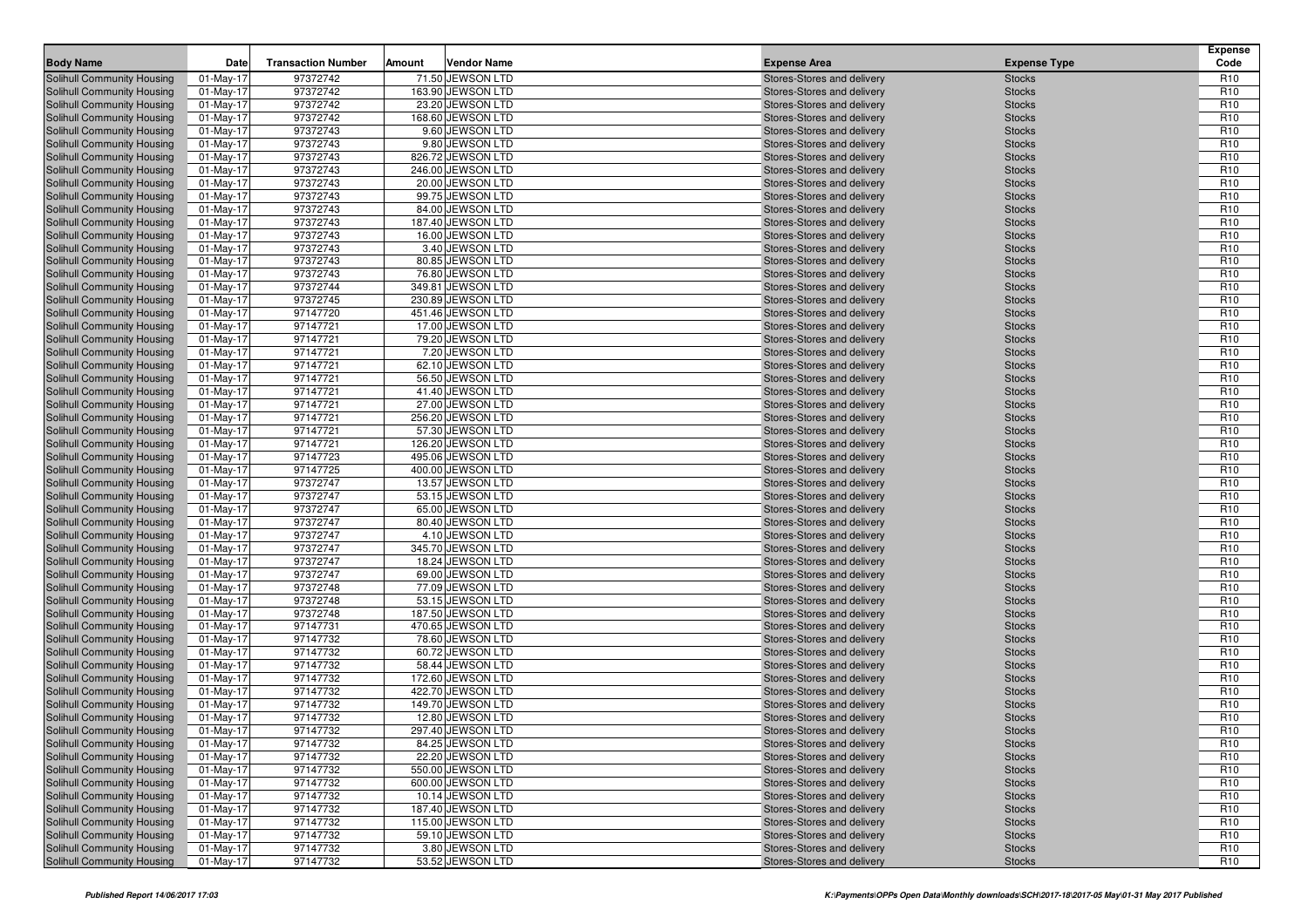| <b>Body Name</b><br><b>Expense Area</b><br><b>Expense Type</b><br>97147732<br>Solihull Community Housing<br>$01$ -May-17<br>96.00 JEWSON LTD<br>Stores-Stores and delivery<br><b>Stocks</b><br>R <sub>10</sub><br>97147732<br>24.32 JEWSON LTD<br>R <sub>10</sub><br>Solihull Community Housing<br>01-May-17<br><b>Stocks</b><br>Stores-Stores and delivery<br>97147732<br>R <sub>10</sub><br>Solihull Community Housing<br>$01$ -May-17<br>243.00 JEWSON LTD<br>Stores-Stores and delivery<br><b>Stocks</b><br>97372752<br>22.40 JEWSON LTD<br>R <sub>10</sub><br>Solihull Community Housing<br>$01$ -May-17<br><b>Stocks</b><br>Stores-Stores and delivery<br>Solihull Community Housing<br>$01$ -May-17<br>97372752<br>151.20 JEWSON LTD<br>R <sub>10</sub><br>Stores-Stores and delivery<br><b>Stocks</b><br>97372752<br>R <sub>10</sub><br>18.50 JEWSON LTD<br>Solihull Community Housing<br>01-May-17<br>Stores-Stores and delivery<br><b>Stocks</b><br>97372752<br>60.72 JEWSON LTD<br>R <sub>10</sub><br>Solihull Community Housing<br>01-May-17<br>Stores-Stores and delivery<br><b>Stocks</b><br>97372752<br>R <sub>10</sub><br>$01$ -May-17<br>34.15 JEWSON LTD<br><b>Stocks</b><br>Solihull Community Housing<br>Stores-Stores and delivery<br>97372752<br>R <sub>10</sub><br><b>Solihull Community Housing</b><br>$01$ -May-17<br>11.00 JEWSON LTD<br><b>Stocks</b><br>Stores-Stores and delivery<br>Solihull Community Housing<br>$01$ -May-17<br>97372752<br>12.40 JEWSON LTD<br>R <sub>10</sub><br>Stores-Stores and delivery<br><b>Stocks</b><br>97372752<br>R <sub>10</sub><br>Solihull Community Housing<br>$01$ -May-17<br>194.00 JEWSON LTD<br>Stores-Stores and delivery<br><b>Stocks</b><br>97372752<br>49.00 JEWSON LTD<br>R <sub>10</sub><br><b>Solihull Community Housing</b><br>01-May-17<br><b>Stocks</b><br>Stores-Stores and delivery<br>97372752<br>R <sub>10</sub><br>$01$ -May-17<br>243.05 JEWSON LTD<br>Solihull Community Housing<br>Stores-Stores and delivery<br><b>Stocks</b><br>97372752<br>101.25 JEWSON LTD<br>R <sub>10</sub><br>Solihull Community Housing<br>$01$ -May-17<br><b>Stocks</b><br>Stores-Stores and delivery<br>97372752<br>Solihull Community Housing<br>$01$ -May-17<br>38.00 JEWSON LTD<br>R <sub>10</sub><br>Stores-Stores and delivery<br><b>Stocks</b><br>97372752<br>R <sub>10</sub><br>Solihull Community Housing<br>$01$ -May-17<br>76.80 JEWSON LTD<br>Stores-Stores and delivery<br><b>Stocks</b><br>97147738<br>273.68 JEWSON LTD<br>R <sub>10</sub><br>01-May-17<br>Solihull Community Housing<br>Stores-Stores and delivery<br><b>Stocks</b><br>97147738<br>R <sub>10</sub><br>$01$ -May-17<br>147.16 JEWSON LTD<br>Solihull Community Housing<br>Stores-Stores and delivery<br><b>Stocks</b><br>97147738<br>298.88 JEWSON LTD<br>R <sub>10</sub><br>Solihull Community Housing<br>$01$ -May-17<br><b>Stocks</b><br>Stores-Stores and delivery<br>Solihull Community Housing<br>$01$ -May-17<br>97147738<br>36.35 JEWSON LTD<br>R <sub>10</sub><br>Stores-Stores and delivery<br><b>Stocks</b><br>97147738<br>143.00 JEWSON LTD<br>R <sub>10</sub><br>Solihull Community Housing<br>$01$ -May-17<br>Stores-Stores and delivery<br><b>Stocks</b><br>97147718<br>310.80 JEWSON LTD<br>R <sub>10</sub><br><b>Solihull Community Housing</b><br>01-May-17<br>Stores-Stores and delivery<br><b>Stocks</b><br>R <sub>10</sub><br>$01$ -May-17<br>97147718<br>143.00 JEWSON LTD<br>Solihull Community Housing<br>Stores-Stores and delivery<br><b>Stocks</b><br>97147718<br>168.20 JEWSON LTD<br>R <sub>10</sub><br><b>Solihull Community Housing</b><br>$01$ -May-17<br><b>Stocks</b><br>Stores-Stores and delivery<br>Solihull Community Housing<br>$01$ -May-17<br>97147739<br>68.40 JEWSON LTD<br>R <sub>10</sub><br>Stores-Stores and delivery<br><b>Stocks</b><br>97147739<br>R <sub>10</sub><br>Solihull Community Housing<br>$01$ -May-17<br>91.20 JEWSON LTD<br>Stores-Stores and delivery<br><b>Stocks</b><br>97147739<br>69.50 JEWSON LTD<br>R <sub>10</sub><br>01-May-17<br>Solihull Community Housing<br>Stores-Stores and delivery<br><b>Stocks</b><br>97147739<br>R <sub>10</sub><br>$01$ -May-17<br>19.60 JEWSON LTD<br>Solihull Community Housing<br>Stores-Stores and delivery<br><b>Stocks</b><br>97147739<br>13.50 JEWSON LTD<br>R <sub>10</sub><br><b>Solihull Community Housing</b><br>$01$ -May-17<br><b>Stocks</b><br>Stores-Stores and delivery<br>Solihull Community Housing<br>$01$ -May-17<br>97147739<br>19.65 JEWSON LTD<br>R <sub>10</sub><br>Stores-Stores and delivery<br><b>Stocks</b><br>97147739<br>47.55 JEWSON LTD<br>R <sub>10</sub><br><b>Solihull Community Housing</b><br>$01$ -May-17<br>Stores-Stores and delivery<br><b>Stocks</b><br>97147739<br>R <sub>10</sub><br><b>Solihull Community Housing</b><br>$01$ -May-17<br>71.30 JEWSON LTD<br>Stores-Stores and delivery<br><b>Stocks</b><br>R <sub>10</sub><br>$01$ -May-17<br>97147739<br>26.00 JEWSON LTD<br>Solihull Community Housing<br>Stores-Stores and delivery<br><b>Stocks</b><br>97147739<br>13.34 JEWSON LTD<br>R <sub>10</sub><br><b>Solihull Community Housing</b><br>$01$ -May-17<br><b>Stocks</b><br>Stores-Stores and delivery<br>R <sub>10</sub><br>Solihull Community Housing<br>$01$ -May-17<br>97147739<br>123.55 JEWSON LTD<br>Stores-Stores and delivery<br><b>Stocks</b><br>97147739<br>29.35 JEWSON LTD<br>R <sub>10</sub><br><b>Solihull Community Housing</b><br>01-May-17<br>Stores-Stores and delivery<br><b>Stocks</b><br>97147739<br>238.50 JEWSON LTD<br>R <sub>10</sub><br>01-May-17<br>Solihull Community Housing<br>Stores-Stores and delivery<br><b>Stocks</b><br>97147739<br>R <sub>10</sub><br>$01$ -May-17<br>26.35 JEWSON LTD<br>Solihull Community Housing<br>Stores-Stores and delivery<br><b>Stocks</b><br>97147739<br>329.20 JEWSON LTD<br>R <sub>10</sub><br><b>Solihull Community Housing</b><br>$01$ -May-17<br><b>Stocks</b><br>Stores-Stores and delivery<br>Solihull Community Housing<br>$01$ -May-17<br>97147740<br>390.00 JEWSON LTD<br>R <sub>10</sub><br>Stores-Stores and delivery<br><b>Stocks</b><br>97372754<br>33.05 JEWSON LTD<br>R <sub>10</sub><br>Solihull Community Housing<br>$01$ -May-17<br>Stores-Stores and delivery<br><b>Stocks</b><br>R <sub>10</sub><br><b>Solihull Community Housing</b><br>01-May-17<br>97372754<br>517.00 JEWSON LTD<br>Stores-Stores and delivery<br><b>Stocks</b><br>97372754<br>01-May-17<br>22.10 JEWSON LTD<br>R <sub>10</sub><br>Solihull Community Housing<br>Stores-Stores and delivery<br><b>Stocks</b><br>97372763<br>53.76 JEWSON LTD<br>R <sub>10</sub><br>Solihull Community Housing<br>03-May-17<br><b>Stocks</b><br>Stores-Stores and delivery<br>Solihull Community Housing<br>03-May-17<br>97372763<br>282.24 JEWSON LTD<br>R <sub>10</sub><br>Stores-Stores and delivery<br><b>Stocks</b><br>97372763<br>R <sub>10</sub><br>Solihull Community Housing<br>03-May-17<br>26.00 JEWSON LTD<br>Stores-Stores and delivery<br><b>Stocks</b><br>R <sub>10</sub><br>97372764<br>18.00 JEWSON LTD<br>Solihull Community Housing<br>02-May-17<br>Stores-Stores and delivery<br><b>Stocks</b><br>02-May-17<br>97372764<br>93.40 JEWSON LTD<br>R <sub>10</sub><br>Solihull Community Housing<br>Stores-Stores and delivery<br><b>Stocks</b><br>97372764<br>R <sub>10</sub><br>Solihull Community Housing<br>02-May-17<br>14.00 JEWSON LTD<br><b>Stocks</b><br>Stores-Stores and delivery<br>R <sub>10</sub><br>02-May-17<br>97372764<br>16.80 JEWSON LTD<br>Solihull Community Housing<br>Stores-Stores and delivery<br><b>Stocks</b><br>97372764<br>R <sub>10</sub><br>Solihull Community Housing<br>02-May-17<br>13.60 JEWSON LTD<br>Stores-Stores and delivery<br><b>Stocks</b><br>97372764<br>104.90 JEWSON LTD<br><b>Stocks</b><br>R <sub>10</sub><br>Solihull Community Housing<br>02-May-17<br>Stores-Stores and delivery<br>97372764<br>387.20 JEWSON LTD<br>R <sub>10</sub><br>Solihull Community Housing<br>02-May-17<br>Stores-Stores and delivery<br><b>Stocks</b><br>R <sub>10</sub><br>97372764<br>163.60 JEWSON LTD<br>Solihull Community Housing<br>02-May-17<br>Stores-Stores and delivery<br><b>Stocks</b><br>97372764<br>R <sub>10</sub><br>Solihull Community Housing<br>02-May-17<br>198.20 JEWSON LTD<br>Stores-Stores and delivery<br><b>Stocks</b><br>97372764<br>1.80 JEWSON LTD<br>R <sub>10</sub><br>Solihull Community Housing<br>02-May-17<br>Stores-Stores and delivery<br><b>Stocks</b><br>97372764<br>100.50 JEWSON LTD<br>R <sub>10</sub><br>Solihull Community Housing<br>02-May-17<br>Stores-Stores and delivery<br><b>Stocks</b><br>97372764<br>38.04 JEWSON LTD<br>Solihull Community Housing<br>02-May-17<br>Stores-Stores and delivery<br><b>Stocks</b><br>R <sub>10</sub><br>97372764<br>3.90 JEWSON LTD<br>R <sub>10</sub><br>Solihull Community Housing<br>02-May-17<br>Stores-Stores and delivery<br><b>Stocks</b><br>97372764<br>46.50 JEWSON LTD<br>R <sub>10</sub><br>Solihull Community Housing<br>02-May-17<br>Stores-Stores and delivery<br><b>Stocks</b><br>97372764<br>23.20 JEWSON LTD<br>R <sub>10</sub><br>Solihull Community Housing<br>02-May-17<br>Stores-Stores and delivery<br><b>Stocks</b> | Date | <b>Transaction Number</b> | Amount | <b>Vendor Name</b> |  | <b>Expense</b><br>Code |
|---------------------------------------------------------------------------------------------------------------------------------------------------------------------------------------------------------------------------------------------------------------------------------------------------------------------------------------------------------------------------------------------------------------------------------------------------------------------------------------------------------------------------------------------------------------------------------------------------------------------------------------------------------------------------------------------------------------------------------------------------------------------------------------------------------------------------------------------------------------------------------------------------------------------------------------------------------------------------------------------------------------------------------------------------------------------------------------------------------------------------------------------------------------------------------------------------------------------------------------------------------------------------------------------------------------------------------------------------------------------------------------------------------------------------------------------------------------------------------------------------------------------------------------------------------------------------------------------------------------------------------------------------------------------------------------------------------------------------------------------------------------------------------------------------------------------------------------------------------------------------------------------------------------------------------------------------------------------------------------------------------------------------------------------------------------------------------------------------------------------------------------------------------------------------------------------------------------------------------------------------------------------------------------------------------------------------------------------------------------------------------------------------------------------------------------------------------------------------------------------------------------------------------------------------------------------------------------------------------------------------------------------------------------------------------------------------------------------------------------------------------------------------------------------------------------------------------------------------------------------------------------------------------------------------------------------------------------------------------------------------------------------------------------------------------------------------------------------------------------------------------------------------------------------------------------------------------------------------------------------------------------------------------------------------------------------------------------------------------------------------------------------------------------------------------------------------------------------------------------------------------------------------------------------------------------------------------------------------------------------------------------------------------------------------------------------------------------------------------------------------------------------------------------------------------------------------------------------------------------------------------------------------------------------------------------------------------------------------------------------------------------------------------------------------------------------------------------------------------------------------------------------------------------------------------------------------------------------------------------------------------------------------------------------------------------------------------------------------------------------------------------------------------------------------------------------------------------------------------------------------------------------------------------------------------------------------------------------------------------------------------------------------------------------------------------------------------------------------------------------------------------------------------------------------------------------------------------------------------------------------------------------------------------------------------------------------------------------------------------------------------------------------------------------------------------------------------------------------------------------------------------------------------------------------------------------------------------------------------------------------------------------------------------------------------------------------------------------------------------------------------------------------------------------------------------------------------------------------------------------------------------------------------------------------------------------------------------------------------------------------------------------------------------------------------------------------------------------------------------------------------------------------------------------------------------------------------------------------------------------------------------------------------------------------------------------------------------------------------------------------------------------------------------------------------------------------------------------------------------------------------------------------------------------------------------------------------------------------------------------------------------------------------------------------------------------------------------------------------------------------------------------------------------------------------------------------------------------------------------------------------------------------------------------------------------------------------------------------------------------------------------------------------------------------------------------------------------------------------------------------------------------------------------------------------------------------------------------------------------------------------------------------------------------------------------------------------------------------------------------------------------------------------------------------------------------------------------------------------------------------------------------------------------------------------------------------------------------------------------------------------------------------------------------------------------------------------------------------------------------------------------------------------------------------------------------------------------------------------------------------------------------------------------------------------------------------------------------------------------------------------------------------------------------------------------------------------------------------------------------------------------------------------------------------------------------------------------------------------------------------------------------------------------------------------------------------------------------------------------------------------------------------------------------------------------------------------------------------------------------------------------------------------------------------------------------------------------------------------------------------------------------------------------------------------------------------------------------------------------------------------------------------------------------------------------------------------------------------------------------------------------------------------------------------------------------------------------------------------------------------------------------------------------------------------------------------------------------------------------------------------------------------------------------------------------------------------------------------------------------------------------------------------------------------------------------------------------------------------------------------------------------------------------------------------------------------------------------------------------------------------------------------------------------------------------------------------------------------|------|---------------------------|--------|--------------------|--|------------------------|
|                                                                                                                                                                                                                                                                                                                                                                                                                                                                                                                                                                                                                                                                                                                                                                                                                                                                                                                                                                                                                                                                                                                                                                                                                                                                                                                                                                                                                                                                                                                                                                                                                                                                                                                                                                                                                                                                                                                                                                                                                                                                                                                                                                                                                                                                                                                                                                                                                                                                                                                                                                                                                                                                                                                                                                                                                                                                                                                                                                                                                                                                                                                                                                                                                                                                                                                                                                                                                                                                                                                                                                                                                                                                                                                                                                                                                                                                                                                                                                                                                                                                                                                                                                                                                                                                                                                                                                                                                                                                                                                                                                                                                                                                                                                                                                                                                                                                                                                                                                                                                                                                                                                                                                                                                                                                                                                                                                                                                                                                                                                                                                                                                                                                                                                                                                                                                                                                                                                                                                                                                                                                                                                                                                                                                                                                                                                                                                                                                                                                                                                                                                                                                                                                                                                                                                                                                                                                                                                                                                                                                                                                                                                                                                                                                                                                                                                                                                                                                                                                                                                                                                                                                                                                                                                                                                                                                                                                                                                                                                                                                                                                                                                                                                                                                                                                                                                                                                                                                                                                                                                                                                                                                                                                                                                                                                                                                                                                                                                                                                                                                                                                                                                                                                                                                           |      |                           |        |                    |  |                        |
|                                                                                                                                                                                                                                                                                                                                                                                                                                                                                                                                                                                                                                                                                                                                                                                                                                                                                                                                                                                                                                                                                                                                                                                                                                                                                                                                                                                                                                                                                                                                                                                                                                                                                                                                                                                                                                                                                                                                                                                                                                                                                                                                                                                                                                                                                                                                                                                                                                                                                                                                                                                                                                                                                                                                                                                                                                                                                                                                                                                                                                                                                                                                                                                                                                                                                                                                                                                                                                                                                                                                                                                                                                                                                                                                                                                                                                                                                                                                                                                                                                                                                                                                                                                                                                                                                                                                                                                                                                                                                                                                                                                                                                                                                                                                                                                                                                                                                                                                                                                                                                                                                                                                                                                                                                                                                                                                                                                                                                                                                                                                                                                                                                                                                                                                                                                                                                                                                                                                                                                                                                                                                                                                                                                                                                                                                                                                                                                                                                                                                                                                                                                                                                                                                                                                                                                                                                                                                                                                                                                                                                                                                                                                                                                                                                                                                                                                                                                                                                                                                                                                                                                                                                                                                                                                                                                                                                                                                                                                                                                                                                                                                                                                                                                                                                                                                                                                                                                                                                                                                                                                                                                                                                                                                                                                                                                                                                                                                                                                                                                                                                                                                                                                                                                                                           |      |                           |        |                    |  |                        |
|                                                                                                                                                                                                                                                                                                                                                                                                                                                                                                                                                                                                                                                                                                                                                                                                                                                                                                                                                                                                                                                                                                                                                                                                                                                                                                                                                                                                                                                                                                                                                                                                                                                                                                                                                                                                                                                                                                                                                                                                                                                                                                                                                                                                                                                                                                                                                                                                                                                                                                                                                                                                                                                                                                                                                                                                                                                                                                                                                                                                                                                                                                                                                                                                                                                                                                                                                                                                                                                                                                                                                                                                                                                                                                                                                                                                                                                                                                                                                                                                                                                                                                                                                                                                                                                                                                                                                                                                                                                                                                                                                                                                                                                                                                                                                                                                                                                                                                                                                                                                                                                                                                                                                                                                                                                                                                                                                                                                                                                                                                                                                                                                                                                                                                                                                                                                                                                                                                                                                                                                                                                                                                                                                                                                                                                                                                                                                                                                                                                                                                                                                                                                                                                                                                                                                                                                                                                                                                                                                                                                                                                                                                                                                                                                                                                                                                                                                                                                                                                                                                                                                                                                                                                                                                                                                                                                                                                                                                                                                                                                                                                                                                                                                                                                                                                                                                                                                                                                                                                                                                                                                                                                                                                                                                                                                                                                                                                                                                                                                                                                                                                                                                                                                                                                                           |      |                           |        |                    |  |                        |
|                                                                                                                                                                                                                                                                                                                                                                                                                                                                                                                                                                                                                                                                                                                                                                                                                                                                                                                                                                                                                                                                                                                                                                                                                                                                                                                                                                                                                                                                                                                                                                                                                                                                                                                                                                                                                                                                                                                                                                                                                                                                                                                                                                                                                                                                                                                                                                                                                                                                                                                                                                                                                                                                                                                                                                                                                                                                                                                                                                                                                                                                                                                                                                                                                                                                                                                                                                                                                                                                                                                                                                                                                                                                                                                                                                                                                                                                                                                                                                                                                                                                                                                                                                                                                                                                                                                                                                                                                                                                                                                                                                                                                                                                                                                                                                                                                                                                                                                                                                                                                                                                                                                                                                                                                                                                                                                                                                                                                                                                                                                                                                                                                                                                                                                                                                                                                                                                                                                                                                                                                                                                                                                                                                                                                                                                                                                                                                                                                                                                                                                                                                                                                                                                                                                                                                                                                                                                                                                                                                                                                                                                                                                                                                                                                                                                                                                                                                                                                                                                                                                                                                                                                                                                                                                                                                                                                                                                                                                                                                                                                                                                                                                                                                                                                                                                                                                                                                                                                                                                                                                                                                                                                                                                                                                                                                                                                                                                                                                                                                                                                                                                                                                                                                                                                           |      |                           |        |                    |  |                        |
|                                                                                                                                                                                                                                                                                                                                                                                                                                                                                                                                                                                                                                                                                                                                                                                                                                                                                                                                                                                                                                                                                                                                                                                                                                                                                                                                                                                                                                                                                                                                                                                                                                                                                                                                                                                                                                                                                                                                                                                                                                                                                                                                                                                                                                                                                                                                                                                                                                                                                                                                                                                                                                                                                                                                                                                                                                                                                                                                                                                                                                                                                                                                                                                                                                                                                                                                                                                                                                                                                                                                                                                                                                                                                                                                                                                                                                                                                                                                                                                                                                                                                                                                                                                                                                                                                                                                                                                                                                                                                                                                                                                                                                                                                                                                                                                                                                                                                                                                                                                                                                                                                                                                                                                                                                                                                                                                                                                                                                                                                                                                                                                                                                                                                                                                                                                                                                                                                                                                                                                                                                                                                                                                                                                                                                                                                                                                                                                                                                                                                                                                                                                                                                                                                                                                                                                                                                                                                                                                                                                                                                                                                                                                                                                                                                                                                                                                                                                                                                                                                                                                                                                                                                                                                                                                                                                                                                                                                                                                                                                                                                                                                                                                                                                                                                                                                                                                                                                                                                                                                                                                                                                                                                                                                                                                                                                                                                                                                                                                                                                                                                                                                                                                                                                                                           |      |                           |        |                    |  |                        |
|                                                                                                                                                                                                                                                                                                                                                                                                                                                                                                                                                                                                                                                                                                                                                                                                                                                                                                                                                                                                                                                                                                                                                                                                                                                                                                                                                                                                                                                                                                                                                                                                                                                                                                                                                                                                                                                                                                                                                                                                                                                                                                                                                                                                                                                                                                                                                                                                                                                                                                                                                                                                                                                                                                                                                                                                                                                                                                                                                                                                                                                                                                                                                                                                                                                                                                                                                                                                                                                                                                                                                                                                                                                                                                                                                                                                                                                                                                                                                                                                                                                                                                                                                                                                                                                                                                                                                                                                                                                                                                                                                                                                                                                                                                                                                                                                                                                                                                                                                                                                                                                                                                                                                                                                                                                                                                                                                                                                                                                                                                                                                                                                                                                                                                                                                                                                                                                                                                                                                                                                                                                                                                                                                                                                                                                                                                                                                                                                                                                                                                                                                                                                                                                                                                                                                                                                                                                                                                                                                                                                                                                                                                                                                                                                                                                                                                                                                                                                                                                                                                                                                                                                                                                                                                                                                                                                                                                                                                                                                                                                                                                                                                                                                                                                                                                                                                                                                                                                                                                                                                                                                                                                                                                                                                                                                                                                                                                                                                                                                                                                                                                                                                                                                                                                                           |      |                           |        |                    |  |                        |
|                                                                                                                                                                                                                                                                                                                                                                                                                                                                                                                                                                                                                                                                                                                                                                                                                                                                                                                                                                                                                                                                                                                                                                                                                                                                                                                                                                                                                                                                                                                                                                                                                                                                                                                                                                                                                                                                                                                                                                                                                                                                                                                                                                                                                                                                                                                                                                                                                                                                                                                                                                                                                                                                                                                                                                                                                                                                                                                                                                                                                                                                                                                                                                                                                                                                                                                                                                                                                                                                                                                                                                                                                                                                                                                                                                                                                                                                                                                                                                                                                                                                                                                                                                                                                                                                                                                                                                                                                                                                                                                                                                                                                                                                                                                                                                                                                                                                                                                                                                                                                                                                                                                                                                                                                                                                                                                                                                                                                                                                                                                                                                                                                                                                                                                                                                                                                                                                                                                                                                                                                                                                                                                                                                                                                                                                                                                                                                                                                                                                                                                                                                                                                                                                                                                                                                                                                                                                                                                                                                                                                                                                                                                                                                                                                                                                                                                                                                                                                                                                                                                                                                                                                                                                                                                                                                                                                                                                                                                                                                                                                                                                                                                                                                                                                                                                                                                                                                                                                                                                                                                                                                                                                                                                                                                                                                                                                                                                                                                                                                                                                                                                                                                                                                                                                           |      |                           |        |                    |  |                        |
|                                                                                                                                                                                                                                                                                                                                                                                                                                                                                                                                                                                                                                                                                                                                                                                                                                                                                                                                                                                                                                                                                                                                                                                                                                                                                                                                                                                                                                                                                                                                                                                                                                                                                                                                                                                                                                                                                                                                                                                                                                                                                                                                                                                                                                                                                                                                                                                                                                                                                                                                                                                                                                                                                                                                                                                                                                                                                                                                                                                                                                                                                                                                                                                                                                                                                                                                                                                                                                                                                                                                                                                                                                                                                                                                                                                                                                                                                                                                                                                                                                                                                                                                                                                                                                                                                                                                                                                                                                                                                                                                                                                                                                                                                                                                                                                                                                                                                                                                                                                                                                                                                                                                                                                                                                                                                                                                                                                                                                                                                                                                                                                                                                                                                                                                                                                                                                                                                                                                                                                                                                                                                                                                                                                                                                                                                                                                                                                                                                                                                                                                                                                                                                                                                                                                                                                                                                                                                                                                                                                                                                                                                                                                                                                                                                                                                                                                                                                                                                                                                                                                                                                                                                                                                                                                                                                                                                                                                                                                                                                                                                                                                                                                                                                                                                                                                                                                                                                                                                                                                                                                                                                                                                                                                                                                                                                                                                                                                                                                                                                                                                                                                                                                                                                                                           |      |                           |        |                    |  |                        |
|                                                                                                                                                                                                                                                                                                                                                                                                                                                                                                                                                                                                                                                                                                                                                                                                                                                                                                                                                                                                                                                                                                                                                                                                                                                                                                                                                                                                                                                                                                                                                                                                                                                                                                                                                                                                                                                                                                                                                                                                                                                                                                                                                                                                                                                                                                                                                                                                                                                                                                                                                                                                                                                                                                                                                                                                                                                                                                                                                                                                                                                                                                                                                                                                                                                                                                                                                                                                                                                                                                                                                                                                                                                                                                                                                                                                                                                                                                                                                                                                                                                                                                                                                                                                                                                                                                                                                                                                                                                                                                                                                                                                                                                                                                                                                                                                                                                                                                                                                                                                                                                                                                                                                                                                                                                                                                                                                                                                                                                                                                                                                                                                                                                                                                                                                                                                                                                                                                                                                                                                                                                                                                                                                                                                                                                                                                                                                                                                                                                                                                                                                                                                                                                                                                                                                                                                                                                                                                                                                                                                                                                                                                                                                                                                                                                                                                                                                                                                                                                                                                                                                                                                                                                                                                                                                                                                                                                                                                                                                                                                                                                                                                                                                                                                                                                                                                                                                                                                                                                                                                                                                                                                                                                                                                                                                                                                                                                                                                                                                                                                                                                                                                                                                                                                                           |      |                           |        |                    |  |                        |
|                                                                                                                                                                                                                                                                                                                                                                                                                                                                                                                                                                                                                                                                                                                                                                                                                                                                                                                                                                                                                                                                                                                                                                                                                                                                                                                                                                                                                                                                                                                                                                                                                                                                                                                                                                                                                                                                                                                                                                                                                                                                                                                                                                                                                                                                                                                                                                                                                                                                                                                                                                                                                                                                                                                                                                                                                                                                                                                                                                                                                                                                                                                                                                                                                                                                                                                                                                                                                                                                                                                                                                                                                                                                                                                                                                                                                                                                                                                                                                                                                                                                                                                                                                                                                                                                                                                                                                                                                                                                                                                                                                                                                                                                                                                                                                                                                                                                                                                                                                                                                                                                                                                                                                                                                                                                                                                                                                                                                                                                                                                                                                                                                                                                                                                                                                                                                                                                                                                                                                                                                                                                                                                                                                                                                                                                                                                                                                                                                                                                                                                                                                                                                                                                                                                                                                                                                                                                                                                                                                                                                                                                                                                                                                                                                                                                                                                                                                                                                                                                                                                                                                                                                                                                                                                                                                                                                                                                                                                                                                                                                                                                                                                                                                                                                                                                                                                                                                                                                                                                                                                                                                                                                                                                                                                                                                                                                                                                                                                                                                                                                                                                                                                                                                                                                           |      |                           |        |                    |  |                        |
|                                                                                                                                                                                                                                                                                                                                                                                                                                                                                                                                                                                                                                                                                                                                                                                                                                                                                                                                                                                                                                                                                                                                                                                                                                                                                                                                                                                                                                                                                                                                                                                                                                                                                                                                                                                                                                                                                                                                                                                                                                                                                                                                                                                                                                                                                                                                                                                                                                                                                                                                                                                                                                                                                                                                                                                                                                                                                                                                                                                                                                                                                                                                                                                                                                                                                                                                                                                                                                                                                                                                                                                                                                                                                                                                                                                                                                                                                                                                                                                                                                                                                                                                                                                                                                                                                                                                                                                                                                                                                                                                                                                                                                                                                                                                                                                                                                                                                                                                                                                                                                                                                                                                                                                                                                                                                                                                                                                                                                                                                                                                                                                                                                                                                                                                                                                                                                                                                                                                                                                                                                                                                                                                                                                                                                                                                                                                                                                                                                                                                                                                                                                                                                                                                                                                                                                                                                                                                                                                                                                                                                                                                                                                                                                                                                                                                                                                                                                                                                                                                                                                                                                                                                                                                                                                                                                                                                                                                                                                                                                                                                                                                                                                                                                                                                                                                                                                                                                                                                                                                                                                                                                                                                                                                                                                                                                                                                                                                                                                                                                                                                                                                                                                                                                                                           |      |                           |        |                    |  |                        |
|                                                                                                                                                                                                                                                                                                                                                                                                                                                                                                                                                                                                                                                                                                                                                                                                                                                                                                                                                                                                                                                                                                                                                                                                                                                                                                                                                                                                                                                                                                                                                                                                                                                                                                                                                                                                                                                                                                                                                                                                                                                                                                                                                                                                                                                                                                                                                                                                                                                                                                                                                                                                                                                                                                                                                                                                                                                                                                                                                                                                                                                                                                                                                                                                                                                                                                                                                                                                                                                                                                                                                                                                                                                                                                                                                                                                                                                                                                                                                                                                                                                                                                                                                                                                                                                                                                                                                                                                                                                                                                                                                                                                                                                                                                                                                                                                                                                                                                                                                                                                                                                                                                                                                                                                                                                                                                                                                                                                                                                                                                                                                                                                                                                                                                                                                                                                                                                                                                                                                                                                                                                                                                                                                                                                                                                                                                                                                                                                                                                                                                                                                                                                                                                                                                                                                                                                                                                                                                                                                                                                                                                                                                                                                                                                                                                                                                                                                                                                                                                                                                                                                                                                                                                                                                                                                                                                                                                                                                                                                                                                                                                                                                                                                                                                                                                                                                                                                                                                                                                                                                                                                                                                                                                                                                                                                                                                                                                                                                                                                                                                                                                                                                                                                                                                                           |      |                           |        |                    |  |                        |
|                                                                                                                                                                                                                                                                                                                                                                                                                                                                                                                                                                                                                                                                                                                                                                                                                                                                                                                                                                                                                                                                                                                                                                                                                                                                                                                                                                                                                                                                                                                                                                                                                                                                                                                                                                                                                                                                                                                                                                                                                                                                                                                                                                                                                                                                                                                                                                                                                                                                                                                                                                                                                                                                                                                                                                                                                                                                                                                                                                                                                                                                                                                                                                                                                                                                                                                                                                                                                                                                                                                                                                                                                                                                                                                                                                                                                                                                                                                                                                                                                                                                                                                                                                                                                                                                                                                                                                                                                                                                                                                                                                                                                                                                                                                                                                                                                                                                                                                                                                                                                                                                                                                                                                                                                                                                                                                                                                                                                                                                                                                                                                                                                                                                                                                                                                                                                                                                                                                                                                                                                                                                                                                                                                                                                                                                                                                                                                                                                                                                                                                                                                                                                                                                                                                                                                                                                                                                                                                                                                                                                                                                                                                                                                                                                                                                                                                                                                                                                                                                                                                                                                                                                                                                                                                                                                                                                                                                                                                                                                                                                                                                                                                                                                                                                                                                                                                                                                                                                                                                                                                                                                                                                                                                                                                                                                                                                                                                                                                                                                                                                                                                                                                                                                                                                           |      |                           |        |                    |  |                        |
|                                                                                                                                                                                                                                                                                                                                                                                                                                                                                                                                                                                                                                                                                                                                                                                                                                                                                                                                                                                                                                                                                                                                                                                                                                                                                                                                                                                                                                                                                                                                                                                                                                                                                                                                                                                                                                                                                                                                                                                                                                                                                                                                                                                                                                                                                                                                                                                                                                                                                                                                                                                                                                                                                                                                                                                                                                                                                                                                                                                                                                                                                                                                                                                                                                                                                                                                                                                                                                                                                                                                                                                                                                                                                                                                                                                                                                                                                                                                                                                                                                                                                                                                                                                                                                                                                                                                                                                                                                                                                                                                                                                                                                                                                                                                                                                                                                                                                                                                                                                                                                                                                                                                                                                                                                                                                                                                                                                                                                                                                                                                                                                                                                                                                                                                                                                                                                                                                                                                                                                                                                                                                                                                                                                                                                                                                                                                                                                                                                                                                                                                                                                                                                                                                                                                                                                                                                                                                                                                                                                                                                                                                                                                                                                                                                                                                                                                                                                                                                                                                                                                                                                                                                                                                                                                                                                                                                                                                                                                                                                                                                                                                                                                                                                                                                                                                                                                                                                                                                                                                                                                                                                                                                                                                                                                                                                                                                                                                                                                                                                                                                                                                                                                                                                                                           |      |                           |        |                    |  |                        |
|                                                                                                                                                                                                                                                                                                                                                                                                                                                                                                                                                                                                                                                                                                                                                                                                                                                                                                                                                                                                                                                                                                                                                                                                                                                                                                                                                                                                                                                                                                                                                                                                                                                                                                                                                                                                                                                                                                                                                                                                                                                                                                                                                                                                                                                                                                                                                                                                                                                                                                                                                                                                                                                                                                                                                                                                                                                                                                                                                                                                                                                                                                                                                                                                                                                                                                                                                                                                                                                                                                                                                                                                                                                                                                                                                                                                                                                                                                                                                                                                                                                                                                                                                                                                                                                                                                                                                                                                                                                                                                                                                                                                                                                                                                                                                                                                                                                                                                                                                                                                                                                                                                                                                                                                                                                                                                                                                                                                                                                                                                                                                                                                                                                                                                                                                                                                                                                                                                                                                                                                                                                                                                                                                                                                                                                                                                                                                                                                                                                                                                                                                                                                                                                                                                                                                                                                                                                                                                                                                                                                                                                                                                                                                                                                                                                                                                                                                                                                                                                                                                                                                                                                                                                                                                                                                                                                                                                                                                                                                                                                                                                                                                                                                                                                                                                                                                                                                                                                                                                                                                                                                                                                                                                                                                                                                                                                                                                                                                                                                                                                                                                                                                                                                                                                                           |      |                           |        |                    |  |                        |
|                                                                                                                                                                                                                                                                                                                                                                                                                                                                                                                                                                                                                                                                                                                                                                                                                                                                                                                                                                                                                                                                                                                                                                                                                                                                                                                                                                                                                                                                                                                                                                                                                                                                                                                                                                                                                                                                                                                                                                                                                                                                                                                                                                                                                                                                                                                                                                                                                                                                                                                                                                                                                                                                                                                                                                                                                                                                                                                                                                                                                                                                                                                                                                                                                                                                                                                                                                                                                                                                                                                                                                                                                                                                                                                                                                                                                                                                                                                                                                                                                                                                                                                                                                                                                                                                                                                                                                                                                                                                                                                                                                                                                                                                                                                                                                                                                                                                                                                                                                                                                                                                                                                                                                                                                                                                                                                                                                                                                                                                                                                                                                                                                                                                                                                                                                                                                                                                                                                                                                                                                                                                                                                                                                                                                                                                                                                                                                                                                                                                                                                                                                                                                                                                                                                                                                                                                                                                                                                                                                                                                                                                                                                                                                                                                                                                                                                                                                                                                                                                                                                                                                                                                                                                                                                                                                                                                                                                                                                                                                                                                                                                                                                                                                                                                                                                                                                                                                                                                                                                                                                                                                                                                                                                                                                                                                                                                                                                                                                                                                                                                                                                                                                                                                                                                           |      |                           |        |                    |  |                        |
|                                                                                                                                                                                                                                                                                                                                                                                                                                                                                                                                                                                                                                                                                                                                                                                                                                                                                                                                                                                                                                                                                                                                                                                                                                                                                                                                                                                                                                                                                                                                                                                                                                                                                                                                                                                                                                                                                                                                                                                                                                                                                                                                                                                                                                                                                                                                                                                                                                                                                                                                                                                                                                                                                                                                                                                                                                                                                                                                                                                                                                                                                                                                                                                                                                                                                                                                                                                                                                                                                                                                                                                                                                                                                                                                                                                                                                                                                                                                                                                                                                                                                                                                                                                                                                                                                                                                                                                                                                                                                                                                                                                                                                                                                                                                                                                                                                                                                                                                                                                                                                                                                                                                                                                                                                                                                                                                                                                                                                                                                                                                                                                                                                                                                                                                                                                                                                                                                                                                                                                                                                                                                                                                                                                                                                                                                                                                                                                                                                                                                                                                                                                                                                                                                                                                                                                                                                                                                                                                                                                                                                                                                                                                                                                                                                                                                                                                                                                                                                                                                                                                                                                                                                                                                                                                                                                                                                                                                                                                                                                                                                                                                                                                                                                                                                                                                                                                                                                                                                                                                                                                                                                                                                                                                                                                                                                                                                                                                                                                                                                                                                                                                                                                                                                                                           |      |                           |        |                    |  |                        |
|                                                                                                                                                                                                                                                                                                                                                                                                                                                                                                                                                                                                                                                                                                                                                                                                                                                                                                                                                                                                                                                                                                                                                                                                                                                                                                                                                                                                                                                                                                                                                                                                                                                                                                                                                                                                                                                                                                                                                                                                                                                                                                                                                                                                                                                                                                                                                                                                                                                                                                                                                                                                                                                                                                                                                                                                                                                                                                                                                                                                                                                                                                                                                                                                                                                                                                                                                                                                                                                                                                                                                                                                                                                                                                                                                                                                                                                                                                                                                                                                                                                                                                                                                                                                                                                                                                                                                                                                                                                                                                                                                                                                                                                                                                                                                                                                                                                                                                                                                                                                                                                                                                                                                                                                                                                                                                                                                                                                                                                                                                                                                                                                                                                                                                                                                                                                                                                                                                                                                                                                                                                                                                                                                                                                                                                                                                                                                                                                                                                                                                                                                                                                                                                                                                                                                                                                                                                                                                                                                                                                                                                                                                                                                                                                                                                                                                                                                                                                                                                                                                                                                                                                                                                                                                                                                                                                                                                                                                                                                                                                                                                                                                                                                                                                                                                                                                                                                                                                                                                                                                                                                                                                                                                                                                                                                                                                                                                                                                                                                                                                                                                                                                                                                                                                                           |      |                           |        |                    |  |                        |
|                                                                                                                                                                                                                                                                                                                                                                                                                                                                                                                                                                                                                                                                                                                                                                                                                                                                                                                                                                                                                                                                                                                                                                                                                                                                                                                                                                                                                                                                                                                                                                                                                                                                                                                                                                                                                                                                                                                                                                                                                                                                                                                                                                                                                                                                                                                                                                                                                                                                                                                                                                                                                                                                                                                                                                                                                                                                                                                                                                                                                                                                                                                                                                                                                                                                                                                                                                                                                                                                                                                                                                                                                                                                                                                                                                                                                                                                                                                                                                                                                                                                                                                                                                                                                                                                                                                                                                                                                                                                                                                                                                                                                                                                                                                                                                                                                                                                                                                                                                                                                                                                                                                                                                                                                                                                                                                                                                                                                                                                                                                                                                                                                                                                                                                                                                                                                                                                                                                                                                                                                                                                                                                                                                                                                                                                                                                                                                                                                                                                                                                                                                                                                                                                                                                                                                                                                                                                                                                                                                                                                                                                                                                                                                                                                                                                                                                                                                                                                                                                                                                                                                                                                                                                                                                                                                                                                                                                                                                                                                                                                                                                                                                                                                                                                                                                                                                                                                                                                                                                                                                                                                                                                                                                                                                                                                                                                                                                                                                                                                                                                                                                                                                                                                                                                           |      |                           |        |                    |  |                        |
|                                                                                                                                                                                                                                                                                                                                                                                                                                                                                                                                                                                                                                                                                                                                                                                                                                                                                                                                                                                                                                                                                                                                                                                                                                                                                                                                                                                                                                                                                                                                                                                                                                                                                                                                                                                                                                                                                                                                                                                                                                                                                                                                                                                                                                                                                                                                                                                                                                                                                                                                                                                                                                                                                                                                                                                                                                                                                                                                                                                                                                                                                                                                                                                                                                                                                                                                                                                                                                                                                                                                                                                                                                                                                                                                                                                                                                                                                                                                                                                                                                                                                                                                                                                                                                                                                                                                                                                                                                                                                                                                                                                                                                                                                                                                                                                                                                                                                                                                                                                                                                                                                                                                                                                                                                                                                                                                                                                                                                                                                                                                                                                                                                                                                                                                                                                                                                                                                                                                                                                                                                                                                                                                                                                                                                                                                                                                                                                                                                                                                                                                                                                                                                                                                                                                                                                                                                                                                                                                                                                                                                                                                                                                                                                                                                                                                                                                                                                                                                                                                                                                                                                                                                                                                                                                                                                                                                                                                                                                                                                                                                                                                                                                                                                                                                                                                                                                                                                                                                                                                                                                                                                                                                                                                                                                                                                                                                                                                                                                                                                                                                                                                                                                                                                                                           |      |                           |        |                    |  |                        |
|                                                                                                                                                                                                                                                                                                                                                                                                                                                                                                                                                                                                                                                                                                                                                                                                                                                                                                                                                                                                                                                                                                                                                                                                                                                                                                                                                                                                                                                                                                                                                                                                                                                                                                                                                                                                                                                                                                                                                                                                                                                                                                                                                                                                                                                                                                                                                                                                                                                                                                                                                                                                                                                                                                                                                                                                                                                                                                                                                                                                                                                                                                                                                                                                                                                                                                                                                                                                                                                                                                                                                                                                                                                                                                                                                                                                                                                                                                                                                                                                                                                                                                                                                                                                                                                                                                                                                                                                                                                                                                                                                                                                                                                                                                                                                                                                                                                                                                                                                                                                                                                                                                                                                                                                                                                                                                                                                                                                                                                                                                                                                                                                                                                                                                                                                                                                                                                                                                                                                                                                                                                                                                                                                                                                                                                                                                                                                                                                                                                                                                                                                                                                                                                                                                                                                                                                                                                                                                                                                                                                                                                                                                                                                                                                                                                                                                                                                                                                                                                                                                                                                                                                                                                                                                                                                                                                                                                                                                                                                                                                                                                                                                                                                                                                                                                                                                                                                                                                                                                                                                                                                                                                                                                                                                                                                                                                                                                                                                                                                                                                                                                                                                                                                                                                                           |      |                           |        |                    |  |                        |
|                                                                                                                                                                                                                                                                                                                                                                                                                                                                                                                                                                                                                                                                                                                                                                                                                                                                                                                                                                                                                                                                                                                                                                                                                                                                                                                                                                                                                                                                                                                                                                                                                                                                                                                                                                                                                                                                                                                                                                                                                                                                                                                                                                                                                                                                                                                                                                                                                                                                                                                                                                                                                                                                                                                                                                                                                                                                                                                                                                                                                                                                                                                                                                                                                                                                                                                                                                                                                                                                                                                                                                                                                                                                                                                                                                                                                                                                                                                                                                                                                                                                                                                                                                                                                                                                                                                                                                                                                                                                                                                                                                                                                                                                                                                                                                                                                                                                                                                                                                                                                                                                                                                                                                                                                                                                                                                                                                                                                                                                                                                                                                                                                                                                                                                                                                                                                                                                                                                                                                                                                                                                                                                                                                                                                                                                                                                                                                                                                                                                                                                                                                                                                                                                                                                                                                                                                                                                                                                                                                                                                                                                                                                                                                                                                                                                                                                                                                                                                                                                                                                                                                                                                                                                                                                                                                                                                                                                                                                                                                                                                                                                                                                                                                                                                                                                                                                                                                                                                                                                                                                                                                                                                                                                                                                                                                                                                                                                                                                                                                                                                                                                                                                                                                                                                           |      |                           |        |                    |  |                        |
|                                                                                                                                                                                                                                                                                                                                                                                                                                                                                                                                                                                                                                                                                                                                                                                                                                                                                                                                                                                                                                                                                                                                                                                                                                                                                                                                                                                                                                                                                                                                                                                                                                                                                                                                                                                                                                                                                                                                                                                                                                                                                                                                                                                                                                                                                                                                                                                                                                                                                                                                                                                                                                                                                                                                                                                                                                                                                                                                                                                                                                                                                                                                                                                                                                                                                                                                                                                                                                                                                                                                                                                                                                                                                                                                                                                                                                                                                                                                                                                                                                                                                                                                                                                                                                                                                                                                                                                                                                                                                                                                                                                                                                                                                                                                                                                                                                                                                                                                                                                                                                                                                                                                                                                                                                                                                                                                                                                                                                                                                                                                                                                                                                                                                                                                                                                                                                                                                                                                                                                                                                                                                                                                                                                                                                                                                                                                                                                                                                                                                                                                                                                                                                                                                                                                                                                                                                                                                                                                                                                                                                                                                                                                                                                                                                                                                                                                                                                                                                                                                                                                                                                                                                                                                                                                                                                                                                                                                                                                                                                                                                                                                                                                                                                                                                                                                                                                                                                                                                                                                                                                                                                                                                                                                                                                                                                                                                                                                                                                                                                                                                                                                                                                                                                                                           |      |                           |        |                    |  |                        |
|                                                                                                                                                                                                                                                                                                                                                                                                                                                                                                                                                                                                                                                                                                                                                                                                                                                                                                                                                                                                                                                                                                                                                                                                                                                                                                                                                                                                                                                                                                                                                                                                                                                                                                                                                                                                                                                                                                                                                                                                                                                                                                                                                                                                                                                                                                                                                                                                                                                                                                                                                                                                                                                                                                                                                                                                                                                                                                                                                                                                                                                                                                                                                                                                                                                                                                                                                                                                                                                                                                                                                                                                                                                                                                                                                                                                                                                                                                                                                                                                                                                                                                                                                                                                                                                                                                                                                                                                                                                                                                                                                                                                                                                                                                                                                                                                                                                                                                                                                                                                                                                                                                                                                                                                                                                                                                                                                                                                                                                                                                                                                                                                                                                                                                                                                                                                                                                                                                                                                                                                                                                                                                                                                                                                                                                                                                                                                                                                                                                                                                                                                                                                                                                                                                                                                                                                                                                                                                                                                                                                                                                                                                                                                                                                                                                                                                                                                                                                                                                                                                                                                                                                                                                                                                                                                                                                                                                                                                                                                                                                                                                                                                                                                                                                                                                                                                                                                                                                                                                                                                                                                                                                                                                                                                                                                                                                                                                                                                                                                                                                                                                                                                                                                                                                                           |      |                           |        |                    |  |                        |
|                                                                                                                                                                                                                                                                                                                                                                                                                                                                                                                                                                                                                                                                                                                                                                                                                                                                                                                                                                                                                                                                                                                                                                                                                                                                                                                                                                                                                                                                                                                                                                                                                                                                                                                                                                                                                                                                                                                                                                                                                                                                                                                                                                                                                                                                                                                                                                                                                                                                                                                                                                                                                                                                                                                                                                                                                                                                                                                                                                                                                                                                                                                                                                                                                                                                                                                                                                                                                                                                                                                                                                                                                                                                                                                                                                                                                                                                                                                                                                                                                                                                                                                                                                                                                                                                                                                                                                                                                                                                                                                                                                                                                                                                                                                                                                                                                                                                                                                                                                                                                                                                                                                                                                                                                                                                                                                                                                                                                                                                                                                                                                                                                                                                                                                                                                                                                                                                                                                                                                                                                                                                                                                                                                                                                                                                                                                                                                                                                                                                                                                                                                                                                                                                                                                                                                                                                                                                                                                                                                                                                                                                                                                                                                                                                                                                                                                                                                                                                                                                                                                                                                                                                                                                                                                                                                                                                                                                                                                                                                                                                                                                                                                                                                                                                                                                                                                                                                                                                                                                                                                                                                                                                                                                                                                                                                                                                                                                                                                                                                                                                                                                                                                                                                                                                           |      |                           |        |                    |  |                        |
|                                                                                                                                                                                                                                                                                                                                                                                                                                                                                                                                                                                                                                                                                                                                                                                                                                                                                                                                                                                                                                                                                                                                                                                                                                                                                                                                                                                                                                                                                                                                                                                                                                                                                                                                                                                                                                                                                                                                                                                                                                                                                                                                                                                                                                                                                                                                                                                                                                                                                                                                                                                                                                                                                                                                                                                                                                                                                                                                                                                                                                                                                                                                                                                                                                                                                                                                                                                                                                                                                                                                                                                                                                                                                                                                                                                                                                                                                                                                                                                                                                                                                                                                                                                                                                                                                                                                                                                                                                                                                                                                                                                                                                                                                                                                                                                                                                                                                                                                                                                                                                                                                                                                                                                                                                                                                                                                                                                                                                                                                                                                                                                                                                                                                                                                                                                                                                                                                                                                                                                                                                                                                                                                                                                                                                                                                                                                                                                                                                                                                                                                                                                                                                                                                                                                                                                                                                                                                                                                                                                                                                                                                                                                                                                                                                                                                                                                                                                                                                                                                                                                                                                                                                                                                                                                                                                                                                                                                                                                                                                                                                                                                                                                                                                                                                                                                                                                                                                                                                                                                                                                                                                                                                                                                                                                                                                                                                                                                                                                                                                                                                                                                                                                                                                                                           |      |                           |        |                    |  |                        |
|                                                                                                                                                                                                                                                                                                                                                                                                                                                                                                                                                                                                                                                                                                                                                                                                                                                                                                                                                                                                                                                                                                                                                                                                                                                                                                                                                                                                                                                                                                                                                                                                                                                                                                                                                                                                                                                                                                                                                                                                                                                                                                                                                                                                                                                                                                                                                                                                                                                                                                                                                                                                                                                                                                                                                                                                                                                                                                                                                                                                                                                                                                                                                                                                                                                                                                                                                                                                                                                                                                                                                                                                                                                                                                                                                                                                                                                                                                                                                                                                                                                                                                                                                                                                                                                                                                                                                                                                                                                                                                                                                                                                                                                                                                                                                                                                                                                                                                                                                                                                                                                                                                                                                                                                                                                                                                                                                                                                                                                                                                                                                                                                                                                                                                                                                                                                                                                                                                                                                                                                                                                                                                                                                                                                                                                                                                                                                                                                                                                                                                                                                                                                                                                                                                                                                                                                                                                                                                                                                                                                                                                                                                                                                                                                                                                                                                                                                                                                                                                                                                                                                                                                                                                                                                                                                                                                                                                                                                                                                                                                                                                                                                                                                                                                                                                                                                                                                                                                                                                                                                                                                                                                                                                                                                                                                                                                                                                                                                                                                                                                                                                                                                                                                                                                                           |      |                           |        |                    |  |                        |
|                                                                                                                                                                                                                                                                                                                                                                                                                                                                                                                                                                                                                                                                                                                                                                                                                                                                                                                                                                                                                                                                                                                                                                                                                                                                                                                                                                                                                                                                                                                                                                                                                                                                                                                                                                                                                                                                                                                                                                                                                                                                                                                                                                                                                                                                                                                                                                                                                                                                                                                                                                                                                                                                                                                                                                                                                                                                                                                                                                                                                                                                                                                                                                                                                                                                                                                                                                                                                                                                                                                                                                                                                                                                                                                                                                                                                                                                                                                                                                                                                                                                                                                                                                                                                                                                                                                                                                                                                                                                                                                                                                                                                                                                                                                                                                                                                                                                                                                                                                                                                                                                                                                                                                                                                                                                                                                                                                                                                                                                                                                                                                                                                                                                                                                                                                                                                                                                                                                                                                                                                                                                                                                                                                                                                                                                                                                                                                                                                                                                                                                                                                                                                                                                                                                                                                                                                                                                                                                                                                                                                                                                                                                                                                                                                                                                                                                                                                                                                                                                                                                                                                                                                                                                                                                                                                                                                                                                                                                                                                                                                                                                                                                                                                                                                                                                                                                                                                                                                                                                                                                                                                                                                                                                                                                                                                                                                                                                                                                                                                                                                                                                                                                                                                                                                           |      |                           |        |                    |  |                        |
|                                                                                                                                                                                                                                                                                                                                                                                                                                                                                                                                                                                                                                                                                                                                                                                                                                                                                                                                                                                                                                                                                                                                                                                                                                                                                                                                                                                                                                                                                                                                                                                                                                                                                                                                                                                                                                                                                                                                                                                                                                                                                                                                                                                                                                                                                                                                                                                                                                                                                                                                                                                                                                                                                                                                                                                                                                                                                                                                                                                                                                                                                                                                                                                                                                                                                                                                                                                                                                                                                                                                                                                                                                                                                                                                                                                                                                                                                                                                                                                                                                                                                                                                                                                                                                                                                                                                                                                                                                                                                                                                                                                                                                                                                                                                                                                                                                                                                                                                                                                                                                                                                                                                                                                                                                                                                                                                                                                                                                                                                                                                                                                                                                                                                                                                                                                                                                                                                                                                                                                                                                                                                                                                                                                                                                                                                                                                                                                                                                                                                                                                                                                                                                                                                                                                                                                                                                                                                                                                                                                                                                                                                                                                                                                                                                                                                                                                                                                                                                                                                                                                                                                                                                                                                                                                                                                                                                                                                                                                                                                                                                                                                                                                                                                                                                                                                                                                                                                                                                                                                                                                                                                                                                                                                                                                                                                                                                                                                                                                                                                                                                                                                                                                                                                                                           |      |                           |        |                    |  |                        |
|                                                                                                                                                                                                                                                                                                                                                                                                                                                                                                                                                                                                                                                                                                                                                                                                                                                                                                                                                                                                                                                                                                                                                                                                                                                                                                                                                                                                                                                                                                                                                                                                                                                                                                                                                                                                                                                                                                                                                                                                                                                                                                                                                                                                                                                                                                                                                                                                                                                                                                                                                                                                                                                                                                                                                                                                                                                                                                                                                                                                                                                                                                                                                                                                                                                                                                                                                                                                                                                                                                                                                                                                                                                                                                                                                                                                                                                                                                                                                                                                                                                                                                                                                                                                                                                                                                                                                                                                                                                                                                                                                                                                                                                                                                                                                                                                                                                                                                                                                                                                                                                                                                                                                                                                                                                                                                                                                                                                                                                                                                                                                                                                                                                                                                                                                                                                                                                                                                                                                                                                                                                                                                                                                                                                                                                                                                                                                                                                                                                                                                                                                                                                                                                                                                                                                                                                                                                                                                                                                                                                                                                                                                                                                                                                                                                                                                                                                                                                                                                                                                                                                                                                                                                                                                                                                                                                                                                                                                                                                                                                                                                                                                                                                                                                                                                                                                                                                                                                                                                                                                                                                                                                                                                                                                                                                                                                                                                                                                                                                                                                                                                                                                                                                                                                                           |      |                           |        |                    |  |                        |
|                                                                                                                                                                                                                                                                                                                                                                                                                                                                                                                                                                                                                                                                                                                                                                                                                                                                                                                                                                                                                                                                                                                                                                                                                                                                                                                                                                                                                                                                                                                                                                                                                                                                                                                                                                                                                                                                                                                                                                                                                                                                                                                                                                                                                                                                                                                                                                                                                                                                                                                                                                                                                                                                                                                                                                                                                                                                                                                                                                                                                                                                                                                                                                                                                                                                                                                                                                                                                                                                                                                                                                                                                                                                                                                                                                                                                                                                                                                                                                                                                                                                                                                                                                                                                                                                                                                                                                                                                                                                                                                                                                                                                                                                                                                                                                                                                                                                                                                                                                                                                                                                                                                                                                                                                                                                                                                                                                                                                                                                                                                                                                                                                                                                                                                                                                                                                                                                                                                                                                                                                                                                                                                                                                                                                                                                                                                                                                                                                                                                                                                                                                                                                                                                                                                                                                                                                                                                                                                                                                                                                                                                                                                                                                                                                                                                                                                                                                                                                                                                                                                                                                                                                                                                                                                                                                                                                                                                                                                                                                                                                                                                                                                                                                                                                                                                                                                                                                                                                                                                                                                                                                                                                                                                                                                                                                                                                                                                                                                                                                                                                                                                                                                                                                                                                           |      |                           |        |                    |  |                        |
|                                                                                                                                                                                                                                                                                                                                                                                                                                                                                                                                                                                                                                                                                                                                                                                                                                                                                                                                                                                                                                                                                                                                                                                                                                                                                                                                                                                                                                                                                                                                                                                                                                                                                                                                                                                                                                                                                                                                                                                                                                                                                                                                                                                                                                                                                                                                                                                                                                                                                                                                                                                                                                                                                                                                                                                                                                                                                                                                                                                                                                                                                                                                                                                                                                                                                                                                                                                                                                                                                                                                                                                                                                                                                                                                                                                                                                                                                                                                                                                                                                                                                                                                                                                                                                                                                                                                                                                                                                                                                                                                                                                                                                                                                                                                                                                                                                                                                                                                                                                                                                                                                                                                                                                                                                                                                                                                                                                                                                                                                                                                                                                                                                                                                                                                                                                                                                                                                                                                                                                                                                                                                                                                                                                                                                                                                                                                                                                                                                                                                                                                                                                                                                                                                                                                                                                                                                                                                                                                                                                                                                                                                                                                                                                                                                                                                                                                                                                                                                                                                                                                                                                                                                                                                                                                                                                                                                                                                                                                                                                                                                                                                                                                                                                                                                                                                                                                                                                                                                                                                                                                                                                                                                                                                                                                                                                                                                                                                                                                                                                                                                                                                                                                                                                                                           |      |                           |        |                    |  |                        |
|                                                                                                                                                                                                                                                                                                                                                                                                                                                                                                                                                                                                                                                                                                                                                                                                                                                                                                                                                                                                                                                                                                                                                                                                                                                                                                                                                                                                                                                                                                                                                                                                                                                                                                                                                                                                                                                                                                                                                                                                                                                                                                                                                                                                                                                                                                                                                                                                                                                                                                                                                                                                                                                                                                                                                                                                                                                                                                                                                                                                                                                                                                                                                                                                                                                                                                                                                                                                                                                                                                                                                                                                                                                                                                                                                                                                                                                                                                                                                                                                                                                                                                                                                                                                                                                                                                                                                                                                                                                                                                                                                                                                                                                                                                                                                                                                                                                                                                                                                                                                                                                                                                                                                                                                                                                                                                                                                                                                                                                                                                                                                                                                                                                                                                                                                                                                                                                                                                                                                                                                                                                                                                                                                                                                                                                                                                                                                                                                                                                                                                                                                                                                                                                                                                                                                                                                                                                                                                                                                                                                                                                                                                                                                                                                                                                                                                                                                                                                                                                                                                                                                                                                                                                                                                                                                                                                                                                                                                                                                                                                                                                                                                                                                                                                                                                                                                                                                                                                                                                                                                                                                                                                                                                                                                                                                                                                                                                                                                                                                                                                                                                                                                                                                                                                                           |      |                           |        |                    |  |                        |
|                                                                                                                                                                                                                                                                                                                                                                                                                                                                                                                                                                                                                                                                                                                                                                                                                                                                                                                                                                                                                                                                                                                                                                                                                                                                                                                                                                                                                                                                                                                                                                                                                                                                                                                                                                                                                                                                                                                                                                                                                                                                                                                                                                                                                                                                                                                                                                                                                                                                                                                                                                                                                                                                                                                                                                                                                                                                                                                                                                                                                                                                                                                                                                                                                                                                                                                                                                                                                                                                                                                                                                                                                                                                                                                                                                                                                                                                                                                                                                                                                                                                                                                                                                                                                                                                                                                                                                                                                                                                                                                                                                                                                                                                                                                                                                                                                                                                                                                                                                                                                                                                                                                                                                                                                                                                                                                                                                                                                                                                                                                                                                                                                                                                                                                                                                                                                                                                                                                                                                                                                                                                                                                                                                                                                                                                                                                                                                                                                                                                                                                                                                                                                                                                                                                                                                                                                                                                                                                                                                                                                                                                                                                                                                                                                                                                                                                                                                                                                                                                                                                                                                                                                                                                                                                                                                                                                                                                                                                                                                                                                                                                                                                                                                                                                                                                                                                                                                                                                                                                                                                                                                                                                                                                                                                                                                                                                                                                                                                                                                                                                                                                                                                                                                                                                           |      |                           |        |                    |  |                        |
|                                                                                                                                                                                                                                                                                                                                                                                                                                                                                                                                                                                                                                                                                                                                                                                                                                                                                                                                                                                                                                                                                                                                                                                                                                                                                                                                                                                                                                                                                                                                                                                                                                                                                                                                                                                                                                                                                                                                                                                                                                                                                                                                                                                                                                                                                                                                                                                                                                                                                                                                                                                                                                                                                                                                                                                                                                                                                                                                                                                                                                                                                                                                                                                                                                                                                                                                                                                                                                                                                                                                                                                                                                                                                                                                                                                                                                                                                                                                                                                                                                                                                                                                                                                                                                                                                                                                                                                                                                                                                                                                                                                                                                                                                                                                                                                                                                                                                                                                                                                                                                                                                                                                                                                                                                                                                                                                                                                                                                                                                                                                                                                                                                                                                                                                                                                                                                                                                                                                                                                                                                                                                                                                                                                                                                                                                                                                                                                                                                                                                                                                                                                                                                                                                                                                                                                                                                                                                                                                                                                                                                                                                                                                                                                                                                                                                                                                                                                                                                                                                                                                                                                                                                                                                                                                                                                                                                                                                                                                                                                                                                                                                                                                                                                                                                                                                                                                                                                                                                                                                                                                                                                                                                                                                                                                                                                                                                                                                                                                                                                                                                                                                                                                                                                                                           |      |                           |        |                    |  |                        |
|                                                                                                                                                                                                                                                                                                                                                                                                                                                                                                                                                                                                                                                                                                                                                                                                                                                                                                                                                                                                                                                                                                                                                                                                                                                                                                                                                                                                                                                                                                                                                                                                                                                                                                                                                                                                                                                                                                                                                                                                                                                                                                                                                                                                                                                                                                                                                                                                                                                                                                                                                                                                                                                                                                                                                                                                                                                                                                                                                                                                                                                                                                                                                                                                                                                                                                                                                                                                                                                                                                                                                                                                                                                                                                                                                                                                                                                                                                                                                                                                                                                                                                                                                                                                                                                                                                                                                                                                                                                                                                                                                                                                                                                                                                                                                                                                                                                                                                                                                                                                                                                                                                                                                                                                                                                                                                                                                                                                                                                                                                                                                                                                                                                                                                                                                                                                                                                                                                                                                                                                                                                                                                                                                                                                                                                                                                                                                                                                                                                                                                                                                                                                                                                                                                                                                                                                                                                                                                                                                                                                                                                                                                                                                                                                                                                                                                                                                                                                                                                                                                                                                                                                                                                                                                                                                                                                                                                                                                                                                                                                                                                                                                                                                                                                                                                                                                                                                                                                                                                                                                                                                                                                                                                                                                                                                                                                                                                                                                                                                                                                                                                                                                                                                                                                                           |      |                           |        |                    |  |                        |
|                                                                                                                                                                                                                                                                                                                                                                                                                                                                                                                                                                                                                                                                                                                                                                                                                                                                                                                                                                                                                                                                                                                                                                                                                                                                                                                                                                                                                                                                                                                                                                                                                                                                                                                                                                                                                                                                                                                                                                                                                                                                                                                                                                                                                                                                                                                                                                                                                                                                                                                                                                                                                                                                                                                                                                                                                                                                                                                                                                                                                                                                                                                                                                                                                                                                                                                                                                                                                                                                                                                                                                                                                                                                                                                                                                                                                                                                                                                                                                                                                                                                                                                                                                                                                                                                                                                                                                                                                                                                                                                                                                                                                                                                                                                                                                                                                                                                                                                                                                                                                                                                                                                                                                                                                                                                                                                                                                                                                                                                                                                                                                                                                                                                                                                                                                                                                                                                                                                                                                                                                                                                                                                                                                                                                                                                                                                                                                                                                                                                                                                                                                                                                                                                                                                                                                                                                                                                                                                                                                                                                                                                                                                                                                                                                                                                                                                                                                                                                                                                                                                                                                                                                                                                                                                                                                                                                                                                                                                                                                                                                                                                                                                                                                                                                                                                                                                                                                                                                                                                                                                                                                                                                                                                                                                                                                                                                                                                                                                                                                                                                                                                                                                                                                                                                           |      |                           |        |                    |  |                        |
|                                                                                                                                                                                                                                                                                                                                                                                                                                                                                                                                                                                                                                                                                                                                                                                                                                                                                                                                                                                                                                                                                                                                                                                                                                                                                                                                                                                                                                                                                                                                                                                                                                                                                                                                                                                                                                                                                                                                                                                                                                                                                                                                                                                                                                                                                                                                                                                                                                                                                                                                                                                                                                                                                                                                                                                                                                                                                                                                                                                                                                                                                                                                                                                                                                                                                                                                                                                                                                                                                                                                                                                                                                                                                                                                                                                                                                                                                                                                                                                                                                                                                                                                                                                                                                                                                                                                                                                                                                                                                                                                                                                                                                                                                                                                                                                                                                                                                                                                                                                                                                                                                                                                                                                                                                                                                                                                                                                                                                                                                                                                                                                                                                                                                                                                                                                                                                                                                                                                                                                                                                                                                                                                                                                                                                                                                                                                                                                                                                                                                                                                                                                                                                                                                                                                                                                                                                                                                                                                                                                                                                                                                                                                                                                                                                                                                                                                                                                                                                                                                                                                                                                                                                                                                                                                                                                                                                                                                                                                                                                                                                                                                                                                                                                                                                                                                                                                                                                                                                                                                                                                                                                                                                                                                                                                                                                                                                                                                                                                                                                                                                                                                                                                                                                                                           |      |                           |        |                    |  |                        |
|                                                                                                                                                                                                                                                                                                                                                                                                                                                                                                                                                                                                                                                                                                                                                                                                                                                                                                                                                                                                                                                                                                                                                                                                                                                                                                                                                                                                                                                                                                                                                                                                                                                                                                                                                                                                                                                                                                                                                                                                                                                                                                                                                                                                                                                                                                                                                                                                                                                                                                                                                                                                                                                                                                                                                                                                                                                                                                                                                                                                                                                                                                                                                                                                                                                                                                                                                                                                                                                                                                                                                                                                                                                                                                                                                                                                                                                                                                                                                                                                                                                                                                                                                                                                                                                                                                                                                                                                                                                                                                                                                                                                                                                                                                                                                                                                                                                                                                                                                                                                                                                                                                                                                                                                                                                                                                                                                                                                                                                                                                                                                                                                                                                                                                                                                                                                                                                                                                                                                                                                                                                                                                                                                                                                                                                                                                                                                                                                                                                                                                                                                                                                                                                                                                                                                                                                                                                                                                                                                                                                                                                                                                                                                                                                                                                                                                                                                                                                                                                                                                                                                                                                                                                                                                                                                                                                                                                                                                                                                                                                                                                                                                                                                                                                                                                                                                                                                                                                                                                                                                                                                                                                                                                                                                                                                                                                                                                                                                                                                                                                                                                                                                                                                                                                                           |      |                           |        |                    |  |                        |
|                                                                                                                                                                                                                                                                                                                                                                                                                                                                                                                                                                                                                                                                                                                                                                                                                                                                                                                                                                                                                                                                                                                                                                                                                                                                                                                                                                                                                                                                                                                                                                                                                                                                                                                                                                                                                                                                                                                                                                                                                                                                                                                                                                                                                                                                                                                                                                                                                                                                                                                                                                                                                                                                                                                                                                                                                                                                                                                                                                                                                                                                                                                                                                                                                                                                                                                                                                                                                                                                                                                                                                                                                                                                                                                                                                                                                                                                                                                                                                                                                                                                                                                                                                                                                                                                                                                                                                                                                                                                                                                                                                                                                                                                                                                                                                                                                                                                                                                                                                                                                                                                                                                                                                                                                                                                                                                                                                                                                                                                                                                                                                                                                                                                                                                                                                                                                                                                                                                                                                                                                                                                                                                                                                                                                                                                                                                                                                                                                                                                                                                                                                                                                                                                                                                                                                                                                                                                                                                                                                                                                                                                                                                                                                                                                                                                                                                                                                                                                                                                                                                                                                                                                                                                                                                                                                                                                                                                                                                                                                                                                                                                                                                                                                                                                                                                                                                                                                                                                                                                                                                                                                                                                                                                                                                                                                                                                                                                                                                                                                                                                                                                                                                                                                                                                           |      |                           |        |                    |  |                        |
|                                                                                                                                                                                                                                                                                                                                                                                                                                                                                                                                                                                                                                                                                                                                                                                                                                                                                                                                                                                                                                                                                                                                                                                                                                                                                                                                                                                                                                                                                                                                                                                                                                                                                                                                                                                                                                                                                                                                                                                                                                                                                                                                                                                                                                                                                                                                                                                                                                                                                                                                                                                                                                                                                                                                                                                                                                                                                                                                                                                                                                                                                                                                                                                                                                                                                                                                                                                                                                                                                                                                                                                                                                                                                                                                                                                                                                                                                                                                                                                                                                                                                                                                                                                                                                                                                                                                                                                                                                                                                                                                                                                                                                                                                                                                                                                                                                                                                                                                                                                                                                                                                                                                                                                                                                                                                                                                                                                                                                                                                                                                                                                                                                                                                                                                                                                                                                                                                                                                                                                                                                                                                                                                                                                                                                                                                                                                                                                                                                                                                                                                                                                                                                                                                                                                                                                                                                                                                                                                                                                                                                                                                                                                                                                                                                                                                                                                                                                                                                                                                                                                                                                                                                                                                                                                                                                                                                                                                                                                                                                                                                                                                                                                                                                                                                                                                                                                                                                                                                                                                                                                                                                                                                                                                                                                                                                                                                                                                                                                                                                                                                                                                                                                                                                                                           |      |                           |        |                    |  |                        |
|                                                                                                                                                                                                                                                                                                                                                                                                                                                                                                                                                                                                                                                                                                                                                                                                                                                                                                                                                                                                                                                                                                                                                                                                                                                                                                                                                                                                                                                                                                                                                                                                                                                                                                                                                                                                                                                                                                                                                                                                                                                                                                                                                                                                                                                                                                                                                                                                                                                                                                                                                                                                                                                                                                                                                                                                                                                                                                                                                                                                                                                                                                                                                                                                                                                                                                                                                                                                                                                                                                                                                                                                                                                                                                                                                                                                                                                                                                                                                                                                                                                                                                                                                                                                                                                                                                                                                                                                                                                                                                                                                                                                                                                                                                                                                                                                                                                                                                                                                                                                                                                                                                                                                                                                                                                                                                                                                                                                                                                                                                                                                                                                                                                                                                                                                                                                                                                                                                                                                                                                                                                                                                                                                                                                                                                                                                                                                                                                                                                                                                                                                                                                                                                                                                                                                                                                                                                                                                                                                                                                                                                                                                                                                                                                                                                                                                                                                                                                                                                                                                                                                                                                                                                                                                                                                                                                                                                                                                                                                                                                                                                                                                                                                                                                                                                                                                                                                                                                                                                                                                                                                                                                                                                                                                                                                                                                                                                                                                                                                                                                                                                                                                                                                                                                                           |      |                           |        |                    |  |                        |
|                                                                                                                                                                                                                                                                                                                                                                                                                                                                                                                                                                                                                                                                                                                                                                                                                                                                                                                                                                                                                                                                                                                                                                                                                                                                                                                                                                                                                                                                                                                                                                                                                                                                                                                                                                                                                                                                                                                                                                                                                                                                                                                                                                                                                                                                                                                                                                                                                                                                                                                                                                                                                                                                                                                                                                                                                                                                                                                                                                                                                                                                                                                                                                                                                                                                                                                                                                                                                                                                                                                                                                                                                                                                                                                                                                                                                                                                                                                                                                                                                                                                                                                                                                                                                                                                                                                                                                                                                                                                                                                                                                                                                                                                                                                                                                                                                                                                                                                                                                                                                                                                                                                                                                                                                                                                                                                                                                                                                                                                                                                                                                                                                                                                                                                                                                                                                                                                                                                                                                                                                                                                                                                                                                                                                                                                                                                                                                                                                                                                                                                                                                                                                                                                                                                                                                                                                                                                                                                                                                                                                                                                                                                                                                                                                                                                                                                                                                                                                                                                                                                                                                                                                                                                                                                                                                                                                                                                                                                                                                                                                                                                                                                                                                                                                                                                                                                                                                                                                                                                                                                                                                                                                                                                                                                                                                                                                                                                                                                                                                                                                                                                                                                                                                                                                           |      |                           |        |                    |  |                        |
|                                                                                                                                                                                                                                                                                                                                                                                                                                                                                                                                                                                                                                                                                                                                                                                                                                                                                                                                                                                                                                                                                                                                                                                                                                                                                                                                                                                                                                                                                                                                                                                                                                                                                                                                                                                                                                                                                                                                                                                                                                                                                                                                                                                                                                                                                                                                                                                                                                                                                                                                                                                                                                                                                                                                                                                                                                                                                                                                                                                                                                                                                                                                                                                                                                                                                                                                                                                                                                                                                                                                                                                                                                                                                                                                                                                                                                                                                                                                                                                                                                                                                                                                                                                                                                                                                                                                                                                                                                                                                                                                                                                                                                                                                                                                                                                                                                                                                                                                                                                                                                                                                                                                                                                                                                                                                                                                                                                                                                                                                                                                                                                                                                                                                                                                                                                                                                                                                                                                                                                                                                                                                                                                                                                                                                                                                                                                                                                                                                                                                                                                                                                                                                                                                                                                                                                                                                                                                                                                                                                                                                                                                                                                                                                                                                                                                                                                                                                                                                                                                                                                                                                                                                                                                                                                                                                                                                                                                                                                                                                                                                                                                                                                                                                                                                                                                                                                                                                                                                                                                                                                                                                                                                                                                                                                                                                                                                                                                                                                                                                                                                                                                                                                                                                                                           |      |                           |        |                    |  |                        |
|                                                                                                                                                                                                                                                                                                                                                                                                                                                                                                                                                                                                                                                                                                                                                                                                                                                                                                                                                                                                                                                                                                                                                                                                                                                                                                                                                                                                                                                                                                                                                                                                                                                                                                                                                                                                                                                                                                                                                                                                                                                                                                                                                                                                                                                                                                                                                                                                                                                                                                                                                                                                                                                                                                                                                                                                                                                                                                                                                                                                                                                                                                                                                                                                                                                                                                                                                                                                                                                                                                                                                                                                                                                                                                                                                                                                                                                                                                                                                                                                                                                                                                                                                                                                                                                                                                                                                                                                                                                                                                                                                                                                                                                                                                                                                                                                                                                                                                                                                                                                                                                                                                                                                                                                                                                                                                                                                                                                                                                                                                                                                                                                                                                                                                                                                                                                                                                                                                                                                                                                                                                                                                                                                                                                                                                                                                                                                                                                                                                                                                                                                                                                                                                                                                                                                                                                                                                                                                                                                                                                                                                                                                                                                                                                                                                                                                                                                                                                                                                                                                                                                                                                                                                                                                                                                                                                                                                                                                                                                                                                                                                                                                                                                                                                                                                                                                                                                                                                                                                                                                                                                                                                                                                                                                                                                                                                                                                                                                                                                                                                                                                                                                                                                                                                                           |      |                           |        |                    |  |                        |
|                                                                                                                                                                                                                                                                                                                                                                                                                                                                                                                                                                                                                                                                                                                                                                                                                                                                                                                                                                                                                                                                                                                                                                                                                                                                                                                                                                                                                                                                                                                                                                                                                                                                                                                                                                                                                                                                                                                                                                                                                                                                                                                                                                                                                                                                                                                                                                                                                                                                                                                                                                                                                                                                                                                                                                                                                                                                                                                                                                                                                                                                                                                                                                                                                                                                                                                                                                                                                                                                                                                                                                                                                                                                                                                                                                                                                                                                                                                                                                                                                                                                                                                                                                                                                                                                                                                                                                                                                                                                                                                                                                                                                                                                                                                                                                                                                                                                                                                                                                                                                                                                                                                                                                                                                                                                                                                                                                                                                                                                                                                                                                                                                                                                                                                                                                                                                                                                                                                                                                                                                                                                                                                                                                                                                                                                                                                                                                                                                                                                                                                                                                                                                                                                                                                                                                                                                                                                                                                                                                                                                                                                                                                                                                                                                                                                                                                                                                                                                                                                                                                                                                                                                                                                                                                                                                                                                                                                                                                                                                                                                                                                                                                                                                                                                                                                                                                                                                                                                                                                                                                                                                                                                                                                                                                                                                                                                                                                                                                                                                                                                                                                                                                                                                                                                           |      |                           |        |                    |  |                        |
|                                                                                                                                                                                                                                                                                                                                                                                                                                                                                                                                                                                                                                                                                                                                                                                                                                                                                                                                                                                                                                                                                                                                                                                                                                                                                                                                                                                                                                                                                                                                                                                                                                                                                                                                                                                                                                                                                                                                                                                                                                                                                                                                                                                                                                                                                                                                                                                                                                                                                                                                                                                                                                                                                                                                                                                                                                                                                                                                                                                                                                                                                                                                                                                                                                                                                                                                                                                                                                                                                                                                                                                                                                                                                                                                                                                                                                                                                                                                                                                                                                                                                                                                                                                                                                                                                                                                                                                                                                                                                                                                                                                                                                                                                                                                                                                                                                                                                                                                                                                                                                                                                                                                                                                                                                                                                                                                                                                                                                                                                                                                                                                                                                                                                                                                                                                                                                                                                                                                                                                                                                                                                                                                                                                                                                                                                                                                                                                                                                                                                                                                                                                                                                                                                                                                                                                                                                                                                                                                                                                                                                                                                                                                                                                                                                                                                                                                                                                                                                                                                                                                                                                                                                                                                                                                                                                                                                                                                                                                                                                                                                                                                                                                                                                                                                                                                                                                                                                                                                                                                                                                                                                                                                                                                                                                                                                                                                                                                                                                                                                                                                                                                                                                                                                                                           |      |                           |        |                    |  |                        |
|                                                                                                                                                                                                                                                                                                                                                                                                                                                                                                                                                                                                                                                                                                                                                                                                                                                                                                                                                                                                                                                                                                                                                                                                                                                                                                                                                                                                                                                                                                                                                                                                                                                                                                                                                                                                                                                                                                                                                                                                                                                                                                                                                                                                                                                                                                                                                                                                                                                                                                                                                                                                                                                                                                                                                                                                                                                                                                                                                                                                                                                                                                                                                                                                                                                                                                                                                                                                                                                                                                                                                                                                                                                                                                                                                                                                                                                                                                                                                                                                                                                                                                                                                                                                                                                                                                                                                                                                                                                                                                                                                                                                                                                                                                                                                                                                                                                                                                                                                                                                                                                                                                                                                                                                                                                                                                                                                                                                                                                                                                                                                                                                                                                                                                                                                                                                                                                                                                                                                                                                                                                                                                                                                                                                                                                                                                                                                                                                                                                                                                                                                                                                                                                                                                                                                                                                                                                                                                                                                                                                                                                                                                                                                                                                                                                                                                                                                                                                                                                                                                                                                                                                                                                                                                                                                                                                                                                                                                                                                                                                                                                                                                                                                                                                                                                                                                                                                                                                                                                                                                                                                                                                                                                                                                                                                                                                                                                                                                                                                                                                                                                                                                                                                                                                                           |      |                           |        |                    |  |                        |
|                                                                                                                                                                                                                                                                                                                                                                                                                                                                                                                                                                                                                                                                                                                                                                                                                                                                                                                                                                                                                                                                                                                                                                                                                                                                                                                                                                                                                                                                                                                                                                                                                                                                                                                                                                                                                                                                                                                                                                                                                                                                                                                                                                                                                                                                                                                                                                                                                                                                                                                                                                                                                                                                                                                                                                                                                                                                                                                                                                                                                                                                                                                                                                                                                                                                                                                                                                                                                                                                                                                                                                                                                                                                                                                                                                                                                                                                                                                                                                                                                                                                                                                                                                                                                                                                                                                                                                                                                                                                                                                                                                                                                                                                                                                                                                                                                                                                                                                                                                                                                                                                                                                                                                                                                                                                                                                                                                                                                                                                                                                                                                                                                                                                                                                                                                                                                                                                                                                                                                                                                                                                                                                                                                                                                                                                                                                                                                                                                                                                                                                                                                                                                                                                                                                                                                                                                                                                                                                                                                                                                                                                                                                                                                                                                                                                                                                                                                                                                                                                                                                                                                                                                                                                                                                                                                                                                                                                                                                                                                                                                                                                                                                                                                                                                                                                                                                                                                                                                                                                                                                                                                                                                                                                                                                                                                                                                                                                                                                                                                                                                                                                                                                                                                                                                           |      |                           |        |                    |  |                        |
|                                                                                                                                                                                                                                                                                                                                                                                                                                                                                                                                                                                                                                                                                                                                                                                                                                                                                                                                                                                                                                                                                                                                                                                                                                                                                                                                                                                                                                                                                                                                                                                                                                                                                                                                                                                                                                                                                                                                                                                                                                                                                                                                                                                                                                                                                                                                                                                                                                                                                                                                                                                                                                                                                                                                                                                                                                                                                                                                                                                                                                                                                                                                                                                                                                                                                                                                                                                                                                                                                                                                                                                                                                                                                                                                                                                                                                                                                                                                                                                                                                                                                                                                                                                                                                                                                                                                                                                                                                                                                                                                                                                                                                                                                                                                                                                                                                                                                                                                                                                                                                                                                                                                                                                                                                                                                                                                                                                                                                                                                                                                                                                                                                                                                                                                                                                                                                                                                                                                                                                                                                                                                                                                                                                                                                                                                                                                                                                                                                                                                                                                                                                                                                                                                                                                                                                                                                                                                                                                                                                                                                                                                                                                                                                                                                                                                                                                                                                                                                                                                                                                                                                                                                                                                                                                                                                                                                                                                                                                                                                                                                                                                                                                                                                                                                                                                                                                                                                                                                                                                                                                                                                                                                                                                                                                                                                                                                                                                                                                                                                                                                                                                                                                                                                                                           |      |                           |        |                    |  |                        |
|                                                                                                                                                                                                                                                                                                                                                                                                                                                                                                                                                                                                                                                                                                                                                                                                                                                                                                                                                                                                                                                                                                                                                                                                                                                                                                                                                                                                                                                                                                                                                                                                                                                                                                                                                                                                                                                                                                                                                                                                                                                                                                                                                                                                                                                                                                                                                                                                                                                                                                                                                                                                                                                                                                                                                                                                                                                                                                                                                                                                                                                                                                                                                                                                                                                                                                                                                                                                                                                                                                                                                                                                                                                                                                                                                                                                                                                                                                                                                                                                                                                                                                                                                                                                                                                                                                                                                                                                                                                                                                                                                                                                                                                                                                                                                                                                                                                                                                                                                                                                                                                                                                                                                                                                                                                                                                                                                                                                                                                                                                                                                                                                                                                                                                                                                                                                                                                                                                                                                                                                                                                                                                                                                                                                                                                                                                                                                                                                                                                                                                                                                                                                                                                                                                                                                                                                                                                                                                                                                                                                                                                                                                                                                                                                                                                                                                                                                                                                                                                                                                                                                                                                                                                                                                                                                                                                                                                                                                                                                                                                                                                                                                                                                                                                                                                                                                                                                                                                                                                                                                                                                                                                                                                                                                                                                                                                                                                                                                                                                                                                                                                                                                                                                                                                                           |      |                           |        |                    |  |                        |
|                                                                                                                                                                                                                                                                                                                                                                                                                                                                                                                                                                                                                                                                                                                                                                                                                                                                                                                                                                                                                                                                                                                                                                                                                                                                                                                                                                                                                                                                                                                                                                                                                                                                                                                                                                                                                                                                                                                                                                                                                                                                                                                                                                                                                                                                                                                                                                                                                                                                                                                                                                                                                                                                                                                                                                                                                                                                                                                                                                                                                                                                                                                                                                                                                                                                                                                                                                                                                                                                                                                                                                                                                                                                                                                                                                                                                                                                                                                                                                                                                                                                                                                                                                                                                                                                                                                                                                                                                                                                                                                                                                                                                                                                                                                                                                                                                                                                                                                                                                                                                                                                                                                                                                                                                                                                                                                                                                                                                                                                                                                                                                                                                                                                                                                                                                                                                                                                                                                                                                                                                                                                                                                                                                                                                                                                                                                                                                                                                                                                                                                                                                                                                                                                                                                                                                                                                                                                                                                                                                                                                                                                                                                                                                                                                                                                                                                                                                                                                                                                                                                                                                                                                                                                                                                                                                                                                                                                                                                                                                                                                                                                                                                                                                                                                                                                                                                                                                                                                                                                                                                                                                                                                                                                                                                                                                                                                                                                                                                                                                                                                                                                                                                                                                                                                           |      |                           |        |                    |  |                        |
|                                                                                                                                                                                                                                                                                                                                                                                                                                                                                                                                                                                                                                                                                                                                                                                                                                                                                                                                                                                                                                                                                                                                                                                                                                                                                                                                                                                                                                                                                                                                                                                                                                                                                                                                                                                                                                                                                                                                                                                                                                                                                                                                                                                                                                                                                                                                                                                                                                                                                                                                                                                                                                                                                                                                                                                                                                                                                                                                                                                                                                                                                                                                                                                                                                                                                                                                                                                                                                                                                                                                                                                                                                                                                                                                                                                                                                                                                                                                                                                                                                                                                                                                                                                                                                                                                                                                                                                                                                                                                                                                                                                                                                                                                                                                                                                                                                                                                                                                                                                                                                                                                                                                                                                                                                                                                                                                                                                                                                                                                                                                                                                                                                                                                                                                                                                                                                                                                                                                                                                                                                                                                                                                                                                                                                                                                                                                                                                                                                                                                                                                                                                                                                                                                                                                                                                                                                                                                                                                                                                                                                                                                                                                                                                                                                                                                                                                                                                                                                                                                                                                                                                                                                                                                                                                                                                                                                                                                                                                                                                                                                                                                                                                                                                                                                                                                                                                                                                                                                                                                                                                                                                                                                                                                                                                                                                                                                                                                                                                                                                                                                                                                                                                                                                                                           |      |                           |        |                    |  |                        |
|                                                                                                                                                                                                                                                                                                                                                                                                                                                                                                                                                                                                                                                                                                                                                                                                                                                                                                                                                                                                                                                                                                                                                                                                                                                                                                                                                                                                                                                                                                                                                                                                                                                                                                                                                                                                                                                                                                                                                                                                                                                                                                                                                                                                                                                                                                                                                                                                                                                                                                                                                                                                                                                                                                                                                                                                                                                                                                                                                                                                                                                                                                                                                                                                                                                                                                                                                                                                                                                                                                                                                                                                                                                                                                                                                                                                                                                                                                                                                                                                                                                                                                                                                                                                                                                                                                                                                                                                                                                                                                                                                                                                                                                                                                                                                                                                                                                                                                                                                                                                                                                                                                                                                                                                                                                                                                                                                                                                                                                                                                                                                                                                                                                                                                                                                                                                                                                                                                                                                                                                                                                                                                                                                                                                                                                                                                                                                                                                                                                                                                                                                                                                                                                                                                                                                                                                                                                                                                                                                                                                                                                                                                                                                                                                                                                                                                                                                                                                                                                                                                                                                                                                                                                                                                                                                                                                                                                                                                                                                                                                                                                                                                                                                                                                                                                                                                                                                                                                                                                                                                                                                                                                                                                                                                                                                                                                                                                                                                                                                                                                                                                                                                                                                                                                                           |      |                           |        |                    |  |                        |
|                                                                                                                                                                                                                                                                                                                                                                                                                                                                                                                                                                                                                                                                                                                                                                                                                                                                                                                                                                                                                                                                                                                                                                                                                                                                                                                                                                                                                                                                                                                                                                                                                                                                                                                                                                                                                                                                                                                                                                                                                                                                                                                                                                                                                                                                                                                                                                                                                                                                                                                                                                                                                                                                                                                                                                                                                                                                                                                                                                                                                                                                                                                                                                                                                                                                                                                                                                                                                                                                                                                                                                                                                                                                                                                                                                                                                                                                                                                                                                                                                                                                                                                                                                                                                                                                                                                                                                                                                                                                                                                                                                                                                                                                                                                                                                                                                                                                                                                                                                                                                                                                                                                                                                                                                                                                                                                                                                                                                                                                                                                                                                                                                                                                                                                                                                                                                                                                                                                                                                                                                                                                                                                                                                                                                                                                                                                                                                                                                                                                                                                                                                                                                                                                                                                                                                                                                                                                                                                                                                                                                                                                                                                                                                                                                                                                                                                                                                                                                                                                                                                                                                                                                                                                                                                                                                                                                                                                                                                                                                                                                                                                                                                                                                                                                                                                                                                                                                                                                                                                                                                                                                                                                                                                                                                                                                                                                                                                                                                                                                                                                                                                                                                                                                                                                           |      |                           |        |                    |  |                        |
|                                                                                                                                                                                                                                                                                                                                                                                                                                                                                                                                                                                                                                                                                                                                                                                                                                                                                                                                                                                                                                                                                                                                                                                                                                                                                                                                                                                                                                                                                                                                                                                                                                                                                                                                                                                                                                                                                                                                                                                                                                                                                                                                                                                                                                                                                                                                                                                                                                                                                                                                                                                                                                                                                                                                                                                                                                                                                                                                                                                                                                                                                                                                                                                                                                                                                                                                                                                                                                                                                                                                                                                                                                                                                                                                                                                                                                                                                                                                                                                                                                                                                                                                                                                                                                                                                                                                                                                                                                                                                                                                                                                                                                                                                                                                                                                                                                                                                                                                                                                                                                                                                                                                                                                                                                                                                                                                                                                                                                                                                                                                                                                                                                                                                                                                                                                                                                                                                                                                                                                                                                                                                                                                                                                                                                                                                                                                                                                                                                                                                                                                                                                                                                                                                                                                                                                                                                                                                                                                                                                                                                                                                                                                                                                                                                                                                                                                                                                                                                                                                                                                                                                                                                                                                                                                                                                                                                                                                                                                                                                                                                                                                                                                                                                                                                                                                                                                                                                                                                                                                                                                                                                                                                                                                                                                                                                                                                                                                                                                                                                                                                                                                                                                                                                                                           |      |                           |        |                    |  |                        |
|                                                                                                                                                                                                                                                                                                                                                                                                                                                                                                                                                                                                                                                                                                                                                                                                                                                                                                                                                                                                                                                                                                                                                                                                                                                                                                                                                                                                                                                                                                                                                                                                                                                                                                                                                                                                                                                                                                                                                                                                                                                                                                                                                                                                                                                                                                                                                                                                                                                                                                                                                                                                                                                                                                                                                                                                                                                                                                                                                                                                                                                                                                                                                                                                                                                                                                                                                                                                                                                                                                                                                                                                                                                                                                                                                                                                                                                                                                                                                                                                                                                                                                                                                                                                                                                                                                                                                                                                                                                                                                                                                                                                                                                                                                                                                                                                                                                                                                                                                                                                                                                                                                                                                                                                                                                                                                                                                                                                                                                                                                                                                                                                                                                                                                                                                                                                                                                                                                                                                                                                                                                                                                                                                                                                                                                                                                                                                                                                                                                                                                                                                                                                                                                                                                                                                                                                                                                                                                                                                                                                                                                                                                                                                                                                                                                                                                                                                                                                                                                                                                                                                                                                                                                                                                                                                                                                                                                                                                                                                                                                                                                                                                                                                                                                                                                                                                                                                                                                                                                                                                                                                                                                                                                                                                                                                                                                                                                                                                                                                                                                                                                                                                                                                                                                                           |      |                           |        |                    |  |                        |
|                                                                                                                                                                                                                                                                                                                                                                                                                                                                                                                                                                                                                                                                                                                                                                                                                                                                                                                                                                                                                                                                                                                                                                                                                                                                                                                                                                                                                                                                                                                                                                                                                                                                                                                                                                                                                                                                                                                                                                                                                                                                                                                                                                                                                                                                                                                                                                                                                                                                                                                                                                                                                                                                                                                                                                                                                                                                                                                                                                                                                                                                                                                                                                                                                                                                                                                                                                                                                                                                                                                                                                                                                                                                                                                                                                                                                                                                                                                                                                                                                                                                                                                                                                                                                                                                                                                                                                                                                                                                                                                                                                                                                                                                                                                                                                                                                                                                                                                                                                                                                                                                                                                                                                                                                                                                                                                                                                                                                                                                                                                                                                                                                                                                                                                                                                                                                                                                                                                                                                                                                                                                                                                                                                                                                                                                                                                                                                                                                                                                                                                                                                                                                                                                                                                                                                                                                                                                                                                                                                                                                                                                                                                                                                                                                                                                                                                                                                                                                                                                                                                                                                                                                                                                                                                                                                                                                                                                                                                                                                                                                                                                                                                                                                                                                                                                                                                                                                                                                                                                                                                                                                                                                                                                                                                                                                                                                                                                                                                                                                                                                                                                                                                                                                                                                           |      |                           |        |                    |  |                        |
|                                                                                                                                                                                                                                                                                                                                                                                                                                                                                                                                                                                                                                                                                                                                                                                                                                                                                                                                                                                                                                                                                                                                                                                                                                                                                                                                                                                                                                                                                                                                                                                                                                                                                                                                                                                                                                                                                                                                                                                                                                                                                                                                                                                                                                                                                                                                                                                                                                                                                                                                                                                                                                                                                                                                                                                                                                                                                                                                                                                                                                                                                                                                                                                                                                                                                                                                                                                                                                                                                                                                                                                                                                                                                                                                                                                                                                                                                                                                                                                                                                                                                                                                                                                                                                                                                                                                                                                                                                                                                                                                                                                                                                                                                                                                                                                                                                                                                                                                                                                                                                                                                                                                                                                                                                                                                                                                                                                                                                                                                                                                                                                                                                                                                                                                                                                                                                                                                                                                                                                                                                                                                                                                                                                                                                                                                                                                                                                                                                                                                                                                                                                                                                                                                                                                                                                                                                                                                                                                                                                                                                                                                                                                                                                                                                                                                                                                                                                                                                                                                                                                                                                                                                                                                                                                                                                                                                                                                                                                                                                                                                                                                                                                                                                                                                                                                                                                                                                                                                                                                                                                                                                                                                                                                                                                                                                                                                                                                                                                                                                                                                                                                                                                                                                                                           |      |                           |        |                    |  |                        |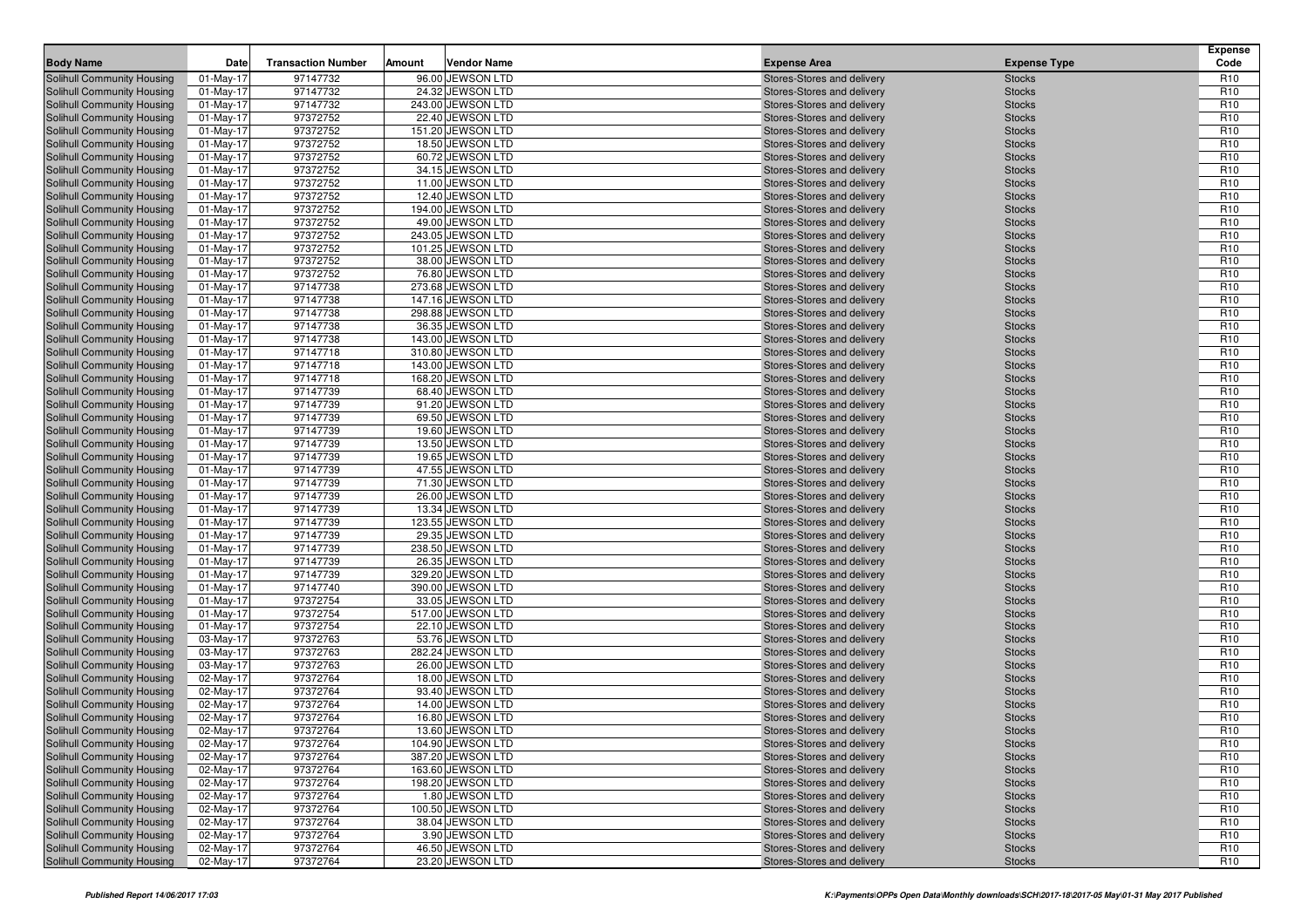|                                                          |                        |                           |        |                                        |                                                          |                                | <b>Expense</b>                     |
|----------------------------------------------------------|------------------------|---------------------------|--------|----------------------------------------|----------------------------------------------------------|--------------------------------|------------------------------------|
| <b>Body Name</b>                                         | Date                   | <b>Transaction Number</b> | Amount | <b>Vendor Name</b>                     | <b>Expense Area</b>                                      | <b>Expense Type</b>            | Code                               |
| Solihull Community Housing                               | 02-May-17              | 97372764                  |        | 32.70 JEWSON LTD                       | Stores-Stores and delivery                               | <b>Stocks</b>                  | R <sub>10</sub>                    |
| Solihull Community Housing<br>Solihull Community Housing | 03-May-17<br>03-May-17 | 97372766<br>97372766      |        | 150.53 JEWSON LTD<br>947.52 JEWSON LTD | Stores-Stores and delivery<br>Stores-Stores and delivery | <b>Stocks</b><br><b>Stocks</b> | R <sub>10</sub><br>R <sub>10</sub> |
| <b>Solihull Community Housing</b>                        | 03-May-17              | 97372766                  |        | 26.00 JEWSON LTD                       | Stores-Stores and delivery                               | <b>Stocks</b>                  | R <sub>10</sub>                    |
| Solihull Community Housing                               | 03-May-17              | 97372766                  |        | 40.68 JEWSON LTD                       | Stores-Stores and delivery                               | <b>Stocks</b>                  | R <sub>10</sub>                    |
| Solihull Community Housing                               | 03-May-17              | 97372767                  |        | 91.20 JEWSON LTD                       | Stores-Stores and delivery                               | <b>Stocks</b>                  | R <sub>10</sub>                    |
| Solihull Community Housing                               | 03-May-17              | 97372767                  |        | 21.80 JEWSON LTD                       | Stores-Stores and delivery                               | <b>Stocks</b>                  | R <sub>10</sub>                    |
| Solihull Community Housing                               | 03-May-17              | 97372767                  |        | 367.20 JEWSON LTD                      | Stores-Stores and delivery                               | <b>Stocks</b>                  | R <sub>10</sub>                    |
| <b>Solihull Community Housing</b>                        | 03-May-17              | 97372767                  |        | 11.60 JEWSON LTD                       | Stores-Stores and delivery                               | <b>Stocks</b>                  | R <sub>10</sub>                    |
| Solihull Community Housing                               | 03-May-17              | 97372767                  |        | 197.80 JEWSON LTD                      | Stores-Stores and delivery                               | <b>Stocks</b>                  | R <sub>10</sub>                    |
| Solihull Community Housing                               | 03-May-17              | 97372767                  |        | 335.34 JEWSON LTD                      | Stores-Stores and delivery                               | <b>Stocks</b>                  | R <sub>10</sub>                    |
| <b>Solihull Community Housing</b>                        | 03-May-17              | 97372767                  |        | 256.32 JEWSON LTD                      | Stores-Stores and delivery                               | <b>Stocks</b>                  | R <sub>10</sub>                    |
| Solihull Community Housing                               | 03-May-17              | 97372767                  |        | 117.00 JEWSON LTD                      | Stores-Stores and delivery                               | <b>Stocks</b>                  | R <sub>10</sub>                    |
| Solihull Community Housing                               | 03-May-17              | 97372767                  |        | 7.80 JEWSON LTD                        | Stores-Stores and delivery                               | <b>Stocks</b>                  | R <sub>10</sub>                    |
| Solihull Community Housing                               | 03-May-17              | 97372767                  |        | 874.50 JEWSON LTD                      | Stores-Stores and delivery                               | <b>Stocks</b>                  | R <sub>10</sub>                    |
| <b>Solihull Community Housing</b>                        | 03-May-17              | 97372767                  |        | 3.80 JEWSON LTD                        | Stores-Stores and delivery                               | <b>Stocks</b>                  | R <sub>10</sub>                    |
| Solihull Community Housing                               | 03-May-17              | 97372767                  |        | 230.50 JEWSON LTD                      | Stores-Stores and delivery                               | <b>Stocks</b>                  | R <sub>10</sub>                    |
| Solihull Community Housing                               | 04-May-17              | 97372771                  |        | 230.50 JEWSON LTD                      | Stores-Stores and delivery                               | <b>Stocks</b>                  | R <sub>10</sub>                    |
| <b>Solihull Community Housing</b>                        | 04-May-17              | 97372772                  |        | 36.66 JEWSON LTD                       | Stores-Stores and delivery                               | <b>Stocks</b>                  | R <sub>10</sub>                    |
| Solihull Community Housing                               | 04-May-17              | 97372772                  |        | 36.80 JEWSON LTD                       | Stores-Stores and delivery                               | <b>Stocks</b>                  | R <sub>10</sub>                    |
| <b>Solihull Community Housing</b>                        | 04-May-17              | 97372772                  |        | 54.00 JEWSON LTD                       | Stores-Stores and delivery                               | <b>Stocks</b>                  | R <sub>10</sub>                    |
| <b>Solihull Community Housing</b>                        | 04-May-17              | 97372772                  |        | 63.50 JEWSON LTD                       | Stores-Stores and delivery                               | <b>Stocks</b>                  | R <sub>10</sub>                    |
| Solihull Community Housing                               | 04-May-17              | 97372772                  |        | 15.00 JEWSON LTD                       | Stores-Stores and delivery                               | <b>Stocks</b>                  | R <sub>10</sub>                    |
| <b>Solihull Community Housing</b>                        | 04-May-17              | 97372772                  |        | 140.60 JEWSON LTD                      | Stores-Stores and delivery                               | <b>Stocks</b>                  | R <sub>10</sub>                    |
| Solihull Community Housing                               | 04-May-17              | 97372772                  |        | 111.20 JEWSON LTD                      | Stores-Stores and delivery                               | <b>Stocks</b>                  | R <sub>10</sub>                    |
| Solihull Community Housing                               | 04-May-17              | 97372772                  |        | 315.60 JEWSON LTD                      | Stores-Stores and delivery                               | <b>Stocks</b>                  | R <sub>10</sub><br>R <sub>10</sub> |
| Solihull Community Housing<br>Solihull Community Housing | 04-May-17<br>04-May-17 | 97372772<br>97372772      |        | 9.30 JEWSON LTD<br>402.12 JEWSON LTD   | Stores-Stores and delivery<br>Stores-Stores and delivery | <b>Stocks</b><br><b>Stocks</b> | R <sub>10</sub>                    |
| Solihull Community Housing                               | 04-May-17              | 97372772                  |        | 278.50 JEWSON LTD                      | Stores-Stores and delivery                               | <b>Stocks</b>                  | R <sub>10</sub>                    |
| Solihull Community Housing                               | 04-May-17              | 97372772                  |        | 319.85 JEWSON LTD                      | Stores-Stores and delivery                               | <b>Stocks</b>                  | R <sub>10</sub>                    |
| Solihull Community Housing                               | 04-May-17              | 97372772                  |        | 12.21 JEWSON LTD                       | Stores-Stores and delivery                               | <b>Stocks</b>                  | R <sub>10</sub>                    |
| <b>Solihull Community Housing</b>                        | 04-May-17              | 97372773                  |        | 78.00 JEWSON LTD                       | Stores-Stores and delivery                               | <b>Stocks</b>                  | R <sub>10</sub>                    |
| Solihull Community Housing                               | 04-May-17              | 97372773                  |        | 31.04 JEWSON LTD                       | Stores-Stores and delivery                               | <b>Stocks</b>                  | R <sub>10</sub>                    |
| Solihull Community Housing                               | 04-May-17              | 97372773                  |        | 78.75 JEWSON LTD                       | Stores-Stores and delivery                               | <b>Stocks</b>                  | R <sub>10</sub>                    |
| Solihull Community Housing                               | 04-May-17              | 97372773                  |        | 69.00 JEWSON LTD                       | Stores-Stores and delivery                               | <b>Stocks</b>                  | R <sub>10</sub>                    |
| Solihull Community Housing                               | 05-May-17              | 97372775                  |        | 14.00 JEWSON LTD                       | Stores-Stores and delivery                               | <b>Stocks</b>                  | R <sub>10</sub>                    |
| <b>Solihull Community Housing</b>                        | 05-May-17              | 97372775                  |        | 3.50 JEWSON LTD                        | Stores-Stores and delivery                               | <b>Stocks</b>                  | R <sub>10</sub>                    |
| Solihull Community Housing                               | 05-May-17              | 97372775                  |        | 2.50 JEWSON LTD                        | Stores-Stores and delivery                               | <b>Stocks</b>                  | R <sub>10</sub>                    |
| Solihull Community Housing                               | 05-May-17              | 97372775                  |        | 29.47 JEWSON LTD                       | Stores-Stores and delivery                               | <b>Stocks</b>                  | R <sub>10</sub>                    |
| Solihull Community Housing                               | 05-May-17              | 97372775                  |        | 18.40 JEWSON LTD                       | Stores-Stores and delivery                               | <b>Stocks</b>                  | R <sub>10</sub>                    |
| Solihull Community Housing                               | 05-May-17              | 97372775                  |        | 58.24 JEWSON LTD                       | Stores-Stores and delivery                               | <b>Stocks</b>                  | R <sub>10</sub>                    |
| <b>Solihull Community Housing</b>                        | 05-May-17              | 97372775                  |        | 164.20 JEWSON LTD                      | Stores-Stores and delivery                               | <b>Stocks</b>                  | R <sub>10</sub>                    |
| Solihull Community Housing                               | 05-May-17              | 97372775                  |        | 123.48 JEWSON LTD                      | Stores-Stores and delivery                               | <b>Stocks</b>                  | R <sub>10</sub>                    |
| Solihull Community Housing                               | 05-May-17              | 97372775                  |        | 26.40 JEWSON LTD                       | Stores-Stores and delivery                               | <b>Stocks</b>                  | R <sub>10</sub>                    |
| Solihull Community Housing                               | 05-May-17              | 97372775                  |        | 62.10 JEWSON LTD                       | Stores-Stores and delivery                               | <b>Stocks</b>                  | R <sub>10</sub>                    |
| Solihull Community Housing<br>Solihull Community Housing | 05-May-17              | 97372775<br>97372775      |        | 42.30 JEWSON LTD<br>121.03 JEWSON LTD  | Stores-Stores and delivery                               | <b>Stocks</b>                  | R <sub>10</sub><br>R <sub>10</sub> |
| Solihull Community Housing                               | 05-May-17<br>05-May-17 | 97372775                  |        | 7.35 JEWSON LTD                        | Stores-Stores and delivery<br>Stores-Stores and delivery | <b>Stocks</b><br><b>Stocks</b> | R <sub>10</sub>                    |
| Solihull Community Housing                               | 05-May-17              | 97372775                  |        | 71.50 JEWSON LTD                       | Stores-Stores and delivery                               | <b>Stocks</b>                  | R <sub>10</sub>                    |
| Solihull Community Housing                               | 05-May-17              | 97372775                  |        | 125.80 JEWSON LTD                      | Stores-Stores and delivery                               | <b>Stocks</b>                  | R <sub>10</sub>                    |
| Solihull Community Housing                               | 05-May-17              | 97372776                  |        | 297.60 JEWSON LTD                      | Stores-Stores and delivery                               | <b>Stocks</b>                  | R <sub>10</sub>                    |
| Solihull Community Housing                               | 05-May-17              | 97372776                  |        | 11.60 JEWSON LTD                       | Stores-Stores and delivery                               | <b>Stocks</b>                  | R <sub>10</sub>                    |
| Solihull Community Housing                               | 05-May-17              | 97372781                  |        | 205.26 JEWSON LTD                      | Stores-Stores and delivery                               | <b>Stocks</b>                  | R <sub>10</sub>                    |
| Solihull Community Housing                               | 05-May-17              | 97372781                  |        | 367.90 JEWSON LTD                      | Stores-Stores and delivery                               | <b>Stocks</b>                  | R <sub>10</sub>                    |
| Solihull Community Housing                               | 05-May-17              | 97372781                  |        | 747.20 JEWSON LTD                      | Stores-Stores and delivery                               | <b>Stocks</b>                  | R <sub>10</sub>                    |
| Solihull Community Housing                               | 05-May-17              | 97372781                  |        | 55.00 JEWSON LTD                       | Stores-Stores and delivery                               | <b>Stocks</b>                  | R <sub>10</sub>                    |
| Solihull Community Housing                               | 05-May-17              | 97372781                  |        | 357.50 JEWSON LTD                      | Stores-Stores and delivery                               | <b>Stocks</b>                  | R <sub>10</sub>                    |
| Solihull Community Housing                               | 08-May-17              | 97634726                  |        | 15.40 JEWSON LTD                       | Stores-Stores and delivery                               | <b>Stocks</b>                  | R <sub>10</sub>                    |
| Solihull Community Housing                               | 08-May-17              | 97634726                  |        | 15.20 JEWSON LTD                       | Stores-Stores and delivery                               | <b>Stocks</b>                  | R <sub>10</sub>                    |
| Solihull Community Housing                               | 08-May-17              | 97634726                  |        | 13.57 JEWSON LTD                       | Stores-Stores and delivery                               | <b>Stocks</b>                  | R <sub>10</sub>                    |
| Solihull Community Housing                               | 08-May-17              | 97634726                  |        | 210.00 JEWSON LTD                      | Stores-Stores and delivery                               | <b>Stocks</b>                  | R <sub>10</sub>                    |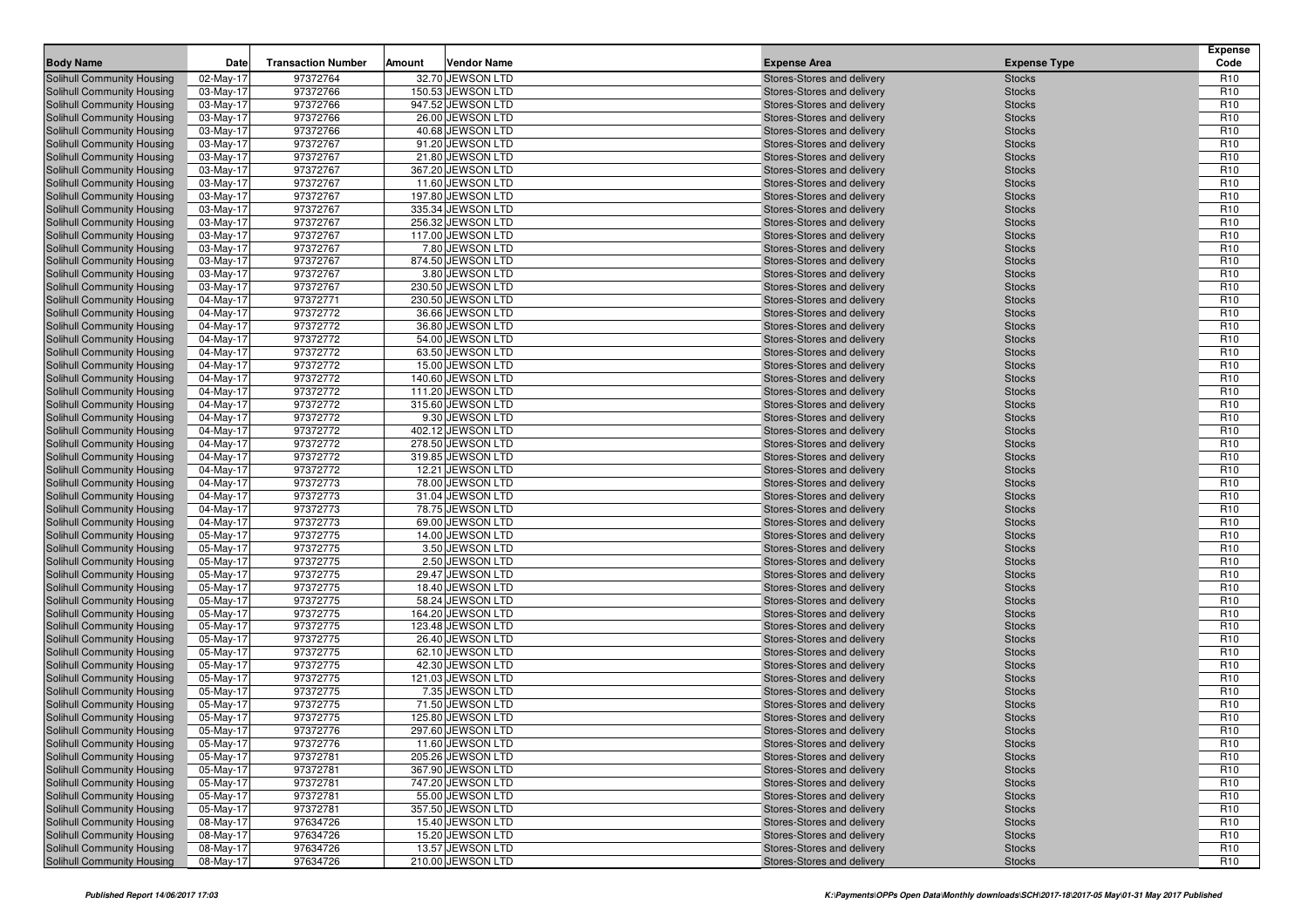| <b>Body Name</b><br><b>Expense Area</b><br><b>Expense Type</b><br>97634726<br>Solihull Community Housing<br>08-May-17<br>56.50 JEWSON LTD<br>Stores-Stores and delivery<br><b>Stocks</b><br>R <sub>10</sub><br>97634726<br>38.67 JEWSON LTD<br>R <sub>10</sub><br>Solihull Community Housing<br>08-May-17<br><b>Stocks</b><br>Stores-Stores and delivery<br>R <sub>10</sub><br>Solihull Community Housing<br>08-May-17<br>97634726<br>23.60 JEWSON LTD<br>Stores-Stores and delivery<br><b>Stocks</b><br>97634726<br>12.00 JEWSON LTD<br>R <sub>10</sub><br>Solihull Community Housing<br>08-May-17<br><b>Stocks</b><br>Stores-Stores and delivery<br>Solihull Community Housing<br>08-May-17<br>97634728<br>211.50 JEWSON LTD<br>R <sub>10</sub><br>Stores-Stores and delivery<br><b>Stocks</b><br>97634728<br>26.35 JEWSON LTD<br>R <sub>10</sub><br>Solihull Community Housing<br>08-May-17<br>Stores-Stores and delivery<br><b>Stocks</b><br>97634729<br>225.29 JEWSON LTD<br>R <sub>10</sub><br>Solihull Community Housing<br>09-May-17<br>Stores-Stores and delivery<br><b>Stocks</b><br>R <sub>10</sub><br>09-May-17<br>97634729<br>82.81 JEWSON LTD<br><b>Stocks</b><br>Solihull Community Housing<br>Stores-Stores and delivery<br>97634731<br>87.60 JEWSON LTD<br>R <sub>10</sub><br><b>Solihull Community Housing</b><br>09-May-17<br><b>Stocks</b><br>Stores-Stores and delivery<br>Solihull Community Housing<br>09-May-17<br>97634731<br>8.46 JEWSON LTD<br>R <sub>10</sub><br>Stores-Stores and delivery<br><b>Stocks</b><br>97634731<br>93.60 JEWSON LTD<br>R <sub>10</sub><br>Solihull Community Housing<br>09-May-17<br>Stores-Stores and delivery<br><b>Stocks</b><br>97634731<br>66.90 JEWSON LTD<br>R <sub>10</sub><br><b>Solihull Community Housing</b><br>09-May-17<br>Stores-Stores and delivery<br><b>Stocks</b><br>R <sub>10</sub><br>09-May-17<br>97634731<br>15.00 JEWSON LTD<br>Solihull Community Housing<br>Stores-Stores and delivery<br><b>Stocks</b><br>97634731<br>357.48 JEWSON LTD<br>R <sub>10</sub><br><b>Solihull Community Housing</b><br>09-May-17<br><b>Stocks</b><br>Stores-Stores and delivery<br>Solihull Community Housing<br>09-May-17<br>97634731<br>104.00 JEWSON LTD<br>R <sub>10</sub><br>Stores-Stores and delivery<br><b>Stocks</b><br>97634731<br>R <sub>10</sub><br>Solihull Community Housing<br>09-May-17<br>20.00 JEWSON LTD<br>Stores-Stores and delivery<br><b>Stocks</b><br>97634731<br>41.73 JEWSON LTD<br>R <sub>10</sub><br>09-May-17<br>Solihull Community Housing<br>Stores-Stores and delivery<br><b>Stocks</b><br>R <sub>10</sub><br>09-May-17<br>97634731<br>13.75 JEWSON LTD<br>Solihull Community Housing<br>Stores-Stores and delivery<br><b>Stocks</b><br>97634737<br>15.10 JEWSON LTD<br>R <sub>10</sub><br>Solihull Community Housing<br>10-May-17<br><b>Stocks</b><br>Stores-Stores and delivery<br>Solihull Community Housing<br>10-May-17<br>97634737<br>6.80 JEWSON LTD<br>R <sub>10</sub><br>Stores-Stores and delivery<br><b>Stocks</b><br>97634737<br>620.04 JEWSON LTD<br>R <sub>10</sub><br>Solihull Community Housing<br>10-May-17<br>Stores-Stores and delivery<br><b>Stocks</b><br>97634737<br>9.00 JEWSON LTD<br>R <sub>10</sub><br><b>Solihull Community Housing</b><br>10-May-17<br>Stores-Stores and delivery<br><b>Stocks</b><br>R <sub>10</sub><br>10-May-17<br>97634737<br>77.95 JEWSON LTD<br>Solihull Community Housing<br>Stores-Stores and delivery<br><b>Stocks</b><br>97634737<br>50.50 JEWSON LTD<br>R <sub>10</sub><br>Solihull Community Housing<br>10-May-17<br><b>Stocks</b><br>Stores-Stores and delivery<br>Solihull Community Housing<br>10-May-17<br>97634737<br>11.00 JEWSON LTD<br>R <sub>10</sub><br>Stores-Stores and delivery<br><b>Stocks</b><br>97634737<br>R <sub>10</sub><br>Solihull Community Housing<br>10-May-17<br>281.80 JEWSON LTD<br>Stores-Stores and delivery<br><b>Stocks</b><br>97634737<br>84.25 JEWSON LTD<br>R <sub>10</sub><br>10-May-17<br><b>Solihull Community Housing</b><br>Stores-Stores and delivery<br><b>Stocks</b><br>97634737<br>R <sub>10</sub><br>10-May-17<br>99.12 JEWSON LTD<br>Solihull Community Housing<br>Stores-Stores and delivery<br><b>Stocks</b><br>97634737<br>177.60 JEWSON LTD<br>R <sub>10</sub><br><b>Solihull Community Housing</b><br>10-May-17<br><b>Stocks</b><br>Stores-Stores and delivery<br>Solihull Community Housing<br>10-May-17<br>97634737<br>157.68 JEWSON LTD<br>R <sub>10</sub><br>Stores-Stores and delivery<br><b>Stocks</b><br>97634737<br>117.00 JEWSON LTD<br>R <sub>10</sub><br><b>Solihull Community Housing</b><br>10-May-17<br>Stores-Stores and delivery<br><b>Stocks</b><br>97634737<br>250.80 JEWSON LTD<br>R <sub>10</sub><br><b>Solihull Community Housing</b><br>10-May-17<br>Stores-Stores and delivery<br><b>Stocks</b><br>R <sub>10</sub><br>10-May-17<br>97634737<br>67.20 JEWSON LTD<br>Solihull Community Housing<br>Stores-Stores and delivery<br><b>Stocks</b><br>97634737<br>49.00 JEWSON LTD<br>R <sub>10</sub><br><b>Solihull Community Housing</b><br>10-May-17<br><b>Stocks</b><br>Stores-Stores and delivery<br>R <sub>10</sub><br>Solihull Community Housing<br>10-May-17<br>97634737<br>187.40 JEWSON LTD<br>Stores-Stores and delivery<br><b>Stocks</b><br>97634737<br>345.70 JEWSON LTD<br>R <sub>10</sub><br>Solihull Community Housing<br>10-May-17<br>Stores-Stores and delivery<br><b>Stocks</b><br>97634737<br>8.00 JEWSON LTD<br>R <sub>10</sub><br>10-May-17<br>Solihull Community Housing<br>Stores-Stores and delivery<br><b>Stocks</b><br>97634737<br>R <sub>10</sub><br>10-May-17<br>163.20 JEWSON LTD<br>Solihull Community Housing<br>Stores-Stores and delivery<br><b>Stocks</b><br>97634737<br>282.50 JEWSON LTD<br>R <sub>10</sub><br>Solihull Community Housing<br>10-May-17<br><b>Stocks</b><br>Stores-Stores and delivery<br>Solihull Community Housing<br>10-May-17<br>97634737<br>33.60 JEWSON LTD<br>R <sub>10</sub><br>Stores-Stores and delivery<br><b>Stocks</b><br>97634737<br>243.00 JEWSON LTD<br>R <sub>10</sub><br>Solihull Community Housing<br>10-May-17<br>Stores-Stores and delivery<br><b>Stocks</b><br>97634737<br>R <sub>10</sub><br><b>Solihull Community Housing</b><br>10-May-17<br>192.40 JEWSON LTD<br>Stores-Stores and delivery<br><b>Stocks</b><br>11-May-17<br>97634741<br>558.00 JEWSON LTD<br>R <sub>10</sub><br>Solihull Community Housing<br>Stores-Stores and delivery<br><b>Stocks</b><br>97634743<br>32.50 JEWSON LTD<br>R <sub>10</sub><br>Solihull Community Housing<br>11-May-17<br><b>Stocks</b><br>Stores-Stores and delivery<br>R <sub>10</sub><br>Solihull Community Housing<br>11-May-17<br>97634743<br>22.40 JEWSON LTD<br>Stores-Stores and delivery<br><b>Stocks</b><br>97634743<br>127.60 JEWSON LTD<br>R <sub>10</sub><br>Solihull Community Housing<br>11-May-17<br>Stores-Stores and delivery<br><b>Stocks</b><br>97634743<br>149.30 JEWSON LTD<br>R <sub>10</sub><br>11-May-17<br>Solihull Community Housing<br>Stores-Stores and delivery<br><b>Stocks</b><br>11-May-17<br>97634743<br>52.50 JEWSON LTD<br>R <sub>10</sub><br>Solihull Community Housing<br>Stores-Stores and delivery<br><b>Stocks</b><br>97634743<br>R <sub>10</sub><br>Solihull Community Housing<br>11-May-17<br>53.15 JEWSON LTD<br><b>Stocks</b><br>Stores-Stores and delivery<br>R <sub>10</sub><br>11-May-17<br>97634743<br>158.40 JEWSON LTD<br>Solihull Community Housing<br>Stores-Stores and delivery<br><b>Stocks</b><br>97634743<br>R <sub>10</sub><br>Solihull Community Housing<br>11-May-17<br>18.50 JEWSON LTD<br>Stores-Stores and delivery<br><b>Stocks</b><br>11-May-17<br>97634743<br>7.00 JEWSON LTD<br><b>Stocks</b><br>R <sub>10</sub><br>Solihull Community Housing<br>Stores-Stores and delivery<br>97634743<br>11.30 JEWSON LTD<br>R <sub>10</sub><br>Solihull Community Housing<br>11-May-17<br>Stores-Stores and delivery<br><b>Stocks</b><br>R <sub>10</sub><br>97634743<br>100.00 JEWSON LTD<br>Solihull Community Housing<br>11-May-17<br>Stores-Stores and delivery<br><b>Stocks</b><br>97634743<br>62.40 JEWSON LTD<br>R <sub>10</sub><br>Solihull Community Housing<br>11-May-17<br>Stores-Stores and delivery<br><b>Stocks</b><br>97634743<br>246.50 JEWSON LTD<br>R <sub>10</sub><br>Solihull Community Housing<br>11-May-17<br>Stores-Stores and delivery<br><b>Stocks</b><br>97634743<br>100.50 JEWSON LTD<br>R <sub>10</sub><br>Solihull Community Housing<br>11-May-17<br>Stores-Stores and delivery<br><b>Stocks</b><br>11-May-17<br>97634743<br>11.20 JEWSON LTD<br>Solihull Community Housing<br>Stores-Stores and delivery<br><b>Stocks</b><br>R <sub>10</sub><br>97634743<br>43.20 JEWSON LTD<br>R <sub>10</sub><br>Solihull Community Housing<br>11-May-17<br>Stores-Stores and delivery<br><b>Stocks</b><br>97634743<br>21.55 JEWSON LTD<br>R <sub>10</sub><br>Solihull Community Housing<br>11-May-17<br>Stores-Stores and delivery<br><b>Stocks</b><br>97634744<br>451.73 JEWSON LTD<br>R <sub>10</sub><br>Solihull Community Housing<br>12-May-17<br>Stores-Stores and delivery<br><b>Stocks</b> | Date | <b>Transaction Number</b> | Amount | <b>Vendor Name</b> |  | <b>Expense</b><br>Code |
|------------------------------------------------------------------------------------------------------------------------------------------------------------------------------------------------------------------------------------------------------------------------------------------------------------------------------------------------------------------------------------------------------------------------------------------------------------------------------------------------------------------------------------------------------------------------------------------------------------------------------------------------------------------------------------------------------------------------------------------------------------------------------------------------------------------------------------------------------------------------------------------------------------------------------------------------------------------------------------------------------------------------------------------------------------------------------------------------------------------------------------------------------------------------------------------------------------------------------------------------------------------------------------------------------------------------------------------------------------------------------------------------------------------------------------------------------------------------------------------------------------------------------------------------------------------------------------------------------------------------------------------------------------------------------------------------------------------------------------------------------------------------------------------------------------------------------------------------------------------------------------------------------------------------------------------------------------------------------------------------------------------------------------------------------------------------------------------------------------------------------------------------------------------------------------------------------------------------------------------------------------------------------------------------------------------------------------------------------------------------------------------------------------------------------------------------------------------------------------------------------------------------------------------------------------------------------------------------------------------------------------------------------------------------------------------------------------------------------------------------------------------------------------------------------------------------------------------------------------------------------------------------------------------------------------------------------------------------------------------------------------------------------------------------------------------------------------------------------------------------------------------------------------------------------------------------------------------------------------------------------------------------------------------------------------------------------------------------------------------------------------------------------------------------------------------------------------------------------------------------------------------------------------------------------------------------------------------------------------------------------------------------------------------------------------------------------------------------------------------------------------------------------------------------------------------------------------------------------------------------------------------------------------------------------------------------------------------------------------------------------------------------------------------------------------------------------------------------------------------------------------------------------------------------------------------------------------------------------------------------------------------------------------------------------------------------------------------------------------------------------------------------------------------------------------------------------------------------------------------------------------------------------------------------------------------------------------------------------------------------------------------------------------------------------------------------------------------------------------------------------------------------------------------------------------------------------------------------------------------------------------------------------------------------------------------------------------------------------------------------------------------------------------------------------------------------------------------------------------------------------------------------------------------------------------------------------------------------------------------------------------------------------------------------------------------------------------------------------------------------------------------------------------------------------------------------------------------------------------------------------------------------------------------------------------------------------------------------------------------------------------------------------------------------------------------------------------------------------------------------------------------------------------------------------------------------------------------------------------------------------------------------------------------------------------------------------------------------------------------------------------------------------------------------------------------------------------------------------------------------------------------------------------------------------------------------------------------------------------------------------------------------------------------------------------------------------------------------------------------------------------------------------------------------------------------------------------------------------------------------------------------------------------------------------------------------------------------------------------------------------------------------------------------------------------------------------------------------------------------------------------------------------------------------------------------------------------------------------------------------------------------------------------------------------------------------------------------------------------------------------------------------------------------------------------------------------------------------------------------------------------------------------------------------------------------------------------------------------------------------------------------------------------------------------------------------------------------------------------------------------------------------------------------------------------------------------------------------------------------------------------------------------------------------------------------------------------------------------------------------------------------------------------------------------------------------------------------------------------------------------------------------------------------------------------------------------------------------------------------------------------------------------------------------------------------------------------------------------------------------------------------------------------------------------------------------------------------------------------------------------------------------------------------------------------------------------------------------------------------------------------------------------------------------------------------------------------------------------------------------------------------------------------------------------------------------------------------------------------------------------------------------------------------------------------------------------------------------------------------------------------------------------------------------------------------------------------------------------------------------------------------------------------------------------------------------------------------------------------------------------------------------------------------------------------------------------------------------------------------------------------------------------------------------------------------------------------------------------------------|------|---------------------------|--------|--------------------|--|------------------------|
|                                                                                                                                                                                                                                                                                                                                                                                                                                                                                                                                                                                                                                                                                                                                                                                                                                                                                                                                                                                                                                                                                                                                                                                                                                                                                                                                                                                                                                                                                                                                                                                                                                                                                                                                                                                                                                                                                                                                                                                                                                                                                                                                                                                                                                                                                                                                                                                                                                                                                                                                                                                                                                                                                                                                                                                                                                                                                                                                                                                                                                                                                                                                                                                                                                                                                                                                                                                                                                                                                                                                                                                                                                                                                                                                                                                                                                                                                                                                                                                                                                                                                                                                                                                                                                                                                                                                                                                                                                                                                                                                                                                                                                                                                                                                                                                                                                                                                                                                                                                                                                                                                                                                                                                                                                                                                                                                                                                                                                                                                                                                                                                                                                                                                                                                                                                                                                                                                                                                                                                                                                                                                                                                                                                                                                                                                                                                                                                                                                                                                                                                                                                                                                                                                                                                                                                                                                                                                                                                                                                                                                                                                                                                                                                                                                                                                                                                                                                                                                                                                                                                                                                                                                                                                                                                                                                                                                                                                                                                                                                                                                                                                                                                                                                                                                                                                                                                                                                                                                                                                                                                                                                                                                                                                                                                                                                                                                                                                                                                                                                                                                                                                                                  |      |                           |        |                    |  |                        |
|                                                                                                                                                                                                                                                                                                                                                                                                                                                                                                                                                                                                                                                                                                                                                                                                                                                                                                                                                                                                                                                                                                                                                                                                                                                                                                                                                                                                                                                                                                                                                                                                                                                                                                                                                                                                                                                                                                                                                                                                                                                                                                                                                                                                                                                                                                                                                                                                                                                                                                                                                                                                                                                                                                                                                                                                                                                                                                                                                                                                                                                                                                                                                                                                                                                                                                                                                                                                                                                                                                                                                                                                                                                                                                                                                                                                                                                                                                                                                                                                                                                                                                                                                                                                                                                                                                                                                                                                                                                                                                                                                                                                                                                                                                                                                                                                                                                                                                                                                                                                                                                                                                                                                                                                                                                                                                                                                                                                                                                                                                                                                                                                                                                                                                                                                                                                                                                                                                                                                                                                                                                                                                                                                                                                                                                                                                                                                                                                                                                                                                                                                                                                                                                                                                                                                                                                                                                                                                                                                                                                                                                                                                                                                                                                                                                                                                                                                                                                                                                                                                                                                                                                                                                                                                                                                                                                                                                                                                                                                                                                                                                                                                                                                                                                                                                                                                                                                                                                                                                                                                                                                                                                                                                                                                                                                                                                                                                                                                                                                                                                                                                                                                                  |      |                           |        |                    |  |                        |
|                                                                                                                                                                                                                                                                                                                                                                                                                                                                                                                                                                                                                                                                                                                                                                                                                                                                                                                                                                                                                                                                                                                                                                                                                                                                                                                                                                                                                                                                                                                                                                                                                                                                                                                                                                                                                                                                                                                                                                                                                                                                                                                                                                                                                                                                                                                                                                                                                                                                                                                                                                                                                                                                                                                                                                                                                                                                                                                                                                                                                                                                                                                                                                                                                                                                                                                                                                                                                                                                                                                                                                                                                                                                                                                                                                                                                                                                                                                                                                                                                                                                                                                                                                                                                                                                                                                                                                                                                                                                                                                                                                                                                                                                                                                                                                                                                                                                                                                                                                                                                                                                                                                                                                                                                                                                                                                                                                                                                                                                                                                                                                                                                                                                                                                                                                                                                                                                                                                                                                                                                                                                                                                                                                                                                                                                                                                                                                                                                                                                                                                                                                                                                                                                                                                                                                                                                                                                                                                                                                                                                                                                                                                                                                                                                                                                                                                                                                                                                                                                                                                                                                                                                                                                                                                                                                                                                                                                                                                                                                                                                                                                                                                                                                                                                                                                                                                                                                                                                                                                                                                                                                                                                                                                                                                                                                                                                                                                                                                                                                                                                                                                                                                  |      |                           |        |                    |  |                        |
|                                                                                                                                                                                                                                                                                                                                                                                                                                                                                                                                                                                                                                                                                                                                                                                                                                                                                                                                                                                                                                                                                                                                                                                                                                                                                                                                                                                                                                                                                                                                                                                                                                                                                                                                                                                                                                                                                                                                                                                                                                                                                                                                                                                                                                                                                                                                                                                                                                                                                                                                                                                                                                                                                                                                                                                                                                                                                                                                                                                                                                                                                                                                                                                                                                                                                                                                                                                                                                                                                                                                                                                                                                                                                                                                                                                                                                                                                                                                                                                                                                                                                                                                                                                                                                                                                                                                                                                                                                                                                                                                                                                                                                                                                                                                                                                                                                                                                                                                                                                                                                                                                                                                                                                                                                                                                                                                                                                                                                                                                                                                                                                                                                                                                                                                                                                                                                                                                                                                                                                                                                                                                                                                                                                                                                                                                                                                                                                                                                                                                                                                                                                                                                                                                                                                                                                                                                                                                                                                                                                                                                                                                                                                                                                                                                                                                                                                                                                                                                                                                                                                                                                                                                                                                                                                                                                                                                                                                                                                                                                                                                                                                                                                                                                                                                                                                                                                                                                                                                                                                                                                                                                                                                                                                                                                                                                                                                                                                                                                                                                                                                                                                                                  |      |                           |        |                    |  |                        |
|                                                                                                                                                                                                                                                                                                                                                                                                                                                                                                                                                                                                                                                                                                                                                                                                                                                                                                                                                                                                                                                                                                                                                                                                                                                                                                                                                                                                                                                                                                                                                                                                                                                                                                                                                                                                                                                                                                                                                                                                                                                                                                                                                                                                                                                                                                                                                                                                                                                                                                                                                                                                                                                                                                                                                                                                                                                                                                                                                                                                                                                                                                                                                                                                                                                                                                                                                                                                                                                                                                                                                                                                                                                                                                                                                                                                                                                                                                                                                                                                                                                                                                                                                                                                                                                                                                                                                                                                                                                                                                                                                                                                                                                                                                                                                                                                                                                                                                                                                                                                                                                                                                                                                                                                                                                                                                                                                                                                                                                                                                                                                                                                                                                                                                                                                                                                                                                                                                                                                                                                                                                                                                                                                                                                                                                                                                                                                                                                                                                                                                                                                                                                                                                                                                                                                                                                                                                                                                                                                                                                                                                                                                                                                                                                                                                                                                                                                                                                                                                                                                                                                                                                                                                                                                                                                                                                                                                                                                                                                                                                                                                                                                                                                                                                                                                                                                                                                                                                                                                                                                                                                                                                                                                                                                                                                                                                                                                                                                                                                                                                                                                                                                                  |      |                           |        |                    |  |                        |
|                                                                                                                                                                                                                                                                                                                                                                                                                                                                                                                                                                                                                                                                                                                                                                                                                                                                                                                                                                                                                                                                                                                                                                                                                                                                                                                                                                                                                                                                                                                                                                                                                                                                                                                                                                                                                                                                                                                                                                                                                                                                                                                                                                                                                                                                                                                                                                                                                                                                                                                                                                                                                                                                                                                                                                                                                                                                                                                                                                                                                                                                                                                                                                                                                                                                                                                                                                                                                                                                                                                                                                                                                                                                                                                                                                                                                                                                                                                                                                                                                                                                                                                                                                                                                                                                                                                                                                                                                                                                                                                                                                                                                                                                                                                                                                                                                                                                                                                                                                                                                                                                                                                                                                                                                                                                                                                                                                                                                                                                                                                                                                                                                                                                                                                                                                                                                                                                                                                                                                                                                                                                                                                                                                                                                                                                                                                                                                                                                                                                                                                                                                                                                                                                                                                                                                                                                                                                                                                                                                                                                                                                                                                                                                                                                                                                                                                                                                                                                                                                                                                                                                                                                                                                                                                                                                                                                                                                                                                                                                                                                                                                                                                                                                                                                                                                                                                                                                                                                                                                                                                                                                                                                                                                                                                                                                                                                                                                                                                                                                                                                                                                                                                  |      |                           |        |                    |  |                        |
|                                                                                                                                                                                                                                                                                                                                                                                                                                                                                                                                                                                                                                                                                                                                                                                                                                                                                                                                                                                                                                                                                                                                                                                                                                                                                                                                                                                                                                                                                                                                                                                                                                                                                                                                                                                                                                                                                                                                                                                                                                                                                                                                                                                                                                                                                                                                                                                                                                                                                                                                                                                                                                                                                                                                                                                                                                                                                                                                                                                                                                                                                                                                                                                                                                                                                                                                                                                                                                                                                                                                                                                                                                                                                                                                                                                                                                                                                                                                                                                                                                                                                                                                                                                                                                                                                                                                                                                                                                                                                                                                                                                                                                                                                                                                                                                                                                                                                                                                                                                                                                                                                                                                                                                                                                                                                                                                                                                                                                                                                                                                                                                                                                                                                                                                                                                                                                                                                                                                                                                                                                                                                                                                                                                                                                                                                                                                                                                                                                                                                                                                                                                                                                                                                                                                                                                                                                                                                                                                                                                                                                                                                                                                                                                                                                                                                                                                                                                                                                                                                                                                                                                                                                                                                                                                                                                                                                                                                                                                                                                                                                                                                                                                                                                                                                                                                                                                                                                                                                                                                                                                                                                                                                                                                                                                                                                                                                                                                                                                                                                                                                                                                                                  |      |                           |        |                    |  |                        |
|                                                                                                                                                                                                                                                                                                                                                                                                                                                                                                                                                                                                                                                                                                                                                                                                                                                                                                                                                                                                                                                                                                                                                                                                                                                                                                                                                                                                                                                                                                                                                                                                                                                                                                                                                                                                                                                                                                                                                                                                                                                                                                                                                                                                                                                                                                                                                                                                                                                                                                                                                                                                                                                                                                                                                                                                                                                                                                                                                                                                                                                                                                                                                                                                                                                                                                                                                                                                                                                                                                                                                                                                                                                                                                                                                                                                                                                                                                                                                                                                                                                                                                                                                                                                                                                                                                                                                                                                                                                                                                                                                                                                                                                                                                                                                                                                                                                                                                                                                                                                                                                                                                                                                                                                                                                                                                                                                                                                                                                                                                                                                                                                                                                                                                                                                                                                                                                                                                                                                                                                                                                                                                                                                                                                                                                                                                                                                                                                                                                                                                                                                                                                                                                                                                                                                                                                                                                                                                                                                                                                                                                                                                                                                                                                                                                                                                                                                                                                                                                                                                                                                                                                                                                                                                                                                                                                                                                                                                                                                                                                                                                                                                                                                                                                                                                                                                                                                                                                                                                                                                                                                                                                                                                                                                                                                                                                                                                                                                                                                                                                                                                                                                                  |      |                           |        |                    |  |                        |
|                                                                                                                                                                                                                                                                                                                                                                                                                                                                                                                                                                                                                                                                                                                                                                                                                                                                                                                                                                                                                                                                                                                                                                                                                                                                                                                                                                                                                                                                                                                                                                                                                                                                                                                                                                                                                                                                                                                                                                                                                                                                                                                                                                                                                                                                                                                                                                                                                                                                                                                                                                                                                                                                                                                                                                                                                                                                                                                                                                                                                                                                                                                                                                                                                                                                                                                                                                                                                                                                                                                                                                                                                                                                                                                                                                                                                                                                                                                                                                                                                                                                                                                                                                                                                                                                                                                                                                                                                                                                                                                                                                                                                                                                                                                                                                                                                                                                                                                                                                                                                                                                                                                                                                                                                                                                                                                                                                                                                                                                                                                                                                                                                                                                                                                                                                                                                                                                                                                                                                                                                                                                                                                                                                                                                                                                                                                                                                                                                                                                                                                                                                                                                                                                                                                                                                                                                                                                                                                                                                                                                                                                                                                                                                                                                                                                                                                                                                                                                                                                                                                                                                                                                                                                                                                                                                                                                                                                                                                                                                                                                                                                                                                                                                                                                                                                                                                                                                                                                                                                                                                                                                                                                                                                                                                                                                                                                                                                                                                                                                                                                                                                                                                  |      |                           |        |                    |  |                        |
|                                                                                                                                                                                                                                                                                                                                                                                                                                                                                                                                                                                                                                                                                                                                                                                                                                                                                                                                                                                                                                                                                                                                                                                                                                                                                                                                                                                                                                                                                                                                                                                                                                                                                                                                                                                                                                                                                                                                                                                                                                                                                                                                                                                                                                                                                                                                                                                                                                                                                                                                                                                                                                                                                                                                                                                                                                                                                                                                                                                                                                                                                                                                                                                                                                                                                                                                                                                                                                                                                                                                                                                                                                                                                                                                                                                                                                                                                                                                                                                                                                                                                                                                                                                                                                                                                                                                                                                                                                                                                                                                                                                                                                                                                                                                                                                                                                                                                                                                                                                                                                                                                                                                                                                                                                                                                                                                                                                                                                                                                                                                                                                                                                                                                                                                                                                                                                                                                                                                                                                                                                                                                                                                                                                                                                                                                                                                                                                                                                                                                                                                                                                                                                                                                                                                                                                                                                                                                                                                                                                                                                                                                                                                                                                                                                                                                                                                                                                                                                                                                                                                                                                                                                                                                                                                                                                                                                                                                                                                                                                                                                                                                                                                                                                                                                                                                                                                                                                                                                                                                                                                                                                                                                                                                                                                                                                                                                                                                                                                                                                                                                                                                                                  |      |                           |        |                    |  |                        |
|                                                                                                                                                                                                                                                                                                                                                                                                                                                                                                                                                                                                                                                                                                                                                                                                                                                                                                                                                                                                                                                                                                                                                                                                                                                                                                                                                                                                                                                                                                                                                                                                                                                                                                                                                                                                                                                                                                                                                                                                                                                                                                                                                                                                                                                                                                                                                                                                                                                                                                                                                                                                                                                                                                                                                                                                                                                                                                                                                                                                                                                                                                                                                                                                                                                                                                                                                                                                                                                                                                                                                                                                                                                                                                                                                                                                                                                                                                                                                                                                                                                                                                                                                                                                                                                                                                                                                                                                                                                                                                                                                                                                                                                                                                                                                                                                                                                                                                                                                                                                                                                                                                                                                                                                                                                                                                                                                                                                                                                                                                                                                                                                                                                                                                                                                                                                                                                                                                                                                                                                                                                                                                                                                                                                                                                                                                                                                                                                                                                                                                                                                                                                                                                                                                                                                                                                                                                                                                                                                                                                                                                                                                                                                                                                                                                                                                                                                                                                                                                                                                                                                                                                                                                                                                                                                                                                                                                                                                                                                                                                                                                                                                                                                                                                                                                                                                                                                                                                                                                                                                                                                                                                                                                                                                                                                                                                                                                                                                                                                                                                                                                                                                                  |      |                           |        |                    |  |                        |
|                                                                                                                                                                                                                                                                                                                                                                                                                                                                                                                                                                                                                                                                                                                                                                                                                                                                                                                                                                                                                                                                                                                                                                                                                                                                                                                                                                                                                                                                                                                                                                                                                                                                                                                                                                                                                                                                                                                                                                                                                                                                                                                                                                                                                                                                                                                                                                                                                                                                                                                                                                                                                                                                                                                                                                                                                                                                                                                                                                                                                                                                                                                                                                                                                                                                                                                                                                                                                                                                                                                                                                                                                                                                                                                                                                                                                                                                                                                                                                                                                                                                                                                                                                                                                                                                                                                                                                                                                                                                                                                                                                                                                                                                                                                                                                                                                                                                                                                                                                                                                                                                                                                                                                                                                                                                                                                                                                                                                                                                                                                                                                                                                                                                                                                                                                                                                                                                                                                                                                                                                                                                                                                                                                                                                                                                                                                                                                                                                                                                                                                                                                                                                                                                                                                                                                                                                                                                                                                                                                                                                                                                                                                                                                                                                                                                                                                                                                                                                                                                                                                                                                                                                                                                                                                                                                                                                                                                                                                                                                                                                                                                                                                                                                                                                                                                                                                                                                                                                                                                                                                                                                                                                                                                                                                                                                                                                                                                                                                                                                                                                                                                                                                  |      |                           |        |                    |  |                        |
|                                                                                                                                                                                                                                                                                                                                                                                                                                                                                                                                                                                                                                                                                                                                                                                                                                                                                                                                                                                                                                                                                                                                                                                                                                                                                                                                                                                                                                                                                                                                                                                                                                                                                                                                                                                                                                                                                                                                                                                                                                                                                                                                                                                                                                                                                                                                                                                                                                                                                                                                                                                                                                                                                                                                                                                                                                                                                                                                                                                                                                                                                                                                                                                                                                                                                                                                                                                                                                                                                                                                                                                                                                                                                                                                                                                                                                                                                                                                                                                                                                                                                                                                                                                                                                                                                                                                                                                                                                                                                                                                                                                                                                                                                                                                                                                                                                                                                                                                                                                                                                                                                                                                                                                                                                                                                                                                                                                                                                                                                                                                                                                                                                                                                                                                                                                                                                                                                                                                                                                                                                                                                                                                                                                                                                                                                                                                                                                                                                                                                                                                                                                                                                                                                                                                                                                                                                                                                                                                                                                                                                                                                                                                                                                                                                                                                                                                                                                                                                                                                                                                                                                                                                                                                                                                                                                                                                                                                                                                                                                                                                                                                                                                                                                                                                                                                                                                                                                                                                                                                                                                                                                                                                                                                                                                                                                                                                                                                                                                                                                                                                                                                                                  |      |                           |        |                    |  |                        |
|                                                                                                                                                                                                                                                                                                                                                                                                                                                                                                                                                                                                                                                                                                                                                                                                                                                                                                                                                                                                                                                                                                                                                                                                                                                                                                                                                                                                                                                                                                                                                                                                                                                                                                                                                                                                                                                                                                                                                                                                                                                                                                                                                                                                                                                                                                                                                                                                                                                                                                                                                                                                                                                                                                                                                                                                                                                                                                                                                                                                                                                                                                                                                                                                                                                                                                                                                                                                                                                                                                                                                                                                                                                                                                                                                                                                                                                                                                                                                                                                                                                                                                                                                                                                                                                                                                                                                                                                                                                                                                                                                                                                                                                                                                                                                                                                                                                                                                                                                                                                                                                                                                                                                                                                                                                                                                                                                                                                                                                                                                                                                                                                                                                                                                                                                                                                                                                                                                                                                                                                                                                                                                                                                                                                                                                                                                                                                                                                                                                                                                                                                                                                                                                                                                                                                                                                                                                                                                                                                                                                                                                                                                                                                                                                                                                                                                                                                                                                                                                                                                                                                                                                                                                                                                                                                                                                                                                                                                                                                                                                                                                                                                                                                                                                                                                                                                                                                                                                                                                                                                                                                                                                                                                                                                                                                                                                                                                                                                                                                                                                                                                                                                                  |      |                           |        |                    |  |                        |
|                                                                                                                                                                                                                                                                                                                                                                                                                                                                                                                                                                                                                                                                                                                                                                                                                                                                                                                                                                                                                                                                                                                                                                                                                                                                                                                                                                                                                                                                                                                                                                                                                                                                                                                                                                                                                                                                                                                                                                                                                                                                                                                                                                                                                                                                                                                                                                                                                                                                                                                                                                                                                                                                                                                                                                                                                                                                                                                                                                                                                                                                                                                                                                                                                                                                                                                                                                                                                                                                                                                                                                                                                                                                                                                                                                                                                                                                                                                                                                                                                                                                                                                                                                                                                                                                                                                                                                                                                                                                                                                                                                                                                                                                                                                                                                                                                                                                                                                                                                                                                                                                                                                                                                                                                                                                                                                                                                                                                                                                                                                                                                                                                                                                                                                                                                                                                                                                                                                                                                                                                                                                                                                                                                                                                                                                                                                                                                                                                                                                                                                                                                                                                                                                                                                                                                                                                                                                                                                                                                                                                                                                                                                                                                                                                                                                                                                                                                                                                                                                                                                                                                                                                                                                                                                                                                                                                                                                                                                                                                                                                                                                                                                                                                                                                                                                                                                                                                                                                                                                                                                                                                                                                                                                                                                                                                                                                                                                                                                                                                                                                                                                                                                  |      |                           |        |                    |  |                        |
|                                                                                                                                                                                                                                                                                                                                                                                                                                                                                                                                                                                                                                                                                                                                                                                                                                                                                                                                                                                                                                                                                                                                                                                                                                                                                                                                                                                                                                                                                                                                                                                                                                                                                                                                                                                                                                                                                                                                                                                                                                                                                                                                                                                                                                                                                                                                                                                                                                                                                                                                                                                                                                                                                                                                                                                                                                                                                                                                                                                                                                                                                                                                                                                                                                                                                                                                                                                                                                                                                                                                                                                                                                                                                                                                                                                                                                                                                                                                                                                                                                                                                                                                                                                                                                                                                                                                                                                                                                                                                                                                                                                                                                                                                                                                                                                                                                                                                                                                                                                                                                                                                                                                                                                                                                                                                                                                                                                                                                                                                                                                                                                                                                                                                                                                                                                                                                                                                                                                                                                                                                                                                                                                                                                                                                                                                                                                                                                                                                                                                                                                                                                                                                                                                                                                                                                                                                                                                                                                                                                                                                                                                                                                                                                                                                                                                                                                                                                                                                                                                                                                                                                                                                                                                                                                                                                                                                                                                                                                                                                                                                                                                                                                                                                                                                                                                                                                                                                                                                                                                                                                                                                                                                                                                                                                                                                                                                                                                                                                                                                                                                                                                                                  |      |                           |        |                    |  |                        |
|                                                                                                                                                                                                                                                                                                                                                                                                                                                                                                                                                                                                                                                                                                                                                                                                                                                                                                                                                                                                                                                                                                                                                                                                                                                                                                                                                                                                                                                                                                                                                                                                                                                                                                                                                                                                                                                                                                                                                                                                                                                                                                                                                                                                                                                                                                                                                                                                                                                                                                                                                                                                                                                                                                                                                                                                                                                                                                                                                                                                                                                                                                                                                                                                                                                                                                                                                                                                                                                                                                                                                                                                                                                                                                                                                                                                                                                                                                                                                                                                                                                                                                                                                                                                                                                                                                                                                                                                                                                                                                                                                                                                                                                                                                                                                                                                                                                                                                                                                                                                                                                                                                                                                                                                                                                                                                                                                                                                                                                                                                                                                                                                                                                                                                                                                                                                                                                                                                                                                                                                                                                                                                                                                                                                                                                                                                                                                                                                                                                                                                                                                                                                                                                                                                                                                                                                                                                                                                                                                                                                                                                                                                                                                                                                                                                                                                                                                                                                                                                                                                                                                                                                                                                                                                                                                                                                                                                                                                                                                                                                                                                                                                                                                                                                                                                                                                                                                                                                                                                                                                                                                                                                                                                                                                                                                                                                                                                                                                                                                                                                                                                                                                                  |      |                           |        |                    |  |                        |
|                                                                                                                                                                                                                                                                                                                                                                                                                                                                                                                                                                                                                                                                                                                                                                                                                                                                                                                                                                                                                                                                                                                                                                                                                                                                                                                                                                                                                                                                                                                                                                                                                                                                                                                                                                                                                                                                                                                                                                                                                                                                                                                                                                                                                                                                                                                                                                                                                                                                                                                                                                                                                                                                                                                                                                                                                                                                                                                                                                                                                                                                                                                                                                                                                                                                                                                                                                                                                                                                                                                                                                                                                                                                                                                                                                                                                                                                                                                                                                                                                                                                                                                                                                                                                                                                                                                                                                                                                                                                                                                                                                                                                                                                                                                                                                                                                                                                                                                                                                                                                                                                                                                                                                                                                                                                                                                                                                                                                                                                                                                                                                                                                                                                                                                                                                                                                                                                                                                                                                                                                                                                                                                                                                                                                                                                                                                                                                                                                                                                                                                                                                                                                                                                                                                                                                                                                                                                                                                                                                                                                                                                                                                                                                                                                                                                                                                                                                                                                                                                                                                                                                                                                                                                                                                                                                                                                                                                                                                                                                                                                                                                                                                                                                                                                                                                                                                                                                                                                                                                                                                                                                                                                                                                                                                                                                                                                                                                                                                                                                                                                                                                                                                  |      |                           |        |                    |  |                        |
|                                                                                                                                                                                                                                                                                                                                                                                                                                                                                                                                                                                                                                                                                                                                                                                                                                                                                                                                                                                                                                                                                                                                                                                                                                                                                                                                                                                                                                                                                                                                                                                                                                                                                                                                                                                                                                                                                                                                                                                                                                                                                                                                                                                                                                                                                                                                                                                                                                                                                                                                                                                                                                                                                                                                                                                                                                                                                                                                                                                                                                                                                                                                                                                                                                                                                                                                                                                                                                                                                                                                                                                                                                                                                                                                                                                                                                                                                                                                                                                                                                                                                                                                                                                                                                                                                                                                                                                                                                                                                                                                                                                                                                                                                                                                                                                                                                                                                                                                                                                                                                                                                                                                                                                                                                                                                                                                                                                                                                                                                                                                                                                                                                                                                                                                                                                                                                                                                                                                                                                                                                                                                                                                                                                                                                                                                                                                                                                                                                                                                                                                                                                                                                                                                                                                                                                                                                                                                                                                                                                                                                                                                                                                                                                                                                                                                                                                                                                                                                                                                                                                                                                                                                                                                                                                                                                                                                                                                                                                                                                                                                                                                                                                                                                                                                                                                                                                                                                                                                                                                                                                                                                                                                                                                                                                                                                                                                                                                                                                                                                                                                                                                                                  |      |                           |        |                    |  |                        |
|                                                                                                                                                                                                                                                                                                                                                                                                                                                                                                                                                                                                                                                                                                                                                                                                                                                                                                                                                                                                                                                                                                                                                                                                                                                                                                                                                                                                                                                                                                                                                                                                                                                                                                                                                                                                                                                                                                                                                                                                                                                                                                                                                                                                                                                                                                                                                                                                                                                                                                                                                                                                                                                                                                                                                                                                                                                                                                                                                                                                                                                                                                                                                                                                                                                                                                                                                                                                                                                                                                                                                                                                                                                                                                                                                                                                                                                                                                                                                                                                                                                                                                                                                                                                                                                                                                                                                                                                                                                                                                                                                                                                                                                                                                                                                                                                                                                                                                                                                                                                                                                                                                                                                                                                                                                                                                                                                                                                                                                                                                                                                                                                                                                                                                                                                                                                                                                                                                                                                                                                                                                                                                                                                                                                                                                                                                                                                                                                                                                                                                                                                                                                                                                                                                                                                                                                                                                                                                                                                                                                                                                                                                                                                                                                                                                                                                                                                                                                                                                                                                                                                                                                                                                                                                                                                                                                                                                                                                                                                                                                                                                                                                                                                                                                                                                                                                                                                                                                                                                                                                                                                                                                                                                                                                                                                                                                                                                                                                                                                                                                                                                                                                                  |      |                           |        |                    |  |                        |
|                                                                                                                                                                                                                                                                                                                                                                                                                                                                                                                                                                                                                                                                                                                                                                                                                                                                                                                                                                                                                                                                                                                                                                                                                                                                                                                                                                                                                                                                                                                                                                                                                                                                                                                                                                                                                                                                                                                                                                                                                                                                                                                                                                                                                                                                                                                                                                                                                                                                                                                                                                                                                                                                                                                                                                                                                                                                                                                                                                                                                                                                                                                                                                                                                                                                                                                                                                                                                                                                                                                                                                                                                                                                                                                                                                                                                                                                                                                                                                                                                                                                                                                                                                                                                                                                                                                                                                                                                                                                                                                                                                                                                                                                                                                                                                                                                                                                                                                                                                                                                                                                                                                                                                                                                                                                                                                                                                                                                                                                                                                                                                                                                                                                                                                                                                                                                                                                                                                                                                                                                                                                                                                                                                                                                                                                                                                                                                                                                                                                                                                                                                                                                                                                                                                                                                                                                                                                                                                                                                                                                                                                                                                                                                                                                                                                                                                                                                                                                                                                                                                                                                                                                                                                                                                                                                                                                                                                                                                                                                                                                                                                                                                                                                                                                                                                                                                                                                                                                                                                                                                                                                                                                                                                                                                                                                                                                                                                                                                                                                                                                                                                                                                  |      |                           |        |                    |  |                        |
|                                                                                                                                                                                                                                                                                                                                                                                                                                                                                                                                                                                                                                                                                                                                                                                                                                                                                                                                                                                                                                                                                                                                                                                                                                                                                                                                                                                                                                                                                                                                                                                                                                                                                                                                                                                                                                                                                                                                                                                                                                                                                                                                                                                                                                                                                                                                                                                                                                                                                                                                                                                                                                                                                                                                                                                                                                                                                                                                                                                                                                                                                                                                                                                                                                                                                                                                                                                                                                                                                                                                                                                                                                                                                                                                                                                                                                                                                                                                                                                                                                                                                                                                                                                                                                                                                                                                                                                                                                                                                                                                                                                                                                                                                                                                                                                                                                                                                                                                                                                                                                                                                                                                                                                                                                                                                                                                                                                                                                                                                                                                                                                                                                                                                                                                                                                                                                                                                                                                                                                                                                                                                                                                                                                                                                                                                                                                                                                                                                                                                                                                                                                                                                                                                                                                                                                                                                                                                                                                                                                                                                                                                                                                                                                                                                                                                                                                                                                                                                                                                                                                                                                                                                                                                                                                                                                                                                                                                                                                                                                                                                                                                                                                                                                                                                                                                                                                                                                                                                                                                                                                                                                                                                                                                                                                                                                                                                                                                                                                                                                                                                                                                                                  |      |                           |        |                    |  |                        |
|                                                                                                                                                                                                                                                                                                                                                                                                                                                                                                                                                                                                                                                                                                                                                                                                                                                                                                                                                                                                                                                                                                                                                                                                                                                                                                                                                                                                                                                                                                                                                                                                                                                                                                                                                                                                                                                                                                                                                                                                                                                                                                                                                                                                                                                                                                                                                                                                                                                                                                                                                                                                                                                                                                                                                                                                                                                                                                                                                                                                                                                                                                                                                                                                                                                                                                                                                                                                                                                                                                                                                                                                                                                                                                                                                                                                                                                                                                                                                                                                                                                                                                                                                                                                                                                                                                                                                                                                                                                                                                                                                                                                                                                                                                                                                                                                                                                                                                                                                                                                                                                                                                                                                                                                                                                                                                                                                                                                                                                                                                                                                                                                                                                                                                                                                                                                                                                                                                                                                                                                                                                                                                                                                                                                                                                                                                                                                                                                                                                                                                                                                                                                                                                                                                                                                                                                                                                                                                                                                                                                                                                                                                                                                                                                                                                                                                                                                                                                                                                                                                                                                                                                                                                                                                                                                                                                                                                                                                                                                                                                                                                                                                                                                                                                                                                                                                                                                                                                                                                                                                                                                                                                                                                                                                                                                                                                                                                                                                                                                                                                                                                                                                                  |      |                           |        |                    |  |                        |
|                                                                                                                                                                                                                                                                                                                                                                                                                                                                                                                                                                                                                                                                                                                                                                                                                                                                                                                                                                                                                                                                                                                                                                                                                                                                                                                                                                                                                                                                                                                                                                                                                                                                                                                                                                                                                                                                                                                                                                                                                                                                                                                                                                                                                                                                                                                                                                                                                                                                                                                                                                                                                                                                                                                                                                                                                                                                                                                                                                                                                                                                                                                                                                                                                                                                                                                                                                                                                                                                                                                                                                                                                                                                                                                                                                                                                                                                                                                                                                                                                                                                                                                                                                                                                                                                                                                                                                                                                                                                                                                                                                                                                                                                                                                                                                                                                                                                                                                                                                                                                                                                                                                                                                                                                                                                                                                                                                                                                                                                                                                                                                                                                                                                                                                                                                                                                                                                                                                                                                                                                                                                                                                                                                                                                                                                                                                                                                                                                                                                                                                                                                                                                                                                                                                                                                                                                                                                                                                                                                                                                                                                                                                                                                                                                                                                                                                                                                                                                                                                                                                                                                                                                                                                                                                                                                                                                                                                                                                                                                                                                                                                                                                                                                                                                                                                                                                                                                                                                                                                                                                                                                                                                                                                                                                                                                                                                                                                                                                                                                                                                                                                                                                  |      |                           |        |                    |  |                        |
|                                                                                                                                                                                                                                                                                                                                                                                                                                                                                                                                                                                                                                                                                                                                                                                                                                                                                                                                                                                                                                                                                                                                                                                                                                                                                                                                                                                                                                                                                                                                                                                                                                                                                                                                                                                                                                                                                                                                                                                                                                                                                                                                                                                                                                                                                                                                                                                                                                                                                                                                                                                                                                                                                                                                                                                                                                                                                                                                                                                                                                                                                                                                                                                                                                                                                                                                                                                                                                                                                                                                                                                                                                                                                                                                                                                                                                                                                                                                                                                                                                                                                                                                                                                                                                                                                                                                                                                                                                                                                                                                                                                                                                                                                                                                                                                                                                                                                                                                                                                                                                                                                                                                                                                                                                                                                                                                                                                                                                                                                                                                                                                                                                                                                                                                                                                                                                                                                                                                                                                                                                                                                                                                                                                                                                                                                                                                                                                                                                                                                                                                                                                                                                                                                                                                                                                                                                                                                                                                                                                                                                                                                                                                                                                                                                                                                                                                                                                                                                                                                                                                                                                                                                                                                                                                                                                                                                                                                                                                                                                                                                                                                                                                                                                                                                                                                                                                                                                                                                                                                                                                                                                                                                                                                                                                                                                                                                                                                                                                                                                                                                                                                                                  |      |                           |        |                    |  |                        |
|                                                                                                                                                                                                                                                                                                                                                                                                                                                                                                                                                                                                                                                                                                                                                                                                                                                                                                                                                                                                                                                                                                                                                                                                                                                                                                                                                                                                                                                                                                                                                                                                                                                                                                                                                                                                                                                                                                                                                                                                                                                                                                                                                                                                                                                                                                                                                                                                                                                                                                                                                                                                                                                                                                                                                                                                                                                                                                                                                                                                                                                                                                                                                                                                                                                                                                                                                                                                                                                                                                                                                                                                                                                                                                                                                                                                                                                                                                                                                                                                                                                                                                                                                                                                                                                                                                                                                                                                                                                                                                                                                                                                                                                                                                                                                                                                                                                                                                                                                                                                                                                                                                                                                                                                                                                                                                                                                                                                                                                                                                                                                                                                                                                                                                                                                                                                                                                                                                                                                                                                                                                                                                                                                                                                                                                                                                                                                                                                                                                                                                                                                                                                                                                                                                                                                                                                                                                                                                                                                                                                                                                                                                                                                                                                                                                                                                                                                                                                                                                                                                                                                                                                                                                                                                                                                                                                                                                                                                                                                                                                                                                                                                                                                                                                                                                                                                                                                                                                                                                                                                                                                                                                                                                                                                                                                                                                                                                                                                                                                                                                                                                                                                                  |      |                           |        |                    |  |                        |
|                                                                                                                                                                                                                                                                                                                                                                                                                                                                                                                                                                                                                                                                                                                                                                                                                                                                                                                                                                                                                                                                                                                                                                                                                                                                                                                                                                                                                                                                                                                                                                                                                                                                                                                                                                                                                                                                                                                                                                                                                                                                                                                                                                                                                                                                                                                                                                                                                                                                                                                                                                                                                                                                                                                                                                                                                                                                                                                                                                                                                                                                                                                                                                                                                                                                                                                                                                                                                                                                                                                                                                                                                                                                                                                                                                                                                                                                                                                                                                                                                                                                                                                                                                                                                                                                                                                                                                                                                                                                                                                                                                                                                                                                                                                                                                                                                                                                                                                                                                                                                                                                                                                                                                                                                                                                                                                                                                                                                                                                                                                                                                                                                                                                                                                                                                                                                                                                                                                                                                                                                                                                                                                                                                                                                                                                                                                                                                                                                                                                                                                                                                                                                                                                                                                                                                                                                                                                                                                                                                                                                                                                                                                                                                                                                                                                                                                                                                                                                                                                                                                                                                                                                                                                                                                                                                                                                                                                                                                                                                                                                                                                                                                                                                                                                                                                                                                                                                                                                                                                                                                                                                                                                                                                                                                                                                                                                                                                                                                                                                                                                                                                                                                  |      |                           |        |                    |  |                        |
|                                                                                                                                                                                                                                                                                                                                                                                                                                                                                                                                                                                                                                                                                                                                                                                                                                                                                                                                                                                                                                                                                                                                                                                                                                                                                                                                                                                                                                                                                                                                                                                                                                                                                                                                                                                                                                                                                                                                                                                                                                                                                                                                                                                                                                                                                                                                                                                                                                                                                                                                                                                                                                                                                                                                                                                                                                                                                                                                                                                                                                                                                                                                                                                                                                                                                                                                                                                                                                                                                                                                                                                                                                                                                                                                                                                                                                                                                                                                                                                                                                                                                                                                                                                                                                                                                                                                                                                                                                                                                                                                                                                                                                                                                                                                                                                                                                                                                                                                                                                                                                                                                                                                                                                                                                                                                                                                                                                                                                                                                                                                                                                                                                                                                                                                                                                                                                                                                                                                                                                                                                                                                                                                                                                                                                                                                                                                                                                                                                                                                                                                                                                                                                                                                                                                                                                                                                                                                                                                                                                                                                                                                                                                                                                                                                                                                                                                                                                                                                                                                                                                                                                                                                                                                                                                                                                                                                                                                                                                                                                                                                                                                                                                                                                                                                                                                                                                                                                                                                                                                                                                                                                                                                                                                                                                                                                                                                                                                                                                                                                                                                                                                                                  |      |                           |        |                    |  |                        |
|                                                                                                                                                                                                                                                                                                                                                                                                                                                                                                                                                                                                                                                                                                                                                                                                                                                                                                                                                                                                                                                                                                                                                                                                                                                                                                                                                                                                                                                                                                                                                                                                                                                                                                                                                                                                                                                                                                                                                                                                                                                                                                                                                                                                                                                                                                                                                                                                                                                                                                                                                                                                                                                                                                                                                                                                                                                                                                                                                                                                                                                                                                                                                                                                                                                                                                                                                                                                                                                                                                                                                                                                                                                                                                                                                                                                                                                                                                                                                                                                                                                                                                                                                                                                                                                                                                                                                                                                                                                                                                                                                                                                                                                                                                                                                                                                                                                                                                                                                                                                                                                                                                                                                                                                                                                                                                                                                                                                                                                                                                                                                                                                                                                                                                                                                                                                                                                                                                                                                                                                                                                                                                                                                                                                                                                                                                                                                                                                                                                                                                                                                                                                                                                                                                                                                                                                                                                                                                                                                                                                                                                                                                                                                                                                                                                                                                                                                                                                                                                                                                                                                                                                                                                                                                                                                                                                                                                                                                                                                                                                                                                                                                                                                                                                                                                                                                                                                                                                                                                                                                                                                                                                                                                                                                                                                                                                                                                                                                                                                                                                                                                                                                                  |      |                           |        |                    |  |                        |
|                                                                                                                                                                                                                                                                                                                                                                                                                                                                                                                                                                                                                                                                                                                                                                                                                                                                                                                                                                                                                                                                                                                                                                                                                                                                                                                                                                                                                                                                                                                                                                                                                                                                                                                                                                                                                                                                                                                                                                                                                                                                                                                                                                                                                                                                                                                                                                                                                                                                                                                                                                                                                                                                                                                                                                                                                                                                                                                                                                                                                                                                                                                                                                                                                                                                                                                                                                                                                                                                                                                                                                                                                                                                                                                                                                                                                                                                                                                                                                                                                                                                                                                                                                                                                                                                                                                                                                                                                                                                                                                                                                                                                                                                                                                                                                                                                                                                                                                                                                                                                                                                                                                                                                                                                                                                                                                                                                                                                                                                                                                                                                                                                                                                                                                                                                                                                                                                                                                                                                                                                                                                                                                                                                                                                                                                                                                                                                                                                                                                                                                                                                                                                                                                                                                                                                                                                                                                                                                                                                                                                                                                                                                                                                                                                                                                                                                                                                                                                                                                                                                                                                                                                                                                                                                                                                                                                                                                                                                                                                                                                                                                                                                                                                                                                                                                                                                                                                                                                                                                                                                                                                                                                                                                                                                                                                                                                                                                                                                                                                                                                                                                                                                  |      |                           |        |                    |  |                        |
|                                                                                                                                                                                                                                                                                                                                                                                                                                                                                                                                                                                                                                                                                                                                                                                                                                                                                                                                                                                                                                                                                                                                                                                                                                                                                                                                                                                                                                                                                                                                                                                                                                                                                                                                                                                                                                                                                                                                                                                                                                                                                                                                                                                                                                                                                                                                                                                                                                                                                                                                                                                                                                                                                                                                                                                                                                                                                                                                                                                                                                                                                                                                                                                                                                                                                                                                                                                                                                                                                                                                                                                                                                                                                                                                                                                                                                                                                                                                                                                                                                                                                                                                                                                                                                                                                                                                                                                                                                                                                                                                                                                                                                                                                                                                                                                                                                                                                                                                                                                                                                                                                                                                                                                                                                                                                                                                                                                                                                                                                                                                                                                                                                                                                                                                                                                                                                                                                                                                                                                                                                                                                                                                                                                                                                                                                                                                                                                                                                                                                                                                                                                                                                                                                                                                                                                                                                                                                                                                                                                                                                                                                                                                                                                                                                                                                                                                                                                                                                                                                                                                                                                                                                                                                                                                                                                                                                                                                                                                                                                                                                                                                                                                                                                                                                                                                                                                                                                                                                                                                                                                                                                                                                                                                                                                                                                                                                                                                                                                                                                                                                                                                                                  |      |                           |        |                    |  |                        |
|                                                                                                                                                                                                                                                                                                                                                                                                                                                                                                                                                                                                                                                                                                                                                                                                                                                                                                                                                                                                                                                                                                                                                                                                                                                                                                                                                                                                                                                                                                                                                                                                                                                                                                                                                                                                                                                                                                                                                                                                                                                                                                                                                                                                                                                                                                                                                                                                                                                                                                                                                                                                                                                                                                                                                                                                                                                                                                                                                                                                                                                                                                                                                                                                                                                                                                                                                                                                                                                                                                                                                                                                                                                                                                                                                                                                                                                                                                                                                                                                                                                                                                                                                                                                                                                                                                                                                                                                                                                                                                                                                                                                                                                                                                                                                                                                                                                                                                                                                                                                                                                                                                                                                                                                                                                                                                                                                                                                                                                                                                                                                                                                                                                                                                                                                                                                                                                                                                                                                                                                                                                                                                                                                                                                                                                                                                                                                                                                                                                                                                                                                                                                                                                                                                                                                                                                                                                                                                                                                                                                                                                                                                                                                                                                                                                                                                                                                                                                                                                                                                                                                                                                                                                                                                                                                                                                                                                                                                                                                                                                                                                                                                                                                                                                                                                                                                                                                                                                                                                                                                                                                                                                                                                                                                                                                                                                                                                                                                                                                                                                                                                                                                                  |      |                           |        |                    |  |                        |
|                                                                                                                                                                                                                                                                                                                                                                                                                                                                                                                                                                                                                                                                                                                                                                                                                                                                                                                                                                                                                                                                                                                                                                                                                                                                                                                                                                                                                                                                                                                                                                                                                                                                                                                                                                                                                                                                                                                                                                                                                                                                                                                                                                                                                                                                                                                                                                                                                                                                                                                                                                                                                                                                                                                                                                                                                                                                                                                                                                                                                                                                                                                                                                                                                                                                                                                                                                                                                                                                                                                                                                                                                                                                                                                                                                                                                                                                                                                                                                                                                                                                                                                                                                                                                                                                                                                                                                                                                                                                                                                                                                                                                                                                                                                                                                                                                                                                                                                                                                                                                                                                                                                                                                                                                                                                                                                                                                                                                                                                                                                                                                                                                                                                                                                                                                                                                                                                                                                                                                                                                                                                                                                                                                                                                                                                                                                                                                                                                                                                                                                                                                                                                                                                                                                                                                                                                                                                                                                                                                                                                                                                                                                                                                                                                                                                                                                                                                                                                                                                                                                                                                                                                                                                                                                                                                                                                                                                                                                                                                                                                                                                                                                                                                                                                                                                                                                                                                                                                                                                                                                                                                                                                                                                                                                                                                                                                                                                                                                                                                                                                                                                                                                  |      |                           |        |                    |  |                        |
|                                                                                                                                                                                                                                                                                                                                                                                                                                                                                                                                                                                                                                                                                                                                                                                                                                                                                                                                                                                                                                                                                                                                                                                                                                                                                                                                                                                                                                                                                                                                                                                                                                                                                                                                                                                                                                                                                                                                                                                                                                                                                                                                                                                                                                                                                                                                                                                                                                                                                                                                                                                                                                                                                                                                                                                                                                                                                                                                                                                                                                                                                                                                                                                                                                                                                                                                                                                                                                                                                                                                                                                                                                                                                                                                                                                                                                                                                                                                                                                                                                                                                                                                                                                                                                                                                                                                                                                                                                                                                                                                                                                                                                                                                                                                                                                                                                                                                                                                                                                                                                                                                                                                                                                                                                                                                                                                                                                                                                                                                                                                                                                                                                                                                                                                                                                                                                                                                                                                                                                                                                                                                                                                                                                                                                                                                                                                                                                                                                                                                                                                                                                                                                                                                                                                                                                                                                                                                                                                                                                                                                                                                                                                                                                                                                                                                                                                                                                                                                                                                                                                                                                                                                                                                                                                                                                                                                                                                                                                                                                                                                                                                                                                                                                                                                                                                                                                                                                                                                                                                                                                                                                                                                                                                                                                                                                                                                                                                                                                                                                                                                                                                                                  |      |                           |        |                    |  |                        |
|                                                                                                                                                                                                                                                                                                                                                                                                                                                                                                                                                                                                                                                                                                                                                                                                                                                                                                                                                                                                                                                                                                                                                                                                                                                                                                                                                                                                                                                                                                                                                                                                                                                                                                                                                                                                                                                                                                                                                                                                                                                                                                                                                                                                                                                                                                                                                                                                                                                                                                                                                                                                                                                                                                                                                                                                                                                                                                                                                                                                                                                                                                                                                                                                                                                                                                                                                                                                                                                                                                                                                                                                                                                                                                                                                                                                                                                                                                                                                                                                                                                                                                                                                                                                                                                                                                                                                                                                                                                                                                                                                                                                                                                                                                                                                                                                                                                                                                                                                                                                                                                                                                                                                                                                                                                                                                                                                                                                                                                                                                                                                                                                                                                                                                                                                                                                                                                                                                                                                                                                                                                                                                                                                                                                                                                                                                                                                                                                                                                                                                                                                                                                                                                                                                                                                                                                                                                                                                                                                                                                                                                                                                                                                                                                                                                                                                                                                                                                                                                                                                                                                                                                                                                                                                                                                                                                                                                                                                                                                                                                                                                                                                                                                                                                                                                                                                                                                                                                                                                                                                                                                                                                                                                                                                                                                                                                                                                                                                                                                                                                                                                                                                                  |      |                           |        |                    |  |                        |
|                                                                                                                                                                                                                                                                                                                                                                                                                                                                                                                                                                                                                                                                                                                                                                                                                                                                                                                                                                                                                                                                                                                                                                                                                                                                                                                                                                                                                                                                                                                                                                                                                                                                                                                                                                                                                                                                                                                                                                                                                                                                                                                                                                                                                                                                                                                                                                                                                                                                                                                                                                                                                                                                                                                                                                                                                                                                                                                                                                                                                                                                                                                                                                                                                                                                                                                                                                                                                                                                                                                                                                                                                                                                                                                                                                                                                                                                                                                                                                                                                                                                                                                                                                                                                                                                                                                                                                                                                                                                                                                                                                                                                                                                                                                                                                                                                                                                                                                                                                                                                                                                                                                                                                                                                                                                                                                                                                                                                                                                                                                                                                                                                                                                                                                                                                                                                                                                                                                                                                                                                                                                                                                                                                                                                                                                                                                                                                                                                                                                                                                                                                                                                                                                                                                                                                                                                                                                                                                                                                                                                                                                                                                                                                                                                                                                                                                                                                                                                                                                                                                                                                                                                                                                                                                                                                                                                                                                                                                                                                                                                                                                                                                                                                                                                                                                                                                                                                                                                                                                                                                                                                                                                                                                                                                                                                                                                                                                                                                                                                                                                                                                                                                  |      |                           |        |                    |  |                        |
|                                                                                                                                                                                                                                                                                                                                                                                                                                                                                                                                                                                                                                                                                                                                                                                                                                                                                                                                                                                                                                                                                                                                                                                                                                                                                                                                                                                                                                                                                                                                                                                                                                                                                                                                                                                                                                                                                                                                                                                                                                                                                                                                                                                                                                                                                                                                                                                                                                                                                                                                                                                                                                                                                                                                                                                                                                                                                                                                                                                                                                                                                                                                                                                                                                                                                                                                                                                                                                                                                                                                                                                                                                                                                                                                                                                                                                                                                                                                                                                                                                                                                                                                                                                                                                                                                                                                                                                                                                                                                                                                                                                                                                                                                                                                                                                                                                                                                                                                                                                                                                                                                                                                                                                                                                                                                                                                                                                                                                                                                                                                                                                                                                                                                                                                                                                                                                                                                                                                                                                                                                                                                                                                                                                                                                                                                                                                                                                                                                                                                                                                                                                                                                                                                                                                                                                                                                                                                                                                                                                                                                                                                                                                                                                                                                                                                                                                                                                                                                                                                                                                                                                                                                                                                                                                                                                                                                                                                                                                                                                                                                                                                                                                                                                                                                                                                                                                                                                                                                                                                                                                                                                                                                                                                                                                                                                                                                                                                                                                                                                                                                                                                                                  |      |                           |        |                    |  |                        |
|                                                                                                                                                                                                                                                                                                                                                                                                                                                                                                                                                                                                                                                                                                                                                                                                                                                                                                                                                                                                                                                                                                                                                                                                                                                                                                                                                                                                                                                                                                                                                                                                                                                                                                                                                                                                                                                                                                                                                                                                                                                                                                                                                                                                                                                                                                                                                                                                                                                                                                                                                                                                                                                                                                                                                                                                                                                                                                                                                                                                                                                                                                                                                                                                                                                                                                                                                                                                                                                                                                                                                                                                                                                                                                                                                                                                                                                                                                                                                                                                                                                                                                                                                                                                                                                                                                                                                                                                                                                                                                                                                                                                                                                                                                                                                                                                                                                                                                                                                                                                                                                                                                                                                                                                                                                                                                                                                                                                                                                                                                                                                                                                                                                                                                                                                                                                                                                                                                                                                                                                                                                                                                                                                                                                                                                                                                                                                                                                                                                                                                                                                                                                                                                                                                                                                                                                                                                                                                                                                                                                                                                                                                                                                                                                                                                                                                                                                                                                                                                                                                                                                                                                                                                                                                                                                                                                                                                                                                                                                                                                                                                                                                                                                                                                                                                                                                                                                                                                                                                                                                                                                                                                                                                                                                                                                                                                                                                                                                                                                                                                                                                                                                                  |      |                           |        |                    |  |                        |
|                                                                                                                                                                                                                                                                                                                                                                                                                                                                                                                                                                                                                                                                                                                                                                                                                                                                                                                                                                                                                                                                                                                                                                                                                                                                                                                                                                                                                                                                                                                                                                                                                                                                                                                                                                                                                                                                                                                                                                                                                                                                                                                                                                                                                                                                                                                                                                                                                                                                                                                                                                                                                                                                                                                                                                                                                                                                                                                                                                                                                                                                                                                                                                                                                                                                                                                                                                                                                                                                                                                                                                                                                                                                                                                                                                                                                                                                                                                                                                                                                                                                                                                                                                                                                                                                                                                                                                                                                                                                                                                                                                                                                                                                                                                                                                                                                                                                                                                                                                                                                                                                                                                                                                                                                                                                                                                                                                                                                                                                                                                                                                                                                                                                                                                                                                                                                                                                                                                                                                                                                                                                                                                                                                                                                                                                                                                                                                                                                                                                                                                                                                                                                                                                                                                                                                                                                                                                                                                                                                                                                                                                                                                                                                                                                                                                                                                                                                                                                                                                                                                                                                                                                                                                                                                                                                                                                                                                                                                                                                                                                                                                                                                                                                                                                                                                                                                                                                                                                                                                                                                                                                                                                                                                                                                                                                                                                                                                                                                                                                                                                                                                                                                  |      |                           |        |                    |  |                        |
|                                                                                                                                                                                                                                                                                                                                                                                                                                                                                                                                                                                                                                                                                                                                                                                                                                                                                                                                                                                                                                                                                                                                                                                                                                                                                                                                                                                                                                                                                                                                                                                                                                                                                                                                                                                                                                                                                                                                                                                                                                                                                                                                                                                                                                                                                                                                                                                                                                                                                                                                                                                                                                                                                                                                                                                                                                                                                                                                                                                                                                                                                                                                                                                                                                                                                                                                                                                                                                                                                                                                                                                                                                                                                                                                                                                                                                                                                                                                                                                                                                                                                                                                                                                                                                                                                                                                                                                                                                                                                                                                                                                                                                                                                                                                                                                                                                                                                                                                                                                                                                                                                                                                                                                                                                                                                                                                                                                                                                                                                                                                                                                                                                                                                                                                                                                                                                                                                                                                                                                                                                                                                                                                                                                                                                                                                                                                                                                                                                                                                                                                                                                                                                                                                                                                                                                                                                                                                                                                                                                                                                                                                                                                                                                                                                                                                                                                                                                                                                                                                                                                                                                                                                                                                                                                                                                                                                                                                                                                                                                                                                                                                                                                                                                                                                                                                                                                                                                                                                                                                                                                                                                                                                                                                                                                                                                                                                                                                                                                                                                                                                                                                                                  |      |                           |        |                    |  |                        |
|                                                                                                                                                                                                                                                                                                                                                                                                                                                                                                                                                                                                                                                                                                                                                                                                                                                                                                                                                                                                                                                                                                                                                                                                                                                                                                                                                                                                                                                                                                                                                                                                                                                                                                                                                                                                                                                                                                                                                                                                                                                                                                                                                                                                                                                                                                                                                                                                                                                                                                                                                                                                                                                                                                                                                                                                                                                                                                                                                                                                                                                                                                                                                                                                                                                                                                                                                                                                                                                                                                                                                                                                                                                                                                                                                                                                                                                                                                                                                                                                                                                                                                                                                                                                                                                                                                                                                                                                                                                                                                                                                                                                                                                                                                                                                                                                                                                                                                                                                                                                                                                                                                                                                                                                                                                                                                                                                                                                                                                                                                                                                                                                                                                                                                                                                                                                                                                                                                                                                                                                                                                                                                                                                                                                                                                                                                                                                                                                                                                                                                                                                                                                                                                                                                                                                                                                                                                                                                                                                                                                                                                                                                                                                                                                                                                                                                                                                                                                                                                                                                                                                                                                                                                                                                                                                                                                                                                                                                                                                                                                                                                                                                                                                                                                                                                                                                                                                                                                                                                                                                                                                                                                                                                                                                                                                                                                                                                                                                                                                                                                                                                                                                                  |      |                           |        |                    |  |                        |
|                                                                                                                                                                                                                                                                                                                                                                                                                                                                                                                                                                                                                                                                                                                                                                                                                                                                                                                                                                                                                                                                                                                                                                                                                                                                                                                                                                                                                                                                                                                                                                                                                                                                                                                                                                                                                                                                                                                                                                                                                                                                                                                                                                                                                                                                                                                                                                                                                                                                                                                                                                                                                                                                                                                                                                                                                                                                                                                                                                                                                                                                                                                                                                                                                                                                                                                                                                                                                                                                                                                                                                                                                                                                                                                                                                                                                                                                                                                                                                                                                                                                                                                                                                                                                                                                                                                                                                                                                                                                                                                                                                                                                                                                                                                                                                                                                                                                                                                                                                                                                                                                                                                                                                                                                                                                                                                                                                                                                                                                                                                                                                                                                                                                                                                                                                                                                                                                                                                                                                                                                                                                                                                                                                                                                                                                                                                                                                                                                                                                                                                                                                                                                                                                                                                                                                                                                                                                                                                                                                                                                                                                                                                                                                                                                                                                                                                                                                                                                                                                                                                                                                                                                                                                                                                                                                                                                                                                                                                                                                                                                                                                                                                                                                                                                                                                                                                                                                                                                                                                                                                                                                                                                                                                                                                                                                                                                                                                                                                                                                                                                                                                                                                  |      |                           |        |                    |  |                        |
|                                                                                                                                                                                                                                                                                                                                                                                                                                                                                                                                                                                                                                                                                                                                                                                                                                                                                                                                                                                                                                                                                                                                                                                                                                                                                                                                                                                                                                                                                                                                                                                                                                                                                                                                                                                                                                                                                                                                                                                                                                                                                                                                                                                                                                                                                                                                                                                                                                                                                                                                                                                                                                                                                                                                                                                                                                                                                                                                                                                                                                                                                                                                                                                                                                                                                                                                                                                                                                                                                                                                                                                                                                                                                                                                                                                                                                                                                                                                                                                                                                                                                                                                                                                                                                                                                                                                                                                                                                                                                                                                                                                                                                                                                                                                                                                                                                                                                                                                                                                                                                                                                                                                                                                                                                                                                                                                                                                                                                                                                                                                                                                                                                                                                                                                                                                                                                                                                                                                                                                                                                                                                                                                                                                                                                                                                                                                                                                                                                                                                                                                                                                                                                                                                                                                                                                                                                                                                                                                                                                                                                                                                                                                                                                                                                                                                                                                                                                                                                                                                                                                                                                                                                                                                                                                                                                                                                                                                                                                                                                                                                                                                                                                                                                                                                                                                                                                                                                                                                                                                                                                                                                                                                                                                                                                                                                                                                                                                                                                                                                                                                                                                                                  |      |                           |        |                    |  |                        |
|                                                                                                                                                                                                                                                                                                                                                                                                                                                                                                                                                                                                                                                                                                                                                                                                                                                                                                                                                                                                                                                                                                                                                                                                                                                                                                                                                                                                                                                                                                                                                                                                                                                                                                                                                                                                                                                                                                                                                                                                                                                                                                                                                                                                                                                                                                                                                                                                                                                                                                                                                                                                                                                                                                                                                                                                                                                                                                                                                                                                                                                                                                                                                                                                                                                                                                                                                                                                                                                                                                                                                                                                                                                                                                                                                                                                                                                                                                                                                                                                                                                                                                                                                                                                                                                                                                                                                                                                                                                                                                                                                                                                                                                                                                                                                                                                                                                                                                                                                                                                                                                                                                                                                                                                                                                                                                                                                                                                                                                                                                                                                                                                                                                                                                                                                                                                                                                                                                                                                                                                                                                                                                                                                                                                                                                                                                                                                                                                                                                                                                                                                                                                                                                                                                                                                                                                                                                                                                                                                                                                                                                                                                                                                                                                                                                                                                                                                                                                                                                                                                                                                                                                                                                                                                                                                                                                                                                                                                                                                                                                                                                                                                                                                                                                                                                                                                                                                                                                                                                                                                                                                                                                                                                                                                                                                                                                                                                                                                                                                                                                                                                                                                                  |      |                           |        |                    |  |                        |
|                                                                                                                                                                                                                                                                                                                                                                                                                                                                                                                                                                                                                                                                                                                                                                                                                                                                                                                                                                                                                                                                                                                                                                                                                                                                                                                                                                                                                                                                                                                                                                                                                                                                                                                                                                                                                                                                                                                                                                                                                                                                                                                                                                                                                                                                                                                                                                                                                                                                                                                                                                                                                                                                                                                                                                                                                                                                                                                                                                                                                                                                                                                                                                                                                                                                                                                                                                                                                                                                                                                                                                                                                                                                                                                                                                                                                                                                                                                                                                                                                                                                                                                                                                                                                                                                                                                                                                                                                                                                                                                                                                                                                                                                                                                                                                                                                                                                                                                                                                                                                                                                                                                                                                                                                                                                                                                                                                                                                                                                                                                                                                                                                                                                                                                                                                                                                                                                                                                                                                                                                                                                                                                                                                                                                                                                                                                                                                                                                                                                                                                                                                                                                                                                                                                                                                                                                                                                                                                                                                                                                                                                                                                                                                                                                                                                                                                                                                                                                                                                                                                                                                                                                                                                                                                                                                                                                                                                                                                                                                                                                                                                                                                                                                                                                                                                                                                                                                                                                                                                                                                                                                                                                                                                                                                                                                                                                                                                                                                                                                                                                                                                                                                  |      |                           |        |                    |  |                        |
|                                                                                                                                                                                                                                                                                                                                                                                                                                                                                                                                                                                                                                                                                                                                                                                                                                                                                                                                                                                                                                                                                                                                                                                                                                                                                                                                                                                                                                                                                                                                                                                                                                                                                                                                                                                                                                                                                                                                                                                                                                                                                                                                                                                                                                                                                                                                                                                                                                                                                                                                                                                                                                                                                                                                                                                                                                                                                                                                                                                                                                                                                                                                                                                                                                                                                                                                                                                                                                                                                                                                                                                                                                                                                                                                                                                                                                                                                                                                                                                                                                                                                                                                                                                                                                                                                                                                                                                                                                                                                                                                                                                                                                                                                                                                                                                                                                                                                                                                                                                                                                                                                                                                                                                                                                                                                                                                                                                                                                                                                                                                                                                                                                                                                                                                                                                                                                                                                                                                                                                                                                                                                                                                                                                                                                                                                                                                                                                                                                                                                                                                                                                                                                                                                                                                                                                                                                                                                                                                                                                                                                                                                                                                                                                                                                                                                                                                                                                                                                                                                                                                                                                                                                                                                                                                                                                                                                                                                                                                                                                                                                                                                                                                                                                                                                                                                                                                                                                                                                                                                                                                                                                                                                                                                                                                                                                                                                                                                                                                                                                                                                                                                                                  |      |                           |        |                    |  |                        |
|                                                                                                                                                                                                                                                                                                                                                                                                                                                                                                                                                                                                                                                                                                                                                                                                                                                                                                                                                                                                                                                                                                                                                                                                                                                                                                                                                                                                                                                                                                                                                                                                                                                                                                                                                                                                                                                                                                                                                                                                                                                                                                                                                                                                                                                                                                                                                                                                                                                                                                                                                                                                                                                                                                                                                                                                                                                                                                                                                                                                                                                                                                                                                                                                                                                                                                                                                                                                                                                                                                                                                                                                                                                                                                                                                                                                                                                                                                                                                                                                                                                                                                                                                                                                                                                                                                                                                                                                                                                                                                                                                                                                                                                                                                                                                                                                                                                                                                                                                                                                                                                                                                                                                                                                                                                                                                                                                                                                                                                                                                                                                                                                                                                                                                                                                                                                                                                                                                                                                                                                                                                                                                                                                                                                                                                                                                                                                                                                                                                                                                                                                                                                                                                                                                                                                                                                                                                                                                                                                                                                                                                                                                                                                                                                                                                                                                                                                                                                                                                                                                                                                                                                                                                                                                                                                                                                                                                                                                                                                                                                                                                                                                                                                                                                                                                                                                                                                                                                                                                                                                                                                                                                                                                                                                                                                                                                                                                                                                                                                                                                                                                                                                                  |      |                           |        |                    |  |                        |
|                                                                                                                                                                                                                                                                                                                                                                                                                                                                                                                                                                                                                                                                                                                                                                                                                                                                                                                                                                                                                                                                                                                                                                                                                                                                                                                                                                                                                                                                                                                                                                                                                                                                                                                                                                                                                                                                                                                                                                                                                                                                                                                                                                                                                                                                                                                                                                                                                                                                                                                                                                                                                                                                                                                                                                                                                                                                                                                                                                                                                                                                                                                                                                                                                                                                                                                                                                                                                                                                                                                                                                                                                                                                                                                                                                                                                                                                                                                                                                                                                                                                                                                                                                                                                                                                                                                                                                                                                                                                                                                                                                                                                                                                                                                                                                                                                                                                                                                                                                                                                                                                                                                                                                                                                                                                                                                                                                                                                                                                                                                                                                                                                                                                                                                                                                                                                                                                                                                                                                                                                                                                                                                                                                                                                                                                                                                                                                                                                                                                                                                                                                                                                                                                                                                                                                                                                                                                                                                                                                                                                                                                                                                                                                                                                                                                                                                                                                                                                                                                                                                                                                                                                                                                                                                                                                                                                                                                                                                                                                                                                                                                                                                                                                                                                                                                                                                                                                                                                                                                                                                                                                                                                                                                                                                                                                                                                                                                                                                                                                                                                                                                                                                  |      |                           |        |                    |  |                        |
|                                                                                                                                                                                                                                                                                                                                                                                                                                                                                                                                                                                                                                                                                                                                                                                                                                                                                                                                                                                                                                                                                                                                                                                                                                                                                                                                                                                                                                                                                                                                                                                                                                                                                                                                                                                                                                                                                                                                                                                                                                                                                                                                                                                                                                                                                                                                                                                                                                                                                                                                                                                                                                                                                                                                                                                                                                                                                                                                                                                                                                                                                                                                                                                                                                                                                                                                                                                                                                                                                                                                                                                                                                                                                                                                                                                                                                                                                                                                                                                                                                                                                                                                                                                                                                                                                                                                                                                                                                                                                                                                                                                                                                                                                                                                                                                                                                                                                                                                                                                                                                                                                                                                                                                                                                                                                                                                                                                                                                                                                                                                                                                                                                                                                                                                                                                                                                                                                                                                                                                                                                                                                                                                                                                                                                                                                                                                                                                                                                                                                                                                                                                                                                                                                                                                                                                                                                                                                                                                                                                                                                                                                                                                                                                                                                                                                                                                                                                                                                                                                                                                                                                                                                                                                                                                                                                                                                                                                                                                                                                                                                                                                                                                                                                                                                                                                                                                                                                                                                                                                                                                                                                                                                                                                                                                                                                                                                                                                                                                                                                                                                                                                                                  |      |                           |        |                    |  |                        |
|                                                                                                                                                                                                                                                                                                                                                                                                                                                                                                                                                                                                                                                                                                                                                                                                                                                                                                                                                                                                                                                                                                                                                                                                                                                                                                                                                                                                                                                                                                                                                                                                                                                                                                                                                                                                                                                                                                                                                                                                                                                                                                                                                                                                                                                                                                                                                                                                                                                                                                                                                                                                                                                                                                                                                                                                                                                                                                                                                                                                                                                                                                                                                                                                                                                                                                                                                                                                                                                                                                                                                                                                                                                                                                                                                                                                                                                                                                                                                                                                                                                                                                                                                                                                                                                                                                                                                                                                                                                                                                                                                                                                                                                                                                                                                                                                                                                                                                                                                                                                                                                                                                                                                                                                                                                                                                                                                                                                                                                                                                                                                                                                                                                                                                                                                                                                                                                                                                                                                                                                                                                                                                                                                                                                                                                                                                                                                                                                                                                                                                                                                                                                                                                                                                                                                                                                                                                                                                                                                                                                                                                                                                                                                                                                                                                                                                                                                                                                                                                                                                                                                                                                                                                                                                                                                                                                                                                                                                                                                                                                                                                                                                                                                                                                                                                                                                                                                                                                                                                                                                                                                                                                                                                                                                                                                                                                                                                                                                                                                                                                                                                                                                                  |      |                           |        |                    |  |                        |
|                                                                                                                                                                                                                                                                                                                                                                                                                                                                                                                                                                                                                                                                                                                                                                                                                                                                                                                                                                                                                                                                                                                                                                                                                                                                                                                                                                                                                                                                                                                                                                                                                                                                                                                                                                                                                                                                                                                                                                                                                                                                                                                                                                                                                                                                                                                                                                                                                                                                                                                                                                                                                                                                                                                                                                                                                                                                                                                                                                                                                                                                                                                                                                                                                                                                                                                                                                                                                                                                                                                                                                                                                                                                                                                                                                                                                                                                                                                                                                                                                                                                                                                                                                                                                                                                                                                                                                                                                                                                                                                                                                                                                                                                                                                                                                                                                                                                                                                                                                                                                                                                                                                                                                                                                                                                                                                                                                                                                                                                                                                                                                                                                                                                                                                                                                                                                                                                                                                                                                                                                                                                                                                                                                                                                                                                                                                                                                                                                                                                                                                                                                                                                                                                                                                                                                                                                                                                                                                                                                                                                                                                                                                                                                                                                                                                                                                                                                                                                                                                                                                                                                                                                                                                                                                                                                                                                                                                                                                                                                                                                                                                                                                                                                                                                                                                                                                                                                                                                                                                                                                                                                                                                                                                                                                                                                                                                                                                                                                                                                                                                                                                                                                  |      |                           |        |                    |  |                        |
|                                                                                                                                                                                                                                                                                                                                                                                                                                                                                                                                                                                                                                                                                                                                                                                                                                                                                                                                                                                                                                                                                                                                                                                                                                                                                                                                                                                                                                                                                                                                                                                                                                                                                                                                                                                                                                                                                                                                                                                                                                                                                                                                                                                                                                                                                                                                                                                                                                                                                                                                                                                                                                                                                                                                                                                                                                                                                                                                                                                                                                                                                                                                                                                                                                                                                                                                                                                                                                                                                                                                                                                                                                                                                                                                                                                                                                                                                                                                                                                                                                                                                                                                                                                                                                                                                                                                                                                                                                                                                                                                                                                                                                                                                                                                                                                                                                                                                                                                                                                                                                                                                                                                                                                                                                                                                                                                                                                                                                                                                                                                                                                                                                                                                                                                                                                                                                                                                                                                                                                                                                                                                                                                                                                                                                                                                                                                                                                                                                                                                                                                                                                                                                                                                                                                                                                                                                                                                                                                                                                                                                                                                                                                                                                                                                                                                                                                                                                                                                                                                                                                                                                                                                                                                                                                                                                                                                                                                                                                                                                                                                                                                                                                                                                                                                                                                                                                                                                                                                                                                                                                                                                                                                                                                                                                                                                                                                                                                                                                                                                                                                                                                                                  |      |                           |        |                    |  |                        |
|                                                                                                                                                                                                                                                                                                                                                                                                                                                                                                                                                                                                                                                                                                                                                                                                                                                                                                                                                                                                                                                                                                                                                                                                                                                                                                                                                                                                                                                                                                                                                                                                                                                                                                                                                                                                                                                                                                                                                                                                                                                                                                                                                                                                                                                                                                                                                                                                                                                                                                                                                                                                                                                                                                                                                                                                                                                                                                                                                                                                                                                                                                                                                                                                                                                                                                                                                                                                                                                                                                                                                                                                                                                                                                                                                                                                                                                                                                                                                                                                                                                                                                                                                                                                                                                                                                                                                                                                                                                                                                                                                                                                                                                                                                                                                                                                                                                                                                                                                                                                                                                                                                                                                                                                                                                                                                                                                                                                                                                                                                                                                                                                                                                                                                                                                                                                                                                                                                                                                                                                                                                                                                                                                                                                                                                                                                                                                                                                                                                                                                                                                                                                                                                                                                                                                                                                                                                                                                                                                                                                                                                                                                                                                                                                                                                                                                                                                                                                                                                                                                                                                                                                                                                                                                                                                                                                                                                                                                                                                                                                                                                                                                                                                                                                                                                                                                                                                                                                                                                                                                                                                                                                                                                                                                                                                                                                                                                                                                                                                                                                                                                                                                                  |      |                           |        |                    |  |                        |
|                                                                                                                                                                                                                                                                                                                                                                                                                                                                                                                                                                                                                                                                                                                                                                                                                                                                                                                                                                                                                                                                                                                                                                                                                                                                                                                                                                                                                                                                                                                                                                                                                                                                                                                                                                                                                                                                                                                                                                                                                                                                                                                                                                                                                                                                                                                                                                                                                                                                                                                                                                                                                                                                                                                                                                                                                                                                                                                                                                                                                                                                                                                                                                                                                                                                                                                                                                                                                                                                                                                                                                                                                                                                                                                                                                                                                                                                                                                                                                                                                                                                                                                                                                                                                                                                                                                                                                                                                                                                                                                                                                                                                                                                                                                                                                                                                                                                                                                                                                                                                                                                                                                                                                                                                                                                                                                                                                                                                                                                                                                                                                                                                                                                                                                                                                                                                                                                                                                                                                                                                                                                                                                                                                                                                                                                                                                                                                                                                                                                                                                                                                                                                                                                                                                                                                                                                                                                                                                                                                                                                                                                                                                                                                                                                                                                                                                                                                                                                                                                                                                                                                                                                                                                                                                                                                                                                                                                                                                                                                                                                                                                                                                                                                                                                                                                                                                                                                                                                                                                                                                                                                                                                                                                                                                                                                                                                                                                                                                                                                                                                                                                                                                  |      |                           |        |                    |  |                        |
|                                                                                                                                                                                                                                                                                                                                                                                                                                                                                                                                                                                                                                                                                                                                                                                                                                                                                                                                                                                                                                                                                                                                                                                                                                                                                                                                                                                                                                                                                                                                                                                                                                                                                                                                                                                                                                                                                                                                                                                                                                                                                                                                                                                                                                                                                                                                                                                                                                                                                                                                                                                                                                                                                                                                                                                                                                                                                                                                                                                                                                                                                                                                                                                                                                                                                                                                                                                                                                                                                                                                                                                                                                                                                                                                                                                                                                                                                                                                                                                                                                                                                                                                                                                                                                                                                                                                                                                                                                                                                                                                                                                                                                                                                                                                                                                                                                                                                                                                                                                                                                                                                                                                                                                                                                                                                                                                                                                                                                                                                                                                                                                                                                                                                                                                                                                                                                                                                                                                                                                                                                                                                                                                                                                                                                                                                                                                                                                                                                                                                                                                                                                                                                                                                                                                                                                                                                                                                                                                                                                                                                                                                                                                                                                                                                                                                                                                                                                                                                                                                                                                                                                                                                                                                                                                                                                                                                                                                                                                                                                                                                                                                                                                                                                                                                                                                                                                                                                                                                                                                                                                                                                                                                                                                                                                                                                                                                                                                                                                                                                                                                                                                                                  |      |                           |        |                    |  |                        |
|                                                                                                                                                                                                                                                                                                                                                                                                                                                                                                                                                                                                                                                                                                                                                                                                                                                                                                                                                                                                                                                                                                                                                                                                                                                                                                                                                                                                                                                                                                                                                                                                                                                                                                                                                                                                                                                                                                                                                                                                                                                                                                                                                                                                                                                                                                                                                                                                                                                                                                                                                                                                                                                                                                                                                                                                                                                                                                                                                                                                                                                                                                                                                                                                                                                                                                                                                                                                                                                                                                                                                                                                                                                                                                                                                                                                                                                                                                                                                                                                                                                                                                                                                                                                                                                                                                                                                                                                                                                                                                                                                                                                                                                                                                                                                                                                                                                                                                                                                                                                                                                                                                                                                                                                                                                                                                                                                                                                                                                                                                                                                                                                                                                                                                                                                                                                                                                                                                                                                                                                                                                                                                                                                                                                                                                                                                                                                                                                                                                                                                                                                                                                                                                                                                                                                                                                                                                                                                                                                                                                                                                                                                                                                                                                                                                                                                                                                                                                                                                                                                                                                                                                                                                                                                                                                                                                                                                                                                                                                                                                                                                                                                                                                                                                                                                                                                                                                                                                                                                                                                                                                                                                                                                                                                                                                                                                                                                                                                                                                                                                                                                                                                                  |      |                           |        |                    |  |                        |
|                                                                                                                                                                                                                                                                                                                                                                                                                                                                                                                                                                                                                                                                                                                                                                                                                                                                                                                                                                                                                                                                                                                                                                                                                                                                                                                                                                                                                                                                                                                                                                                                                                                                                                                                                                                                                                                                                                                                                                                                                                                                                                                                                                                                                                                                                                                                                                                                                                                                                                                                                                                                                                                                                                                                                                                                                                                                                                                                                                                                                                                                                                                                                                                                                                                                                                                                                                                                                                                                                                                                                                                                                                                                                                                                                                                                                                                                                                                                                                                                                                                                                                                                                                                                                                                                                                                                                                                                                                                                                                                                                                                                                                                                                                                                                                                                                                                                                                                                                                                                                                                                                                                                                                                                                                                                                                                                                                                                                                                                                                                                                                                                                                                                                                                                                                                                                                                                                                                                                                                                                                                                                                                                                                                                                                                                                                                                                                                                                                                                                                                                                                                                                                                                                                                                                                                                                                                                                                                                                                                                                                                                                                                                                                                                                                                                                                                                                                                                                                                                                                                                                                                                                                                                                                                                                                                                                                                                                                                                                                                                                                                                                                                                                                                                                                                                                                                                                                                                                                                                                                                                                                                                                                                                                                                                                                                                                                                                                                                                                                                                                                                                                                                  |      |                           |        |                    |  |                        |
|                                                                                                                                                                                                                                                                                                                                                                                                                                                                                                                                                                                                                                                                                                                                                                                                                                                                                                                                                                                                                                                                                                                                                                                                                                                                                                                                                                                                                                                                                                                                                                                                                                                                                                                                                                                                                                                                                                                                                                                                                                                                                                                                                                                                                                                                                                                                                                                                                                                                                                                                                                                                                                                                                                                                                                                                                                                                                                                                                                                                                                                                                                                                                                                                                                                                                                                                                                                                                                                                                                                                                                                                                                                                                                                                                                                                                                                                                                                                                                                                                                                                                                                                                                                                                                                                                                                                                                                                                                                                                                                                                                                                                                                                                                                                                                                                                                                                                                                                                                                                                                                                                                                                                                                                                                                                                                                                                                                                                                                                                                                                                                                                                                                                                                                                                                                                                                                                                                                                                                                                                                                                                                                                                                                                                                                                                                                                                                                                                                                                                                                                                                                                                                                                                                                                                                                                                                                                                                                                                                                                                                                                                                                                                                                                                                                                                                                                                                                                                                                                                                                                                                                                                                                                                                                                                                                                                                                                                                                                                                                                                                                                                                                                                                                                                                                                                                                                                                                                                                                                                                                                                                                                                                                                                                                                                                                                                                                                                                                                                                                                                                                                                                                  |      |                           |        |                    |  |                        |
|                                                                                                                                                                                                                                                                                                                                                                                                                                                                                                                                                                                                                                                                                                                                                                                                                                                                                                                                                                                                                                                                                                                                                                                                                                                                                                                                                                                                                                                                                                                                                                                                                                                                                                                                                                                                                                                                                                                                                                                                                                                                                                                                                                                                                                                                                                                                                                                                                                                                                                                                                                                                                                                                                                                                                                                                                                                                                                                                                                                                                                                                                                                                                                                                                                                                                                                                                                                                                                                                                                                                                                                                                                                                                                                                                                                                                                                                                                                                                                                                                                                                                                                                                                                                                                                                                                                                                                                                                                                                                                                                                                                                                                                                                                                                                                                                                                                                                                                                                                                                                                                                                                                                                                                                                                                                                                                                                                                                                                                                                                                                                                                                                                                                                                                                                                                                                                                                                                                                                                                                                                                                                                                                                                                                                                                                                                                                                                                                                                                                                                                                                                                                                                                                                                                                                                                                                                                                                                                                                                                                                                                                                                                                                                                                                                                                                                                                                                                                                                                                                                                                                                                                                                                                                                                                                                                                                                                                                                                                                                                                                                                                                                                                                                                                                                                                                                                                                                                                                                                                                                                                                                                                                                                                                                                                                                                                                                                                                                                                                                                                                                                                                                                  |      |                           |        |                    |  |                        |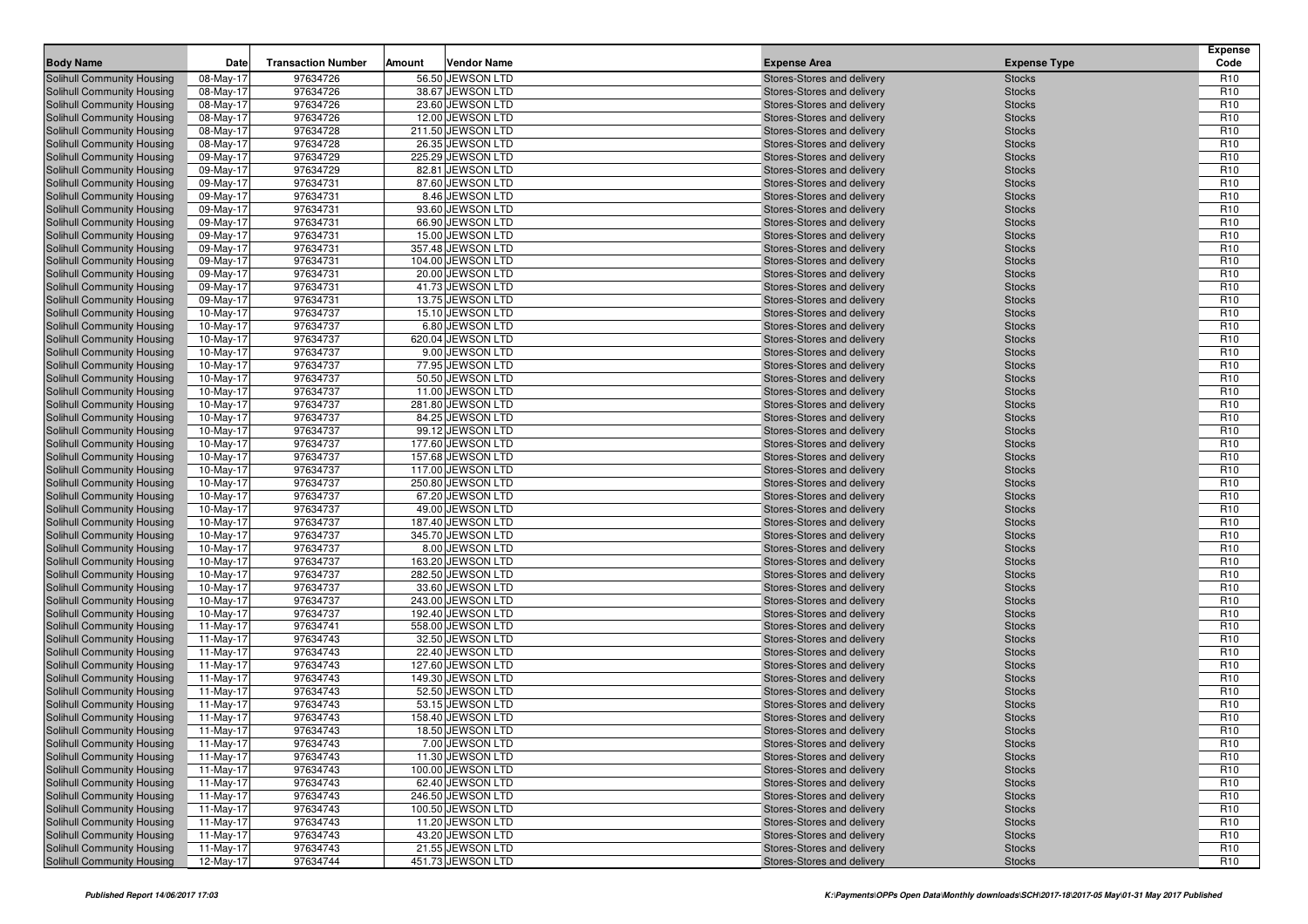| 97634745<br>Solihull Community Housing<br>12-May-17<br>64.00 JEWSON LTD<br>Stores-Stores and delivery<br><b>Stocks</b><br>R <sub>10</sub><br>97634745<br>46.80 JEWSON LTD<br>R <sub>10</sub><br>Solihull Community Housing<br>12-May-17<br><b>Stocks</b><br>Stores-Stores and delivery<br>R <sub>10</sub><br>Solihull Community Housing<br>12-May-17<br>97634745<br>533.35 JEWSON LTD<br>Stores-Stores and delivery<br><b>Stocks</b><br>97634745<br>R <sub>10</sub><br>Solihull Community Housing<br>12-May-17<br>13.85 JEWSON LTD<br><b>Stocks</b><br>Stores-Stores and delivery<br>Solihull Community Housing<br>12-May-17<br>97634745<br>29.40 JEWSON LTD<br>R <sub>10</sub><br>Stores-Stores and delivery<br><b>Stocks</b><br>97634745<br>R <sub>10</sub><br>15.80 JEWSON LTD<br>Solihull Community Housing<br>12-May-17<br>Stores-Stores and delivery<br><b>Stocks</b><br>97634745<br>72.20 JEWSON LTD<br>R <sub>10</sub><br>Solihull Community Housing<br>12-May-17<br>Stores-Stores and delivery<br><b>Stocks</b><br>R <sub>10</sub><br>12-May-17<br>97634745<br>360.80 JEWSON LTD<br><b>Stocks</b><br>Solihull Community Housing<br>Stores-Stores and delivery<br>97634745<br>26.55 JEWSON LTD<br>R <sub>10</sub><br><b>Solihull Community Housing</b><br>12-May-17<br><b>Stocks</b><br>Stores-Stores and delivery<br>Solihull Community Housing<br>12-May-17<br>97634745<br>36.30 JEWSON LTD<br>R <sub>10</sub><br>Stores-Stores and delivery<br><b>Stocks</b><br>97634745<br>R <sub>10</sub><br>Solihull Community Housing<br>12-May-17<br>66.90 JEWSON LTD<br>Stores-Stores and delivery<br><b>Stocks</b><br>97634745<br>22.40 JEWSON LTD<br>R <sub>10</sub><br><b>Solihull Community Housing</b><br>12-May-17<br><b>Stocks</b><br>Stores-Stores and delivery<br>R <sub>10</sub><br>12-May-17<br>97634745<br>6.00 JEWSON LTD<br>Solihull Community Housing<br>Stores-Stores and delivery<br><b>Stocks</b><br>97634745<br>71.50 JEWSON LTD<br>R <sub>10</sub><br><b>Solihull Community Housing</b><br>12-May-17<br><b>Stocks</b><br>Stores-Stores and delivery<br>Solihull Community Housing<br>12-May-17<br>97634745<br>57.30 JEWSON LTD<br>R <sub>10</sub><br>Stores-Stores and delivery<br><b>Stocks</b><br>97634745<br>R <sub>10</sub><br>Solihull Community Housing<br>12-May-17<br>24.32 JEWSON LTD<br>Stores-Stores and delivery<br><b>Stocks</b><br>97634745<br>54.90 JEWSON LTD<br>R <sub>10</sub><br>12-May-17<br>Solihull Community Housing<br>Stores-Stores and delivery<br><b>Stocks</b><br>R <sub>10</sub><br>12-May-17<br>97634745<br>69.00 JEWSON LTD<br>Solihull Community Housing<br>Stores-Stores and delivery<br><b>Stocks</b><br>97634746<br>R <sub>10</sub><br><b>Solihull Community Housing</b><br>12-May-17<br>114.19 JEWSON LTD<br><b>Stocks</b><br>Stores-Stores and delivery<br>Solihull Community Housing<br>12-May-17<br>97634746<br>16.00 JEWSON LTD<br>R <sub>10</sub><br>Stores-Stores and delivery<br><b>Stocks</b><br>97634746<br>329.50 JEWSON LTD<br>R <sub>10</sub><br>Solihull Community Housing<br>12-May-17<br>Stores-Stores and delivery<br><b>Stocks</b><br>97839726<br>408.30 JEWSON LTD<br>R <sub>10</sub><br><b>Solihull Community Housing</b><br>15-May-17<br>Stores-Stores and delivery<br><b>Stocks</b><br>R <sub>10</sub><br>15-May-17<br>97839730<br>28.80 JEWSON LTD<br>Solihull Community Housing<br>Stores-Stores and delivery<br><b>Stocks</b><br>97839730<br>31.70 JEWSON LTD<br>R <sub>10</sub><br>Solihull Community Housing<br>15-May-17<br><b>Stocks</b><br>Stores-Stores and delivery<br>Solihull Community Housing<br>15-May-17<br>97839730<br>61.50 JEWSON LTD<br>R <sub>10</sub><br>Stores-Stores and delivery<br><b>Stocks</b><br>97839730<br>2.50 JEWSON LTD<br>R <sub>10</sub><br>Solihull Community Housing<br>15-May-17<br>Stores-Stores and delivery<br><b>Stocks</b><br>178.60 JEWSON LTD<br>R <sub>10</sub><br>15-May-17<br>97839730<br>Solihull Community Housing<br>Stores-Stores and delivery<br><b>Stocks</b><br>R <sub>10</sub><br>15-May-17<br>97839730<br>5.00 JEWSON LTD<br>Solihull Community Housing<br>Stores-Stores and delivery<br><b>Stocks</b><br>97839730<br>46.00 JEWSON LTD<br>R <sub>10</sub><br><b>Solihull Community Housing</b><br>15-May-17<br><b>Stocks</b><br>Stores-Stores and delivery<br>Solihull Community Housing<br>15-May-17<br>97839730<br>71.85 JEWSON LTD<br>R <sub>10</sub><br>Stores-Stores and delivery<br><b>Stocks</b><br>97839730<br>38.88 JEWSON LTD<br>R <sub>10</sub><br><b>Solihull Community Housing</b><br>15-May-17<br>Stores-Stores and delivery<br><b>Stocks</b><br>82.90 JEWSON LTD<br>R <sub>10</sub><br><b>Solihull Community Housing</b><br>15-May-17<br>97839730<br>Stores-Stores and delivery<br><b>Stocks</b><br>R <sub>10</sub><br>15-May-17<br>97839730<br>186.20 JEWSON LTD<br>Solihull Community Housing<br>Stores-Stores and delivery<br><b>Stocks</b><br>97839730<br>48.00 JEWSON LTD<br>R <sub>10</sub><br><b>Solihull Community Housing</b><br>15-May-17<br><b>Stocks</b><br>Stores-Stores and delivery<br>Solihull Community Housing<br>15-May-17<br>97839730<br>46.50 JEWSON LTD<br>R <sub>10</sub><br>Stores-Stores and delivery<br><b>Stocks</b><br>97839730<br>125.80 JEWSON LTD<br>R <sub>10</sub><br><b>Solihull Community Housing</b><br>15-May-17<br>Stores-Stores and delivery<br><b>Stocks</b><br>22.50 JEWSON LTD<br>R <sub>10</sub><br>15-May-17<br>97839730<br>Solihull Community Housing<br>Stores-Stores and delivery<br><b>Stocks</b><br>R <sub>10</sub><br>15-May-17<br>97839731<br>337.50 JEWSON LTD<br>Solihull Community Housing<br>Stores-Stores and delivery<br><b>Stocks</b><br>97895745<br>326.00 JEWSON LTD<br>R <sub>10</sub><br><b>Solihull Community Housing</b><br>16-May-17<br><b>Stocks</b><br>Stores-Stores and delivery<br>Solihull Community Housing<br>16-May-17<br>97895745<br>37.56 JEWSON LTD<br>R <sub>10</sub><br>Stores-Stores and delivery<br><b>Stocks</b><br>97895745<br>R <sub>10</sub><br><b>Solihull Community Housing</b><br>16-May-17<br>93.70 JEWSON LTD<br>Stores-Stores and delivery<br><b>Stocks</b><br>R <sub>10</sub><br><b>Solihull Community Housing</b><br>16-May-17<br>97895745<br>84.00 JEWSON LTD<br>Stores-Stores and delivery<br><b>Stocks</b><br>97895745<br>16-May-17<br>66.50 JEWSON LTD<br>R <sub>10</sub><br>Solihull Community Housing<br>Stores-Stores and delivery<br><b>Stocks</b><br>97895747<br>310.80 JEWSON LTD<br>R <sub>10</sub><br><b>Solihull Community Housing</b><br>18-May-17<br><b>Stocks</b><br>Stores-Stores and delivery<br>Solihull Community Housing<br>18-May-17<br>97895747<br>286.00 JEWSON LTD<br>R <sub>10</sub><br>Stores-Stores and delivery<br><b>Stocks</b><br>97895748<br>622.50 JEWSON LTD<br>R <sub>10</sub><br>Solihull Community Housing<br>18-May-17<br>Stores-Stores and delivery<br><b>Stocks</b><br>71.04 JEWSON LTD<br>R <sub>10</sub><br>18-May-17<br>97895749<br>Solihull Community Housing<br>Stores-Stores and delivery<br><b>Stocks</b><br>97895749<br>18-May-17<br>28.80 JEWSON LTD<br>R <sub>10</sub><br>Solihull Community Housing<br>Stores-Stores and delivery<br><b>Stocks</b><br>97895749<br>34.20 JEWSON LTD<br>R <sub>10</sub><br>Solihull Community Housing<br>18-May-17<br><b>Stocks</b><br>Stores-Stores and delivery<br>R <sub>10</sub><br>18-May-17<br>97895749<br>120.00 JEWSON LTD<br>Solihull Community Housing<br>Stores-Stores and delivery<br><b>Stocks</b><br>97895749<br>R <sub>10</sub><br>Solihull Community Housing<br>18-May-17<br>29.76 JEWSON LTD<br>Stores-Stores and delivery<br><b>Stocks</b><br>97895749<br>281.80 JEWSON LTD<br><b>Stocks</b><br>R <sub>10</sub><br>Solihull Community Housing<br>18-May-17<br>Stores-Stores and delivery<br>97895749<br>4.80 JEWSON LTD<br>R <sub>10</sub><br>Solihull Community Housing<br>18-May-17<br>Stores-Stores and delivery<br><b>Stocks</b><br>R <sub>10</sub><br>97895749<br>24.81 JEWSON LTD<br>Solihull Community Housing<br>18-May-17<br>Stores-Stores and delivery<br><b>Stocks</b><br>97895749<br>68.76 JEWSON LTD<br>R <sub>10</sub><br>Solihull Community Housing<br>18-May-17<br>Stores-Stores and delivery<br><b>Stocks</b><br>97895749<br>33.20 JEWSON LTD<br>R <sub>10</sub><br>Solihull Community Housing<br>18-May-17<br>Stores-Stores and delivery<br><b>Stocks</b><br>97895749<br>R <sub>10</sub><br>Solihull Community Housing<br>18-May-17<br>11.60 JEWSON LTD<br>Stores-Stores and delivery<br><b>Stocks</b><br>97895749<br>874.50 JEWSON LTD<br>R <sub>10</sub><br>Solihull Community Housing<br>18-May-17<br>Stores-Stores and delivery<br><b>Stocks</b><br>9.90 JEWSON LTD<br>R <sub>10</sub><br>Solihull Community Housing<br>18-May-17<br>97895749<br>Stores-Stores and delivery<br><b>Stocks</b><br>97895749<br>28.26 JEWSON LTD<br>R <sub>10</sub><br>Solihull Community Housing<br>18-May-17<br>Stores-Stores and delivery<br><b>Stocks</b><br>97895749<br>57.90 JEWSON LTD<br>R <sub>10</sub><br>Solihull Community Housing<br>18-May-17<br>Stores-Stores and delivery<br><b>Stocks</b> | <b>Body Name</b> | Date | <b>Transaction Number</b> | Amount | <b>Vendor Name</b> | <b>Expense Area</b> | <b>Expense Type</b> | <b>Expense</b><br>Code |
|--------------------------------------------------------------------------------------------------------------------------------------------------------------------------------------------------------------------------------------------------------------------------------------------------------------------------------------------------------------------------------------------------------------------------------------------------------------------------------------------------------------------------------------------------------------------------------------------------------------------------------------------------------------------------------------------------------------------------------------------------------------------------------------------------------------------------------------------------------------------------------------------------------------------------------------------------------------------------------------------------------------------------------------------------------------------------------------------------------------------------------------------------------------------------------------------------------------------------------------------------------------------------------------------------------------------------------------------------------------------------------------------------------------------------------------------------------------------------------------------------------------------------------------------------------------------------------------------------------------------------------------------------------------------------------------------------------------------------------------------------------------------------------------------------------------------------------------------------------------------------------------------------------------------------------------------------------------------------------------------------------------------------------------------------------------------------------------------------------------------------------------------------------------------------------------------------------------------------------------------------------------------------------------------------------------------------------------------------------------------------------------------------------------------------------------------------------------------------------------------------------------------------------------------------------------------------------------------------------------------------------------------------------------------------------------------------------------------------------------------------------------------------------------------------------------------------------------------------------------------------------------------------------------------------------------------------------------------------------------------------------------------------------------------------------------------------------------------------------------------------------------------------------------------------------------------------------------------------------------------------------------------------------------------------------------------------------------------------------------------------------------------------------------------------------------------------------------------------------------------------------------------------------------------------------------------------------------------------------------------------------------------------------------------------------------------------------------------------------------------------------------------------------------------------------------------------------------------------------------------------------------------------------------------------------------------------------------------------------------------------------------------------------------------------------------------------------------------------------------------------------------------------------------------------------------------------------------------------------------------------------------------------------------------------------------------------------------------------------------------------------------------------------------------------------------------------------------------------------------------------------------------------------------------------------------------------------------------------------------------------------------------------------------------------------------------------------------------------------------------------------------------------------------------------------------------------------------------------------------------------------------------------------------------------------------------------------------------------------------------------------------------------------------------------------------------------------------------------------------------------------------------------------------------------------------------------------------------------------------------------------------------------------------------------------------------------------------------------------------------------------------------------------------------------------------------------------------------------------------------------------------------------------------------------------------------------------------------------------------------------------------------------------------------------------------------------------------------------------------------------------------------------------------------------------------------------------------------------------------------------------------------------------------------------------------------------------------------------------------------------------------------------------------------------------------------------------------------------------------------------------------------------------------------------------------------------------------------------------------------------------------------------------------------------------------------------------------------------------------------------------------------------------------------------------------------------------------------------------------------------------------------------------------------------------------------------------------------------------------------------------------------------------------------------------------------------------------------------------------------------------------------------------------------------------------------------------------------------------------------------------------------------------------------------------------------------------------------------------------------------------------------------------------------------------------------------------------------------------------------------------------------------------------------------------------------------------------------------------------------------------------------------------------------------------------------------------------------------------------------------------------------------------------------------------------------------------------------------------------------------------------------------------------------------------------------------------------------------------------------------------------------------------------------------------------------------------------------------------------------------------------------------------------------------------------------------------------------------------------------------------------------------------------------------------------------------------------------------------------------------------------------------------------------------------------------------------------------------------------------------------------------------------------------------------------------------------------------------------------------------------------------------------------------------------------------------------------------------------------------------------------------------------------------------------------------------------------------------------------------------------------------------------------------------------------------------------------------------------------------------------------------------------------------------------------------------------------------------------------------------------------------------------------------------------------------------------------------------------------------------------------------------------------------------------------------------------------------------------------------------------------------------------------------------------------------|------------------|------|---------------------------|--------|--------------------|---------------------|---------------------|------------------------|
|                                                                                                                                                                                                                                                                                                                                                                                                                                                                                                                                                                                                                                                                                                                                                                                                                                                                                                                                                                                                                                                                                                                                                                                                                                                                                                                                                                                                                                                                                                                                                                                                                                                                                                                                                                                                                                                                                                                                                                                                                                                                                                                                                                                                                                                                                                                                                                                                                                                                                                                                                                                                                                                                                                                                                                                                                                                                                                                                                                                                                                                                                                                                                                                                                                                                                                                                                                                                                                                                                                                                                                                                                                                                                                                                                                                                                                                                                                                                                                                                                                                                                                                                                                                                                                                                                                                                                                                                                                                                                                                                                                                                                                                                                                                                                                                                                                                                                                                                                                                                                                                                                                                                                                                                                                                                                                                                                                                                                                                                                                                                                                                                                                                                                                                                                                                                                                                                                                                                                                                                                                                                                                                                                                                                                                                                                                                                                                                                                                                                                                                                                                                                                                                                                                                                                                                                                                                                                                                                                                                                                                                                                                                                                                                                                                                                                                                                                                                                                                                                                                                                                                                                                                                                                                                                                                                                                                                                                                                                                                                                                                                                                                                                                                                                                                                                                                                                                                                                                                                                                                                                                                                                                                                                                                                                                                                                                                                                                                                                                                                                                                                                    |                  |      |                           |        |                    |                     |                     |                        |
|                                                                                                                                                                                                                                                                                                                                                                                                                                                                                                                                                                                                                                                                                                                                                                                                                                                                                                                                                                                                                                                                                                                                                                                                                                                                                                                                                                                                                                                                                                                                                                                                                                                                                                                                                                                                                                                                                                                                                                                                                                                                                                                                                                                                                                                                                                                                                                                                                                                                                                                                                                                                                                                                                                                                                                                                                                                                                                                                                                                                                                                                                                                                                                                                                                                                                                                                                                                                                                                                                                                                                                                                                                                                                                                                                                                                                                                                                                                                                                                                                                                                                                                                                                                                                                                                                                                                                                                                                                                                                                                                                                                                                                                                                                                                                                                                                                                                                                                                                                                                                                                                                                                                                                                                                                                                                                                                                                                                                                                                                                                                                                                                                                                                                                                                                                                                                                                                                                                                                                                                                                                                                                                                                                                                                                                                                                                                                                                                                                                                                                                                                                                                                                                                                                                                                                                                                                                                                                                                                                                                                                                                                                                                                                                                                                                                                                                                                                                                                                                                                                                                                                                                                                                                                                                                                                                                                                                                                                                                                                                                                                                                                                                                                                                                                                                                                                                                                                                                                                                                                                                                                                                                                                                                                                                                                                                                                                                                                                                                                                                                                                                                    |                  |      |                           |        |                    |                     |                     |                        |
|                                                                                                                                                                                                                                                                                                                                                                                                                                                                                                                                                                                                                                                                                                                                                                                                                                                                                                                                                                                                                                                                                                                                                                                                                                                                                                                                                                                                                                                                                                                                                                                                                                                                                                                                                                                                                                                                                                                                                                                                                                                                                                                                                                                                                                                                                                                                                                                                                                                                                                                                                                                                                                                                                                                                                                                                                                                                                                                                                                                                                                                                                                                                                                                                                                                                                                                                                                                                                                                                                                                                                                                                                                                                                                                                                                                                                                                                                                                                                                                                                                                                                                                                                                                                                                                                                                                                                                                                                                                                                                                                                                                                                                                                                                                                                                                                                                                                                                                                                                                                                                                                                                                                                                                                                                                                                                                                                                                                                                                                                                                                                                                                                                                                                                                                                                                                                                                                                                                                                                                                                                                                                                                                                                                                                                                                                                                                                                                                                                                                                                                                                                                                                                                                                                                                                                                                                                                                                                                                                                                                                                                                                                                                                                                                                                                                                                                                                                                                                                                                                                                                                                                                                                                                                                                                                                                                                                                                                                                                                                                                                                                                                                                                                                                                                                                                                                                                                                                                                                                                                                                                                                                                                                                                                                                                                                                                                                                                                                                                                                                                                                                                    |                  |      |                           |        |                    |                     |                     |                        |
|                                                                                                                                                                                                                                                                                                                                                                                                                                                                                                                                                                                                                                                                                                                                                                                                                                                                                                                                                                                                                                                                                                                                                                                                                                                                                                                                                                                                                                                                                                                                                                                                                                                                                                                                                                                                                                                                                                                                                                                                                                                                                                                                                                                                                                                                                                                                                                                                                                                                                                                                                                                                                                                                                                                                                                                                                                                                                                                                                                                                                                                                                                                                                                                                                                                                                                                                                                                                                                                                                                                                                                                                                                                                                                                                                                                                                                                                                                                                                                                                                                                                                                                                                                                                                                                                                                                                                                                                                                                                                                                                                                                                                                                                                                                                                                                                                                                                                                                                                                                                                                                                                                                                                                                                                                                                                                                                                                                                                                                                                                                                                                                                                                                                                                                                                                                                                                                                                                                                                                                                                                                                                                                                                                                                                                                                                                                                                                                                                                                                                                                                                                                                                                                                                                                                                                                                                                                                                                                                                                                                                                                                                                                                                                                                                                                                                                                                                                                                                                                                                                                                                                                                                                                                                                                                                                                                                                                                                                                                                                                                                                                                                                                                                                                                                                                                                                                                                                                                                                                                                                                                                                                                                                                                                                                                                                                                                                                                                                                                                                                                                                                                    |                  |      |                           |        |                    |                     |                     |                        |
|                                                                                                                                                                                                                                                                                                                                                                                                                                                                                                                                                                                                                                                                                                                                                                                                                                                                                                                                                                                                                                                                                                                                                                                                                                                                                                                                                                                                                                                                                                                                                                                                                                                                                                                                                                                                                                                                                                                                                                                                                                                                                                                                                                                                                                                                                                                                                                                                                                                                                                                                                                                                                                                                                                                                                                                                                                                                                                                                                                                                                                                                                                                                                                                                                                                                                                                                                                                                                                                                                                                                                                                                                                                                                                                                                                                                                                                                                                                                                                                                                                                                                                                                                                                                                                                                                                                                                                                                                                                                                                                                                                                                                                                                                                                                                                                                                                                                                                                                                                                                                                                                                                                                                                                                                                                                                                                                                                                                                                                                                                                                                                                                                                                                                                                                                                                                                                                                                                                                                                                                                                                                                                                                                                                                                                                                                                                                                                                                                                                                                                                                                                                                                                                                                                                                                                                                                                                                                                                                                                                                                                                                                                                                                                                                                                                                                                                                                                                                                                                                                                                                                                                                                                                                                                                                                                                                                                                                                                                                                                                                                                                                                                                                                                                                                                                                                                                                                                                                                                                                                                                                                                                                                                                                                                                                                                                                                                                                                                                                                                                                                                                                    |                  |      |                           |        |                    |                     |                     |                        |
|                                                                                                                                                                                                                                                                                                                                                                                                                                                                                                                                                                                                                                                                                                                                                                                                                                                                                                                                                                                                                                                                                                                                                                                                                                                                                                                                                                                                                                                                                                                                                                                                                                                                                                                                                                                                                                                                                                                                                                                                                                                                                                                                                                                                                                                                                                                                                                                                                                                                                                                                                                                                                                                                                                                                                                                                                                                                                                                                                                                                                                                                                                                                                                                                                                                                                                                                                                                                                                                                                                                                                                                                                                                                                                                                                                                                                                                                                                                                                                                                                                                                                                                                                                                                                                                                                                                                                                                                                                                                                                                                                                                                                                                                                                                                                                                                                                                                                                                                                                                                                                                                                                                                                                                                                                                                                                                                                                                                                                                                                                                                                                                                                                                                                                                                                                                                                                                                                                                                                                                                                                                                                                                                                                                                                                                                                                                                                                                                                                                                                                                                                                                                                                                                                                                                                                                                                                                                                                                                                                                                                                                                                                                                                                                                                                                                                                                                                                                                                                                                                                                                                                                                                                                                                                                                                                                                                                                                                                                                                                                                                                                                                                                                                                                                                                                                                                                                                                                                                                                                                                                                                                                                                                                                                                                                                                                                                                                                                                                                                                                                                                                                    |                  |      |                           |        |                    |                     |                     |                        |
|                                                                                                                                                                                                                                                                                                                                                                                                                                                                                                                                                                                                                                                                                                                                                                                                                                                                                                                                                                                                                                                                                                                                                                                                                                                                                                                                                                                                                                                                                                                                                                                                                                                                                                                                                                                                                                                                                                                                                                                                                                                                                                                                                                                                                                                                                                                                                                                                                                                                                                                                                                                                                                                                                                                                                                                                                                                                                                                                                                                                                                                                                                                                                                                                                                                                                                                                                                                                                                                                                                                                                                                                                                                                                                                                                                                                                                                                                                                                                                                                                                                                                                                                                                                                                                                                                                                                                                                                                                                                                                                                                                                                                                                                                                                                                                                                                                                                                                                                                                                                                                                                                                                                                                                                                                                                                                                                                                                                                                                                                                                                                                                                                                                                                                                                                                                                                                                                                                                                                                                                                                                                                                                                                                                                                                                                                                                                                                                                                                                                                                                                                                                                                                                                                                                                                                                                                                                                                                                                                                                                                                                                                                                                                                                                                                                                                                                                                                                                                                                                                                                                                                                                                                                                                                                                                                                                                                                                                                                                                                                                                                                                                                                                                                                                                                                                                                                                                                                                                                                                                                                                                                                                                                                                                                                                                                                                                                                                                                                                                                                                                                                                    |                  |      |                           |        |                    |                     |                     |                        |
|                                                                                                                                                                                                                                                                                                                                                                                                                                                                                                                                                                                                                                                                                                                                                                                                                                                                                                                                                                                                                                                                                                                                                                                                                                                                                                                                                                                                                                                                                                                                                                                                                                                                                                                                                                                                                                                                                                                                                                                                                                                                                                                                                                                                                                                                                                                                                                                                                                                                                                                                                                                                                                                                                                                                                                                                                                                                                                                                                                                                                                                                                                                                                                                                                                                                                                                                                                                                                                                                                                                                                                                                                                                                                                                                                                                                                                                                                                                                                                                                                                                                                                                                                                                                                                                                                                                                                                                                                                                                                                                                                                                                                                                                                                                                                                                                                                                                                                                                                                                                                                                                                                                                                                                                                                                                                                                                                                                                                                                                                                                                                                                                                                                                                                                                                                                                                                                                                                                                                                                                                                                                                                                                                                                                                                                                                                                                                                                                                                                                                                                                                                                                                                                                                                                                                                                                                                                                                                                                                                                                                                                                                                                                                                                                                                                                                                                                                                                                                                                                                                                                                                                                                                                                                                                                                                                                                                                                                                                                                                                                                                                                                                                                                                                                                                                                                                                                                                                                                                                                                                                                                                                                                                                                                                                                                                                                                                                                                                                                                                                                                                                                    |                  |      |                           |        |                    |                     |                     |                        |
|                                                                                                                                                                                                                                                                                                                                                                                                                                                                                                                                                                                                                                                                                                                                                                                                                                                                                                                                                                                                                                                                                                                                                                                                                                                                                                                                                                                                                                                                                                                                                                                                                                                                                                                                                                                                                                                                                                                                                                                                                                                                                                                                                                                                                                                                                                                                                                                                                                                                                                                                                                                                                                                                                                                                                                                                                                                                                                                                                                                                                                                                                                                                                                                                                                                                                                                                                                                                                                                                                                                                                                                                                                                                                                                                                                                                                                                                                                                                                                                                                                                                                                                                                                                                                                                                                                                                                                                                                                                                                                                                                                                                                                                                                                                                                                                                                                                                                                                                                                                                                                                                                                                                                                                                                                                                                                                                                                                                                                                                                                                                                                                                                                                                                                                                                                                                                                                                                                                                                                                                                                                                                                                                                                                                                                                                                                                                                                                                                                                                                                                                                                                                                                                                                                                                                                                                                                                                                                                                                                                                                                                                                                                                                                                                                                                                                                                                                                                                                                                                                                                                                                                                                                                                                                                                                                                                                                                                                                                                                                                                                                                                                                                                                                                                                                                                                                                                                                                                                                                                                                                                                                                                                                                                                                                                                                                                                                                                                                                                                                                                                                                                    |                  |      |                           |        |                    |                     |                     |                        |
|                                                                                                                                                                                                                                                                                                                                                                                                                                                                                                                                                                                                                                                                                                                                                                                                                                                                                                                                                                                                                                                                                                                                                                                                                                                                                                                                                                                                                                                                                                                                                                                                                                                                                                                                                                                                                                                                                                                                                                                                                                                                                                                                                                                                                                                                                                                                                                                                                                                                                                                                                                                                                                                                                                                                                                                                                                                                                                                                                                                                                                                                                                                                                                                                                                                                                                                                                                                                                                                                                                                                                                                                                                                                                                                                                                                                                                                                                                                                                                                                                                                                                                                                                                                                                                                                                                                                                                                                                                                                                                                                                                                                                                                                                                                                                                                                                                                                                                                                                                                                                                                                                                                                                                                                                                                                                                                                                                                                                                                                                                                                                                                                                                                                                                                                                                                                                                                                                                                                                                                                                                                                                                                                                                                                                                                                                                                                                                                                                                                                                                                                                                                                                                                                                                                                                                                                                                                                                                                                                                                                                                                                                                                                                                                                                                                                                                                                                                                                                                                                                                                                                                                                                                                                                                                                                                                                                                                                                                                                                                                                                                                                                                                                                                                                                                                                                                                                                                                                                                                                                                                                                                                                                                                                                                                                                                                                                                                                                                                                                                                                                                                                    |                  |      |                           |        |                    |                     |                     |                        |
|                                                                                                                                                                                                                                                                                                                                                                                                                                                                                                                                                                                                                                                                                                                                                                                                                                                                                                                                                                                                                                                                                                                                                                                                                                                                                                                                                                                                                                                                                                                                                                                                                                                                                                                                                                                                                                                                                                                                                                                                                                                                                                                                                                                                                                                                                                                                                                                                                                                                                                                                                                                                                                                                                                                                                                                                                                                                                                                                                                                                                                                                                                                                                                                                                                                                                                                                                                                                                                                                                                                                                                                                                                                                                                                                                                                                                                                                                                                                                                                                                                                                                                                                                                                                                                                                                                                                                                                                                                                                                                                                                                                                                                                                                                                                                                                                                                                                                                                                                                                                                                                                                                                                                                                                                                                                                                                                                                                                                                                                                                                                                                                                                                                                                                                                                                                                                                                                                                                                                                                                                                                                                                                                                                                                                                                                                                                                                                                                                                                                                                                                                                                                                                                                                                                                                                                                                                                                                                                                                                                                                                                                                                                                                                                                                                                                                                                                                                                                                                                                                                                                                                                                                                                                                                                                                                                                                                                                                                                                                                                                                                                                                                                                                                                                                                                                                                                                                                                                                                                                                                                                                                                                                                                                                                                                                                                                                                                                                                                                                                                                                                                                    |                  |      |                           |        |                    |                     |                     |                        |
|                                                                                                                                                                                                                                                                                                                                                                                                                                                                                                                                                                                                                                                                                                                                                                                                                                                                                                                                                                                                                                                                                                                                                                                                                                                                                                                                                                                                                                                                                                                                                                                                                                                                                                                                                                                                                                                                                                                                                                                                                                                                                                                                                                                                                                                                                                                                                                                                                                                                                                                                                                                                                                                                                                                                                                                                                                                                                                                                                                                                                                                                                                                                                                                                                                                                                                                                                                                                                                                                                                                                                                                                                                                                                                                                                                                                                                                                                                                                                                                                                                                                                                                                                                                                                                                                                                                                                                                                                                                                                                                                                                                                                                                                                                                                                                                                                                                                                                                                                                                                                                                                                                                                                                                                                                                                                                                                                                                                                                                                                                                                                                                                                                                                                                                                                                                                                                                                                                                                                                                                                                                                                                                                                                                                                                                                                                                                                                                                                                                                                                                                                                                                                                                                                                                                                                                                                                                                                                                                                                                                                                                                                                                                                                                                                                                                                                                                                                                                                                                                                                                                                                                                                                                                                                                                                                                                                                                                                                                                                                                                                                                                                                                                                                                                                                                                                                                                                                                                                                                                                                                                                                                                                                                                                                                                                                                                                                                                                                                                                                                                                                                                    |                  |      |                           |        |                    |                     |                     |                        |
|                                                                                                                                                                                                                                                                                                                                                                                                                                                                                                                                                                                                                                                                                                                                                                                                                                                                                                                                                                                                                                                                                                                                                                                                                                                                                                                                                                                                                                                                                                                                                                                                                                                                                                                                                                                                                                                                                                                                                                                                                                                                                                                                                                                                                                                                                                                                                                                                                                                                                                                                                                                                                                                                                                                                                                                                                                                                                                                                                                                                                                                                                                                                                                                                                                                                                                                                                                                                                                                                                                                                                                                                                                                                                                                                                                                                                                                                                                                                                                                                                                                                                                                                                                                                                                                                                                                                                                                                                                                                                                                                                                                                                                                                                                                                                                                                                                                                                                                                                                                                                                                                                                                                                                                                                                                                                                                                                                                                                                                                                                                                                                                                                                                                                                                                                                                                                                                                                                                                                                                                                                                                                                                                                                                                                                                                                                                                                                                                                                                                                                                                                                                                                                                                                                                                                                                                                                                                                                                                                                                                                                                                                                                                                                                                                                                                                                                                                                                                                                                                                                                                                                                                                                                                                                                                                                                                                                                                                                                                                                                                                                                                                                                                                                                                                                                                                                                                                                                                                                                                                                                                                                                                                                                                                                                                                                                                                                                                                                                                                                                                                                                                    |                  |      |                           |        |                    |                     |                     |                        |
|                                                                                                                                                                                                                                                                                                                                                                                                                                                                                                                                                                                                                                                                                                                                                                                                                                                                                                                                                                                                                                                                                                                                                                                                                                                                                                                                                                                                                                                                                                                                                                                                                                                                                                                                                                                                                                                                                                                                                                                                                                                                                                                                                                                                                                                                                                                                                                                                                                                                                                                                                                                                                                                                                                                                                                                                                                                                                                                                                                                                                                                                                                                                                                                                                                                                                                                                                                                                                                                                                                                                                                                                                                                                                                                                                                                                                                                                                                                                                                                                                                                                                                                                                                                                                                                                                                                                                                                                                                                                                                                                                                                                                                                                                                                                                                                                                                                                                                                                                                                                                                                                                                                                                                                                                                                                                                                                                                                                                                                                                                                                                                                                                                                                                                                                                                                                                                                                                                                                                                                                                                                                                                                                                                                                                                                                                                                                                                                                                                                                                                                                                                                                                                                                                                                                                                                                                                                                                                                                                                                                                                                                                                                                                                                                                                                                                                                                                                                                                                                                                                                                                                                                                                                                                                                                                                                                                                                                                                                                                                                                                                                                                                                                                                                                                                                                                                                                                                                                                                                                                                                                                                                                                                                                                                                                                                                                                                                                                                                                                                                                                                                                    |                  |      |                           |        |                    |                     |                     |                        |
|                                                                                                                                                                                                                                                                                                                                                                                                                                                                                                                                                                                                                                                                                                                                                                                                                                                                                                                                                                                                                                                                                                                                                                                                                                                                                                                                                                                                                                                                                                                                                                                                                                                                                                                                                                                                                                                                                                                                                                                                                                                                                                                                                                                                                                                                                                                                                                                                                                                                                                                                                                                                                                                                                                                                                                                                                                                                                                                                                                                                                                                                                                                                                                                                                                                                                                                                                                                                                                                                                                                                                                                                                                                                                                                                                                                                                                                                                                                                                                                                                                                                                                                                                                                                                                                                                                                                                                                                                                                                                                                                                                                                                                                                                                                                                                                                                                                                                                                                                                                                                                                                                                                                                                                                                                                                                                                                                                                                                                                                                                                                                                                                                                                                                                                                                                                                                                                                                                                                                                                                                                                                                                                                                                                                                                                                                                                                                                                                                                                                                                                                                                                                                                                                                                                                                                                                                                                                                                                                                                                                                                                                                                                                                                                                                                                                                                                                                                                                                                                                                                                                                                                                                                                                                                                                                                                                                                                                                                                                                                                                                                                                                                                                                                                                                                                                                                                                                                                                                                                                                                                                                                                                                                                                                                                                                                                                                                                                                                                                                                                                                                                                    |                  |      |                           |        |                    |                     |                     |                        |
|                                                                                                                                                                                                                                                                                                                                                                                                                                                                                                                                                                                                                                                                                                                                                                                                                                                                                                                                                                                                                                                                                                                                                                                                                                                                                                                                                                                                                                                                                                                                                                                                                                                                                                                                                                                                                                                                                                                                                                                                                                                                                                                                                                                                                                                                                                                                                                                                                                                                                                                                                                                                                                                                                                                                                                                                                                                                                                                                                                                                                                                                                                                                                                                                                                                                                                                                                                                                                                                                                                                                                                                                                                                                                                                                                                                                                                                                                                                                                                                                                                                                                                                                                                                                                                                                                                                                                                                                                                                                                                                                                                                                                                                                                                                                                                                                                                                                                                                                                                                                                                                                                                                                                                                                                                                                                                                                                                                                                                                                                                                                                                                                                                                                                                                                                                                                                                                                                                                                                                                                                                                                                                                                                                                                                                                                                                                                                                                                                                                                                                                                                                                                                                                                                                                                                                                                                                                                                                                                                                                                                                                                                                                                                                                                                                                                                                                                                                                                                                                                                                                                                                                                                                                                                                                                                                                                                                                                                                                                                                                                                                                                                                                                                                                                                                                                                                                                                                                                                                                                                                                                                                                                                                                                                                                                                                                                                                                                                                                                                                                                                                                                    |                  |      |                           |        |                    |                     |                     |                        |
|                                                                                                                                                                                                                                                                                                                                                                                                                                                                                                                                                                                                                                                                                                                                                                                                                                                                                                                                                                                                                                                                                                                                                                                                                                                                                                                                                                                                                                                                                                                                                                                                                                                                                                                                                                                                                                                                                                                                                                                                                                                                                                                                                                                                                                                                                                                                                                                                                                                                                                                                                                                                                                                                                                                                                                                                                                                                                                                                                                                                                                                                                                                                                                                                                                                                                                                                                                                                                                                                                                                                                                                                                                                                                                                                                                                                                                                                                                                                                                                                                                                                                                                                                                                                                                                                                                                                                                                                                                                                                                                                                                                                                                                                                                                                                                                                                                                                                                                                                                                                                                                                                                                                                                                                                                                                                                                                                                                                                                                                                                                                                                                                                                                                                                                                                                                                                                                                                                                                                                                                                                                                                                                                                                                                                                                                                                                                                                                                                                                                                                                                                                                                                                                                                                                                                                                                                                                                                                                                                                                                                                                                                                                                                                                                                                                                                                                                                                                                                                                                                                                                                                                                                                                                                                                                                                                                                                                                                                                                                                                                                                                                                                                                                                                                                                                                                                                                                                                                                                                                                                                                                                                                                                                                                                                                                                                                                                                                                                                                                                                                                                                                    |                  |      |                           |        |                    |                     |                     |                        |
|                                                                                                                                                                                                                                                                                                                                                                                                                                                                                                                                                                                                                                                                                                                                                                                                                                                                                                                                                                                                                                                                                                                                                                                                                                                                                                                                                                                                                                                                                                                                                                                                                                                                                                                                                                                                                                                                                                                                                                                                                                                                                                                                                                                                                                                                                                                                                                                                                                                                                                                                                                                                                                                                                                                                                                                                                                                                                                                                                                                                                                                                                                                                                                                                                                                                                                                                                                                                                                                                                                                                                                                                                                                                                                                                                                                                                                                                                                                                                                                                                                                                                                                                                                                                                                                                                                                                                                                                                                                                                                                                                                                                                                                                                                                                                                                                                                                                                                                                                                                                                                                                                                                                                                                                                                                                                                                                                                                                                                                                                                                                                                                                                                                                                                                                                                                                                                                                                                                                                                                                                                                                                                                                                                                                                                                                                                                                                                                                                                                                                                                                                                                                                                                                                                                                                                                                                                                                                                                                                                                                                                                                                                                                                                                                                                                                                                                                                                                                                                                                                                                                                                                                                                                                                                                                                                                                                                                                                                                                                                                                                                                                                                                                                                                                                                                                                                                                                                                                                                                                                                                                                                                                                                                                                                                                                                                                                                                                                                                                                                                                                                                                    |                  |      |                           |        |                    |                     |                     |                        |
|                                                                                                                                                                                                                                                                                                                                                                                                                                                                                                                                                                                                                                                                                                                                                                                                                                                                                                                                                                                                                                                                                                                                                                                                                                                                                                                                                                                                                                                                                                                                                                                                                                                                                                                                                                                                                                                                                                                                                                                                                                                                                                                                                                                                                                                                                                                                                                                                                                                                                                                                                                                                                                                                                                                                                                                                                                                                                                                                                                                                                                                                                                                                                                                                                                                                                                                                                                                                                                                                                                                                                                                                                                                                                                                                                                                                                                                                                                                                                                                                                                                                                                                                                                                                                                                                                                                                                                                                                                                                                                                                                                                                                                                                                                                                                                                                                                                                                                                                                                                                                                                                                                                                                                                                                                                                                                                                                                                                                                                                                                                                                                                                                                                                                                                                                                                                                                                                                                                                                                                                                                                                                                                                                                                                                                                                                                                                                                                                                                                                                                                                                                                                                                                                                                                                                                                                                                                                                                                                                                                                                                                                                                                                                                                                                                                                                                                                                                                                                                                                                                                                                                                                                                                                                                                                                                                                                                                                                                                                                                                                                                                                                                                                                                                                                                                                                                                                                                                                                                                                                                                                                                                                                                                                                                                                                                                                                                                                                                                                                                                                                                                                    |                  |      |                           |        |                    |                     |                     |                        |
|                                                                                                                                                                                                                                                                                                                                                                                                                                                                                                                                                                                                                                                                                                                                                                                                                                                                                                                                                                                                                                                                                                                                                                                                                                                                                                                                                                                                                                                                                                                                                                                                                                                                                                                                                                                                                                                                                                                                                                                                                                                                                                                                                                                                                                                                                                                                                                                                                                                                                                                                                                                                                                                                                                                                                                                                                                                                                                                                                                                                                                                                                                                                                                                                                                                                                                                                                                                                                                                                                                                                                                                                                                                                                                                                                                                                                                                                                                                                                                                                                                                                                                                                                                                                                                                                                                                                                                                                                                                                                                                                                                                                                                                                                                                                                                                                                                                                                                                                                                                                                                                                                                                                                                                                                                                                                                                                                                                                                                                                                                                                                                                                                                                                                                                                                                                                                                                                                                                                                                                                                                                                                                                                                                                                                                                                                                                                                                                                                                                                                                                                                                                                                                                                                                                                                                                                                                                                                                                                                                                                                                                                                                                                                                                                                                                                                                                                                                                                                                                                                                                                                                                                                                                                                                                                                                                                                                                                                                                                                                                                                                                                                                                                                                                                                                                                                                                                                                                                                                                                                                                                                                                                                                                                                                                                                                                                                                                                                                                                                                                                                                                                    |                  |      |                           |        |                    |                     |                     |                        |
|                                                                                                                                                                                                                                                                                                                                                                                                                                                                                                                                                                                                                                                                                                                                                                                                                                                                                                                                                                                                                                                                                                                                                                                                                                                                                                                                                                                                                                                                                                                                                                                                                                                                                                                                                                                                                                                                                                                                                                                                                                                                                                                                                                                                                                                                                                                                                                                                                                                                                                                                                                                                                                                                                                                                                                                                                                                                                                                                                                                                                                                                                                                                                                                                                                                                                                                                                                                                                                                                                                                                                                                                                                                                                                                                                                                                                                                                                                                                                                                                                                                                                                                                                                                                                                                                                                                                                                                                                                                                                                                                                                                                                                                                                                                                                                                                                                                                                                                                                                                                                                                                                                                                                                                                                                                                                                                                                                                                                                                                                                                                                                                                                                                                                                                                                                                                                                                                                                                                                                                                                                                                                                                                                                                                                                                                                                                                                                                                                                                                                                                                                                                                                                                                                                                                                                                                                                                                                                                                                                                                                                                                                                                                                                                                                                                                                                                                                                                                                                                                                                                                                                                                                                                                                                                                                                                                                                                                                                                                                                                                                                                                                                                                                                                                                                                                                                                                                                                                                                                                                                                                                                                                                                                                                                                                                                                                                                                                                                                                                                                                                                                                    |                  |      |                           |        |                    |                     |                     |                        |
|                                                                                                                                                                                                                                                                                                                                                                                                                                                                                                                                                                                                                                                                                                                                                                                                                                                                                                                                                                                                                                                                                                                                                                                                                                                                                                                                                                                                                                                                                                                                                                                                                                                                                                                                                                                                                                                                                                                                                                                                                                                                                                                                                                                                                                                                                                                                                                                                                                                                                                                                                                                                                                                                                                                                                                                                                                                                                                                                                                                                                                                                                                                                                                                                                                                                                                                                                                                                                                                                                                                                                                                                                                                                                                                                                                                                                                                                                                                                                                                                                                                                                                                                                                                                                                                                                                                                                                                                                                                                                                                                                                                                                                                                                                                                                                                                                                                                                                                                                                                                                                                                                                                                                                                                                                                                                                                                                                                                                                                                                                                                                                                                                                                                                                                                                                                                                                                                                                                                                                                                                                                                                                                                                                                                                                                                                                                                                                                                                                                                                                                                                                                                                                                                                                                                                                                                                                                                                                                                                                                                                                                                                                                                                                                                                                                                                                                                                                                                                                                                                                                                                                                                                                                                                                                                                                                                                                                                                                                                                                                                                                                                                                                                                                                                                                                                                                                                                                                                                                                                                                                                                                                                                                                                                                                                                                                                                                                                                                                                                                                                                                                                    |                  |      |                           |        |                    |                     |                     |                        |
|                                                                                                                                                                                                                                                                                                                                                                                                                                                                                                                                                                                                                                                                                                                                                                                                                                                                                                                                                                                                                                                                                                                                                                                                                                                                                                                                                                                                                                                                                                                                                                                                                                                                                                                                                                                                                                                                                                                                                                                                                                                                                                                                                                                                                                                                                                                                                                                                                                                                                                                                                                                                                                                                                                                                                                                                                                                                                                                                                                                                                                                                                                                                                                                                                                                                                                                                                                                                                                                                                                                                                                                                                                                                                                                                                                                                                                                                                                                                                                                                                                                                                                                                                                                                                                                                                                                                                                                                                                                                                                                                                                                                                                                                                                                                                                                                                                                                                                                                                                                                                                                                                                                                                                                                                                                                                                                                                                                                                                                                                                                                                                                                                                                                                                                                                                                                                                                                                                                                                                                                                                                                                                                                                                                                                                                                                                                                                                                                                                                                                                                                                                                                                                                                                                                                                                                                                                                                                                                                                                                                                                                                                                                                                                                                                                                                                                                                                                                                                                                                                                                                                                                                                                                                                                                                                                                                                                                                                                                                                                                                                                                                                                                                                                                                                                                                                                                                                                                                                                                                                                                                                                                                                                                                                                                                                                                                                                                                                                                                                                                                                                                                    |                  |      |                           |        |                    |                     |                     |                        |
|                                                                                                                                                                                                                                                                                                                                                                                                                                                                                                                                                                                                                                                                                                                                                                                                                                                                                                                                                                                                                                                                                                                                                                                                                                                                                                                                                                                                                                                                                                                                                                                                                                                                                                                                                                                                                                                                                                                                                                                                                                                                                                                                                                                                                                                                                                                                                                                                                                                                                                                                                                                                                                                                                                                                                                                                                                                                                                                                                                                                                                                                                                                                                                                                                                                                                                                                                                                                                                                                                                                                                                                                                                                                                                                                                                                                                                                                                                                                                                                                                                                                                                                                                                                                                                                                                                                                                                                                                                                                                                                                                                                                                                                                                                                                                                                                                                                                                                                                                                                                                                                                                                                                                                                                                                                                                                                                                                                                                                                                                                                                                                                                                                                                                                                                                                                                                                                                                                                                                                                                                                                                                                                                                                                                                                                                                                                                                                                                                                                                                                                                                                                                                                                                                                                                                                                                                                                                                                                                                                                                                                                                                                                                                                                                                                                                                                                                                                                                                                                                                                                                                                                                                                                                                                                                                                                                                                                                                                                                                                                                                                                                                                                                                                                                                                                                                                                                                                                                                                                                                                                                                                                                                                                                                                                                                                                                                                                                                                                                                                                                                                                                    |                  |      |                           |        |                    |                     |                     |                        |
|                                                                                                                                                                                                                                                                                                                                                                                                                                                                                                                                                                                                                                                                                                                                                                                                                                                                                                                                                                                                                                                                                                                                                                                                                                                                                                                                                                                                                                                                                                                                                                                                                                                                                                                                                                                                                                                                                                                                                                                                                                                                                                                                                                                                                                                                                                                                                                                                                                                                                                                                                                                                                                                                                                                                                                                                                                                                                                                                                                                                                                                                                                                                                                                                                                                                                                                                                                                                                                                                                                                                                                                                                                                                                                                                                                                                                                                                                                                                                                                                                                                                                                                                                                                                                                                                                                                                                                                                                                                                                                                                                                                                                                                                                                                                                                                                                                                                                                                                                                                                                                                                                                                                                                                                                                                                                                                                                                                                                                                                                                                                                                                                                                                                                                                                                                                                                                                                                                                                                                                                                                                                                                                                                                                                                                                                                                                                                                                                                                                                                                                                                                                                                                                                                                                                                                                                                                                                                                                                                                                                                                                                                                                                                                                                                                                                                                                                                                                                                                                                                                                                                                                                                                                                                                                                                                                                                                                                                                                                                                                                                                                                                                                                                                                                                                                                                                                                                                                                                                                                                                                                                                                                                                                                                                                                                                                                                                                                                                                                                                                                                                                                    |                  |      |                           |        |                    |                     |                     |                        |
|                                                                                                                                                                                                                                                                                                                                                                                                                                                                                                                                                                                                                                                                                                                                                                                                                                                                                                                                                                                                                                                                                                                                                                                                                                                                                                                                                                                                                                                                                                                                                                                                                                                                                                                                                                                                                                                                                                                                                                                                                                                                                                                                                                                                                                                                                                                                                                                                                                                                                                                                                                                                                                                                                                                                                                                                                                                                                                                                                                                                                                                                                                                                                                                                                                                                                                                                                                                                                                                                                                                                                                                                                                                                                                                                                                                                                                                                                                                                                                                                                                                                                                                                                                                                                                                                                                                                                                                                                                                                                                                                                                                                                                                                                                                                                                                                                                                                                                                                                                                                                                                                                                                                                                                                                                                                                                                                                                                                                                                                                                                                                                                                                                                                                                                                                                                                                                                                                                                                                                                                                                                                                                                                                                                                                                                                                                                                                                                                                                                                                                                                                                                                                                                                                                                                                                                                                                                                                                                                                                                                                                                                                                                                                                                                                                                                                                                                                                                                                                                                                                                                                                                                                                                                                                                                                                                                                                                                                                                                                                                                                                                                                                                                                                                                                                                                                                                                                                                                                                                                                                                                                                                                                                                                                                                                                                                                                                                                                                                                                                                                                                                                    |                  |      |                           |        |                    |                     |                     |                        |
|                                                                                                                                                                                                                                                                                                                                                                                                                                                                                                                                                                                                                                                                                                                                                                                                                                                                                                                                                                                                                                                                                                                                                                                                                                                                                                                                                                                                                                                                                                                                                                                                                                                                                                                                                                                                                                                                                                                                                                                                                                                                                                                                                                                                                                                                                                                                                                                                                                                                                                                                                                                                                                                                                                                                                                                                                                                                                                                                                                                                                                                                                                                                                                                                                                                                                                                                                                                                                                                                                                                                                                                                                                                                                                                                                                                                                                                                                                                                                                                                                                                                                                                                                                                                                                                                                                                                                                                                                                                                                                                                                                                                                                                                                                                                                                                                                                                                                                                                                                                                                                                                                                                                                                                                                                                                                                                                                                                                                                                                                                                                                                                                                                                                                                                                                                                                                                                                                                                                                                                                                                                                                                                                                                                                                                                                                                                                                                                                                                                                                                                                                                                                                                                                                                                                                                                                                                                                                                                                                                                                                                                                                                                                                                                                                                                                                                                                                                                                                                                                                                                                                                                                                                                                                                                                                                                                                                                                                                                                                                                                                                                                                                                                                                                                                                                                                                                                                                                                                                                                                                                                                                                                                                                                                                                                                                                                                                                                                                                                                                                                                                                                    |                  |      |                           |        |                    |                     |                     |                        |
|                                                                                                                                                                                                                                                                                                                                                                                                                                                                                                                                                                                                                                                                                                                                                                                                                                                                                                                                                                                                                                                                                                                                                                                                                                                                                                                                                                                                                                                                                                                                                                                                                                                                                                                                                                                                                                                                                                                                                                                                                                                                                                                                                                                                                                                                                                                                                                                                                                                                                                                                                                                                                                                                                                                                                                                                                                                                                                                                                                                                                                                                                                                                                                                                                                                                                                                                                                                                                                                                                                                                                                                                                                                                                                                                                                                                                                                                                                                                                                                                                                                                                                                                                                                                                                                                                                                                                                                                                                                                                                                                                                                                                                                                                                                                                                                                                                                                                                                                                                                                                                                                                                                                                                                                                                                                                                                                                                                                                                                                                                                                                                                                                                                                                                                                                                                                                                                                                                                                                                                                                                                                                                                                                                                                                                                                                                                                                                                                                                                                                                                                                                                                                                                                                                                                                                                                                                                                                                                                                                                                                                                                                                                                                                                                                                                                                                                                                                                                                                                                                                                                                                                                                                                                                                                                                                                                                                                                                                                                                                                                                                                                                                                                                                                                                                                                                                                                                                                                                                                                                                                                                                                                                                                                                                                                                                                                                                                                                                                                                                                                                                                                    |                  |      |                           |        |                    |                     |                     |                        |
|                                                                                                                                                                                                                                                                                                                                                                                                                                                                                                                                                                                                                                                                                                                                                                                                                                                                                                                                                                                                                                                                                                                                                                                                                                                                                                                                                                                                                                                                                                                                                                                                                                                                                                                                                                                                                                                                                                                                                                                                                                                                                                                                                                                                                                                                                                                                                                                                                                                                                                                                                                                                                                                                                                                                                                                                                                                                                                                                                                                                                                                                                                                                                                                                                                                                                                                                                                                                                                                                                                                                                                                                                                                                                                                                                                                                                                                                                                                                                                                                                                                                                                                                                                                                                                                                                                                                                                                                                                                                                                                                                                                                                                                                                                                                                                                                                                                                                                                                                                                                                                                                                                                                                                                                                                                                                                                                                                                                                                                                                                                                                                                                                                                                                                                                                                                                                                                                                                                                                                                                                                                                                                                                                                                                                                                                                                                                                                                                                                                                                                                                                                                                                                                                                                                                                                                                                                                                                                                                                                                                                                                                                                                                                                                                                                                                                                                                                                                                                                                                                                                                                                                                                                                                                                                                                                                                                                                                                                                                                                                                                                                                                                                                                                                                                                                                                                                                                                                                                                                                                                                                                                                                                                                                                                                                                                                                                                                                                                                                                                                                                                                                    |                  |      |                           |        |                    |                     |                     |                        |
|                                                                                                                                                                                                                                                                                                                                                                                                                                                                                                                                                                                                                                                                                                                                                                                                                                                                                                                                                                                                                                                                                                                                                                                                                                                                                                                                                                                                                                                                                                                                                                                                                                                                                                                                                                                                                                                                                                                                                                                                                                                                                                                                                                                                                                                                                                                                                                                                                                                                                                                                                                                                                                                                                                                                                                                                                                                                                                                                                                                                                                                                                                                                                                                                                                                                                                                                                                                                                                                                                                                                                                                                                                                                                                                                                                                                                                                                                                                                                                                                                                                                                                                                                                                                                                                                                                                                                                                                                                                                                                                                                                                                                                                                                                                                                                                                                                                                                                                                                                                                                                                                                                                                                                                                                                                                                                                                                                                                                                                                                                                                                                                                                                                                                                                                                                                                                                                                                                                                                                                                                                                                                                                                                                                                                                                                                                                                                                                                                                                                                                                                                                                                                                                                                                                                                                                                                                                                                                                                                                                                                                                                                                                                                                                                                                                                                                                                                                                                                                                                                                                                                                                                                                                                                                                                                                                                                                                                                                                                                                                                                                                                                                                                                                                                                                                                                                                                                                                                                                                                                                                                                                                                                                                                                                                                                                                                                                                                                                                                                                                                                                                                    |                  |      |                           |        |                    |                     |                     |                        |
|                                                                                                                                                                                                                                                                                                                                                                                                                                                                                                                                                                                                                                                                                                                                                                                                                                                                                                                                                                                                                                                                                                                                                                                                                                                                                                                                                                                                                                                                                                                                                                                                                                                                                                                                                                                                                                                                                                                                                                                                                                                                                                                                                                                                                                                                                                                                                                                                                                                                                                                                                                                                                                                                                                                                                                                                                                                                                                                                                                                                                                                                                                                                                                                                                                                                                                                                                                                                                                                                                                                                                                                                                                                                                                                                                                                                                                                                                                                                                                                                                                                                                                                                                                                                                                                                                                                                                                                                                                                                                                                                                                                                                                                                                                                                                                                                                                                                                                                                                                                                                                                                                                                                                                                                                                                                                                                                                                                                                                                                                                                                                                                                                                                                                                                                                                                                                                                                                                                                                                                                                                                                                                                                                                                                                                                                                                                                                                                                                                                                                                                                                                                                                                                                                                                                                                                                                                                                                                                                                                                                                                                                                                                                                                                                                                                                                                                                                                                                                                                                                                                                                                                                                                                                                                                                                                                                                                                                                                                                                                                                                                                                                                                                                                                                                                                                                                                                                                                                                                                                                                                                                                                                                                                                                                                                                                                                                                                                                                                                                                                                                                                                    |                  |      |                           |        |                    |                     |                     |                        |
|                                                                                                                                                                                                                                                                                                                                                                                                                                                                                                                                                                                                                                                                                                                                                                                                                                                                                                                                                                                                                                                                                                                                                                                                                                                                                                                                                                                                                                                                                                                                                                                                                                                                                                                                                                                                                                                                                                                                                                                                                                                                                                                                                                                                                                                                                                                                                                                                                                                                                                                                                                                                                                                                                                                                                                                                                                                                                                                                                                                                                                                                                                                                                                                                                                                                                                                                                                                                                                                                                                                                                                                                                                                                                                                                                                                                                                                                                                                                                                                                                                                                                                                                                                                                                                                                                                                                                                                                                                                                                                                                                                                                                                                                                                                                                                                                                                                                                                                                                                                                                                                                                                                                                                                                                                                                                                                                                                                                                                                                                                                                                                                                                                                                                                                                                                                                                                                                                                                                                                                                                                                                                                                                                                                                                                                                                                                                                                                                                                                                                                                                                                                                                                                                                                                                                                                                                                                                                                                                                                                                                                                                                                                                                                                                                                                                                                                                                                                                                                                                                                                                                                                                                                                                                                                                                                                                                                                                                                                                                                                                                                                                                                                                                                                                                                                                                                                                                                                                                                                                                                                                                                                                                                                                                                                                                                                                                                                                                                                                                                                                                                                                    |                  |      |                           |        |                    |                     |                     |                        |
|                                                                                                                                                                                                                                                                                                                                                                                                                                                                                                                                                                                                                                                                                                                                                                                                                                                                                                                                                                                                                                                                                                                                                                                                                                                                                                                                                                                                                                                                                                                                                                                                                                                                                                                                                                                                                                                                                                                                                                                                                                                                                                                                                                                                                                                                                                                                                                                                                                                                                                                                                                                                                                                                                                                                                                                                                                                                                                                                                                                                                                                                                                                                                                                                                                                                                                                                                                                                                                                                                                                                                                                                                                                                                                                                                                                                                                                                                                                                                                                                                                                                                                                                                                                                                                                                                                                                                                                                                                                                                                                                                                                                                                                                                                                                                                                                                                                                                                                                                                                                                                                                                                                                                                                                                                                                                                                                                                                                                                                                                                                                                                                                                                                                                                                                                                                                                                                                                                                                                                                                                                                                                                                                                                                                                                                                                                                                                                                                                                                                                                                                                                                                                                                                                                                                                                                                                                                                                                                                                                                                                                                                                                                                                                                                                                                                                                                                                                                                                                                                                                                                                                                                                                                                                                                                                                                                                                                                                                                                                                                                                                                                                                                                                                                                                                                                                                                                                                                                                                                                                                                                                                                                                                                                                                                                                                                                                                                                                                                                                                                                                                                                    |                  |      |                           |        |                    |                     |                     |                        |
|                                                                                                                                                                                                                                                                                                                                                                                                                                                                                                                                                                                                                                                                                                                                                                                                                                                                                                                                                                                                                                                                                                                                                                                                                                                                                                                                                                                                                                                                                                                                                                                                                                                                                                                                                                                                                                                                                                                                                                                                                                                                                                                                                                                                                                                                                                                                                                                                                                                                                                                                                                                                                                                                                                                                                                                                                                                                                                                                                                                                                                                                                                                                                                                                                                                                                                                                                                                                                                                                                                                                                                                                                                                                                                                                                                                                                                                                                                                                                                                                                                                                                                                                                                                                                                                                                                                                                                                                                                                                                                                                                                                                                                                                                                                                                                                                                                                                                                                                                                                                                                                                                                                                                                                                                                                                                                                                                                                                                                                                                                                                                                                                                                                                                                                                                                                                                                                                                                                                                                                                                                                                                                                                                                                                                                                                                                                                                                                                                                                                                                                                                                                                                                                                                                                                                                                                                                                                                                                                                                                                                                                                                                                                                                                                                                                                                                                                                                                                                                                                                                                                                                                                                                                                                                                                                                                                                                                                                                                                                                                                                                                                                                                                                                                                                                                                                                                                                                                                                                                                                                                                                                                                                                                                                                                                                                                                                                                                                                                                                                                                                                                                    |                  |      |                           |        |                    |                     |                     |                        |
|                                                                                                                                                                                                                                                                                                                                                                                                                                                                                                                                                                                                                                                                                                                                                                                                                                                                                                                                                                                                                                                                                                                                                                                                                                                                                                                                                                                                                                                                                                                                                                                                                                                                                                                                                                                                                                                                                                                                                                                                                                                                                                                                                                                                                                                                                                                                                                                                                                                                                                                                                                                                                                                                                                                                                                                                                                                                                                                                                                                                                                                                                                                                                                                                                                                                                                                                                                                                                                                                                                                                                                                                                                                                                                                                                                                                                                                                                                                                                                                                                                                                                                                                                                                                                                                                                                                                                                                                                                                                                                                                                                                                                                                                                                                                                                                                                                                                                                                                                                                                                                                                                                                                                                                                                                                                                                                                                                                                                                                                                                                                                                                                                                                                                                                                                                                                                                                                                                                                                                                                                                                                                                                                                                                                                                                                                                                                                                                                                                                                                                                                                                                                                                                                                                                                                                                                                                                                                                                                                                                                                                                                                                                                                                                                                                                                                                                                                                                                                                                                                                                                                                                                                                                                                                                                                                                                                                                                                                                                                                                                                                                                                                                                                                                                                                                                                                                                                                                                                                                                                                                                                                                                                                                                                                                                                                                                                                                                                                                                                                                                                                                                    |                  |      |                           |        |                    |                     |                     |                        |
|                                                                                                                                                                                                                                                                                                                                                                                                                                                                                                                                                                                                                                                                                                                                                                                                                                                                                                                                                                                                                                                                                                                                                                                                                                                                                                                                                                                                                                                                                                                                                                                                                                                                                                                                                                                                                                                                                                                                                                                                                                                                                                                                                                                                                                                                                                                                                                                                                                                                                                                                                                                                                                                                                                                                                                                                                                                                                                                                                                                                                                                                                                                                                                                                                                                                                                                                                                                                                                                                                                                                                                                                                                                                                                                                                                                                                                                                                                                                                                                                                                                                                                                                                                                                                                                                                                                                                                                                                                                                                                                                                                                                                                                                                                                                                                                                                                                                                                                                                                                                                                                                                                                                                                                                                                                                                                                                                                                                                                                                                                                                                                                                                                                                                                                                                                                                                                                                                                                                                                                                                                                                                                                                                                                                                                                                                                                                                                                                                                                                                                                                                                                                                                                                                                                                                                                                                                                                                                                                                                                                                                                                                                                                                                                                                                                                                                                                                                                                                                                                                                                                                                                                                                                                                                                                                                                                                                                                                                                                                                                                                                                                                                                                                                                                                                                                                                                                                                                                                                                                                                                                                                                                                                                                                                                                                                                                                                                                                                                                                                                                                                                                    |                  |      |                           |        |                    |                     |                     |                        |
|                                                                                                                                                                                                                                                                                                                                                                                                                                                                                                                                                                                                                                                                                                                                                                                                                                                                                                                                                                                                                                                                                                                                                                                                                                                                                                                                                                                                                                                                                                                                                                                                                                                                                                                                                                                                                                                                                                                                                                                                                                                                                                                                                                                                                                                                                                                                                                                                                                                                                                                                                                                                                                                                                                                                                                                                                                                                                                                                                                                                                                                                                                                                                                                                                                                                                                                                                                                                                                                                                                                                                                                                                                                                                                                                                                                                                                                                                                                                                                                                                                                                                                                                                                                                                                                                                                                                                                                                                                                                                                                                                                                                                                                                                                                                                                                                                                                                                                                                                                                                                                                                                                                                                                                                                                                                                                                                                                                                                                                                                                                                                                                                                                                                                                                                                                                                                                                                                                                                                                                                                                                                                                                                                                                                                                                                                                                                                                                                                                                                                                                                                                                                                                                                                                                                                                                                                                                                                                                                                                                                                                                                                                                                                                                                                                                                                                                                                                                                                                                                                                                                                                                                                                                                                                                                                                                                                                                                                                                                                                                                                                                                                                                                                                                                                                                                                                                                                                                                                                                                                                                                                                                                                                                                                                                                                                                                                                                                                                                                                                                                                                                                    |                  |      |                           |        |                    |                     |                     |                        |
|                                                                                                                                                                                                                                                                                                                                                                                                                                                                                                                                                                                                                                                                                                                                                                                                                                                                                                                                                                                                                                                                                                                                                                                                                                                                                                                                                                                                                                                                                                                                                                                                                                                                                                                                                                                                                                                                                                                                                                                                                                                                                                                                                                                                                                                                                                                                                                                                                                                                                                                                                                                                                                                                                                                                                                                                                                                                                                                                                                                                                                                                                                                                                                                                                                                                                                                                                                                                                                                                                                                                                                                                                                                                                                                                                                                                                                                                                                                                                                                                                                                                                                                                                                                                                                                                                                                                                                                                                                                                                                                                                                                                                                                                                                                                                                                                                                                                                                                                                                                                                                                                                                                                                                                                                                                                                                                                                                                                                                                                                                                                                                                                                                                                                                                                                                                                                                                                                                                                                                                                                                                                                                                                                                                                                                                                                                                                                                                                                                                                                                                                                                                                                                                                                                                                                                                                                                                                                                                                                                                                                                                                                                                                                                                                                                                                                                                                                                                                                                                                                                                                                                                                                                                                                                                                                                                                                                                                                                                                                                                                                                                                                                                                                                                                                                                                                                                                                                                                                                                                                                                                                                                                                                                                                                                                                                                                                                                                                                                                                                                                                                                                    |                  |      |                           |        |                    |                     |                     |                        |
|                                                                                                                                                                                                                                                                                                                                                                                                                                                                                                                                                                                                                                                                                                                                                                                                                                                                                                                                                                                                                                                                                                                                                                                                                                                                                                                                                                                                                                                                                                                                                                                                                                                                                                                                                                                                                                                                                                                                                                                                                                                                                                                                                                                                                                                                                                                                                                                                                                                                                                                                                                                                                                                                                                                                                                                                                                                                                                                                                                                                                                                                                                                                                                                                                                                                                                                                                                                                                                                                                                                                                                                                                                                                                                                                                                                                                                                                                                                                                                                                                                                                                                                                                                                                                                                                                                                                                                                                                                                                                                                                                                                                                                                                                                                                                                                                                                                                                                                                                                                                                                                                                                                                                                                                                                                                                                                                                                                                                                                                                                                                                                                                                                                                                                                                                                                                                                                                                                                                                                                                                                                                                                                                                                                                                                                                                                                                                                                                                                                                                                                                                                                                                                                                                                                                                                                                                                                                                                                                                                                                                                                                                                                                                                                                                                                                                                                                                                                                                                                                                                                                                                                                                                                                                                                                                                                                                                                                                                                                                                                                                                                                                                                                                                                                                                                                                                                                                                                                                                                                                                                                                                                                                                                                                                                                                                                                                                                                                                                                                                                                                                                                    |                  |      |                           |        |                    |                     |                     |                        |
|                                                                                                                                                                                                                                                                                                                                                                                                                                                                                                                                                                                                                                                                                                                                                                                                                                                                                                                                                                                                                                                                                                                                                                                                                                                                                                                                                                                                                                                                                                                                                                                                                                                                                                                                                                                                                                                                                                                                                                                                                                                                                                                                                                                                                                                                                                                                                                                                                                                                                                                                                                                                                                                                                                                                                                                                                                                                                                                                                                                                                                                                                                                                                                                                                                                                                                                                                                                                                                                                                                                                                                                                                                                                                                                                                                                                                                                                                                                                                                                                                                                                                                                                                                                                                                                                                                                                                                                                                                                                                                                                                                                                                                                                                                                                                                                                                                                                                                                                                                                                                                                                                                                                                                                                                                                                                                                                                                                                                                                                                                                                                                                                                                                                                                                                                                                                                                                                                                                                                                                                                                                                                                                                                                                                                                                                                                                                                                                                                                                                                                                                                                                                                                                                                                                                                                                                                                                                                                                                                                                                                                                                                                                                                                                                                                                                                                                                                                                                                                                                                                                                                                                                                                                                                                                                                                                                                                                                                                                                                                                                                                                                                                                                                                                                                                                                                                                                                                                                                                                                                                                                                                                                                                                                                                                                                                                                                                                                                                                                                                                                                                                                    |                  |      |                           |        |                    |                     |                     |                        |
|                                                                                                                                                                                                                                                                                                                                                                                                                                                                                                                                                                                                                                                                                                                                                                                                                                                                                                                                                                                                                                                                                                                                                                                                                                                                                                                                                                                                                                                                                                                                                                                                                                                                                                                                                                                                                                                                                                                                                                                                                                                                                                                                                                                                                                                                                                                                                                                                                                                                                                                                                                                                                                                                                                                                                                                                                                                                                                                                                                                                                                                                                                                                                                                                                                                                                                                                                                                                                                                                                                                                                                                                                                                                                                                                                                                                                                                                                                                                                                                                                                                                                                                                                                                                                                                                                                                                                                                                                                                                                                                                                                                                                                                                                                                                                                                                                                                                                                                                                                                                                                                                                                                                                                                                                                                                                                                                                                                                                                                                                                                                                                                                                                                                                                                                                                                                                                                                                                                                                                                                                                                                                                                                                                                                                                                                                                                                                                                                                                                                                                                                                                                                                                                                                                                                                                                                                                                                                                                                                                                                                                                                                                                                                                                                                                                                                                                                                                                                                                                                                                                                                                                                                                                                                                                                                                                                                                                                                                                                                                                                                                                                                                                                                                                                                                                                                                                                                                                                                                                                                                                                                                                                                                                                                                                                                                                                                                                                                                                                                                                                                                                                    |                  |      |                           |        |                    |                     |                     |                        |
|                                                                                                                                                                                                                                                                                                                                                                                                                                                                                                                                                                                                                                                                                                                                                                                                                                                                                                                                                                                                                                                                                                                                                                                                                                                                                                                                                                                                                                                                                                                                                                                                                                                                                                                                                                                                                                                                                                                                                                                                                                                                                                                                                                                                                                                                                                                                                                                                                                                                                                                                                                                                                                                                                                                                                                                                                                                                                                                                                                                                                                                                                                                                                                                                                                                                                                                                                                                                                                                                                                                                                                                                                                                                                                                                                                                                                                                                                                                                                                                                                                                                                                                                                                                                                                                                                                                                                                                                                                                                                                                                                                                                                                                                                                                                                                                                                                                                                                                                                                                                                                                                                                                                                                                                                                                                                                                                                                                                                                                                                                                                                                                                                                                                                                                                                                                                                                                                                                                                                                                                                                                                                                                                                                                                                                                                                                                                                                                                                                                                                                                                                                                                                                                                                                                                                                                                                                                                                                                                                                                                                                                                                                                                                                                                                                                                                                                                                                                                                                                                                                                                                                                                                                                                                                                                                                                                                                                                                                                                                                                                                                                                                                                                                                                                                                                                                                                                                                                                                                                                                                                                                                                                                                                                                                                                                                                                                                                                                                                                                                                                                                                                    |                  |      |                           |        |                    |                     |                     |                        |
|                                                                                                                                                                                                                                                                                                                                                                                                                                                                                                                                                                                                                                                                                                                                                                                                                                                                                                                                                                                                                                                                                                                                                                                                                                                                                                                                                                                                                                                                                                                                                                                                                                                                                                                                                                                                                                                                                                                                                                                                                                                                                                                                                                                                                                                                                                                                                                                                                                                                                                                                                                                                                                                                                                                                                                                                                                                                                                                                                                                                                                                                                                                                                                                                                                                                                                                                                                                                                                                                                                                                                                                                                                                                                                                                                                                                                                                                                                                                                                                                                                                                                                                                                                                                                                                                                                                                                                                                                                                                                                                                                                                                                                                                                                                                                                                                                                                                                                                                                                                                                                                                                                                                                                                                                                                                                                                                                                                                                                                                                                                                                                                                                                                                                                                                                                                                                                                                                                                                                                                                                                                                                                                                                                                                                                                                                                                                                                                                                                                                                                                                                                                                                                                                                                                                                                                                                                                                                                                                                                                                                                                                                                                                                                                                                                                                                                                                                                                                                                                                                                                                                                                                                                                                                                                                                                                                                                                                                                                                                                                                                                                                                                                                                                                                                                                                                                                                                                                                                                                                                                                                                                                                                                                                                                                                                                                                                                                                                                                                                                                                                                                                    |                  |      |                           |        |                    |                     |                     |                        |
|                                                                                                                                                                                                                                                                                                                                                                                                                                                                                                                                                                                                                                                                                                                                                                                                                                                                                                                                                                                                                                                                                                                                                                                                                                                                                                                                                                                                                                                                                                                                                                                                                                                                                                                                                                                                                                                                                                                                                                                                                                                                                                                                                                                                                                                                                                                                                                                                                                                                                                                                                                                                                                                                                                                                                                                                                                                                                                                                                                                                                                                                                                                                                                                                                                                                                                                                                                                                                                                                                                                                                                                                                                                                                                                                                                                                                                                                                                                                                                                                                                                                                                                                                                                                                                                                                                                                                                                                                                                                                                                                                                                                                                                                                                                                                                                                                                                                                                                                                                                                                                                                                                                                                                                                                                                                                                                                                                                                                                                                                                                                                                                                                                                                                                                                                                                                                                                                                                                                                                                                                                                                                                                                                                                                                                                                                                                                                                                                                                                                                                                                                                                                                                                                                                                                                                                                                                                                                                                                                                                                                                                                                                                                                                                                                                                                                                                                                                                                                                                                                                                                                                                                                                                                                                                                                                                                                                                                                                                                                                                                                                                                                                                                                                                                                                                                                                                                                                                                                                                                                                                                                                                                                                                                                                                                                                                                                                                                                                                                                                                                                                                                    |                  |      |                           |        |                    |                     |                     |                        |
|                                                                                                                                                                                                                                                                                                                                                                                                                                                                                                                                                                                                                                                                                                                                                                                                                                                                                                                                                                                                                                                                                                                                                                                                                                                                                                                                                                                                                                                                                                                                                                                                                                                                                                                                                                                                                                                                                                                                                                                                                                                                                                                                                                                                                                                                                                                                                                                                                                                                                                                                                                                                                                                                                                                                                                                                                                                                                                                                                                                                                                                                                                                                                                                                                                                                                                                                                                                                                                                                                                                                                                                                                                                                                                                                                                                                                                                                                                                                                                                                                                                                                                                                                                                                                                                                                                                                                                                                                                                                                                                                                                                                                                                                                                                                                                                                                                                                                                                                                                                                                                                                                                                                                                                                                                                                                                                                                                                                                                                                                                                                                                                                                                                                                                                                                                                                                                                                                                                                                                                                                                                                                                                                                                                                                                                                                                                                                                                                                                                                                                                                                                                                                                                                                                                                                                                                                                                                                                                                                                                                                                                                                                                                                                                                                                                                                                                                                                                                                                                                                                                                                                                                                                                                                                                                                                                                                                                                                                                                                                                                                                                                                                                                                                                                                                                                                                                                                                                                                                                                                                                                                                                                                                                                                                                                                                                                                                                                                                                                                                                                                                                                    |                  |      |                           |        |                    |                     |                     |                        |
|                                                                                                                                                                                                                                                                                                                                                                                                                                                                                                                                                                                                                                                                                                                                                                                                                                                                                                                                                                                                                                                                                                                                                                                                                                                                                                                                                                                                                                                                                                                                                                                                                                                                                                                                                                                                                                                                                                                                                                                                                                                                                                                                                                                                                                                                                                                                                                                                                                                                                                                                                                                                                                                                                                                                                                                                                                                                                                                                                                                                                                                                                                                                                                                                                                                                                                                                                                                                                                                                                                                                                                                                                                                                                                                                                                                                                                                                                                                                                                                                                                                                                                                                                                                                                                                                                                                                                                                                                                                                                                                                                                                                                                                                                                                                                                                                                                                                                                                                                                                                                                                                                                                                                                                                                                                                                                                                                                                                                                                                                                                                                                                                                                                                                                                                                                                                                                                                                                                                                                                                                                                                                                                                                                                                                                                                                                                                                                                                                                                                                                                                                                                                                                                                                                                                                                                                                                                                                                                                                                                                                                                                                                                                                                                                                                                                                                                                                                                                                                                                                                                                                                                                                                                                                                                                                                                                                                                                                                                                                                                                                                                                                                                                                                                                                                                                                                                                                                                                                                                                                                                                                                                                                                                                                                                                                                                                                                                                                                                                                                                                                                                                    |                  |      |                           |        |                    |                     |                     |                        |
|                                                                                                                                                                                                                                                                                                                                                                                                                                                                                                                                                                                                                                                                                                                                                                                                                                                                                                                                                                                                                                                                                                                                                                                                                                                                                                                                                                                                                                                                                                                                                                                                                                                                                                                                                                                                                                                                                                                                                                                                                                                                                                                                                                                                                                                                                                                                                                                                                                                                                                                                                                                                                                                                                                                                                                                                                                                                                                                                                                                                                                                                                                                                                                                                                                                                                                                                                                                                                                                                                                                                                                                                                                                                                                                                                                                                                                                                                                                                                                                                                                                                                                                                                                                                                                                                                                                                                                                                                                                                                                                                                                                                                                                                                                                                                                                                                                                                                                                                                                                                                                                                                                                                                                                                                                                                                                                                                                                                                                                                                                                                                                                                                                                                                                                                                                                                                                                                                                                                                                                                                                                                                                                                                                                                                                                                                                                                                                                                                                                                                                                                                                                                                                                                                                                                                                                                                                                                                                                                                                                                                                                                                                                                                                                                                                                                                                                                                                                                                                                                                                                                                                                                                                                                                                                                                                                                                                                                                                                                                                                                                                                                                                                                                                                                                                                                                                                                                                                                                                                                                                                                                                                                                                                                                                                                                                                                                                                                                                                                                                                                                                                                    |                  |      |                           |        |                    |                     |                     |                        |
|                                                                                                                                                                                                                                                                                                                                                                                                                                                                                                                                                                                                                                                                                                                                                                                                                                                                                                                                                                                                                                                                                                                                                                                                                                                                                                                                                                                                                                                                                                                                                                                                                                                                                                                                                                                                                                                                                                                                                                                                                                                                                                                                                                                                                                                                                                                                                                                                                                                                                                                                                                                                                                                                                                                                                                                                                                                                                                                                                                                                                                                                                                                                                                                                                                                                                                                                                                                                                                                                                                                                                                                                                                                                                                                                                                                                                                                                                                                                                                                                                                                                                                                                                                                                                                                                                                                                                                                                                                                                                                                                                                                                                                                                                                                                                                                                                                                                                                                                                                                                                                                                                                                                                                                                                                                                                                                                                                                                                                                                                                                                                                                                                                                                                                                                                                                                                                                                                                                                                                                                                                                                                                                                                                                                                                                                                                                                                                                                                                                                                                                                                                                                                                                                                                                                                                                                                                                                                                                                                                                                                                                                                                                                                                                                                                                                                                                                                                                                                                                                                                                                                                                                                                                                                                                                                                                                                                                                                                                                                                                                                                                                                                                                                                                                                                                                                                                                                                                                                                                                                                                                                                                                                                                                                                                                                                                                                                                                                                                                                                                                                                                                    |                  |      |                           |        |                    |                     |                     |                        |
|                                                                                                                                                                                                                                                                                                                                                                                                                                                                                                                                                                                                                                                                                                                                                                                                                                                                                                                                                                                                                                                                                                                                                                                                                                                                                                                                                                                                                                                                                                                                                                                                                                                                                                                                                                                                                                                                                                                                                                                                                                                                                                                                                                                                                                                                                                                                                                                                                                                                                                                                                                                                                                                                                                                                                                                                                                                                                                                                                                                                                                                                                                                                                                                                                                                                                                                                                                                                                                                                                                                                                                                                                                                                                                                                                                                                                                                                                                                                                                                                                                                                                                                                                                                                                                                                                                                                                                                                                                                                                                                                                                                                                                                                                                                                                                                                                                                                                                                                                                                                                                                                                                                                                                                                                                                                                                                                                                                                                                                                                                                                                                                                                                                                                                                                                                                                                                                                                                                                                                                                                                                                                                                                                                                                                                                                                                                                                                                                                                                                                                                                                                                                                                                                                                                                                                                                                                                                                                                                                                                                                                                                                                                                                                                                                                                                                                                                                                                                                                                                                                                                                                                                                                                                                                                                                                                                                                                                                                                                                                                                                                                                                                                                                                                                                                                                                                                                                                                                                                                                                                                                                                                                                                                                                                                                                                                                                                                                                                                                                                                                                                                                    |                  |      |                           |        |                    |                     |                     |                        |
|                                                                                                                                                                                                                                                                                                                                                                                                                                                                                                                                                                                                                                                                                                                                                                                                                                                                                                                                                                                                                                                                                                                                                                                                                                                                                                                                                                                                                                                                                                                                                                                                                                                                                                                                                                                                                                                                                                                                                                                                                                                                                                                                                                                                                                                                                                                                                                                                                                                                                                                                                                                                                                                                                                                                                                                                                                                                                                                                                                                                                                                                                                                                                                                                                                                                                                                                                                                                                                                                                                                                                                                                                                                                                                                                                                                                                                                                                                                                                                                                                                                                                                                                                                                                                                                                                                                                                                                                                                                                                                                                                                                                                                                                                                                                                                                                                                                                                                                                                                                                                                                                                                                                                                                                                                                                                                                                                                                                                                                                                                                                                                                                                                                                                                                                                                                                                                                                                                                                                                                                                                                                                                                                                                                                                                                                                                                                                                                                                                                                                                                                                                                                                                                                                                                                                                                                                                                                                                                                                                                                                                                                                                                                                                                                                                                                                                                                                                                                                                                                                                                                                                                                                                                                                                                                                                                                                                                                                                                                                                                                                                                                                                                                                                                                                                                                                                                                                                                                                                                                                                                                                                                                                                                                                                                                                                                                                                                                                                                                                                                                                                                                    |                  |      |                           |        |                    |                     |                     |                        |
|                                                                                                                                                                                                                                                                                                                                                                                                                                                                                                                                                                                                                                                                                                                                                                                                                                                                                                                                                                                                                                                                                                                                                                                                                                                                                                                                                                                                                                                                                                                                                                                                                                                                                                                                                                                                                                                                                                                                                                                                                                                                                                                                                                                                                                                                                                                                                                                                                                                                                                                                                                                                                                                                                                                                                                                                                                                                                                                                                                                                                                                                                                                                                                                                                                                                                                                                                                                                                                                                                                                                                                                                                                                                                                                                                                                                                                                                                                                                                                                                                                                                                                                                                                                                                                                                                                                                                                                                                                                                                                                                                                                                                                                                                                                                                                                                                                                                                                                                                                                                                                                                                                                                                                                                                                                                                                                                                                                                                                                                                                                                                                                                                                                                                                                                                                                                                                                                                                                                                                                                                                                                                                                                                                                                                                                                                                                                                                                                                                                                                                                                                                                                                                                                                                                                                                                                                                                                                                                                                                                                                                                                                                                                                                                                                                                                                                                                                                                                                                                                                                                                                                                                                                                                                                                                                                                                                                                                                                                                                                                                                                                                                                                                                                                                                                                                                                                                                                                                                                                                                                                                                                                                                                                                                                                                                                                                                                                                                                                                                                                                                                                                    |                  |      |                           |        |                    |                     |                     |                        |
|                                                                                                                                                                                                                                                                                                                                                                                                                                                                                                                                                                                                                                                                                                                                                                                                                                                                                                                                                                                                                                                                                                                                                                                                                                                                                                                                                                                                                                                                                                                                                                                                                                                                                                                                                                                                                                                                                                                                                                                                                                                                                                                                                                                                                                                                                                                                                                                                                                                                                                                                                                                                                                                                                                                                                                                                                                                                                                                                                                                                                                                                                                                                                                                                                                                                                                                                                                                                                                                                                                                                                                                                                                                                                                                                                                                                                                                                                                                                                                                                                                                                                                                                                                                                                                                                                                                                                                                                                                                                                                                                                                                                                                                                                                                                                                                                                                                                                                                                                                                                                                                                                                                                                                                                                                                                                                                                                                                                                                                                                                                                                                                                                                                                                                                                                                                                                                                                                                                                                                                                                                                                                                                                                                                                                                                                                                                                                                                                                                                                                                                                                                                                                                                                                                                                                                                                                                                                                                                                                                                                                                                                                                                                                                                                                                                                                                                                                                                                                                                                                                                                                                                                                                                                                                                                                                                                                                                                                                                                                                                                                                                                                                                                                                                                                                                                                                                                                                                                                                                                                                                                                                                                                                                                                                                                                                                                                                                                                                                                                                                                                                                                    |                  |      |                           |        |                    |                     |                     |                        |
|                                                                                                                                                                                                                                                                                                                                                                                                                                                                                                                                                                                                                                                                                                                                                                                                                                                                                                                                                                                                                                                                                                                                                                                                                                                                                                                                                                                                                                                                                                                                                                                                                                                                                                                                                                                                                                                                                                                                                                                                                                                                                                                                                                                                                                                                                                                                                                                                                                                                                                                                                                                                                                                                                                                                                                                                                                                                                                                                                                                                                                                                                                                                                                                                                                                                                                                                                                                                                                                                                                                                                                                                                                                                                                                                                                                                                                                                                                                                                                                                                                                                                                                                                                                                                                                                                                                                                                                                                                                                                                                                                                                                                                                                                                                                                                                                                                                                                                                                                                                                                                                                                                                                                                                                                                                                                                                                                                                                                                                                                                                                                                                                                                                                                                                                                                                                                                                                                                                                                                                                                                                                                                                                                                                                                                                                                                                                                                                                                                                                                                                                                                                                                                                                                                                                                                                                                                                                                                                                                                                                                                                                                                                                                                                                                                                                                                                                                                                                                                                                                                                                                                                                                                                                                                                                                                                                                                                                                                                                                                                                                                                                                                                                                                                                                                                                                                                                                                                                                                                                                                                                                                                                                                                                                                                                                                                                                                                                                                                                                                                                                                                                    |                  |      |                           |        |                    |                     |                     |                        |
|                                                                                                                                                                                                                                                                                                                                                                                                                                                                                                                                                                                                                                                                                                                                                                                                                                                                                                                                                                                                                                                                                                                                                                                                                                                                                                                                                                                                                                                                                                                                                                                                                                                                                                                                                                                                                                                                                                                                                                                                                                                                                                                                                                                                                                                                                                                                                                                                                                                                                                                                                                                                                                                                                                                                                                                                                                                                                                                                                                                                                                                                                                                                                                                                                                                                                                                                                                                                                                                                                                                                                                                                                                                                                                                                                                                                                                                                                                                                                                                                                                                                                                                                                                                                                                                                                                                                                                                                                                                                                                                                                                                                                                                                                                                                                                                                                                                                                                                                                                                                                                                                                                                                                                                                                                                                                                                                                                                                                                                                                                                                                                                                                                                                                                                                                                                                                                                                                                                                                                                                                                                                                                                                                                                                                                                                                                                                                                                                                                                                                                                                                                                                                                                                                                                                                                                                                                                                                                                                                                                                                                                                                                                                                                                                                                                                                                                                                                                                                                                                                                                                                                                                                                                                                                                                                                                                                                                                                                                                                                                                                                                                                                                                                                                                                                                                                                                                                                                                                                                                                                                                                                                                                                                                                                                                                                                                                                                                                                                                                                                                                                                                    |                  |      |                           |        |                    |                     |                     |                        |
|                                                                                                                                                                                                                                                                                                                                                                                                                                                                                                                                                                                                                                                                                                                                                                                                                                                                                                                                                                                                                                                                                                                                                                                                                                                                                                                                                                                                                                                                                                                                                                                                                                                                                                                                                                                                                                                                                                                                                                                                                                                                                                                                                                                                                                                                                                                                                                                                                                                                                                                                                                                                                                                                                                                                                                                                                                                                                                                                                                                                                                                                                                                                                                                                                                                                                                                                                                                                                                                                                                                                                                                                                                                                                                                                                                                                                                                                                                                                                                                                                                                                                                                                                                                                                                                                                                                                                                                                                                                                                                                                                                                                                                                                                                                                                                                                                                                                                                                                                                                                                                                                                                                                                                                                                                                                                                                                                                                                                                                                                                                                                                                                                                                                                                                                                                                                                                                                                                                                                                                                                                                                                                                                                                                                                                                                                                                                                                                                                                                                                                                                                                                                                                                                                                                                                                                                                                                                                                                                                                                                                                                                                                                                                                                                                                                                                                                                                                                                                                                                                                                                                                                                                                                                                                                                                                                                                                                                                                                                                                                                                                                                                                                                                                                                                                                                                                                                                                                                                                                                                                                                                                                                                                                                                                                                                                                                                                                                                                                                                                                                                                                                    |                  |      |                           |        |                    |                     |                     |                        |
|                                                                                                                                                                                                                                                                                                                                                                                                                                                                                                                                                                                                                                                                                                                                                                                                                                                                                                                                                                                                                                                                                                                                                                                                                                                                                                                                                                                                                                                                                                                                                                                                                                                                                                                                                                                                                                                                                                                                                                                                                                                                                                                                                                                                                                                                                                                                                                                                                                                                                                                                                                                                                                                                                                                                                                                                                                                                                                                                                                                                                                                                                                                                                                                                                                                                                                                                                                                                                                                                                                                                                                                                                                                                                                                                                                                                                                                                                                                                                                                                                                                                                                                                                                                                                                                                                                                                                                                                                                                                                                                                                                                                                                                                                                                                                                                                                                                                                                                                                                                                                                                                                                                                                                                                                                                                                                                                                                                                                                                                                                                                                                                                                                                                                                                                                                                                                                                                                                                                                                                                                                                                                                                                                                                                                                                                                                                                                                                                                                                                                                                                                                                                                                                                                                                                                                                                                                                                                                                                                                                                                                                                                                                                                                                                                                                                                                                                                                                                                                                                                                                                                                                                                                                                                                                                                                                                                                                                                                                                                                                                                                                                                                                                                                                                                                                                                                                                                                                                                                                                                                                                                                                                                                                                                                                                                                                                                                                                                                                                                                                                                                                                    |                  |      |                           |        |                    |                     |                     |                        |
|                                                                                                                                                                                                                                                                                                                                                                                                                                                                                                                                                                                                                                                                                                                                                                                                                                                                                                                                                                                                                                                                                                                                                                                                                                                                                                                                                                                                                                                                                                                                                                                                                                                                                                                                                                                                                                                                                                                                                                                                                                                                                                                                                                                                                                                                                                                                                                                                                                                                                                                                                                                                                                                                                                                                                                                                                                                                                                                                                                                                                                                                                                                                                                                                                                                                                                                                                                                                                                                                                                                                                                                                                                                                                                                                                                                                                                                                                                                                                                                                                                                                                                                                                                                                                                                                                                                                                                                                                                                                                                                                                                                                                                                                                                                                                                                                                                                                                                                                                                                                                                                                                                                                                                                                                                                                                                                                                                                                                                                                                                                                                                                                                                                                                                                                                                                                                                                                                                                                                                                                                                                                                                                                                                                                                                                                                                                                                                                                                                                                                                                                                                                                                                                                                                                                                                                                                                                                                                                                                                                                                                                                                                                                                                                                                                                                                                                                                                                                                                                                                                                                                                                                                                                                                                                                                                                                                                                                                                                                                                                                                                                                                                                                                                                                                                                                                                                                                                                                                                                                                                                                                                                                                                                                                                                                                                                                                                                                                                                                                                                                                                                                    |                  |      |                           |        |                    |                     |                     |                        |
|                                                                                                                                                                                                                                                                                                                                                                                                                                                                                                                                                                                                                                                                                                                                                                                                                                                                                                                                                                                                                                                                                                                                                                                                                                                                                                                                                                                                                                                                                                                                                                                                                                                                                                                                                                                                                                                                                                                                                                                                                                                                                                                                                                                                                                                                                                                                                                                                                                                                                                                                                                                                                                                                                                                                                                                                                                                                                                                                                                                                                                                                                                                                                                                                                                                                                                                                                                                                                                                                                                                                                                                                                                                                                                                                                                                                                                                                                                                                                                                                                                                                                                                                                                                                                                                                                                                                                                                                                                                                                                                                                                                                                                                                                                                                                                                                                                                                                                                                                                                                                                                                                                                                                                                                                                                                                                                                                                                                                                                                                                                                                                                                                                                                                                                                                                                                                                                                                                                                                                                                                                                                                                                                                                                                                                                                                                                                                                                                                                                                                                                                                                                                                                                                                                                                                                                                                                                                                                                                                                                                                                                                                                                                                                                                                                                                                                                                                                                                                                                                                                                                                                                                                                                                                                                                                                                                                                                                                                                                                                                                                                                                                                                                                                                                                                                                                                                                                                                                                                                                                                                                                                                                                                                                                                                                                                                                                                                                                                                                                                                                                                                                    |                  |      |                           |        |                    |                     |                     |                        |
|                                                                                                                                                                                                                                                                                                                                                                                                                                                                                                                                                                                                                                                                                                                                                                                                                                                                                                                                                                                                                                                                                                                                                                                                                                                                                                                                                                                                                                                                                                                                                                                                                                                                                                                                                                                                                                                                                                                                                                                                                                                                                                                                                                                                                                                                                                                                                                                                                                                                                                                                                                                                                                                                                                                                                                                                                                                                                                                                                                                                                                                                                                                                                                                                                                                                                                                                                                                                                                                                                                                                                                                                                                                                                                                                                                                                                                                                                                                                                                                                                                                                                                                                                                                                                                                                                                                                                                                                                                                                                                                                                                                                                                                                                                                                                                                                                                                                                                                                                                                                                                                                                                                                                                                                                                                                                                                                                                                                                                                                                                                                                                                                                                                                                                                                                                                                                                                                                                                                                                                                                                                                                                                                                                                                                                                                                                                                                                                                                                                                                                                                                                                                                                                                                                                                                                                                                                                                                                                                                                                                                                                                                                                                                                                                                                                                                                                                                                                                                                                                                                                                                                                                                                                                                                                                                                                                                                                                                                                                                                                                                                                                                                                                                                                                                                                                                                                                                                                                                                                                                                                                                                                                                                                                                                                                                                                                                                                                                                                                                                                                                                                                    |                  |      |                           |        |                    |                     |                     |                        |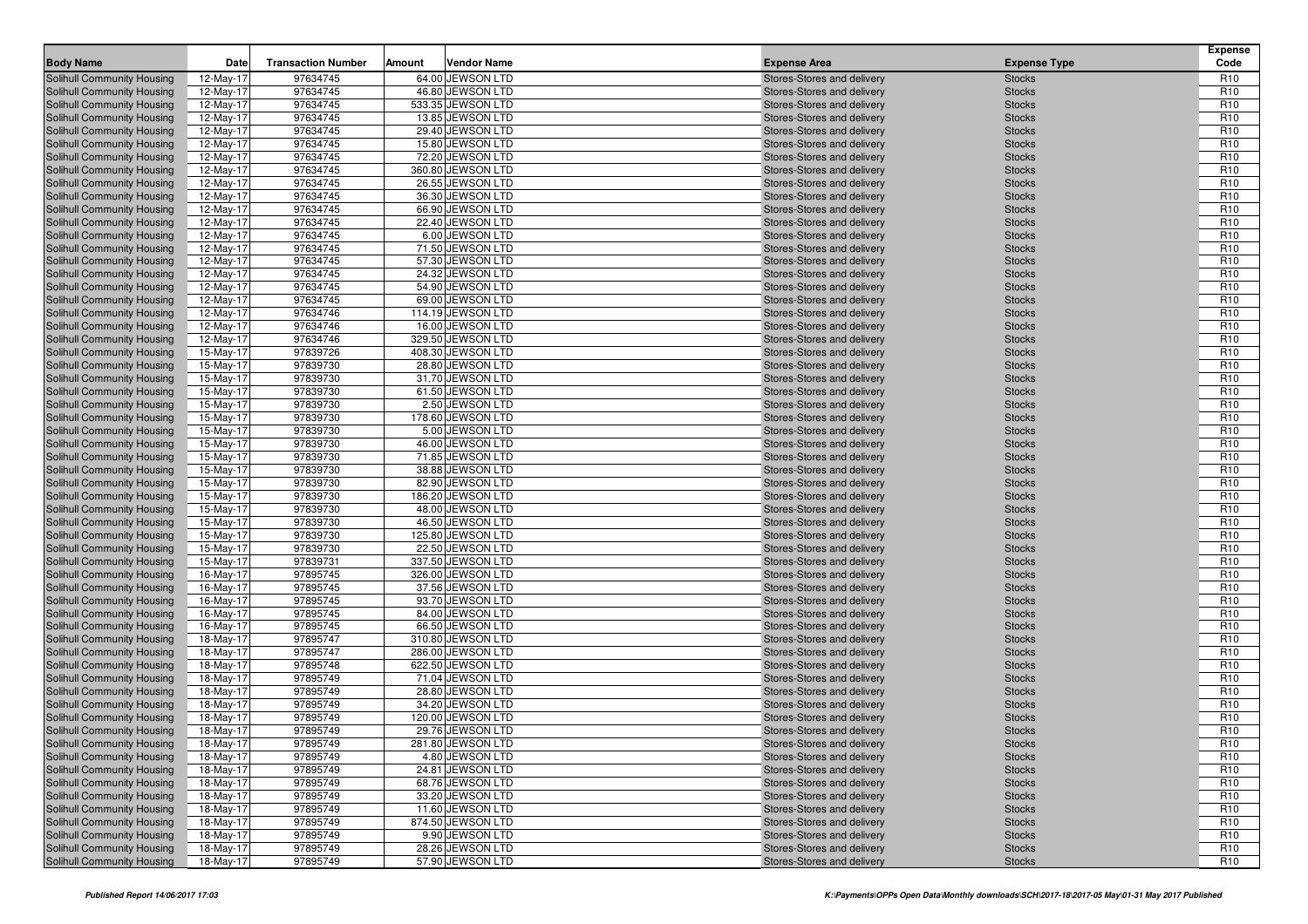| <b>Body Name</b>                                         | Date                   | <b>Transaction Number</b> | Amount<br><b>Vendor Name</b>                                   | <b>Expense Area</b>                                    | <b>Expense Type</b>                            | <b>Expense</b><br>Code             |
|----------------------------------------------------------|------------------------|---------------------------|----------------------------------------------------------------|--------------------------------------------------------|------------------------------------------------|------------------------------------|
| Solihull Community Housing                               | 18-May-17              | 97895749                  | 69.00 JEWSON LTD                                               | Stores-Stores and delivery                             | <b>Stocks</b>                                  | R <sub>10</sub>                    |
| Solihull Community Housing                               | 18-May-17              | 97895749                  | 129.35 JEWSON LTD                                              | Stores-Stores and delivery                             | <b>Stocks</b>                                  | R <sub>10</sub>                    |
| Solihull Community Housing                               | 18-May-17              | 97895749                  | 126.20 JEWSON LTD                                              | Stores-Stores and delivery                             | <b>Stocks</b>                                  | R <sub>10</sub>                    |
| Solihull Community Housing                               | 18-May-17              | 97895749                  | 54.90 JEWSON LTD                                               | Stores-Stores and delivery                             | <b>Stocks</b>                                  | R <sub>10</sub>                    |
| Solihull Community Housing                               | 18-May-17              | 97895749                  | 76.80 JEWSON LTD                                               | Stores-Stores and delivery                             | <b>Stocks</b>                                  | R <sub>10</sub>                    |
| Solihull Community Housing                               | 19-May-17              | 97895755                  | 1.50 JEWSON LTD                                                | Stores-Stores and delivery                             | <b>Stocks</b>                                  | R <sub>10</sub>                    |
| <b>Solihull Community Housing</b>                        | 19-May-17              | 97895755                  | 81.75 JEWSON LTD                                               | Stores-Stores and delivery                             | <b>Stocks</b>                                  | R <sub>10</sub>                    |
| Solihull Community Housing                               | 19-May-17              | 97895755                  | 800.00 JEWSON LTD                                              | Stores-Stores and delivery                             | <b>Stocks</b>                                  | R <sub>10</sub>                    |
| Solihull Community Housing                               | 19-May-17              | 97895755                  | 533.35 JEWSON LTD                                              | Stores-Stores and delivery                             | <b>Stocks</b>                                  | R <sub>10</sub>                    |
| Solihull Community Housing                               | 19-May-17              | 97895755                  | 36.80 JEWSON LTD                                               | Stores-Stores and delivery                             | <b>Stocks</b>                                  | R <sub>10</sub>                    |
| Solihull Community Housing                               | 19-May-17              | 97895755                  | 52.50 JEWSON LTD                                               | Stores-Stores and delivery                             | <b>Stocks</b>                                  | R <sub>10</sub>                    |
| Solihull Community Housing                               | 19-May-17              | 97895755                  | 127.80 JEWSON LTD                                              | Stores-Stores and delivery                             | <b>Stocks</b>                                  | R <sub>10</sub>                    |
| Solihull Community Housing                               | 19-May-17              | 97895755                  | 256.32 JEWSON LTD                                              | Stores-Stores and delivery                             | <b>Stocks</b>                                  | R <sub>10</sub>                    |
| Solihull Community Housing                               | 19-May-17              | 97895755                  | 205.80 JEWSON LTD                                              | Stores-Stores and delivery                             | <b>Stocks</b>                                  | R <sub>10</sub>                    |
| Solihull Community Housing                               | 19-May-17              | 97895755                  | 975.00 JEWSON LTD                                              | Stores-Stores and delivery                             | <b>Stocks</b>                                  | R <sub>10</sub>                    |
| <b>Solihull Community Housing</b>                        | 19-May-17              | 97895755                  | 88.44 JEWSON LTD                                               | Stores-Stores and delivery                             | <b>Stocks</b>                                  | R <sub>10</sub>                    |
| <b>Solihull Community Housing</b>                        | 19-May-17              | 97895755                  | 21.55 JEWSON LTD                                               | Stores-Stores and delivery                             | <b>Stocks</b>                                  | R <sub>10</sub>                    |
| Solihull Community Housing                               | 22-May-17              | 97895757                  | 41.55 JEWSON LTD                                               | Stores-Stores and delivery                             | <b>Stocks</b>                                  | R <sub>10</sub>                    |
| <b>Solihull Community Housing</b>                        | 22-May-17              | 97895757                  | 188.65 JEWSON LTD                                              | Stores-Stores and delivery                             | <b>Stocks</b>                                  | R <sub>10</sub>                    |
| Solihull Community Housing                               | 22-May-17              | 97895757                  | 4.85 JEWSON LTD                                                | Stores-Stores and delivery                             | <b>Stocks</b>                                  | R <sub>10</sub>                    |
| <b>Solihull Community Housing</b>                        | 22-May-17              | 97895757                  | 100.75 JEWSON LTD                                              | Stores-Stores and delivery                             | <b>Stocks</b>                                  | R <sub>10</sub>                    |
| Solihull Community Housing                               | 22-May-17              | 97895757                  | 140.60 JEWSON LTD                                              | Stores-Stores and delivery                             | <b>Stocks</b>                                  | R <sub>10</sub>                    |
| Solihull Community Housing                               | 22-May-17              | 97895757                  | 130.00 JEWSON LTD                                              | Stores-Stores and delivery                             | <b>Stocks</b>                                  | R <sub>10</sub>                    |
| Solihull Community Housing                               | 22-May-17              | 97895757                  | 97.20 JEWSON LTD                                               | Stores-Stores and delivery                             | <b>Stocks</b>                                  | R <sub>10</sub>                    |
| Solihull Community Housing                               | 22-May-17              | 97895757                  | 106.80 JEWSON LTD                                              | Stores-Stores and delivery                             | <b>Stocks</b>                                  | R <sub>10</sub>                    |
| Solihull Community Housing                               | 22-May-17              | 97895757                  | 56.50 JEWSON LTD                                               | Stores-Stores and delivery                             | <b>Stocks</b>                                  | R <sub>10</sub>                    |
| Solihull Community Housing                               | 22-May-17              | 97895757                  | 52.70 JEWSON LTD                                               | Stores-Stores and delivery                             | <b>Stocks</b>                                  | R <sub>10</sub>                    |
| Solihull Community Housing                               | $01-May-17$            | 97372784                  | 250.60 JEWSON LTD                                              | Stores-Stores and delivery                             | <b>Stocks</b>                                  | R <sub>10</sub>                    |
| Solihull Community Housing<br>Solihull Community Housing | 02-May-17              | 97069706                  | 676.34 JEWSON LTD                                              | Stores-Stores and delivery                             | <b>Stocks</b>                                  | R <sub>10</sub>                    |
| Solihull Community Housing                               | 02-May-17              | 97069707                  | -676.34 JEWSON LTD<br>656.04 JLA TOTAL CARE LTD                | Stores-Stores and delivery<br><b>Laundry Service</b>   | <b>Stocks</b><br><b>Equipment Rental/Lease</b> | R <sub>10</sub><br>D <sub>18</sub> |
| Solihull Community Housing                               | 19-May-17<br>17-May-17 | 97713710<br>97668707      | 476.36 KILLGERM CHEMICALS LTD                                  | <b>Pest Control</b>                                    | <b>Materials</b>                               | D <sub>13</sub>                    |
| Solihull Community Housing                               | 31-May-17              | 97981708                  | 1148.00 LEX AUTOLEASE LIMITED                                  | Client - Fleet Management                              | Vehicle service and repair                     | C60                                |
| Solihull Community Housing                               | 16-May-17              | 97630724                  | 483.67 LEX AUTOLEASE LIMITED                                   | Client - Fleet Management                              | <b>Vehicle Hire</b>                            | C <sub>30</sub>                    |
| Solihull Community Housing                               | 02-May-17              | 97069708                  | 640.64 LEX AUTOLEASE LIMITED                                   | Client - Fleet Management                              | <b>Vehicle Hire</b>                            | C30                                |
| <b>Solihull Community Housing</b>                        | 16-May-17              | 97630728                  | 640.64 LEX AUTOLEASE LIMITED                                   | Client - Fleet Management                              | <b>Vehicle Hire</b>                            | C <sub>30</sub>                    |
| Solihull Community Housing                               | 16-May-17              | 97630730                  | 640.64 LEX AUTOLEASE LIMITED                                   | Client - Fleet Management                              | <b>Vehicle Hire</b>                            | C30                                |
| Solihull Community Housing                               | 16-May-17              | 97630731                  | 640.64 LEX AUTOLEASE LIMITED                                   | Client - Fleet Management                              | <b>Vehicle Hire</b>                            | C <sub>30</sub>                    |
| Solihull Community Housing                               | 31-May-17              | 97981712                  | 640.64 LEX AUTOLEASE LIMITED                                   | Client - Fleet Management                              | <b>Vehicle Hire</b>                            | C <sub>30</sub>                    |
| Solihull Community Housing                               | 16-May-17              | 97630719                  | 22986.69 LEX AUTOLEASE LIMITED                                 | Client - Fleet Management                              | <b>Vehicle Hire</b>                            | C <sub>30</sub>                    |
| <b>Solihull Community Housing</b>                        | 31-May-17              | 97981711                  | 22986.69 LEX AUTOLEASE LIMITED                                 | Client - Fleet Management                              | <b>Vehicle Hire</b>                            | C <sub>30</sub>                    |
| <b>Solihull Community Housing</b>                        | 31-May-17              | 97981710                  | -250.00 LEX AUTOLEASE LIMITED                                  | Client - Fleet Management                              | Vehicle service and repair                     | C60                                |
| Solihull Community Housing                               | 11-May-17              | 97439706                  | -230.00 LEX AUTOLEASE LIMITED                                  | Client - Fleet Management                              | Insurance and Tax                              | C <sub>50</sub>                    |
| Solihull Community Housing                               | 11-May-17              | 97439707                  | -230.00 LEX AUTOLEASE LIMITED                                  | Client - Fleet Management                              | Insurance and Tax                              | C <sub>50</sub>                    |
| Solihull Community Housing                               | 11-May-17              | 97439708                  | -230.00 LEX AUTOLEASE LIMITED                                  | Client - Fleet Management                              | Insurance and Tax                              | C <sub>50</sub>                    |
| Solihull Community Housing                               | 11-May-17              | 97439709                  | -230.00 LEX AUTOLEASE LIMITED                                  | Client - Fleet Management                              | Insurance and Tax                              | C <sub>50</sub>                    |
| <b>Solihull Community Housing</b>                        | 11-May-17              | 97439710                  | -230.00 LEX AUTOLEASE LIMITED                                  | Client - Fleet Management                              | Insurance and Tax                              | C <sub>50</sub>                    |
| Solihull Community Housing                               | 11-May-17              | 97439907                  | -230.00 LEX AUTOLEASE LIMITED                                  | Client - Fleet Management                              | Insurance and Tax                              | C <sub>50</sub>                    |
| Solihull Community Housing                               | 11-May-17              | 97439908                  | -230.00 LEX AUTOLEASE LIMITED                                  | Client - Fleet Management                              | Insurance and Tax                              | C <sub>50</sub>                    |
| Solihull Community Housing                               | 11-May-17              | 97440706                  | -230.00 LEX AUTOLEASE LIMITED                                  | Client - Fleet Management                              | Insurance and Tax                              | C <sub>50</sub>                    |
| Solihull Community Housing                               | 11-May-17              | 97440707                  | -230.00 LEX AUTOLEASE LIMITED                                  | Client - Fleet Management                              | Insurance and Tax                              | C <sub>50</sub>                    |
| Solihull Community Housing                               | 11-May-17              | 97440708                  | -230.00 LEX AUTOLEASE LIMITED                                  | Client - Fleet Management                              | Insurance and Tax                              | C <sub>50</sub>                    |
| Solihull Community Housing                               | 11-May-17              | 97440710                  | -230.00 LEX AUTOLEASE LIMITED                                  | Client - Fleet Management                              | Insurance and Tax                              | C <sub>50</sub>                    |
| Solihull Community Housing                               | 11-May-17              | 97440711                  | -230.00 LEX AUTOLEASE LIMITED                                  | Client - Fleet Management<br>Client - Fleet Management | Insurance and Tax                              | C <sub>50</sub>                    |
| Solihull Community Housing                               | 11-May-17              | 97440712                  | -230.00 LEX AUTOLEASE LIMITED<br>-230.00 LEX AUTOLEASE LIMITED |                                                        | Insurance and Tax                              | C <sub>50</sub>                    |
| Solihull Community Housing<br>Solihull Community Housing | 11-May-17              | 97440713<br>97440714      | -230.00 LEX AUTOLEASE LIMITED                                  | Client - Fleet Management<br>Client - Fleet Management | Insurance and Tax<br>Insurance and Tax         | C <sub>50</sub><br>C <sub>50</sub> |
| Solihull Community Housing                               | 11-May-17<br>11-May-17 | 97440715                  | -230.00 LEX AUTOLEASE LIMITED                                  | Client - Fleet Management                              | Insurance and Tax                              | C <sub>50</sub>                    |
| Solihull Community Housing                               | 11-May-17              | 97440716                  | -230.00 LEX AUTOLEASE LIMITED                                  | Client - Fleet Management                              | Insurance and Tax                              | C <sub>50</sub>                    |
| Solihull Community Housing                               | 11-May-17              | 97440717                  | -230.00 LEX AUTOLEASE LIMITED                                  | Client - Fleet Management                              | Insurance and Tax                              | C <sub>50</sub>                    |
| Solihull Community Housing                               | 11-May-17              | 97440718                  | -230.00 LEX AUTOLEASE LIMITED                                  | <b>Client - Fleet Management</b>                       | Insurance and Tax                              | C50                                |
|                                                          |                        |                           |                                                                |                                                        |                                                |                                    |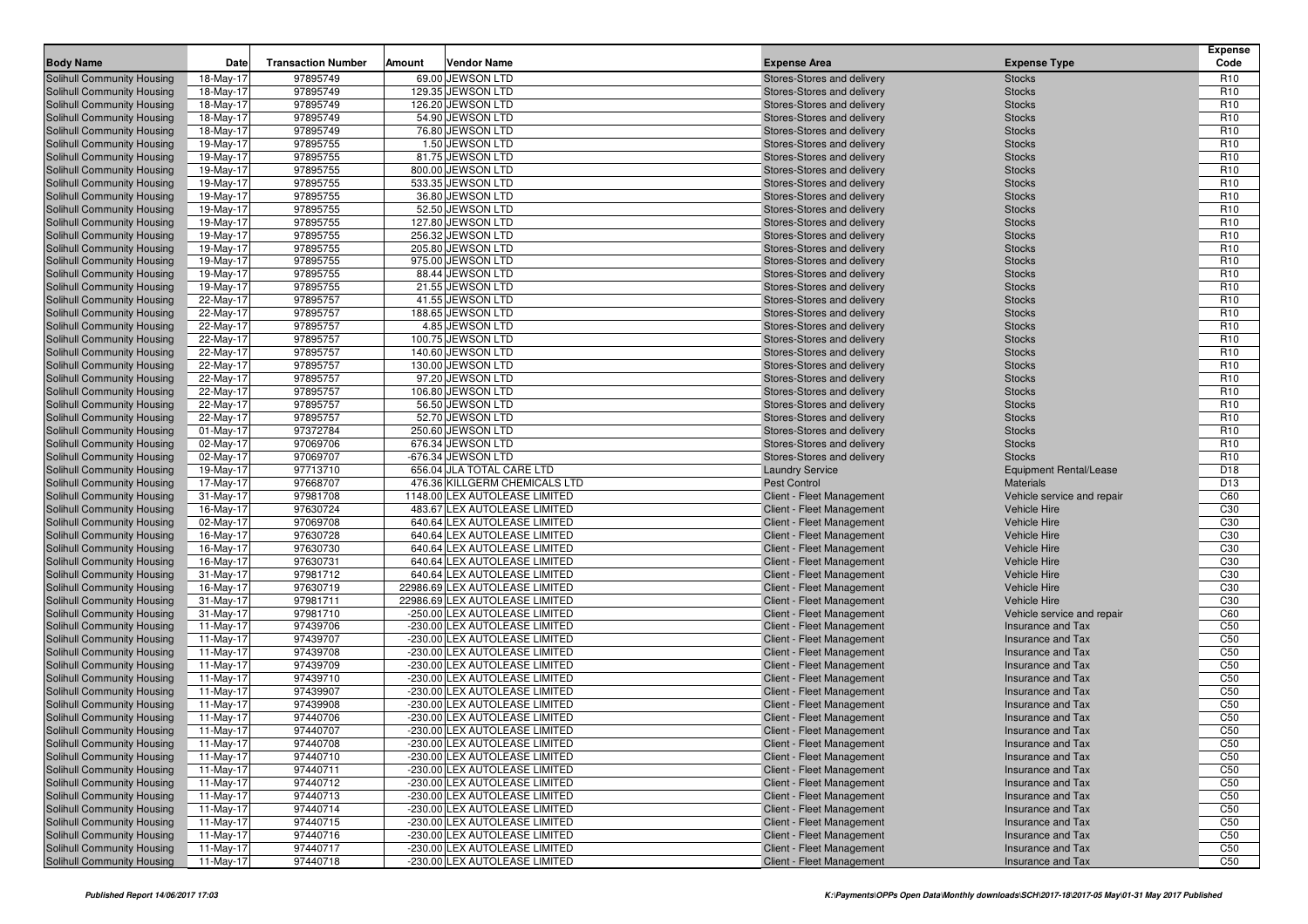| <b>Body Name</b>                                         | Date                   | <b>Transaction Number</b> | <b>Vendor Name</b><br>Amount                                   | <b>Expense Area</b>                                    | <b>Expense Type</b>                           | <b>Expense</b><br>Code             |
|----------------------------------------------------------|------------------------|---------------------------|----------------------------------------------------------------|--------------------------------------------------------|-----------------------------------------------|------------------------------------|
| Solihull Community Housing                               | 11-May-17              | 97440719                  | -230.00 LEX AUTOLEASE LIMITED                                  | Client - Fleet Management                              | Insurance and Tax                             | C <sub>50</sub>                    |
| <b>Solihull Community Housing</b>                        | 11-May-17              | 97440720                  | -230.00 LEX AUTOLEASE LIMITED                                  | Client - Fleet Management                              | Insurance and Tax                             | C <sub>50</sub>                    |
| Solihull Community Housing                               | 11-May-17              | 97440721                  | -230.00 LEX AUTOLEASE LIMITED                                  | Client - Fleet Management                              | Insurance and Tax                             | C <sub>50</sub>                    |
| <b>Solihull Community Housing</b>                        | 11-May-17              | 97440722                  | -230.00 LEX AUTOLEASE LIMITED                                  | Client - Fleet Management                              | <b>Insurance and Tax</b>                      | C <sub>50</sub>                    |
| <b>Solihull Community Housing</b>                        | 11-May-17              | 97440723                  | -230.00 LEX AUTOLEASE LIMITED                                  | Client - Fleet Management                              | Insurance and Tax                             | C <sub>50</sub>                    |
| Solihull Community Housing                               | 11-May-17              | 97440724                  | -230.00 LEX AUTOLEASE LIMITED                                  | Client - Fleet Management                              | <b>Insurance and Tax</b>                      | C <sub>50</sub>                    |
| <b>Solihull Community Housing</b>                        | 11-May-17              | 97440725                  | -230.00 LEX AUTOLEASE LIMITED                                  | Client - Fleet Management                              | Insurance and Tax                             | C <sub>50</sub>                    |
| Solihull Community Housing                               | 11-May-17              | 97440726                  | -230.00 LEX AUTOLEASE LIMITED                                  | Client - Fleet Management                              | Insurance and Tax                             | C <sub>50</sub>                    |
| <b>Solihull Community Housing</b>                        | 11-May-17              | 97441706                  | -230.00 LEX AUTOLEASE LIMITED                                  | Client - Fleet Management                              | <b>Insurance and Tax</b>                      | C <sub>50</sub>                    |
| Solihull Community Housing                               | 11-May-17              | 97441707                  | -230.00 LEX AUTOLEASE LIMITED                                  | Client - Fleet Management                              | Insurance and Tax                             | C <sub>50</sub>                    |
| Solihull Community Housing                               | 11-May-17              | 97441708                  | -230.00 LEX AUTOLEASE LIMITED                                  | Client - Fleet Management                              | <b>Insurance and Tax</b>                      | C <sub>50</sub>                    |
| <b>Solihull Community Housing</b>                        | 11-May-17              | 97441709                  | -230.00 LEX AUTOLEASE LIMITED                                  | Client - Fleet Management                              | Insurance and Tax                             | C <sub>50</sub>                    |
| <b>Solihull Community Housing</b>                        | 11-May-17              | 97441710                  | -230.00 LEX AUTOLEASE LIMITED                                  | Client - Fleet Management                              | Insurance and Tax                             | C <sub>50</sub>                    |
| <b>Solihull Community Housing</b>                        | 11-May-17              | 97441802                  | -230.00 LEX AUTOLEASE LIMITED                                  | <b>Client - Fleet Management</b>                       | <b>Insurance and Tax</b>                      | C <sub>50</sub>                    |
| <b>Solihull Community Housing</b>                        | 11-May-17              | 97441803                  | -230.00 LEX AUTOLEASE LIMITED                                  | Client - Fleet Management                              | Insurance and Tax                             | C <sub>50</sub>                    |
| <b>Solihull Community Housing</b>                        | 11-May-17              | 97441804                  | -230.00 LEX AUTOLEASE LIMITED                                  | Client - Fleet Management                              | <b>Insurance and Tax</b>                      | C <sub>50</sub>                    |
| <b>Solihull Community Housing</b>                        | 11-May-17              | 97441805                  | -230.00 LEX AUTOLEASE LIMITED                                  | Client - Fleet Management                              | Insurance and Tax                             | C <sub>50</sub>                    |
| Solihull Community Housing                               | 11-May-17              | 97441806                  | -230.00 LEX AUTOLEASE LIMITED                                  | Client - Fleet Management                              | Insurance and Tax                             | C <sub>50</sub>                    |
| Solihull Community Housing                               | 11-May-17              | 97443706                  | -230.00 LEX AUTOLEASE LIMITED                                  | Client - Fleet Management                              | <b>Insurance and Tax</b>                      | C <sub>50</sub>                    |
| Solihull Community Housing                               | 11-May-17              | 97443707                  | -230.00 LEX AUTOLEASE LIMITED                                  | Client - Fleet Management                              | Insurance and Tax                             | C <sub>50</sub>                    |
| Solihull Community Housing                               | 11-May-17              | 97443708                  | -230.00 LEX AUTOLEASE LIMITED                                  | Client - Fleet Management                              | <b>Insurance and Tax</b>                      | C <sub>50</sub>                    |
| Solihull Community Housing                               | 10-May-17              | 97431707                  | -230.00 LEX AUTOLEASE LIMITED                                  | Client - Fleet Management                              | Insurance and Tax                             | C <sub>50</sub>                    |
| Solihull Community Housing                               | 10-May-17              | 97431708                  | -230.00 LEX AUTOLEASE LIMITED                                  | Client - Fleet Management                              | Insurance and Tax                             | C <sub>50</sub>                    |
| Solihull Community Housing                               | 10-May-17              | 97431710                  | -230.00 LEX AUTOLEASE LIMITED                                  | Client - Fleet Management                              | <b>Insurance and Tax</b>                      | C <sub>50</sub>                    |
| Solihull Community Housing                               | 10-May-17              | 97431712                  | -230.00 LEX AUTOLEASE LIMITED                                  | Client - Fleet Management                              | Insurance and Tax                             | C <sub>50</sub>                    |
| Solihull Community Housing                               | 10-May-17              | 97431713                  | -230.00 LEX AUTOLEASE LIMITED                                  | Client - Fleet Management                              | <b>Insurance and Tax</b>                      | C <sub>50</sub>                    |
| Solihull Community Housing                               | 10-May-17              | 97431714                  | -230.00 LEX AUTOLEASE LIMITED                                  | Client - Fleet Management                              | Insurance and Tax                             | C <sub>50</sub>                    |
| <b>Solihull Community Housing</b>                        | 10-May-17              | 97431715                  | -230.00 LEX AUTOLEASE LIMITED                                  | Client - Fleet Management                              | Insurance and Tax                             | C <sub>50</sub>                    |
| Solihull Community Housing                               | 10-May-17              | 97431717                  | -230.00 LEX AUTOLEASE LIMITED                                  | Client - Fleet Management                              | <b>Insurance and Tax</b>                      | C <sub>50</sub>                    |
| Solihull Community Housing                               | 10-May-17              | 97431719                  | -230.00 LEX AUTOLEASE LIMITED                                  | Client - Fleet Management                              | Insurance and Tax                             | C <sub>50</sub>                    |
| Solihull Community Housing                               | 10-May-17              | 97431720                  | -230.00 LEX AUTOLEASE LIMITED<br>-230.00 LEX AUTOLEASE LIMITED | <b>Client - Fleet Management</b>                       | <b>Insurance and Tax</b>                      | C <sub>50</sub>                    |
| Solihull Community Housing                               | 10-May-17              | 97431721                  |                                                                | Client - Fleet Management                              | Insurance and Tax                             | C <sub>50</sub><br>C <sub>50</sub> |
| <b>Solihull Community Housing</b>                        | 10-May-17              | 97431723<br>97431724      | -230.00 LEX AUTOLEASE LIMITED<br>-230.00 LEX AUTOLEASE LIMITED | Client - Fleet Management                              | Insurance and Tax                             | C <sub>50</sub>                    |
| Solihull Community Housing<br>Solihull Community Housing | 10-May-17<br>10-May-17 | 97431725                  | -230.00 LEX AUTOLEASE LIMITED                                  | Client - Fleet Management<br>Client - Fleet Management | <b>Insurance and Tax</b><br>Insurance and Tax | C <sub>50</sub>                    |
| Solihull Community Housing                               | 10-May-17              | 97431726                  | -230.00 LEX AUTOLEASE LIMITED                                  | Client - Fleet Management                              | <b>Insurance and Tax</b>                      | C <sub>50</sub>                    |
| Solihull Community Housing                               | 10-May-17              | 97431728                  | -230.00 LEX AUTOLEASE LIMITED                                  | Client - Fleet Management                              | Insurance and Tax                             | C <sub>50</sub>                    |
| <b>Solihull Community Housing</b>                        | 10-May-17              | 97431729                  | -230.00 LEX AUTOLEASE LIMITED                                  | Client - Fleet Management                              | Insurance and Tax                             | C <sub>50</sub>                    |
| Solihull Community Housing                               | 10-May-17              | 97431731                  | -230.00 LEX AUTOLEASE LIMITED                                  | Client - Fleet Management                              | <b>Insurance and Tax</b>                      | C <sub>50</sub>                    |
| Solihull Community Housing                               | 10-May-17              | 97431732                  | -230.00 LEX AUTOLEASE LIMITED                                  | Client - Fleet Management                              | Insurance and Tax                             | C <sub>50</sub>                    |
| Solihull Community Housing                               | 10-May-17              | 97431733                  | -230.00 LEX AUTOLEASE LIMITED                                  | Client - Fleet Management                              | Insurance and Tax                             | C <sub>50</sub>                    |
| Solihull Community Housing                               | 10-May-17              | 97431734                  | -230.00 LEX AUTOLEASE LIMITED                                  | Client - Fleet Management                              | Insurance and Tax                             | C <sub>50</sub>                    |
| Solihull Community Housing                               | 10-May-17              | 97431735                  | -230.00 LEX AUTOLEASE LIMITED                                  | Client - Fleet Management                              | Insurance and Tax                             | C <sub>50</sub>                    |
| Solihull Community Housing                               | 11-May-17              | 97450017                  | -225.00 LEX AUTOLEASE LIMITED                                  | Client - Fleet Management                              | <b>Insurance and Tax</b>                      | C <sub>50</sub>                    |
| Solihull Community Housing                               | 11-May-17              | 97450274                  | -225.00 LEX AUTOLEASE LIMITED                                  | Client - Fleet Management                              | Insurance and Tax                             | C <sub>50</sub>                    |
| Solihull Community Housing                               | 11-May-17              | 97450538                  | -225.00 LEX AUTOLEASE LIMITED                                  | Client - Fleet Management                              | <b>Insurance and Tax</b>                      | C <sub>50</sub>                    |
| Solihull Community Housing                               | 11-May-17              | 97451725                  | -225.00 LEX AUTOLEASE LIMITED                                  | Client - Fleet Management                              | Insurance and Tax                             | C <sub>50</sub>                    |
| <b>Solihull Community Housing</b>                        | 11-May-17              | 97451726                  | -225.00 LEX AUTOLEASE LIMITED                                  | Client - Fleet Management                              | Insurance and Tax                             | C <sub>50</sub>                    |
| <b>Solihull Community Housing</b>                        | 11-May-17              | 97452054                  | -225.00 LEX AUTOLEASE LIMITED                                  | Client - Fleet Management                              | <b>Insurance and Tax</b>                      | C <sub>50</sub>                    |
| Solihull Community Housing                               | 11-May-17              | 97452297                  | -225.00 LEX AUTOLEASE LIMITED                                  | Client - Fleet Management                              | Insurance and Tax                             | C <sub>50</sub>                    |
| <b>Solihull Community Housing</b>                        | 11-May-17              | 97452536                  | -225.00 LEX AUTOLEASE LIMITED                                  | Client - Fleet Management                              | Insurance and Tax                             | C50                                |
| Solihull Community Housing                               | 11-May-17              | 97455706                  | -225.00 LEX AUTOLEASE LIMITED                                  | Client - Fleet Management                              | Insurance and Tax                             | C50                                |
| <b>Solihull Community Housing</b>                        | 11-May-17              | 97455707                  | -225.00 LEX AUTOLEASE LIMITED                                  | Client - Fleet Management                              | Insurance and Tax                             | C <sub>50</sub>                    |
| Solihull Community Housing                               | 11-May-17              | 97455708                  | -225.00 LEX AUTOLEASE LIMITED                                  | Client - Fleet Management                              | Insurance and Tax                             | C <sub>50</sub>                    |
| Solihull Community Housing                               | 11-May-17              | 97455709                  | -225.00 LEX AUTOLEASE LIMITED                                  | Client - Fleet Management                              | Insurance and Tax                             | C <sub>50</sub>                    |
| <b>Solihull Community Housing</b>                        | 11-May-17              | 97455711                  | -225.00 LEX AUTOLEASE LIMITED                                  | <b>Client - Fleet Management</b>                       | Insurance and Tax                             | C <sub>50</sub>                    |
| <b>Solihull Community Housing</b>                        | 11-May-17              | 97455714                  | -225.00 LEX AUTOLEASE LIMITED                                  | <b>Client - Fleet Management</b>                       | Insurance and Tax                             | C <sub>50</sub>                    |
| Solihull Community Housing                               | 11-May-17              | 97455716                  | -225.00 LEX AUTOLEASE LIMITED                                  | Client - Fleet Management                              | Insurance and Tax                             | C50                                |
| Solihull Community Housing                               | 11-May-17              | 97455718                  | -225.00 LEX AUTOLEASE LIMITED                                  | <b>Client - Fleet Management</b>                       | Insurance and Tax                             | C50                                |
| <b>Solihull Community Housing</b>                        | 11-May-17              | 97456706                  | -225.00 LEX AUTOLEASE LIMITED                                  | Client - Fleet Management                              | Insurance and Tax                             | C50                                |
| Solihull Community Housing                               | 11-May-17              | 97456708                  | -225.00 LEX AUTOLEASE LIMITED                                  | Client - Fleet Management                              | Insurance and Tax                             | C50                                |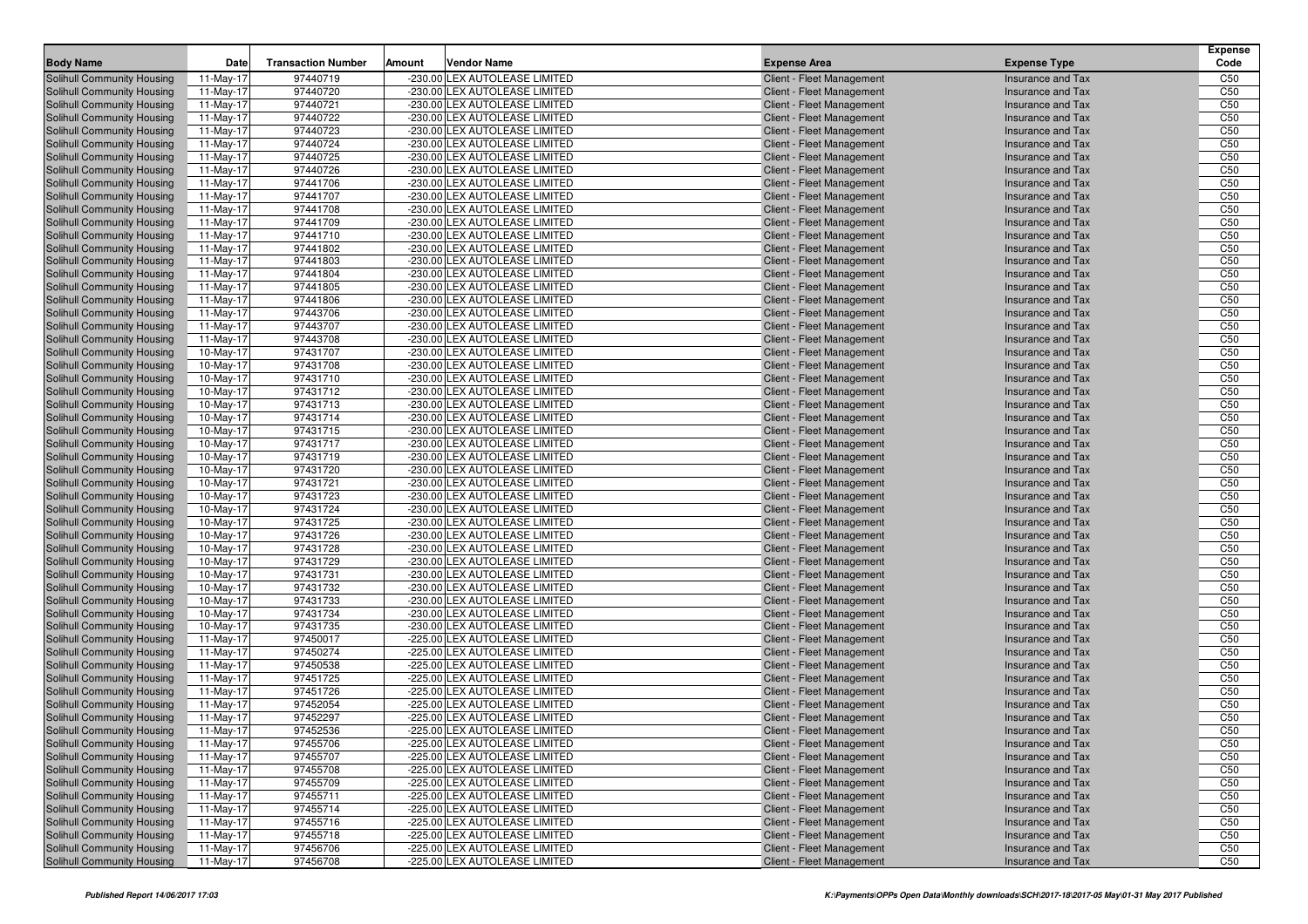| <b>Body Name</b>                                                | Date                   | <b>Transaction Number</b> | Amount | <b>Vendor Name</b>                                             | <b>Expense Area</b>                                    | <b>Expense Type</b>                                          | <b>Expense</b><br>Code |
|-----------------------------------------------------------------|------------------------|---------------------------|--------|----------------------------------------------------------------|--------------------------------------------------------|--------------------------------------------------------------|------------------------|
| <b>Solihull Community Housing</b>                               | 11-May-17              | 97456710                  |        | -225.00 LEX AUTOLEASE LIMITED                                  | Client - Fleet Management                              | Insurance and Tax                                            | C <sub>50</sub>        |
| Solihull Community Housing                                      | 11-May-17              | 97456712                  |        | -225.00 LEX AUTOLEASE LIMITED                                  | <b>Client - Fleet Management</b>                       | Insurance and Tax                                            | C <sub>50</sub>        |
| Solihull Community Housing                                      | 11-May-17              | 97457706                  |        | -225.00 LEX AUTOLEASE LIMITED                                  | Client - Fleet Management                              | Insurance and Tax                                            | C <sub>50</sub>        |
| Solihull Community Housing                                      | 11-May-17              | 97457707                  |        | -225.00 LEX AUTOLEASE LIMITED                                  | Client - Fleet Management                              | <b>Insurance and Tax</b>                                     | C <sub>50</sub>        |
| <b>Solihull Community Housing</b>                               | 11-May-17              | 97443719                  |        | -225.00 LEX AUTOLEASE LIMITED                                  | Client - Fleet Management                              | <b>Other Transport Costs</b>                                 | C90                    |
| Solihull Community Housing                                      | 11-May-17              | 97443721                  |        | -225.00 LEX AUTOLEASE LIMITED                                  | Client - Fleet Management                              | <b>Other Transport Costs</b>                                 | C90                    |
| <b>Solihull Community Housing</b>                               | 11-May-17              | 97443722                  |        | -225.00 LEX AUTOLEASE LIMITED                                  | Client - Fleet Management                              | <b>Other Transport Costs</b>                                 | C90                    |
| Solihull Community Housing                                      | 11-May-17              | 97443723                  |        | -225.00 LEX AUTOLEASE LIMITED                                  | Client - Fleet Management                              | <b>Other Transport Costs</b>                                 | C90                    |
| Solihull Community Housing                                      | 11-May-17              | 97443724                  |        | -225.00 LEX AUTOLEASE LIMITED                                  | Client - Fleet Management                              | <b>Other Transport Costs</b>                                 | C90                    |
| <b>Solihull Community Housing</b>                               | 11-May-17              | 97443725                  |        | -225.00 LEX AUTOLEASE LIMITED                                  | Client - Fleet Management                              | <b>Other Transport Costs</b>                                 | C90                    |
| <b>Solihull Community Housing</b>                               | 11-May-17              | 97443726                  |        | -225.00 LEX AUTOLEASE LIMITED                                  | Client - Fleet Management                              | <b>Other Transport Costs</b>                                 | C90                    |
| Solihull Community Housing                                      | 11-May-17              | 97443728                  |        | -225.00 LEX AUTOLEASE LIMITED                                  | Client - Fleet Management                              | <b>Other Transport Costs</b>                                 | C90                    |
| Solihull Community Housing                                      | 11-May-17              | 97443729                  |        | -225.00 LEX AUTOLEASE LIMITED                                  | Client - Fleet Management                              | <b>Other Transport Costs</b>                                 | C90                    |
| Solihull Community Housing                                      | 11-May-17              | 97440709                  |        | -225.00 LEX AUTOLEASE LIMITED                                  | Client - Fleet Management                              | Insurance and Tax                                            | C <sub>50</sub>        |
| <b>Solihull Community Housing</b>                               | 11-May-17              | 97443858                  |        | -225.00 LEX AUTOLEASE LIMITED                                  | Client - Fleet Management                              | <b>Other Transport Costs</b>                                 | C90                    |
| <b>Solihull Community Housing</b>                               | 11-May-17              | 97443859                  |        | -225.00 LEX AUTOLEASE LIMITED                                  | Client - Fleet Management                              | <b>Other Transport Costs</b>                                 | C90                    |
| Solihull Community Housing                                      | 11-May-17              | 97443861                  |        | -225.00 LEX AUTOLEASE LIMITED                                  | Client - Fleet Management                              | <b>Other Transport Costs</b>                                 | C90                    |
| <b>Solihull Community Housing</b>                               | 11-May-17              | 97443862                  |        | -225.00 LEX AUTOLEASE LIMITED                                  | Client - Fleet Management                              | <b>Other Transport Costs</b>                                 | C90                    |
| Solihull Community Housing                                      | 11-May-17              | 97443863                  |        | -225.00 LEX AUTOLEASE LIMITED                                  | Client - Fleet Management                              | <b>Other Transport Costs</b>                                 | C90                    |
| <b>Solihull Community Housing</b>                               | 11-May-17              | 97443865                  |        | -225.00 LEX AUTOLEASE LIMITED                                  | Client - Fleet Management                              | <b>Other Transport Costs</b>                                 | C90                    |
| <b>Solihull Community Housing</b>                               | 11-May-17              | 97443866                  |        | -225.00 LEX AUTOLEASE LIMITED                                  | Client - Fleet Management                              | <b>Other Transport Costs</b>                                 | C90                    |
| Solihull Community Housing                                      | 11-May-17              | 97443867                  |        | -225.00 LEX AUTOLEASE LIMITED                                  | Client - Fleet Management                              | <b>Other Transport Costs</b>                                 | C90                    |
| Solihull Community Housing                                      | 11-May-17              | 97443869                  |        | -225.00 LEX AUTOLEASE LIMITED                                  | Client - Fleet Management                              | <b>Other Transport Costs</b>                                 | C90                    |
| Solihull Community Housing                                      | 11-May-17              | 97447706                  |        | -225.00 LEX AUTOLEASE LIMITED                                  | Client - Fleet Management                              | <b>Other Transport Costs</b>                                 | C90                    |
| <b>Solihull Community Housing</b>                               | 11-May-17              | 97447707                  |        | -225.00 LEX AUTOLEASE LIMITED                                  | Client - Fleet Management                              | <b>Other Transport Costs</b>                                 | C90                    |
| Solihull Community Housing                                      | 11-May-17              | 97448706                  |        | -225.00 LEX AUTOLEASE LIMITED                                  | Client - Fleet Management                              | <b>Other Transport Costs</b>                                 | C90                    |
| Solihull Community Housing                                      | 11-May-17              | 97449706                  |        | -225.00 LEX AUTOLEASE LIMITED                                  | Client - Fleet Management                              | <b>Other Transport Costs</b>                                 | C90                    |
| <b>Solihull Community Housing</b>                               | 11-May-17              | 97449707                  |        | -225.00 LEX AUTOLEASE LIMITED                                  | Client - Fleet Management                              | <b>Other Transport Costs</b>                                 | C90                    |
| Solihull Community Housing                                      | 11-May-17              | 97449709                  |        | -225.00 LEX AUTOLEASE LIMITED                                  | Client - Fleet Management                              | <b>Other Transport Costs</b>                                 | C90                    |
| <b>Solihull Community Housing</b>                               | 11-May-17              | 97449710                  |        | -225.00 LEX AUTOLEASE LIMITED                                  | Client - Fleet Management                              | <b>Other Transport Costs</b>                                 | C90                    |
| <b>Solihull Community Housing</b>                               | 11-May-17              | 97449712                  |        | -225.00 LEX AUTOLEASE LIMITED<br>-225.00 LEX AUTOLEASE LIMITED | <b>Client - Fleet Management</b>                       | <b>Other Transport Costs</b>                                 | C90                    |
| Solihull Community Housing                                      | 11-May-17              | 97449714                  |        |                                                                | Client - Fleet Management                              | <b>Other Transport Costs</b>                                 | C90<br>C90             |
| <b>Solihull Community Housing</b>                               | 11-May-17              | 97449716                  |        | -225.00 LEX AUTOLEASE LIMITED<br>-225.00 LEX AUTOLEASE LIMITED | Client - Fleet Management                              | <b>Other Transport Costs</b>                                 | C90                    |
| Solihull Community Housing<br><b>Solihull Community Housing</b> | 11-May-17<br>11-May-17 | 97449718<br>97443870      |        | -225.00 LEX AUTOLEASE LIMITED                                  | Client - Fleet Management<br>Client - Fleet Management | <b>Other Transport Costs</b><br><b>Other Transport Costs</b> | C90                    |
| <b>Solihull Community Housing</b>                               | 11-May-17              | 97443712                  |        | -225.00 LEX AUTOLEASE LIMITED                                  | Client - Fleet Management                              | <b>Other Transport Costs</b>                                 | C90                    |
| Solihull Community Housing                                      | 11-May-17              | 97443713                  |        | -225.00 LEX AUTOLEASE LIMITED                                  | Client - Fleet Management                              | <b>Other Transport Costs</b>                                 | C90                    |
| <b>Solihull Community Housing</b>                               | 11-May-17              | 97443714                  |        | -225.00 LEX AUTOLEASE LIMITED                                  | Client - Fleet Management                              | <b>Other Transport Costs</b>                                 | C90                    |
| Solihull Community Housing                                      | 11-May-17              | 97443715                  |        | -225.00 LEX AUTOLEASE LIMITED                                  | Client - Fleet Management                              | <b>Other Transport Costs</b>                                 | C90                    |
| <b>Solihull Community Housing</b>                               | 11-May-17              | 97443716                  |        | -225.00 LEX AUTOLEASE LIMITED                                  | Client - Fleet Management                              | <b>Other Transport Costs</b>                                 | C90                    |
| <b>Solihull Community Housing</b>                               | 11-May-17              | 97443717                  |        | -225.00 LEX AUTOLEASE LIMITED                                  | Client - Fleet Management                              | <b>Other Transport Costs</b>                                 | C90                    |
| Solihull Community Housing                                      | 11-May-17              | 97443718                  |        | -225.00 LEX AUTOLEASE LIMITED                                  | Client - Fleet Management                              | <b>Other Transport Costs</b>                                 | C90                    |
| <b>Solihull Community Housing</b>                               | 11-May-17              | 97443710                  |        | -225.00 LEX AUTOLEASE LIMITED                                  | Client - Fleet Management                              | <b>Other Transport Costs</b>                                 | C90                    |
| <b>Solihull Community Housing</b>                               | 11-May-17              | 97443711                  |        | -225.00 LEX AUTOLEASE LIMITED                                  | Client - Fleet Management                              | <b>Other Transport Costs</b>                                 | C90                    |
| <b>Solihull Community Housing</b>                               | 11-May-17              | 97443709                  |        | -225.00 LEX AUTOLEASE LIMITED                                  | Client - Fleet Management                              | Insurance and Tax                                            | C <sub>50</sub>        |
| Solihull Community Housing                                      | 02-May-17              | 97069709                  |        | 387.95 LEX AUTOLEASE LIMITED                                   | Client - Fleet Management                              | <b>Vehicle Hire</b>                                          | C <sub>30</sub>        |
| Solihull Community Housing                                      | 31-May-17              | 97981709                  |        | 367.89 LEX AUTOLEASE LIMITED                                   | Client - Fleet Management                              | Vehicle service and repair                                   | C60                    |
| Solihull Community Housing                                      | 17-May-17              | 97660715                  |        | 13446.00 LIBERATA UK LIMITED                                   | Income Collection Team                                 | <b>Court Fees</b>                                            | D <sub>54</sub>        |
| Solihull Community Housing                                      | 30-May-17              | 97955729                  |        | 5646.00 LIBERATA UK LIMITED                                    | <b>Income Collection Team</b>                          | <b>Court Fees</b>                                            | D <sub>54</sub>        |
| <b>Solihull Community Housing</b>                               | 01-May-17              | 97176709                  |        | 661.63 LIFT & ENGINEERING SERVICES                             | Direct-Standby                                         | <b>Other Building costs</b>                                  | <b>B39</b>             |
| <b>Solihull Community Housing</b>                               | 01-May-17              | 97176711                  |        | 427.03 LIFT & ENGINEERING SERVICES                             | <b>Mechanical &amp; Electrical</b>                     | <b>Utility Related Works</b>                                 | <b>B34</b>             |
| Solihull Community Housing                                      | 01-May-17              | 97884763                  |        | 19919.03 LIFT & ENGINEERING SERVICES                           | Lift Refurbishment                                     | <b>Contractor Payments</b>                                   | <b>B70</b>             |
| Solihull Community Housing                                      | 09-May-17              | 97634751                  |        | 504.80 LORIENT POLYPRODUCTS LTD                                | Stores-Stores and delivery                             | <b>Stocks</b>                                                | R <sub>10</sub>        |
| <b>Solihull Community Housing</b>                               | 03-May-17              | 97139707                  |        | 99129.18 LOVELL PARTNERSHIP LTD                                | New Build - Richmond Road                              | <b>Contractor Payments</b>                                   | <b>B70</b>             |
| Solihull Community Housing                                      | 25-May-17              | 97884710                  |        | 1511.24 LYRECO UK LTD                                          | <b>Endeavour House</b>                                 | Stationery                                                   | D <sub>25</sub>        |
| <b>Solihull Community Housing</b>                               | 25-May-17              | 97884708                  |        | 534.51 LYRECO UK LTD                                           | <b>Endeavour House</b>                                 | Stationery                                                   | D <sub>25</sub>        |
| Solihull Community Housing                                      | 11-May-17              | 97456713                  |        | 716.24 LYRECO UK LTD                                           | <b>Endeavour House</b>                                 | Stationery                                                   | D <sub>25</sub>        |
| Solihull Community Housing                                      | 11-May-17              | 97456711                  |        | 369.01 LYRECO UK LTD                                           | <b>Endeavour House</b>                                 | Stationery                                                   | D <sub>25</sub>        |
| Solihull Community Housing                                      | 08-May-17              | 97298722                  |        | 18061.39 MAN COMMERCIAL PROTECTION LTD                         | <b>CCTV</b>                                            | Security                                                     | <b>B43</b>             |
| <b>Solihull Community Housing</b>                               | 01-May-17              | 97839725                  |        | 15.00 MOBILITY WORLD LTD                                       | Stores-Stores and delivery                             | <b>Stocks</b>                                                | R <sub>10</sub>        |
| <b>Solihull Community Housing</b>                               | 01-May-17              | 97839725                  |        | 49.20 MOBILITY WORLD LTD                                       | Stores-Stores and delivery                             | <b>Stocks</b>                                                | R <sub>10</sub>        |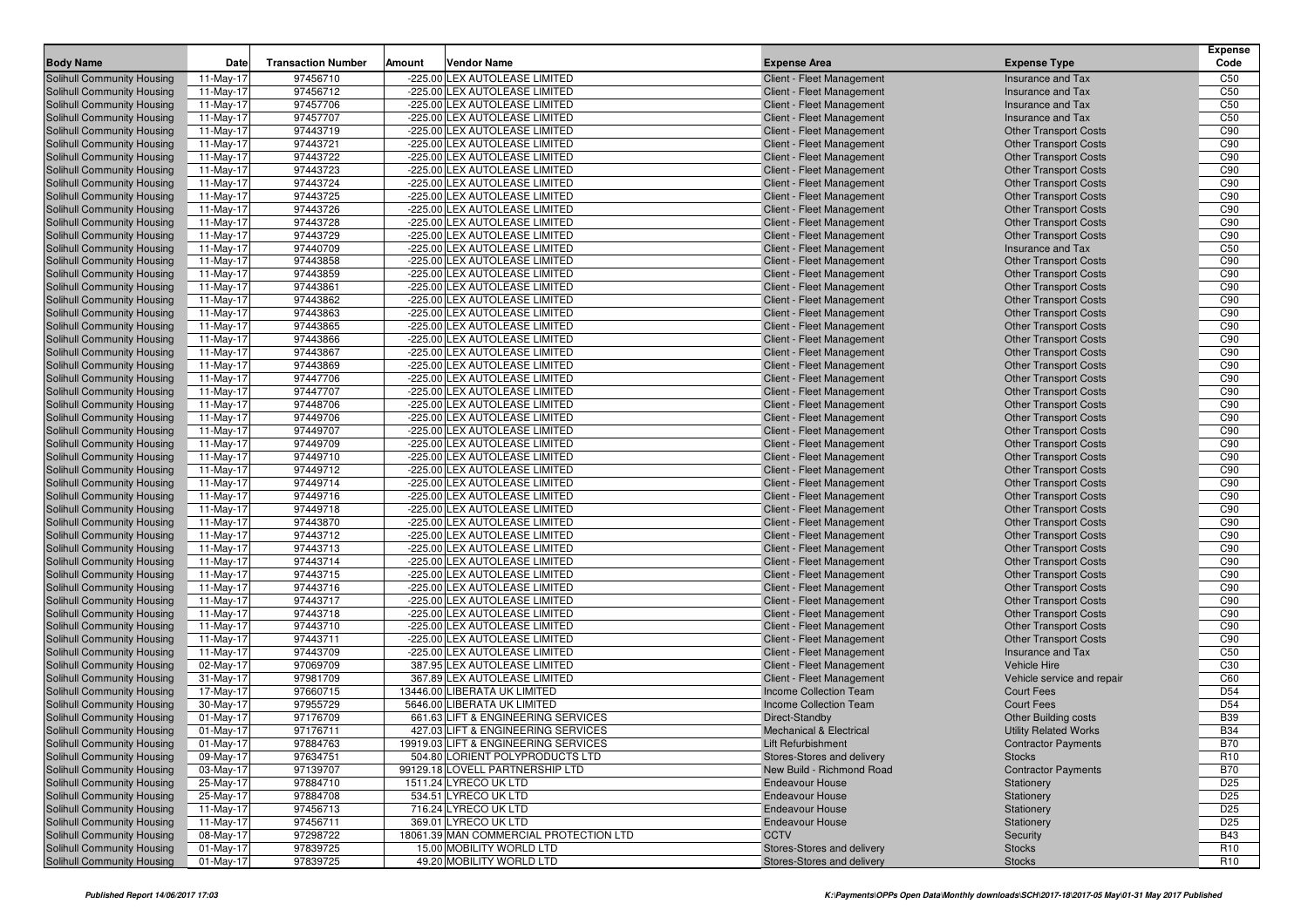| <b>Body Name</b>                                                | Date                   | <b>Transaction Number</b> | Amount | <b>Vendor Name</b>                             | <b>Expense Area</b>                       | <b>Expense Type</b>                        | <b>Expense</b><br>Code |
|-----------------------------------------------------------------|------------------------|---------------------------|--------|------------------------------------------------|-------------------------------------------|--------------------------------------------|------------------------|
| Solihull Community Housing                                      | $01$ -May-17           | 97839725                  |        | 451.20 MOBILITY WORLD LTD                      | Stores-Stores and delivery                | <b>Stocks</b>                              | R <sub>10</sub>        |
| Solihull Community Housing                                      | 08-May-17              | 97634758                  |        | 100.00 NATIONAL SAFETY SUPPLIES                | Stores-Stores and delivery                | <b>Stocks</b>                              | R <sub>10</sub>        |
| Solihull Community Housing                                      | 08-May-17              | 97634758                  |        | 30.00 NATIONAL SAFETY SUPPLIES                 | Stores-Stores and delivery                | <b>Stocks</b>                              | R <sub>10</sub>        |
| Solihull Community Housing                                      | 08-May-17              | 97634758                  |        | 144.12 NATIONAL SAFETY SUPPLIES                | Stores-Stores and delivery                | <b>Stocks</b>                              | R <sub>10</sub>        |
| Solihull Community Housing                                      | 15-May-17              | 97895759                  |        | 223.50 NATIONAL SAFETY SUPPLIES                | Stores-Stores and delivery                | <b>Stocks</b>                              | R <sub>10</sub>        |
| Solihull Community Housing                                      | 15-May-17              | 97895759                  |        | 20.50 NATIONAL SAFETY SUPPLIES                 | Stores-Stores and delivery                | <b>Stocks</b>                              | R <sub>10</sub>        |
| <b>Solihull Community Housing</b>                               | 15-May-17              | 97895759                  |        | 6.88 NATIONAL SAFETY SUPPLIES                  | Stores-Stores and delivery                | <b>Stocks</b>                              | R <sub>10</sub>        |
| Solihull Community Housing                                      | 02-May-17              | 97107716                  |        | 855.53 NEOPOST FINANCE LTD                     | <b>Endeavour House</b>                    | Postages                                   | D <sub>21</sub>        |
| Solihull Community Housing                                      | $11-May-17$            | 97455715                  |        | 463.22 NEOPOST FINANCE LTD                     | <b>Endeavour House</b>                    | Postages                                   | D <sub>21</sub>        |
| Solihull Community Housing                                      | 01-May-17              | 97147707                  |        | 393.12 NICHOLLS & CLARKE BUILDING PRODUCTS LTD | Stores-Stores and delivery                | <b>Stocks</b>                              | R <sub>10</sub>        |
| Solihull Community Housing                                      | $11-May-17$            | 97634717                  |        | 349.44 NICHOLLS & CLARKE BUILDING PRODUCTS LTD | Stores-Stores and delivery                | <b>Stocks</b>                              | R <sub>10</sub>        |
| <b>Solihull Community Housing</b>                               | 12-May-17              | 97515709                  |        | 502.46 NIYAA PEOPLE                            | Safe and Sound Operational                | <b>Agency Staff</b>                        | A60                    |
| Solihull Community Housing                                      | 12-May-17              | 97515712                  |        | 502.46 NIYAA PEOPLE                            | Safe and Sound Operational                | <b>Agency Staff</b>                        | A60                    |
| Solihull Community Housing                                      | 09-May-17              | 97327711                  |        | 478.20 NIYAA PEOPLE                            | North Property Repairs-Voids              | <b>Agency Staff</b>                        | A60                    |
| Solihull Community Housing                                      | 25-May-17              | 97908707                  |        | 396.50 NIYAA PEOPLE                            | <b>Call Centre</b>                        | <b>Agency Staff</b>                        | A60                    |
| <b>Solihull Community Housing</b>                               | 04-May-17              | 97181716                  |        | 589.78 NIYAA PEOPLE                            | North Property Repairs-Voids              | <b>Agency Staff</b>                        | A60                    |
| <b>Solihull Community Housing</b>                               | 04-May-17              | 97181715                  |        | 589.78 NIYAA PEOPLE                            | North Property Repairs-Voids              | <b>Agency Staff</b>                        | A60                    |
| Solihull Community Housing                                      | 04-May-17              | 97181714                  |        | 292.50 NIYAA PEOPLE                            | North Property Repairs-Voids              | <b>Agency Staff</b>                        | A60                    |
| Solihull Community Housing                                      | 04-May-17              | 97221706                  |        | 502.46 NIYAA PEOPLE                            | Safe and Sound Operational                | <b>Agency Staff</b>                        | A60                    |
| Solihull Community Housing                                      | 25-May-17              | 97908709                  |        | 510.25 NIYAA PEOPLE                            | <b>Call Centre</b>                        | <b>Agency Staff</b>                        | A60                    |
| <b>Solihull Community Housing</b>                               | 04-May-17              | 97181718                  |        | 470.23 NIYAA PEOPLE                            | North Property Repairs-Day to day         | <b>Agency Staff</b>                        | A60                    |
| <b>Solihull Community Housing</b>                               | 09-May-17              | 97327750                  |        | 470.23 NIYAA PEOPLE                            | North Property Repairs-Voids              | <b>Agency Staff</b>                        | A60                    |
| Solihull Community Housing                                      | 09-May-17              | 97327746                  |        | 446.32 NIYAA PEOPLE                            | North Property Repairs-Voids              | <b>Agency Staff</b>                        | A60                    |
| Solihull Community Housing                                      | 09-May-17              | 97327748                  |        | 390.00 NIYAA PEOPLE                            | North Property Repairs-Voids              | <b>Agency Staff</b>                        | A60                    |
| Solihull Community Housing                                      | 09-May-17              | 97359709                  |        | 407.40 NIYAA PEOPLE                            | Safe and Sound Operational                | <b>Agency Staff</b>                        | A60                    |
| <b>Solihull Community Housing</b>                               | 25-May-17              | 97908711                  |        | 373.75 NIYAA PEOPLE                            | Call Centre                               | <b>Agency Staff</b>                        | A60                    |
| <b>Solihull Community Housing</b>                               | 09-May-17              | 97327721                  |        | 470.23 NIYAA PEOPLE                            | North Property Repairs-Day to day         | <b>Agency Staff</b>                        | A60                    |
| Solihull Community Housing                                      | 25-May-17              | 97908710                  |        | 221.00 NIYAA PEOPLE                            | <b>Call Centre</b>                        | <b>Agency Staff</b>                        | A60                    |
| Solihull Community Housing                                      | 15-May-17              | 97543710                  |        | 322.50 NIYAA PEOPLE                            | <b>Estate Mgmt Team</b>                   | <b>Agency Staff</b>                        | A60                    |
| Solihull Community Housing                                      | 25-May-17              | 97908714                  |        | 354.25 NIYAA PEOPLE                            | <b>Call Centre</b>                        | <b>Agency Staff</b>                        | A60                    |
| <b>Solihull Community Housing</b>                               | 16-May-17              | 97598708                  |        | 589.78 NIYAA PEOPLE                            | North Property Repairs-Voids              | <b>Agency Staff</b>                        | A60                    |
| <b>Solihull Community Housing</b>                               | 16-May-17              | 97598710                  |        | 487.50 NIYAA PEOPLE                            | North Property Repairs-Voids              | <b>Agency Staff</b>                        | A60                    |
| Solihull Community Housing                                      | 16-May-17              | 97630734                  |        | 495.67 NIYAA PEOPLE                            | Safe and Sound Operational                | <b>Agency Staff</b>                        | A60                    |
| Solihull Community Housing                                      | 25-May-17              | 97908717                  |        | 523.25 NIYAA PEOPLE                            | <b>Call Centre</b>                        | <b>Agency Staff</b>                        | A60                    |
| Solihull Community Housing                                      | 16-May-17              | 97598711                  |        | 589.78 NIYAA PEOPLE                            | North Property Repairs-Day to day         | <b>Agency Staff</b>                        | A60                    |
| Solihull Community Housing                                      | 25-May-17              | 97908716<br>97924740      |        | 442.00 NIYAA PEOPLE<br>502.46 NIYAA PEOPLE     | <b>Call Centre</b>                        | <b>Agency Staff</b>                        | A60<br>A60             |
| <b>Solihull Community Housing</b><br>Solihull Community Housing | 26-May-17<br>24-May-17 | 97831707                  |        | 383.50 NIYAA PEOPLE                            | Safe and Sound Operational<br>Call Centre | <b>Agency Staff</b><br><b>Agency Staff</b> | A60                    |
| Solihull Community Housing                                      | 24-May-17              | 97831708                  |        | 640.00 NIYAA PEOPLE                            | North Property Repairs-Day to day         |                                            | A60                    |
| Solihull Community Housing                                      | 08-May-17              | 97290706                  |        | 369.40 NPOWER                                  | <b>Private Sector Leasing</b>             | <b>Agency Staff</b><br>Electricity         | <b>B11</b>             |
| Solihull Community Housing                                      | 25-May-17              | 97884822                  |        | 522.63 OFFICE DEPOT UK LTD                     | <b>Endeavour House</b>                    | Stationery                                 | D <sub>25</sub>        |
| <b>Solihull Community Housing</b>                               | 01-May-17              | 97488710                  |        | 1313.89 OPENVIEW SECURITY SOLUTIONS LTD        | <b>Environmental &amp; Estate Works</b>   | <b>Contractor Payments</b>                 | <b>B70</b>             |
| Solihull Community Housing                                      | $01-May-17$            | 97148709                  |        | 266.68 OPENVIEW SECURITY SOLUTIONS LTD         | <b>Mechanical &amp; Electrical</b>        | <b>Utility Related Works</b>               | <b>B34</b>             |
| Solihull Community Housing                                      | $01-May-17$            | 97354733                  |        | 405.33 ORBIS PROTECT LIMITED                   | North Property Repairs-Voids              | <b>Voids</b>                               | <b>B38</b>             |
| Solihull Community Housing                                      | 01-May-17              | 97354735                  |        | 602.43 ORBIS PROTECT LIMITED                   | North Property Repairs-Voids              | <b>Voids</b>                               | <b>B38</b>             |
| Solihull Community Housing                                      | $01$ -May-17           | 97354742                  |        | 280.79 ORBIS PROTECT LIMITED                   | North Property Repairs-Voids              | <b>Voids</b>                               | <b>B38</b>             |
| <b>Solihull Community Housing</b>                               | 01-May-17              | 97354774                  |        | 222.31 ORBIS PROTECT LIMITED                   | North Property Repairs-Voids              | <b>Voids</b>                               | <b>B38</b>             |
| Solihull Community Housing                                      | $01$ -May-17           | 97354777                  |        | 322.66 ORBIS PROTECT LIMITED                   | North Property Repairs-Voids              | Voids                                      | <b>B38</b>             |
| Solihull Community Housing                                      | $01$ -May-17           | 97354790                  |        | 290.59 ORBIS PROTECT LIMITED                   | North Property Repairs-Voids              | Voids                                      | <b>B38</b>             |
| Solihull Community Housing                                      | 01-May-17              | 97354797                  |        | 256.18 ORBIS PROTECT LIMITED                   | North Property Repairs-Voids              | Voids                                      | <b>B38</b>             |
| Solihull Community Housing                                      | 01-May-17              | 97354798                  |        | 292.94 ORBIS PROTECT LIMITED                   | North Property Repairs-Voids              | <b>Voids</b>                               | <b>B38</b>             |
| Solihull Community Housing                                      | 01-May-17              | 97354799                  |        | 223.43 ORBIS PROTECT LIMITED                   | North Property Repairs-Voids              | Voids                                      | <b>B38</b>             |
| Solihull Community Housing                                      | 01-May-17              | 97148847                  |        | 577.10 ORBIS PROTECT LIMITED                   | North Property Repairs-Voids              | Voids                                      | <b>B38</b>             |
| Solihull Community Housing                                      | 01-May-17              | 97148850                  |        | 456.23 ORBIS PROTECT LIMITED                   | North Property Repairs-Voids              | Voids                                      | <b>B38</b>             |
| Solihull Community Housing                                      | 01-May-17              | 97148852                  |        | 280.79 ORBIS PROTECT LIMITED                   | North Property Repairs-Voids              | Voids                                      | <b>B38</b>             |
| <b>Solihull Community Housing</b>                               | 01-May-17              | 97148856                  |        | 305.01 ORBIS PROTECT LIMITED                   | North Property Repairs-Voids              | Voids                                      | <b>B38</b>             |
| Solihull Community Housing                                      | 01-May-17              | 97354802                  |        | 491.51 ORBIS PROTECT LIMITED                   | North Property Repairs-Voids              | Voids                                      | <b>B38</b>             |
| Solihull Community Housing                                      | 09-May-17              | 97488713                  |        | 222.31 ORBIS PROTECT LIMITED                   | North Property Repairs-Voids              | Voids                                      | <b>B38</b>             |
| Solihull Community Housing                                      | 09-May-17              | 97488714                  |        | 646.29 ORBIS PROTECT LIMITED                   | North Property Repairs-Voids              | Voids                                      | <b>B38</b>             |
| Solihull Community Housing                                      | 09-May-17              | 97488727                  |        | 251.55 ORBIS PROTECT LIMITED                   | North Property Repairs-Voids              | Voids                                      | <b>B38</b>             |
| Solihull Community Housing                                      | 09-May-17              | 97488731                  |        | 212.79 ORBIS PROTECT LIMITED                   | North Property Repairs-Voids              | Voids                                      | <b>B38</b>             |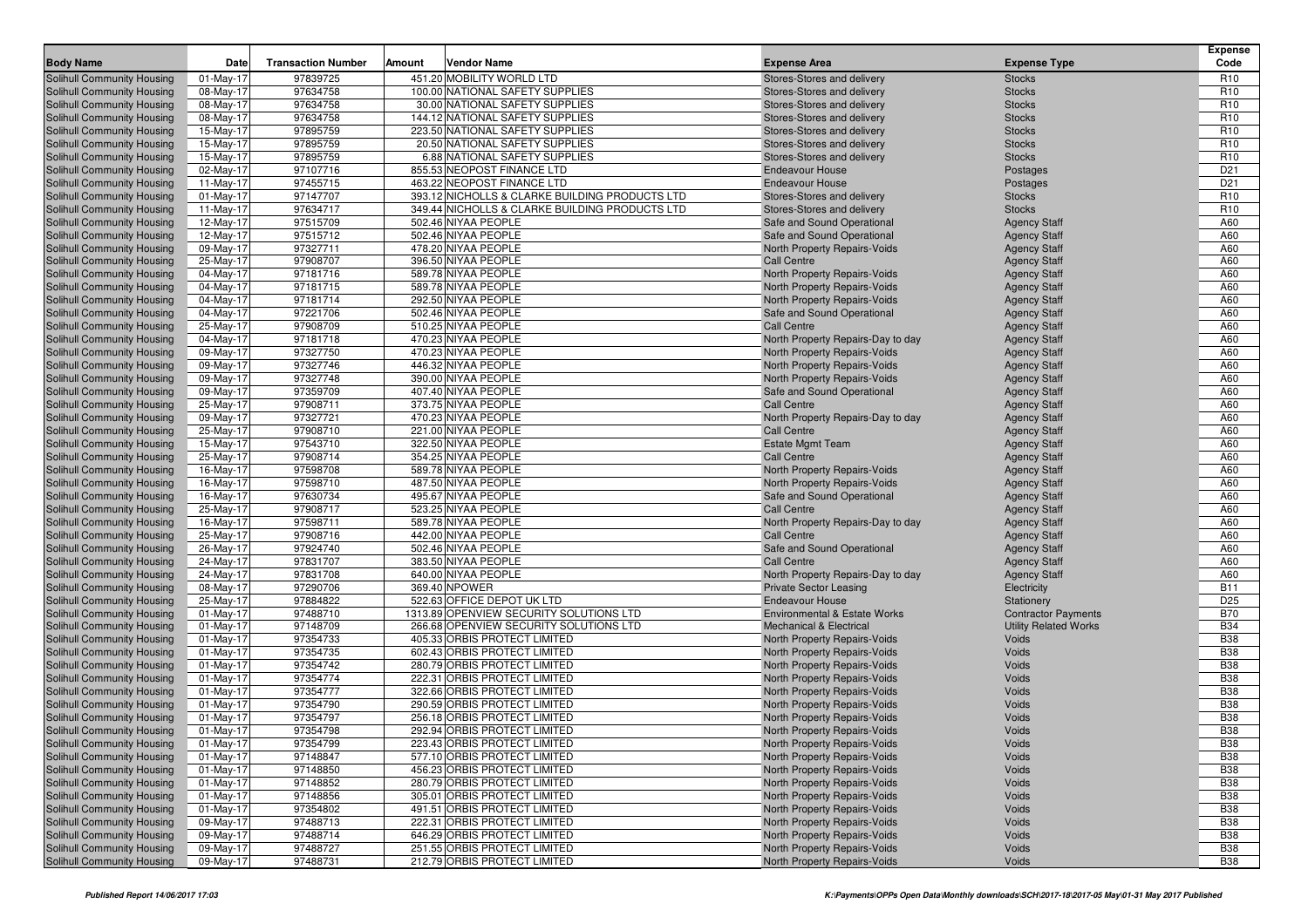| 97488733<br>Solihull Community Housing<br>09-May-17<br>270.85 ORBIS PROTECT LIMITED<br>North Property Repairs-Voids<br><b>Voids</b><br><b>B38</b><br>97488737<br><b>B38</b><br>09-May-17<br>248.80 ORBIS PROTECT LIMITED<br>North Property Repairs-Voids<br><b>Voids</b><br>Solihull Community Housing<br>09-May-17<br>97488738<br>219.61 ORBIS PROTECT LIMITED<br><b>Voids</b><br><b>B38</b><br><b>Solihull Community Housing</b><br>North Property Repairs-Voids<br>97488747<br><b>B38</b><br><b>Solihull Community Housing</b><br>09-May-17<br>501.38 ORBIS PROTECT LIMITED<br>North Property Repairs-Voids<br>Voids<br>97593720<br><b>B38</b><br>11-May-17<br>236.93 ORBIS PROTECT LIMITED<br>Voids<br><b>Solihull Community Housing</b><br>North Property Repairs-Voids<br><b>B38</b><br>97593743<br>378.05 ORBIS PROTECT LIMITED<br>Voids<br><b>Solihull Community Housing</b><br>11-May-17<br>North Property Repairs-Voids<br><b>B38</b><br>16-May-17<br>97884775<br>324.65 ORBIS PROTECT LIMITED<br>North Property Repairs-Voids<br>Voids<br>Solihull Community Housing<br>16-May-17<br>97884781<br>222.31 ORBIS PROTECT LIMITED<br>Voids<br><b>B38</b><br><b>Solihull Community Housing</b><br>North Property Repairs-Voids<br><b>B38</b><br><b>Solihull Community Housing</b><br>16-May-17<br>97884785<br>253.62 ORBIS PROTECT LIMITED<br>North Property Repairs-Voids<br><b>Voids</b><br><b>B38</b><br>16-May-17<br>97884793<br>268.93 ORBIS PROTECT LIMITED<br>Voids<br><b>Solihull Community Housing</b><br>North Property Repairs-Voids<br>97884794<br><b>B38</b><br><b>Solihull Community Housing</b><br>16-May-17<br>311.78 ORBIS PROTECT LIMITED<br>North Property Repairs-Voids<br>Voids<br>97884797<br><b>B38</b><br>16-May-17<br>256.23 ORBIS PROTECT LIMITED<br>Voids<br><b>Solihull Community Housing</b><br>North Property Repairs-Voids<br>18-May-17<br>97884805<br>210.17 ORBIS PROTECT LIMITED<br>Voids<br><b>B38</b><br><b>Solihull Community Housing</b><br>North Property Repairs-Voids<br><b>B38</b><br><b>Solihull Community Housing</b><br>18-May-17<br>97884812<br>250.78 ORBIS PROTECT LIMITED<br>North Property Repairs-Voids<br>Voids<br><b>B38</b><br>97884817<br>370.61 ORBIS PROTECT LIMITED<br>Voids<br><b>Solihull Community Housing</b><br>18-May-17<br>North Property Repairs-Voids<br>97884818<br><b>B38</b><br><b>Solihull Community Housing</b><br>18-May-17<br>297.16 ORBIS PROTECT LIMITED<br>North Property Repairs-Voids<br>Voids<br><b>B38</b><br>18-May-17<br>97884820<br>209.68 ORBIS PROTECT LIMITED<br>Voids<br><b>Solihull Community Housing</b><br>North Property Repairs-Voids<br><b>B38</b><br>23-May-17<br>97884834<br>222.31 ORBIS PROTECT LIMITED<br>Voids<br><b>Solihull Community Housing</b><br>North Property Repairs-Voids<br><b>B38</b><br><b>Solihull Community Housing</b><br>23-May-17<br>97884836<br>253.84 ORBIS PROTECT LIMITED<br>North Property Repairs-Voids<br>Voids<br><b>B38</b><br>97884837<br>317.12 ORBIS PROTECT LIMITED<br>Voids<br><b>Solihull Community Housing</b><br>23-May-17<br>North Property Repairs-Voids<br>97884840<br><b>B38</b><br><b>Solihull Community Housing</b><br>23-May-17<br>336.27 ORBIS PROTECT LIMITED<br>North Property Repairs-Voids<br>Voids<br>D <sub>59</sub><br>97816706<br>3166.66 ORBIS PROTECT LIMITED<br>Solihull Community Housing<br>23-May-17<br>Call Centre<br><b>Other Fees and Charges</b><br>$01$ -May-17<br>97895767<br>6555.97 PACE PETROLEUM LTD<br>Stores-Stores and delivery<br>R <sub>10</sub><br><b>Solihull Community Housing</b><br><b>Stocks</b><br>D <sub>59</sub><br><b>Solihull Community Housing</b><br>05-May-17<br>97234713<br>960.00 PENNINGTON CHOICE LTD<br><b>Energy Performance Certificates</b><br><b>Other Fees and Charges</b><br><b>B90</b><br>97882758<br>2669.94 PHS GROUP PLC<br>Solihull Community Housing<br>25-May-17<br><b>Endeavour House</b><br><b>Other Premises Costs</b><br>97181713<br><b>B34</b><br><b>Solihull Community Housing</b><br>04-May-17<br>3383.91 QUALITY GAS AUDIT SERVICES LTD<br><b>Mechanical &amp; Electrical</b><br><b>Utility Related Works</b><br><b>B70</b><br>$01$ -May-17<br>97607706<br>3036.00 R S MILLER ROOFING (WOLVERHAMPTON) LTD<br><b>Solihull Community Housing</b><br><b>Pitched Re-roofing</b><br><b>Contractor Payments</b><br><b>B70</b><br>$01$ -May-17<br>97607706<br>2728.00 R S MILLER ROOFING(WOLVERHAMPTON) LTD<br><b>Solihull Community Housing</b><br><b>Pitched Re-roofing</b><br><b>Contractor Payments</b><br><b>B70</b><br><b>Solihull Community Housing</b><br>$01$ -May-17<br>97607706<br>2892.00 R S MILLER ROOFING(WOLVERHAMPTON) LTD<br>Pitched Re-roofing<br><b>Contractor Payments</b><br><b>B70</b><br>97607706<br>3110.00 R S MILLER ROOFING (WOLVERHAMPTON) LTD<br><b>Solihull Community Housing</b><br>01-May-17<br><b>Pitched Re-roofing</b><br><b>Contractor Payments</b><br>97607706<br><b>B70</b><br>$01$ -May-17<br>3110.00 R S MILLER ROOFING (WOLVERHAMPTON) LTD<br>Pitched Re-roofing<br><b>Solihull Community Housing</b><br><b>Contractor Payments</b><br><b>B70</b><br>$01$ -May-17<br>97607706<br>2892.00 R S MILLER ROOFING(WOLVERHAMPTON) LTD<br>Solihull Community Housing<br><b>Pitched Re-roofing</b><br><b>Contractor Payments</b><br><b>B70</b><br>$01$ -May-17<br>97607706<br>2728.00 R S MILLER ROOFING(WOLVERHAMPTON) LTD<br><b>Solihull Community Housing</b><br><b>Pitched Re-roofing</b><br><b>Contractor Payments</b><br><b>B70</b><br><b>Solihull Community Housing</b><br>$01$ -May-17<br>97607706<br>2892.00 R S MILLER ROOFING(WOLVERHAMPTON) LTD<br>Pitched Re-roofing<br><b>Contractor Payments</b><br><b>B70</b><br>01-May-17<br>97607706<br>3004.00 R S MILLER ROOFING (WOLVERHAMPTON) LTD<br><b>Solihull Community Housing</b><br><b>Pitched Re-roofing</b><br><b>Contractor Payments</b><br>97607706<br><b>B70</b><br>$01$ -May-17<br>2997.20 R S MILLER ROOFING (WOLVERHAMPTON) LTD<br>Pitched Re-roofing<br><b>Solihull Community Housing</b><br><b>Contractor Payments</b><br><b>B70</b><br>$01$ -May-17<br>97607706<br>3004.00 R S MILLER ROOFING (WOLVERHAMPTON) LTD<br><b>Solihull Community Housing</b><br><b>Pitched Re-roofing</b><br><b>Contractor Payments</b><br><b>B70</b><br>$01$ -May-17<br>97607706<br>3272.00 R S MILLER ROOFING(WOLVERHAMPTON) LTD<br><b>Solihull Community Housing</b><br><b>Pitched Re-roofing</b><br><b>Contractor Payments</b><br><b>B70</b><br><b>Solihull Community Housing</b><br>$01$ -May-17<br>97607706<br>3272.00 R S MILLER ROOFING(WOLVERHAMPTON) LTD<br>Pitched Re-roofing<br><b>Contractor Payments</b><br><b>B70</b><br>01-May-17<br>97607706<br>3416.00 R S MILLER ROOFING (WOLVERHAMPTON) LTD<br><b>Solihull Community Housing</b><br><b>Pitched Re-roofing</b><br><b>Contractor Payments</b><br>97607706<br><b>B70</b><br>$01$ -May-17<br>3422.00 R S MILLER ROOFING (WOLVERHAMPTON) LTD<br>Pitched Re-roofing<br><b>Solihull Community Housing</b><br><b>Contractor Payments</b><br><b>B70</b><br>01-May-17<br>97607706<br>2892.00 R S MILLER ROOFING(WOLVERHAMPTON) LTD<br><b>Solihull Community Housing</b><br><b>Pitched Re-roofing</b><br><b>Contractor Payments</b><br><b>B70</b><br>$01$ -May-17<br>97607706<br>2728.00 R S MILLER ROOFING(WOLVERHAMPTON) LTD<br><b>Solihull Community Housing</b><br><b>Pitched Re-roofing</b><br><b>Contractor Payments</b><br><b>Solihull Community Housing</b><br>$01-May-17$<br>97607706<br>2892.00 R S MILLER ROOFING(WOLVERHAMPTON) LTD<br><b>B70</b><br><b>Pitched Re-roofing</b><br><b>Contractor Payments</b><br><b>B70</b><br>01-May-17<br>97607706<br>4540.20 R S MILLER ROOFING(WOLVERHAMPTON) LTD<br><b>Solihull Community Housing</b><br><b>Pitched Re-roofing</b><br><b>Contractor Payments</b><br>97950711<br>A60<br>26-May-17<br>776.72 RANDSTAD EMPLOYMENT BUREAU LTD<br><b>Solihull Community Housing</b><br>Lettings & Management<br><b>Agency Staff</b><br>A60<br>10-May-17<br>97414711<br>371.69 RANDSTAD EMPLOYMENT BUREAU LTD<br><b>Solihull Community Housing</b><br>Lettings & Management<br><b>Agency Staff</b><br>10-May-17<br>97414711<br>329.11 RANDSTAD EMPLOYMENT BUREAU LTD<br>Anti Graffiti Team<br>Pay: APT & C<br>A10<br><b>Solihull Community Housing</b><br>A60<br><b>Solihull Community Housing</b><br>10-May-17<br>97414713<br>689.12 RANDSTAD EMPLOYMENT BUREAU LTD<br>Lettings & Management<br><b>Agency Staff</b><br>97225707<br>689.12 RANDSTAD EMPLOYMENT BUREAU LTD<br>A10<br><b>Solihull Community Housing</b><br>04-May-17<br>Anti Graffiti Team<br>Pay: APT & C<br>97950713<br>A60<br><b>Solihull Community Housing</b><br>26-May-17<br>689.12 RANDSTAD EMPLOYMENT BUREAU LTD<br>Lettings & Management<br><b>Agency Staff</b><br><b>Agency Staff</b><br><b>Solihull Community Housing</b><br>26-May-17<br>97950718<br>864.32 RANDSTAD EMPLOYMENT BUREAU LTD<br>Lettings & Management<br>A60<br>$26$ -May- $17$<br>97950723<br><b>Solihull Community Housing</b><br>864.32 RANDSTAD EMPLOYMENT BUREAU LTD<br>Lettings & Management<br><b>Agency Staff</b><br>A60<br>12-May-17<br>97515722<br>D41<br><b>Solihull Community Housing</b><br>430.46 RAPIDE COMMUNICATION LIMITED<br>North Property Repairs-Day to day<br><b>Mobile Phones</b><br>U20<br><b>Solihull Community Housing</b><br>19-May-17<br>97713706<br>570.00 REDACTED PERSONAL INFORMATION<br><b>Balance Sheet</b><br>Provision For Homelessness<br>97068710<br>5436.34 REDACTED PERSONAL INFORMATION<br><b>B70</b><br><b>Solihull Community Housing</b><br>02-May-17<br>Private Sector - Disabled Facilities Grants<br><b>Contractor Payments</b><br>3335.76 REDACTED PERSONAL INFORMATION<br><b>B70</b><br><b>Solihull Community Housing</b><br>08-May-17<br>97287706<br>Private Sector - Disabled Facilities Grants<br><b>Contractor Payments</b><br>97068709<br>10000.00 REDACTED PERSONAL INFORMATION<br><b>B70</b><br><b>Solihull Community Housing</b><br>02-May-17<br>Private Sector - Disabled Facilities Grants<br><b>Contractor Payments</b><br>97068707<br>Solihull Community Housing<br>02-May-17<br>300.00 REDACTED PERSONAL INFORMATION<br>Income Collection Team<br><b>Tenant Expenses</b><br>D61<br><b>B70</b><br><b>Solihull Community Housing</b><br>19-May-17<br>97727706<br>3987.54 REDACTED PERSONAL INFORMATION<br>Private Sector - Disabled Facilities Grants<br><b>Contractor Payments</b><br>4264.62 REDACTED PERSONAL INFORMATION | <b>Body Name</b>           | <b>Date</b> | <b>Transaction Number</b> | Amount | <b>Vendor Name</b> | <b>Expense Area</b>                         | <b>Expense Type</b>        | <b>Expense</b><br>Code |
|-------------------------------------------------------------------------------------------------------------------------------------------------------------------------------------------------------------------------------------------------------------------------------------------------------------------------------------------------------------------------------------------------------------------------------------------------------------------------------------------------------------------------------------------------------------------------------------------------------------------------------------------------------------------------------------------------------------------------------------------------------------------------------------------------------------------------------------------------------------------------------------------------------------------------------------------------------------------------------------------------------------------------------------------------------------------------------------------------------------------------------------------------------------------------------------------------------------------------------------------------------------------------------------------------------------------------------------------------------------------------------------------------------------------------------------------------------------------------------------------------------------------------------------------------------------------------------------------------------------------------------------------------------------------------------------------------------------------------------------------------------------------------------------------------------------------------------------------------------------------------------------------------------------------------------------------------------------------------------------------------------------------------------------------------------------------------------------------------------------------------------------------------------------------------------------------------------------------------------------------------------------------------------------------------------------------------------------------------------------------------------------------------------------------------------------------------------------------------------------------------------------------------------------------------------------------------------------------------------------------------------------------------------------------------------------------------------------------------------------------------------------------------------------------------------------------------------------------------------------------------------------------------------------------------------------------------------------------------------------------------------------------------------------------------------------------------------------------------------------------------------------------------------------------------------------------------------------------------------------------------------------------------------------------------------------------------------------------------------------------------------------------------------------------------------------------------------------------------------------------------------------------------------------------------------------------------------------------------------------------------------------------------------------------------------------------------------------------------------------------------------------------------------------------------------------------------------------------------------------------------------------------------------------------------------------------------------------------------------------------------------------------------------------------------------------------------------------------------------------------------------------------------------------------------------------------------------------------------------------------------------------------------------------------------------------------------------------------------------------------------------------------------------------------------------------------------------------------------------------------------------------------------------------------------------------------------------------------------------------------------------------------------------------------------------------------------------------------------------------------------------------------------------------------------------------------------------------------------------------------------------------------------------------------------------------------------------------------------------------------------------------------------------------------------------------------------------------------------------------------------------------------------------------------------------------------------------------------------------------------------------------------------------------------------------------------------------------------------------------------------------------------------------------------------------------------------------------------------------------------------------------------------------------------------------------------------------------------------------------------------------------------------------------------------------------------------------------------------------------------------------------------------------------------------------------------------------------------------------------------------------------------------------------------------------------------------------------------------------------------------------------------------------------------------------------------------------------------------------------------------------------------------------------------------------------------------------------------------------------------------------------------------------------------------------------------------------------------------------------------------------------------------------------------------------------------------------------------------------------------------------------------------------------------------------------------------------------------------------------------------------------------------------------------------------------------------------------------------------------------------------------------------------------------------------------------------------------------------------------------------------------------------------------------------------------------------------------------------------------------------------------------------------------------------------------------------------------------------------------------------------------------------------------------------------------------------------------------------------------------------------------------------------------------------------------------------------------------------------------------------------------------------------------------------------------------------------------------------------------------------------------------------------------------------------------------------------------------------------------------------------------------------------------------------------------------------------------------------------------------------------------------------------------------------------------------------------------------------------------------------------------------------------------------------------------------------------------------------------------------------------------------------------------------------------------------------------------------------------------------------------------------------------------------------------------------------------------------------------------------------------------------------------------------------------------------------------------------------------------------------------------------------------------------------------------------------------------------------------------------------------------------------------------------------------------------------------------------------------------------------------------------------------------------------------------------------------------------------------------------------------------------------------------------------------------------------------------------------------------------------------------------------------------------------------------------------------------------------------------------------------------------------------------------------------------------------------------------------------------------------------------------------------------------------------------------------------------------------------------------------------------------------------------------------------------------------------------------------------------------------------------------------------------------------------------------------------------------------------------------------------------------------------------------------------------------------------------------------------------------------------------------------------------------------------------------------------------------------------------------------------------------------------------------------------------------------------------------------------------------------------------------------------------------------------------------------------------------------------------------------------------------------------------------------------------------------------------------------------------------------------------------------------------------------------------------------------------------------------------------------------------------------------------------------------------------------------------------------------------------------------------------------------------------------------------------|----------------------------|-------------|---------------------------|--------|--------------------|---------------------------------------------|----------------------------|------------------------|
|                                                                                                                                                                                                                                                                                                                                                                                                                                                                                                                                                                                                                                                                                                                                                                                                                                                                                                                                                                                                                                                                                                                                                                                                                                                                                                                                                                                                                                                                                                                                                                                                                                                                                                                                                                                                                                                                                                                                                                                                                                                                                                                                                                                                                                                                                                                                                                                                                                                                                                                                                                                                                                                                                                                                                                                                                                                                                                                                                                                                                                                                                                                                                                                                                                                                                                                                                                                                                                                                                                                                                                                                                                                                                                                                                                                                                                                                                                                                                                                                                                                                                                                                                                                                                                                                                                                                                                                                                                                                                                                                                                                                                                                                                                                                                                                                                                                                                                                                                                                                                                                                                                                                                                                                                                                                                                                                                                                                                                                                                                                                                                                                                                                                                                                                                                                                                                                                                                                                                                                                                                                                                                                                                                                                                                                                                                                                                                                                                                                                                                                                                                                                                                                                                                                                                                                                                                                                                                                                                                                                                                                                                                                                                                                                                                                                                                                                                                                                                                                                                                                                                                                                                                                                                                                                                                                                                                                                                                                                                                                                                                                                                                                                                                                                                                                                                                                                                                                                                                                                                                                                                                                                                                                                                                                                                                                                                                                                                                                                                                                                                                                                                                                                                                                                                                                                                                                                                                                                                                                                                                                                                                                                                                                                                                                                                                                                                                                                                                                                                                                                                                                                                                                                                                                                                                                                                                                                                                                                                                           |                            |             |                           |        |                    |                                             |                            |                        |
|                                                                                                                                                                                                                                                                                                                                                                                                                                                                                                                                                                                                                                                                                                                                                                                                                                                                                                                                                                                                                                                                                                                                                                                                                                                                                                                                                                                                                                                                                                                                                                                                                                                                                                                                                                                                                                                                                                                                                                                                                                                                                                                                                                                                                                                                                                                                                                                                                                                                                                                                                                                                                                                                                                                                                                                                                                                                                                                                                                                                                                                                                                                                                                                                                                                                                                                                                                                                                                                                                                                                                                                                                                                                                                                                                                                                                                                                                                                                                                                                                                                                                                                                                                                                                                                                                                                                                                                                                                                                                                                                                                                                                                                                                                                                                                                                                                                                                                                                                                                                                                                                                                                                                                                                                                                                                                                                                                                                                                                                                                                                                                                                                                                                                                                                                                                                                                                                                                                                                                                                                                                                                                                                                                                                                                                                                                                                                                                                                                                                                                                                                                                                                                                                                                                                                                                                                                                                                                                                                                                                                                                                                                                                                                                                                                                                                                                                                                                                                                                                                                                                                                                                                                                                                                                                                                                                                                                                                                                                                                                                                                                                                                                                                                                                                                                                                                                                                                                                                                                                                                                                                                                                                                                                                                                                                                                                                                                                                                                                                                                                                                                                                                                                                                                                                                                                                                                                                                                                                                                                                                                                                                                                                                                                                                                                                                                                                                                                                                                                                                                                                                                                                                                                                                                                                                                                                                                                                                                                                                           |                            |             |                           |        |                    |                                             |                            |                        |
|                                                                                                                                                                                                                                                                                                                                                                                                                                                                                                                                                                                                                                                                                                                                                                                                                                                                                                                                                                                                                                                                                                                                                                                                                                                                                                                                                                                                                                                                                                                                                                                                                                                                                                                                                                                                                                                                                                                                                                                                                                                                                                                                                                                                                                                                                                                                                                                                                                                                                                                                                                                                                                                                                                                                                                                                                                                                                                                                                                                                                                                                                                                                                                                                                                                                                                                                                                                                                                                                                                                                                                                                                                                                                                                                                                                                                                                                                                                                                                                                                                                                                                                                                                                                                                                                                                                                                                                                                                                                                                                                                                                                                                                                                                                                                                                                                                                                                                                                                                                                                                                                                                                                                                                                                                                                                                                                                                                                                                                                                                                                                                                                                                                                                                                                                                                                                                                                                                                                                                                                                                                                                                                                                                                                                                                                                                                                                                                                                                                                                                                                                                                                                                                                                                                                                                                                                                                                                                                                                                                                                                                                                                                                                                                                                                                                                                                                                                                                                                                                                                                                                                                                                                                                                                                                                                                                                                                                                                                                                                                                                                                                                                                                                                                                                                                                                                                                                                                                                                                                                                                                                                                                                                                                                                                                                                                                                                                                                                                                                                                                                                                                                                                                                                                                                                                                                                                                                                                                                                                                                                                                                                                                                                                                                                                                                                                                                                                                                                                                                                                                                                                                                                                                                                                                                                                                                                                                                                                                                                           |                            |             |                           |        |                    |                                             |                            |                        |
|                                                                                                                                                                                                                                                                                                                                                                                                                                                                                                                                                                                                                                                                                                                                                                                                                                                                                                                                                                                                                                                                                                                                                                                                                                                                                                                                                                                                                                                                                                                                                                                                                                                                                                                                                                                                                                                                                                                                                                                                                                                                                                                                                                                                                                                                                                                                                                                                                                                                                                                                                                                                                                                                                                                                                                                                                                                                                                                                                                                                                                                                                                                                                                                                                                                                                                                                                                                                                                                                                                                                                                                                                                                                                                                                                                                                                                                                                                                                                                                                                                                                                                                                                                                                                                                                                                                                                                                                                                                                                                                                                                                                                                                                                                                                                                                                                                                                                                                                                                                                                                                                                                                                                                                                                                                                                                                                                                                                                                                                                                                                                                                                                                                                                                                                                                                                                                                                                                                                                                                                                                                                                                                                                                                                                                                                                                                                                                                                                                                                                                                                                                                                                                                                                                                                                                                                                                                                                                                                                                                                                                                                                                                                                                                                                                                                                                                                                                                                                                                                                                                                                                                                                                                                                                                                                                                                                                                                                                                                                                                                                                                                                                                                                                                                                                                                                                                                                                                                                                                                                                                                                                                                                                                                                                                                                                                                                                                                                                                                                                                                                                                                                                                                                                                                                                                                                                                                                                                                                                                                                                                                                                                                                                                                                                                                                                                                                                                                                                                                                                                                                                                                                                                                                                                                                                                                                                                                                                                                                                           |                            |             |                           |        |                    |                                             |                            |                        |
|                                                                                                                                                                                                                                                                                                                                                                                                                                                                                                                                                                                                                                                                                                                                                                                                                                                                                                                                                                                                                                                                                                                                                                                                                                                                                                                                                                                                                                                                                                                                                                                                                                                                                                                                                                                                                                                                                                                                                                                                                                                                                                                                                                                                                                                                                                                                                                                                                                                                                                                                                                                                                                                                                                                                                                                                                                                                                                                                                                                                                                                                                                                                                                                                                                                                                                                                                                                                                                                                                                                                                                                                                                                                                                                                                                                                                                                                                                                                                                                                                                                                                                                                                                                                                                                                                                                                                                                                                                                                                                                                                                                                                                                                                                                                                                                                                                                                                                                                                                                                                                                                                                                                                                                                                                                                                                                                                                                                                                                                                                                                                                                                                                                                                                                                                                                                                                                                                                                                                                                                                                                                                                                                                                                                                                                                                                                                                                                                                                                                                                                                                                                                                                                                                                                                                                                                                                                                                                                                                                                                                                                                                                                                                                                                                                                                                                                                                                                                                                                                                                                                                                                                                                                                                                                                                                                                                                                                                                                                                                                                                                                                                                                                                                                                                                                                                                                                                                                                                                                                                                                                                                                                                                                                                                                                                                                                                                                                                                                                                                                                                                                                                                                                                                                                                                                                                                                                                                                                                                                                                                                                                                                                                                                                                                                                                                                                                                                                                                                                                                                                                                                                                                                                                                                                                                                                                                                                                                                                                                           |                            |             |                           |        |                    |                                             |                            |                        |
|                                                                                                                                                                                                                                                                                                                                                                                                                                                                                                                                                                                                                                                                                                                                                                                                                                                                                                                                                                                                                                                                                                                                                                                                                                                                                                                                                                                                                                                                                                                                                                                                                                                                                                                                                                                                                                                                                                                                                                                                                                                                                                                                                                                                                                                                                                                                                                                                                                                                                                                                                                                                                                                                                                                                                                                                                                                                                                                                                                                                                                                                                                                                                                                                                                                                                                                                                                                                                                                                                                                                                                                                                                                                                                                                                                                                                                                                                                                                                                                                                                                                                                                                                                                                                                                                                                                                                                                                                                                                                                                                                                                                                                                                                                                                                                                                                                                                                                                                                                                                                                                                                                                                                                                                                                                                                                                                                                                                                                                                                                                                                                                                                                                                                                                                                                                                                                                                                                                                                                                                                                                                                                                                                                                                                                                                                                                                                                                                                                                                                                                                                                                                                                                                                                                                                                                                                                                                                                                                                                                                                                                                                                                                                                                                                                                                                                                                                                                                                                                                                                                                                                                                                                                                                                                                                                                                                                                                                                                                                                                                                                                                                                                                                                                                                                                                                                                                                                                                                                                                                                                                                                                                                                                                                                                                                                                                                                                                                                                                                                                                                                                                                                                                                                                                                                                                                                                                                                                                                                                                                                                                                                                                                                                                                                                                                                                                                                                                                                                                                                                                                                                                                                                                                                                                                                                                                                                                                                                                                                           |                            |             |                           |        |                    |                                             |                            |                        |
|                                                                                                                                                                                                                                                                                                                                                                                                                                                                                                                                                                                                                                                                                                                                                                                                                                                                                                                                                                                                                                                                                                                                                                                                                                                                                                                                                                                                                                                                                                                                                                                                                                                                                                                                                                                                                                                                                                                                                                                                                                                                                                                                                                                                                                                                                                                                                                                                                                                                                                                                                                                                                                                                                                                                                                                                                                                                                                                                                                                                                                                                                                                                                                                                                                                                                                                                                                                                                                                                                                                                                                                                                                                                                                                                                                                                                                                                                                                                                                                                                                                                                                                                                                                                                                                                                                                                                                                                                                                                                                                                                                                                                                                                                                                                                                                                                                                                                                                                                                                                                                                                                                                                                                                                                                                                                                                                                                                                                                                                                                                                                                                                                                                                                                                                                                                                                                                                                                                                                                                                                                                                                                                                                                                                                                                                                                                                                                                                                                                                                                                                                                                                                                                                                                                                                                                                                                                                                                                                                                                                                                                                                                                                                                                                                                                                                                                                                                                                                                                                                                                                                                                                                                                                                                                                                                                                                                                                                                                                                                                                                                                                                                                                                                                                                                                                                                                                                                                                                                                                                                                                                                                                                                                                                                                                                                                                                                                                                                                                                                                                                                                                                                                                                                                                                                                                                                                                                                                                                                                                                                                                                                                                                                                                                                                                                                                                                                                                                                                                                                                                                                                                                                                                                                                                                                                                                                                                                                                                                                           |                            |             |                           |        |                    |                                             |                            |                        |
|                                                                                                                                                                                                                                                                                                                                                                                                                                                                                                                                                                                                                                                                                                                                                                                                                                                                                                                                                                                                                                                                                                                                                                                                                                                                                                                                                                                                                                                                                                                                                                                                                                                                                                                                                                                                                                                                                                                                                                                                                                                                                                                                                                                                                                                                                                                                                                                                                                                                                                                                                                                                                                                                                                                                                                                                                                                                                                                                                                                                                                                                                                                                                                                                                                                                                                                                                                                                                                                                                                                                                                                                                                                                                                                                                                                                                                                                                                                                                                                                                                                                                                                                                                                                                                                                                                                                                                                                                                                                                                                                                                                                                                                                                                                                                                                                                                                                                                                                                                                                                                                                                                                                                                                                                                                                                                                                                                                                                                                                                                                                                                                                                                                                                                                                                                                                                                                                                                                                                                                                                                                                                                                                                                                                                                                                                                                                                                                                                                                                                                                                                                                                                                                                                                                                                                                                                                                                                                                                                                                                                                                                                                                                                                                                                                                                                                                                                                                                                                                                                                                                                                                                                                                                                                                                                                                                                                                                                                                                                                                                                                                                                                                                                                                                                                                                                                                                                                                                                                                                                                                                                                                                                                                                                                                                                                                                                                                                                                                                                                                                                                                                                                                                                                                                                                                                                                                                                                                                                                                                                                                                                                                                                                                                                                                                                                                                                                                                                                                                                                                                                                                                                                                                                                                                                                                                                                                                                                                                                                           |                            |             |                           |        |                    |                                             |                            |                        |
|                                                                                                                                                                                                                                                                                                                                                                                                                                                                                                                                                                                                                                                                                                                                                                                                                                                                                                                                                                                                                                                                                                                                                                                                                                                                                                                                                                                                                                                                                                                                                                                                                                                                                                                                                                                                                                                                                                                                                                                                                                                                                                                                                                                                                                                                                                                                                                                                                                                                                                                                                                                                                                                                                                                                                                                                                                                                                                                                                                                                                                                                                                                                                                                                                                                                                                                                                                                                                                                                                                                                                                                                                                                                                                                                                                                                                                                                                                                                                                                                                                                                                                                                                                                                                                                                                                                                                                                                                                                                                                                                                                                                                                                                                                                                                                                                                                                                                                                                                                                                                                                                                                                                                                                                                                                                                                                                                                                                                                                                                                                                                                                                                                                                                                                                                                                                                                                                                                                                                                                                                                                                                                                                                                                                                                                                                                                                                                                                                                                                                                                                                                                                                                                                                                                                                                                                                                                                                                                                                                                                                                                                                                                                                                                                                                                                                                                                                                                                                                                                                                                                                                                                                                                                                                                                                                                                                                                                                                                                                                                                                                                                                                                                                                                                                                                                                                                                                                                                                                                                                                                                                                                                                                                                                                                                                                                                                                                                                                                                                                                                                                                                                                                                                                                                                                                                                                                                                                                                                                                                                                                                                                                                                                                                                                                                                                                                                                                                                                                                                                                                                                                                                                                                                                                                                                                                                                                                                                                                                                           |                            |             |                           |        |                    |                                             |                            |                        |
|                                                                                                                                                                                                                                                                                                                                                                                                                                                                                                                                                                                                                                                                                                                                                                                                                                                                                                                                                                                                                                                                                                                                                                                                                                                                                                                                                                                                                                                                                                                                                                                                                                                                                                                                                                                                                                                                                                                                                                                                                                                                                                                                                                                                                                                                                                                                                                                                                                                                                                                                                                                                                                                                                                                                                                                                                                                                                                                                                                                                                                                                                                                                                                                                                                                                                                                                                                                                                                                                                                                                                                                                                                                                                                                                                                                                                                                                                                                                                                                                                                                                                                                                                                                                                                                                                                                                                                                                                                                                                                                                                                                                                                                                                                                                                                                                                                                                                                                                                                                                                                                                                                                                                                                                                                                                                                                                                                                                                                                                                                                                                                                                                                                                                                                                                                                                                                                                                                                                                                                                                                                                                                                                                                                                                                                                                                                                                                                                                                                                                                                                                                                                                                                                                                                                                                                                                                                                                                                                                                                                                                                                                                                                                                                                                                                                                                                                                                                                                                                                                                                                                                                                                                                                                                                                                                                                                                                                                                                                                                                                                                                                                                                                                                                                                                                                                                                                                                                                                                                                                                                                                                                                                                                                                                                                                                                                                                                                                                                                                                                                                                                                                                                                                                                                                                                                                                                                                                                                                                                                                                                                                                                                                                                                                                                                                                                                                                                                                                                                                                                                                                                                                                                                                                                                                                                                                                                                                                                                                                           |                            |             |                           |        |                    |                                             |                            |                        |
|                                                                                                                                                                                                                                                                                                                                                                                                                                                                                                                                                                                                                                                                                                                                                                                                                                                                                                                                                                                                                                                                                                                                                                                                                                                                                                                                                                                                                                                                                                                                                                                                                                                                                                                                                                                                                                                                                                                                                                                                                                                                                                                                                                                                                                                                                                                                                                                                                                                                                                                                                                                                                                                                                                                                                                                                                                                                                                                                                                                                                                                                                                                                                                                                                                                                                                                                                                                                                                                                                                                                                                                                                                                                                                                                                                                                                                                                                                                                                                                                                                                                                                                                                                                                                                                                                                                                                                                                                                                                                                                                                                                                                                                                                                                                                                                                                                                                                                                                                                                                                                                                                                                                                                                                                                                                                                                                                                                                                                                                                                                                                                                                                                                                                                                                                                                                                                                                                                                                                                                                                                                                                                                                                                                                                                                                                                                                                                                                                                                                                                                                                                                                                                                                                                                                                                                                                                                                                                                                                                                                                                                                                                                                                                                                                                                                                                                                                                                                                                                                                                                                                                                                                                                                                                                                                                                                                                                                                                                                                                                                                                                                                                                                                                                                                                                                                                                                                                                                                                                                                                                                                                                                                                                                                                                                                                                                                                                                                                                                                                                                                                                                                                                                                                                                                                                                                                                                                                                                                                                                                                                                                                                                                                                                                                                                                                                                                                                                                                                                                                                                                                                                                                                                                                                                                                                                                                                                                                                                                                           |                            |             |                           |        |                    |                                             |                            |                        |
|                                                                                                                                                                                                                                                                                                                                                                                                                                                                                                                                                                                                                                                                                                                                                                                                                                                                                                                                                                                                                                                                                                                                                                                                                                                                                                                                                                                                                                                                                                                                                                                                                                                                                                                                                                                                                                                                                                                                                                                                                                                                                                                                                                                                                                                                                                                                                                                                                                                                                                                                                                                                                                                                                                                                                                                                                                                                                                                                                                                                                                                                                                                                                                                                                                                                                                                                                                                                                                                                                                                                                                                                                                                                                                                                                                                                                                                                                                                                                                                                                                                                                                                                                                                                                                                                                                                                                                                                                                                                                                                                                                                                                                                                                                                                                                                                                                                                                                                                                                                                                                                                                                                                                                                                                                                                                                                                                                                                                                                                                                                                                                                                                                                                                                                                                                                                                                                                                                                                                                                                                                                                                                                                                                                                                                                                                                                                                                                                                                                                                                                                                                                                                                                                                                                                                                                                                                                                                                                                                                                                                                                                                                                                                                                                                                                                                                                                                                                                                                                                                                                                                                                                                                                                                                                                                                                                                                                                                                                                                                                                                                                                                                                                                                                                                                                                                                                                                                                                                                                                                                                                                                                                                                                                                                                                                                                                                                                                                                                                                                                                                                                                                                                                                                                                                                                                                                                                                                                                                                                                                                                                                                                                                                                                                                                                                                                                                                                                                                                                                                                                                                                                                                                                                                                                                                                                                                                                                                                                                                           |                            |             |                           |        |                    |                                             |                            |                        |
|                                                                                                                                                                                                                                                                                                                                                                                                                                                                                                                                                                                                                                                                                                                                                                                                                                                                                                                                                                                                                                                                                                                                                                                                                                                                                                                                                                                                                                                                                                                                                                                                                                                                                                                                                                                                                                                                                                                                                                                                                                                                                                                                                                                                                                                                                                                                                                                                                                                                                                                                                                                                                                                                                                                                                                                                                                                                                                                                                                                                                                                                                                                                                                                                                                                                                                                                                                                                                                                                                                                                                                                                                                                                                                                                                                                                                                                                                                                                                                                                                                                                                                                                                                                                                                                                                                                                                                                                                                                                                                                                                                                                                                                                                                                                                                                                                                                                                                                                                                                                                                                                                                                                                                                                                                                                                                                                                                                                                                                                                                                                                                                                                                                                                                                                                                                                                                                                                                                                                                                                                                                                                                                                                                                                                                                                                                                                                                                                                                                                                                                                                                                                                                                                                                                                                                                                                                                                                                                                                                                                                                                                                                                                                                                                                                                                                                                                                                                                                                                                                                                                                                                                                                                                                                                                                                                                                                                                                                                                                                                                                                                                                                                                                                                                                                                                                                                                                                                                                                                                                                                                                                                                                                                                                                                                                                                                                                                                                                                                                                                                                                                                                                                                                                                                                                                                                                                                                                                                                                                                                                                                                                                                                                                                                                                                                                                                                                                                                                                                                                                                                                                                                                                                                                                                                                                                                                                                                                                                                                           |                            |             |                           |        |                    |                                             |                            |                        |
|                                                                                                                                                                                                                                                                                                                                                                                                                                                                                                                                                                                                                                                                                                                                                                                                                                                                                                                                                                                                                                                                                                                                                                                                                                                                                                                                                                                                                                                                                                                                                                                                                                                                                                                                                                                                                                                                                                                                                                                                                                                                                                                                                                                                                                                                                                                                                                                                                                                                                                                                                                                                                                                                                                                                                                                                                                                                                                                                                                                                                                                                                                                                                                                                                                                                                                                                                                                                                                                                                                                                                                                                                                                                                                                                                                                                                                                                                                                                                                                                                                                                                                                                                                                                                                                                                                                                                                                                                                                                                                                                                                                                                                                                                                                                                                                                                                                                                                                                                                                                                                                                                                                                                                                                                                                                                                                                                                                                                                                                                                                                                                                                                                                                                                                                                                                                                                                                                                                                                                                                                                                                                                                                                                                                                                                                                                                                                                                                                                                                                                                                                                                                                                                                                                                                                                                                                                                                                                                                                                                                                                                                                                                                                                                                                                                                                                                                                                                                                                                                                                                                                                                                                                                                                                                                                                                                                                                                                                                                                                                                                                                                                                                                                                                                                                                                                                                                                                                                                                                                                                                                                                                                                                                                                                                                                                                                                                                                                                                                                                                                                                                                                                                                                                                                                                                                                                                                                                                                                                                                                                                                                                                                                                                                                                                                                                                                                                                                                                                                                                                                                                                                                                                                                                                                                                                                                                                                                                                                                                           |                            |             |                           |        |                    |                                             |                            |                        |
|                                                                                                                                                                                                                                                                                                                                                                                                                                                                                                                                                                                                                                                                                                                                                                                                                                                                                                                                                                                                                                                                                                                                                                                                                                                                                                                                                                                                                                                                                                                                                                                                                                                                                                                                                                                                                                                                                                                                                                                                                                                                                                                                                                                                                                                                                                                                                                                                                                                                                                                                                                                                                                                                                                                                                                                                                                                                                                                                                                                                                                                                                                                                                                                                                                                                                                                                                                                                                                                                                                                                                                                                                                                                                                                                                                                                                                                                                                                                                                                                                                                                                                                                                                                                                                                                                                                                                                                                                                                                                                                                                                                                                                                                                                                                                                                                                                                                                                                                                                                                                                                                                                                                                                                                                                                                                                                                                                                                                                                                                                                                                                                                                                                                                                                                                                                                                                                                                                                                                                                                                                                                                                                                                                                                                                                                                                                                                                                                                                                                                                                                                                                                                                                                                                                                                                                                                                                                                                                                                                                                                                                                                                                                                                                                                                                                                                                                                                                                                                                                                                                                                                                                                                                                                                                                                                                                                                                                                                                                                                                                                                                                                                                                                                                                                                                                                                                                                                                                                                                                                                                                                                                                                                                                                                                                                                                                                                                                                                                                                                                                                                                                                                                                                                                                                                                                                                                                                                                                                                                                                                                                                                                                                                                                                                                                                                                                                                                                                                                                                                                                                                                                                                                                                                                                                                                                                                                                                                                                                                           |                            |             |                           |        |                    |                                             |                            |                        |
|                                                                                                                                                                                                                                                                                                                                                                                                                                                                                                                                                                                                                                                                                                                                                                                                                                                                                                                                                                                                                                                                                                                                                                                                                                                                                                                                                                                                                                                                                                                                                                                                                                                                                                                                                                                                                                                                                                                                                                                                                                                                                                                                                                                                                                                                                                                                                                                                                                                                                                                                                                                                                                                                                                                                                                                                                                                                                                                                                                                                                                                                                                                                                                                                                                                                                                                                                                                                                                                                                                                                                                                                                                                                                                                                                                                                                                                                                                                                                                                                                                                                                                                                                                                                                                                                                                                                                                                                                                                                                                                                                                                                                                                                                                                                                                                                                                                                                                                                                                                                                                                                                                                                                                                                                                                                                                                                                                                                                                                                                                                                                                                                                                                                                                                                                                                                                                                                                                                                                                                                                                                                                                                                                                                                                                                                                                                                                                                                                                                                                                                                                                                                                                                                                                                                                                                                                                                                                                                                                                                                                                                                                                                                                                                                                                                                                                                                                                                                                                                                                                                                                                                                                                                                                                                                                                                                                                                                                                                                                                                                                                                                                                                                                                                                                                                                                                                                                                                                                                                                                                                                                                                                                                                                                                                                                                                                                                                                                                                                                                                                                                                                                                                                                                                                                                                                                                                                                                                                                                                                                                                                                                                                                                                                                                                                                                                                                                                                                                                                                                                                                                                                                                                                                                                                                                                                                                                                                                                                                                           |                            |             |                           |        |                    |                                             |                            |                        |
|                                                                                                                                                                                                                                                                                                                                                                                                                                                                                                                                                                                                                                                                                                                                                                                                                                                                                                                                                                                                                                                                                                                                                                                                                                                                                                                                                                                                                                                                                                                                                                                                                                                                                                                                                                                                                                                                                                                                                                                                                                                                                                                                                                                                                                                                                                                                                                                                                                                                                                                                                                                                                                                                                                                                                                                                                                                                                                                                                                                                                                                                                                                                                                                                                                                                                                                                                                                                                                                                                                                                                                                                                                                                                                                                                                                                                                                                                                                                                                                                                                                                                                                                                                                                                                                                                                                                                                                                                                                                                                                                                                                                                                                                                                                                                                                                                                                                                                                                                                                                                                                                                                                                                                                                                                                                                                                                                                                                                                                                                                                                                                                                                                                                                                                                                                                                                                                                                                                                                                                                                                                                                                                                                                                                                                                                                                                                                                                                                                                                                                                                                                                                                                                                                                                                                                                                                                                                                                                                                                                                                                                                                                                                                                                                                                                                                                                                                                                                                                                                                                                                                                                                                                                                                                                                                                                                                                                                                                                                                                                                                                                                                                                                                                                                                                                                                                                                                                                                                                                                                                                                                                                                                                                                                                                                                                                                                                                                                                                                                                                                                                                                                                                                                                                                                                                                                                                                                                                                                                                                                                                                                                                                                                                                                                                                                                                                                                                                                                                                                                                                                                                                                                                                                                                                                                                                                                                                                                                                                                           |                            |             |                           |        |                    |                                             |                            |                        |
|                                                                                                                                                                                                                                                                                                                                                                                                                                                                                                                                                                                                                                                                                                                                                                                                                                                                                                                                                                                                                                                                                                                                                                                                                                                                                                                                                                                                                                                                                                                                                                                                                                                                                                                                                                                                                                                                                                                                                                                                                                                                                                                                                                                                                                                                                                                                                                                                                                                                                                                                                                                                                                                                                                                                                                                                                                                                                                                                                                                                                                                                                                                                                                                                                                                                                                                                                                                                                                                                                                                                                                                                                                                                                                                                                                                                                                                                                                                                                                                                                                                                                                                                                                                                                                                                                                                                                                                                                                                                                                                                                                                                                                                                                                                                                                                                                                                                                                                                                                                                                                                                                                                                                                                                                                                                                                                                                                                                                                                                                                                                                                                                                                                                                                                                                                                                                                                                                                                                                                                                                                                                                                                                                                                                                                                                                                                                                                                                                                                                                                                                                                                                                                                                                                                                                                                                                                                                                                                                                                                                                                                                                                                                                                                                                                                                                                                                                                                                                                                                                                                                                                                                                                                                                                                                                                                                                                                                                                                                                                                                                                                                                                                                                                                                                                                                                                                                                                                                                                                                                                                                                                                                                                                                                                                                                                                                                                                                                                                                                                                                                                                                                                                                                                                                                                                                                                                                                                                                                                                                                                                                                                                                                                                                                                                                                                                                                                                                                                                                                                                                                                                                                                                                                                                                                                                                                                                                                                                                                                           |                            |             |                           |        |                    |                                             |                            |                        |
|                                                                                                                                                                                                                                                                                                                                                                                                                                                                                                                                                                                                                                                                                                                                                                                                                                                                                                                                                                                                                                                                                                                                                                                                                                                                                                                                                                                                                                                                                                                                                                                                                                                                                                                                                                                                                                                                                                                                                                                                                                                                                                                                                                                                                                                                                                                                                                                                                                                                                                                                                                                                                                                                                                                                                                                                                                                                                                                                                                                                                                                                                                                                                                                                                                                                                                                                                                                                                                                                                                                                                                                                                                                                                                                                                                                                                                                                                                                                                                                                                                                                                                                                                                                                                                                                                                                                                                                                                                                                                                                                                                                                                                                                                                                                                                                                                                                                                                                                                                                                                                                                                                                                                                                                                                                                                                                                                                                                                                                                                                                                                                                                                                                                                                                                                                                                                                                                                                                                                                                                                                                                                                                                                                                                                                                                                                                                                                                                                                                                                                                                                                                                                                                                                                                                                                                                                                                                                                                                                                                                                                                                                                                                                                                                                                                                                                                                                                                                                                                                                                                                                                                                                                                                                                                                                                                                                                                                                                                                                                                                                                                                                                                                                                                                                                                                                                                                                                                                                                                                                                                                                                                                                                                                                                                                                                                                                                                                                                                                                                                                                                                                                                                                                                                                                                                                                                                                                                                                                                                                                                                                                                                                                                                                                                                                                                                                                                                                                                                                                                                                                                                                                                                                                                                                                                                                                                                                                                                                                                           |                            |             |                           |        |                    |                                             |                            |                        |
|                                                                                                                                                                                                                                                                                                                                                                                                                                                                                                                                                                                                                                                                                                                                                                                                                                                                                                                                                                                                                                                                                                                                                                                                                                                                                                                                                                                                                                                                                                                                                                                                                                                                                                                                                                                                                                                                                                                                                                                                                                                                                                                                                                                                                                                                                                                                                                                                                                                                                                                                                                                                                                                                                                                                                                                                                                                                                                                                                                                                                                                                                                                                                                                                                                                                                                                                                                                                                                                                                                                                                                                                                                                                                                                                                                                                                                                                                                                                                                                                                                                                                                                                                                                                                                                                                                                                                                                                                                                                                                                                                                                                                                                                                                                                                                                                                                                                                                                                                                                                                                                                                                                                                                                                                                                                                                                                                                                                                                                                                                                                                                                                                                                                                                                                                                                                                                                                                                                                                                                                                                                                                                                                                                                                                                                                                                                                                                                                                                                                                                                                                                                                                                                                                                                                                                                                                                                                                                                                                                                                                                                                                                                                                                                                                                                                                                                                                                                                                                                                                                                                                                                                                                                                                                                                                                                                                                                                                                                                                                                                                                                                                                                                                                                                                                                                                                                                                                                                                                                                                                                                                                                                                                                                                                                                                                                                                                                                                                                                                                                                                                                                                                                                                                                                                                                                                                                                                                                                                                                                                                                                                                                                                                                                                                                                                                                                                                                                                                                                                                                                                                                                                                                                                                                                                                                                                                                                                                                                                                           |                            |             |                           |        |                    |                                             |                            |                        |
|                                                                                                                                                                                                                                                                                                                                                                                                                                                                                                                                                                                                                                                                                                                                                                                                                                                                                                                                                                                                                                                                                                                                                                                                                                                                                                                                                                                                                                                                                                                                                                                                                                                                                                                                                                                                                                                                                                                                                                                                                                                                                                                                                                                                                                                                                                                                                                                                                                                                                                                                                                                                                                                                                                                                                                                                                                                                                                                                                                                                                                                                                                                                                                                                                                                                                                                                                                                                                                                                                                                                                                                                                                                                                                                                                                                                                                                                                                                                                                                                                                                                                                                                                                                                                                                                                                                                                                                                                                                                                                                                                                                                                                                                                                                                                                                                                                                                                                                                                                                                                                                                                                                                                                                                                                                                                                                                                                                                                                                                                                                                                                                                                                                                                                                                                                                                                                                                                                                                                                                                                                                                                                                                                                                                                                                                                                                                                                                                                                                                                                                                                                                                                                                                                                                                                                                                                                                                                                                                                                                                                                                                                                                                                                                                                                                                                                                                                                                                                                                                                                                                                                                                                                                                                                                                                                                                                                                                                                                                                                                                                                                                                                                                                                                                                                                                                                                                                                                                                                                                                                                                                                                                                                                                                                                                                                                                                                                                                                                                                                                                                                                                                                                                                                                                                                                                                                                                                                                                                                                                                                                                                                                                                                                                                                                                                                                                                                                                                                                                                                                                                                                                                                                                                                                                                                                                                                                                                                                                                                           |                            |             |                           |        |                    |                                             |                            |                        |
|                                                                                                                                                                                                                                                                                                                                                                                                                                                                                                                                                                                                                                                                                                                                                                                                                                                                                                                                                                                                                                                                                                                                                                                                                                                                                                                                                                                                                                                                                                                                                                                                                                                                                                                                                                                                                                                                                                                                                                                                                                                                                                                                                                                                                                                                                                                                                                                                                                                                                                                                                                                                                                                                                                                                                                                                                                                                                                                                                                                                                                                                                                                                                                                                                                                                                                                                                                                                                                                                                                                                                                                                                                                                                                                                                                                                                                                                                                                                                                                                                                                                                                                                                                                                                                                                                                                                                                                                                                                                                                                                                                                                                                                                                                                                                                                                                                                                                                                                                                                                                                                                                                                                                                                                                                                                                                                                                                                                                                                                                                                                                                                                                                                                                                                                                                                                                                                                                                                                                                                                                                                                                                                                                                                                                                                                                                                                                                                                                                                                                                                                                                                                                                                                                                                                                                                                                                                                                                                                                                                                                                                                                                                                                                                                                                                                                                                                                                                                                                                                                                                                                                                                                                                                                                                                                                                                                                                                                                                                                                                                                                                                                                                                                                                                                                                                                                                                                                                                                                                                                                                                                                                                                                                                                                                                                                                                                                                                                                                                                                                                                                                                                                                                                                                                                                                                                                                                                                                                                                                                                                                                                                                                                                                                                                                                                                                                                                                                                                                                                                                                                                                                                                                                                                                                                                                                                                                                                                                                                                           |                            |             |                           |        |                    |                                             |                            |                        |
|                                                                                                                                                                                                                                                                                                                                                                                                                                                                                                                                                                                                                                                                                                                                                                                                                                                                                                                                                                                                                                                                                                                                                                                                                                                                                                                                                                                                                                                                                                                                                                                                                                                                                                                                                                                                                                                                                                                                                                                                                                                                                                                                                                                                                                                                                                                                                                                                                                                                                                                                                                                                                                                                                                                                                                                                                                                                                                                                                                                                                                                                                                                                                                                                                                                                                                                                                                                                                                                                                                                                                                                                                                                                                                                                                                                                                                                                                                                                                                                                                                                                                                                                                                                                                                                                                                                                                                                                                                                                                                                                                                                                                                                                                                                                                                                                                                                                                                                                                                                                                                                                                                                                                                                                                                                                                                                                                                                                                                                                                                                                                                                                                                                                                                                                                                                                                                                                                                                                                                                                                                                                                                                                                                                                                                                                                                                                                                                                                                                                                                                                                                                                                                                                                                                                                                                                                                                                                                                                                                                                                                                                                                                                                                                                                                                                                                                                                                                                                                                                                                                                                                                                                                                                                                                                                                                                                                                                                                                                                                                                                                                                                                                                                                                                                                                                                                                                                                                                                                                                                                                                                                                                                                                                                                                                                                                                                                                                                                                                                                                                                                                                                                                                                                                                                                                                                                                                                                                                                                                                                                                                                                                                                                                                                                                                                                                                                                                                                                                                                                                                                                                                                                                                                                                                                                                                                                                                                                                                                                           |                            |             |                           |        |                    |                                             |                            |                        |
|                                                                                                                                                                                                                                                                                                                                                                                                                                                                                                                                                                                                                                                                                                                                                                                                                                                                                                                                                                                                                                                                                                                                                                                                                                                                                                                                                                                                                                                                                                                                                                                                                                                                                                                                                                                                                                                                                                                                                                                                                                                                                                                                                                                                                                                                                                                                                                                                                                                                                                                                                                                                                                                                                                                                                                                                                                                                                                                                                                                                                                                                                                                                                                                                                                                                                                                                                                                                                                                                                                                                                                                                                                                                                                                                                                                                                                                                                                                                                                                                                                                                                                                                                                                                                                                                                                                                                                                                                                                                                                                                                                                                                                                                                                                                                                                                                                                                                                                                                                                                                                                                                                                                                                                                                                                                                                                                                                                                                                                                                                                                                                                                                                                                                                                                                                                                                                                                                                                                                                                                                                                                                                                                                                                                                                                                                                                                                                                                                                                                                                                                                                                                                                                                                                                                                                                                                                                                                                                                                                                                                                                                                                                                                                                                                                                                                                                                                                                                                                                                                                                                                                                                                                                                                                                                                                                                                                                                                                                                                                                                                                                                                                                                                                                                                                                                                                                                                                                                                                                                                                                                                                                                                                                                                                                                                                                                                                                                                                                                                                                                                                                                                                                                                                                                                                                                                                                                                                                                                                                                                                                                                                                                                                                                                                                                                                                                                                                                                                                                                                                                                                                                                                                                                                                                                                                                                                                                                                                                                                           |                            |             |                           |        |                    |                                             |                            |                        |
|                                                                                                                                                                                                                                                                                                                                                                                                                                                                                                                                                                                                                                                                                                                                                                                                                                                                                                                                                                                                                                                                                                                                                                                                                                                                                                                                                                                                                                                                                                                                                                                                                                                                                                                                                                                                                                                                                                                                                                                                                                                                                                                                                                                                                                                                                                                                                                                                                                                                                                                                                                                                                                                                                                                                                                                                                                                                                                                                                                                                                                                                                                                                                                                                                                                                                                                                                                                                                                                                                                                                                                                                                                                                                                                                                                                                                                                                                                                                                                                                                                                                                                                                                                                                                                                                                                                                                                                                                                                                                                                                                                                                                                                                                                                                                                                                                                                                                                                                                                                                                                                                                                                                                                                                                                                                                                                                                                                                                                                                                                                                                                                                                                                                                                                                                                                                                                                                                                                                                                                                                                                                                                                                                                                                                                                                                                                                                                                                                                                                                                                                                                                                                                                                                                                                                                                                                                                                                                                                                                                                                                                                                                                                                                                                                                                                                                                                                                                                                                                                                                                                                                                                                                                                                                                                                                                                                                                                                                                                                                                                                                                                                                                                                                                                                                                                                                                                                                                                                                                                                                                                                                                                                                                                                                                                                                                                                                                                                                                                                                                                                                                                                                                                                                                                                                                                                                                                                                                                                                                                                                                                                                                                                                                                                                                                                                                                                                                                                                                                                                                                                                                                                                                                                                                                                                                                                                                                                                                                                                           |                            |             |                           |        |                    |                                             |                            |                        |
|                                                                                                                                                                                                                                                                                                                                                                                                                                                                                                                                                                                                                                                                                                                                                                                                                                                                                                                                                                                                                                                                                                                                                                                                                                                                                                                                                                                                                                                                                                                                                                                                                                                                                                                                                                                                                                                                                                                                                                                                                                                                                                                                                                                                                                                                                                                                                                                                                                                                                                                                                                                                                                                                                                                                                                                                                                                                                                                                                                                                                                                                                                                                                                                                                                                                                                                                                                                                                                                                                                                                                                                                                                                                                                                                                                                                                                                                                                                                                                                                                                                                                                                                                                                                                                                                                                                                                                                                                                                                                                                                                                                                                                                                                                                                                                                                                                                                                                                                                                                                                                                                                                                                                                                                                                                                                                                                                                                                                                                                                                                                                                                                                                                                                                                                                                                                                                                                                                                                                                                                                                                                                                                                                                                                                                                                                                                                                                                                                                                                                                                                                                                                                                                                                                                                                                                                                                                                                                                                                                                                                                                                                                                                                                                                                                                                                                                                                                                                                                                                                                                                                                                                                                                                                                                                                                                                                                                                                                                                                                                                                                                                                                                                                                                                                                                                                                                                                                                                                                                                                                                                                                                                                                                                                                                                                                                                                                                                                                                                                                                                                                                                                                                                                                                                                                                                                                                                                                                                                                                                                                                                                                                                                                                                                                                                                                                                                                                                                                                                                                                                                                                                                                                                                                                                                                                                                                                                                                                                                                           |                            |             |                           |        |                    |                                             |                            |                        |
|                                                                                                                                                                                                                                                                                                                                                                                                                                                                                                                                                                                                                                                                                                                                                                                                                                                                                                                                                                                                                                                                                                                                                                                                                                                                                                                                                                                                                                                                                                                                                                                                                                                                                                                                                                                                                                                                                                                                                                                                                                                                                                                                                                                                                                                                                                                                                                                                                                                                                                                                                                                                                                                                                                                                                                                                                                                                                                                                                                                                                                                                                                                                                                                                                                                                                                                                                                                                                                                                                                                                                                                                                                                                                                                                                                                                                                                                                                                                                                                                                                                                                                                                                                                                                                                                                                                                                                                                                                                                                                                                                                                                                                                                                                                                                                                                                                                                                                                                                                                                                                                                                                                                                                                                                                                                                                                                                                                                                                                                                                                                                                                                                                                                                                                                                                                                                                                                                                                                                                                                                                                                                                                                                                                                                                                                                                                                                                                                                                                                                                                                                                                                                                                                                                                                                                                                                                                                                                                                                                                                                                                                                                                                                                                                                                                                                                                                                                                                                                                                                                                                                                                                                                                                                                                                                                                                                                                                                                                                                                                                                                                                                                                                                                                                                                                                                                                                                                                                                                                                                                                                                                                                                                                                                                                                                                                                                                                                                                                                                                                                                                                                                                                                                                                                                                                                                                                                                                                                                                                                                                                                                                                                                                                                                                                                                                                                                                                                                                                                                                                                                                                                                                                                                                                                                                                                                                                                                                                                                                           |                            |             |                           |        |                    |                                             |                            |                        |
|                                                                                                                                                                                                                                                                                                                                                                                                                                                                                                                                                                                                                                                                                                                                                                                                                                                                                                                                                                                                                                                                                                                                                                                                                                                                                                                                                                                                                                                                                                                                                                                                                                                                                                                                                                                                                                                                                                                                                                                                                                                                                                                                                                                                                                                                                                                                                                                                                                                                                                                                                                                                                                                                                                                                                                                                                                                                                                                                                                                                                                                                                                                                                                                                                                                                                                                                                                                                                                                                                                                                                                                                                                                                                                                                                                                                                                                                                                                                                                                                                                                                                                                                                                                                                                                                                                                                                                                                                                                                                                                                                                                                                                                                                                                                                                                                                                                                                                                                                                                                                                                                                                                                                                                                                                                                                                                                                                                                                                                                                                                                                                                                                                                                                                                                                                                                                                                                                                                                                                                                                                                                                                                                                                                                                                                                                                                                                                                                                                                                                                                                                                                                                                                                                                                                                                                                                                                                                                                                                                                                                                                                                                                                                                                                                                                                                                                                                                                                                                                                                                                                                                                                                                                                                                                                                                                                                                                                                                                                                                                                                                                                                                                                                                                                                                                                                                                                                                                                                                                                                                                                                                                                                                                                                                                                                                                                                                                                                                                                                                                                                                                                                                                                                                                                                                                                                                                                                                                                                                                                                                                                                                                                                                                                                                                                                                                                                                                                                                                                                                                                                                                                                                                                                                                                                                                                                                                                                                                                                                           |                            |             |                           |        |                    |                                             |                            |                        |
|                                                                                                                                                                                                                                                                                                                                                                                                                                                                                                                                                                                                                                                                                                                                                                                                                                                                                                                                                                                                                                                                                                                                                                                                                                                                                                                                                                                                                                                                                                                                                                                                                                                                                                                                                                                                                                                                                                                                                                                                                                                                                                                                                                                                                                                                                                                                                                                                                                                                                                                                                                                                                                                                                                                                                                                                                                                                                                                                                                                                                                                                                                                                                                                                                                                                                                                                                                                                                                                                                                                                                                                                                                                                                                                                                                                                                                                                                                                                                                                                                                                                                                                                                                                                                                                                                                                                                                                                                                                                                                                                                                                                                                                                                                                                                                                                                                                                                                                                                                                                                                                                                                                                                                                                                                                                                                                                                                                                                                                                                                                                                                                                                                                                                                                                                                                                                                                                                                                                                                                                                                                                                                                                                                                                                                                                                                                                                                                                                                                                                                                                                                                                                                                                                                                                                                                                                                                                                                                                                                                                                                                                                                                                                                                                                                                                                                                                                                                                                                                                                                                                                                                                                                                                                                                                                                                                                                                                                                                                                                                                                                                                                                                                                                                                                                                                                                                                                                                                                                                                                                                                                                                                                                                                                                                                                                                                                                                                                                                                                                                                                                                                                                                                                                                                                                                                                                                                                                                                                                                                                                                                                                                                                                                                                                                                                                                                                                                                                                                                                                                                                                                                                                                                                                                                                                                                                                                                                                                                                                           |                            |             |                           |        |                    |                                             |                            |                        |
|                                                                                                                                                                                                                                                                                                                                                                                                                                                                                                                                                                                                                                                                                                                                                                                                                                                                                                                                                                                                                                                                                                                                                                                                                                                                                                                                                                                                                                                                                                                                                                                                                                                                                                                                                                                                                                                                                                                                                                                                                                                                                                                                                                                                                                                                                                                                                                                                                                                                                                                                                                                                                                                                                                                                                                                                                                                                                                                                                                                                                                                                                                                                                                                                                                                                                                                                                                                                                                                                                                                                                                                                                                                                                                                                                                                                                                                                                                                                                                                                                                                                                                                                                                                                                                                                                                                                                                                                                                                                                                                                                                                                                                                                                                                                                                                                                                                                                                                                                                                                                                                                                                                                                                                                                                                                                                                                                                                                                                                                                                                                                                                                                                                                                                                                                                                                                                                                                                                                                                                                                                                                                                                                                                                                                                                                                                                                                                                                                                                                                                                                                                                                                                                                                                                                                                                                                                                                                                                                                                                                                                                                                                                                                                                                                                                                                                                                                                                                                                                                                                                                                                                                                                                                                                                                                                                                                                                                                                                                                                                                                                                                                                                                                                                                                                                                                                                                                                                                                                                                                                                                                                                                                                                                                                                                                                                                                                                                                                                                                                                                                                                                                                                                                                                                                                                                                                                                                                                                                                                                                                                                                                                                                                                                                                                                                                                                                                                                                                                                                                                                                                                                                                                                                                                                                                                                                                                                                                                                                                           |                            |             |                           |        |                    |                                             |                            |                        |
|                                                                                                                                                                                                                                                                                                                                                                                                                                                                                                                                                                                                                                                                                                                                                                                                                                                                                                                                                                                                                                                                                                                                                                                                                                                                                                                                                                                                                                                                                                                                                                                                                                                                                                                                                                                                                                                                                                                                                                                                                                                                                                                                                                                                                                                                                                                                                                                                                                                                                                                                                                                                                                                                                                                                                                                                                                                                                                                                                                                                                                                                                                                                                                                                                                                                                                                                                                                                                                                                                                                                                                                                                                                                                                                                                                                                                                                                                                                                                                                                                                                                                                                                                                                                                                                                                                                                                                                                                                                                                                                                                                                                                                                                                                                                                                                                                                                                                                                                                                                                                                                                                                                                                                                                                                                                                                                                                                                                                                                                                                                                                                                                                                                                                                                                                                                                                                                                                                                                                                                                                                                                                                                                                                                                                                                                                                                                                                                                                                                                                                                                                                                                                                                                                                                                                                                                                                                                                                                                                                                                                                                                                                                                                                                                                                                                                                                                                                                                                                                                                                                                                                                                                                                                                                                                                                                                                                                                                                                                                                                                                                                                                                                                                                                                                                                                                                                                                                                                                                                                                                                                                                                                                                                                                                                                                                                                                                                                                                                                                                                                                                                                                                                                                                                                                                                                                                                                                                                                                                                                                                                                                                                                                                                                                                                                                                                                                                                                                                                                                                                                                                                                                                                                                                                                                                                                                                                                                                                                                                           |                            |             |                           |        |                    |                                             |                            |                        |
|                                                                                                                                                                                                                                                                                                                                                                                                                                                                                                                                                                                                                                                                                                                                                                                                                                                                                                                                                                                                                                                                                                                                                                                                                                                                                                                                                                                                                                                                                                                                                                                                                                                                                                                                                                                                                                                                                                                                                                                                                                                                                                                                                                                                                                                                                                                                                                                                                                                                                                                                                                                                                                                                                                                                                                                                                                                                                                                                                                                                                                                                                                                                                                                                                                                                                                                                                                                                                                                                                                                                                                                                                                                                                                                                                                                                                                                                                                                                                                                                                                                                                                                                                                                                                                                                                                                                                                                                                                                                                                                                                                                                                                                                                                                                                                                                                                                                                                                                                                                                                                                                                                                                                                                                                                                                                                                                                                                                                                                                                                                                                                                                                                                                                                                                                                                                                                                                                                                                                                                                                                                                                                                                                                                                                                                                                                                                                                                                                                                                                                                                                                                                                                                                                                                                                                                                                                                                                                                                                                                                                                                                                                                                                                                                                                                                                                                                                                                                                                                                                                                                                                                                                                                                                                                                                                                                                                                                                                                                                                                                                                                                                                                                                                                                                                                                                                                                                                                                                                                                                                                                                                                                                                                                                                                                                                                                                                                                                                                                                                                                                                                                                                                                                                                                                                                                                                                                                                                                                                                                                                                                                                                                                                                                                                                                                                                                                                                                                                                                                                                                                                                                                                                                                                                                                                                                                                                                                                                                                                           |                            |             |                           |        |                    |                                             |                            |                        |
|                                                                                                                                                                                                                                                                                                                                                                                                                                                                                                                                                                                                                                                                                                                                                                                                                                                                                                                                                                                                                                                                                                                                                                                                                                                                                                                                                                                                                                                                                                                                                                                                                                                                                                                                                                                                                                                                                                                                                                                                                                                                                                                                                                                                                                                                                                                                                                                                                                                                                                                                                                                                                                                                                                                                                                                                                                                                                                                                                                                                                                                                                                                                                                                                                                                                                                                                                                                                                                                                                                                                                                                                                                                                                                                                                                                                                                                                                                                                                                                                                                                                                                                                                                                                                                                                                                                                                                                                                                                                                                                                                                                                                                                                                                                                                                                                                                                                                                                                                                                                                                                                                                                                                                                                                                                                                                                                                                                                                                                                                                                                                                                                                                                                                                                                                                                                                                                                                                                                                                                                                                                                                                                                                                                                                                                                                                                                                                                                                                                                                                                                                                                                                                                                                                                                                                                                                                                                                                                                                                                                                                                                                                                                                                                                                                                                                                                                                                                                                                                                                                                                                                                                                                                                                                                                                                                                                                                                                                                                                                                                                                                                                                                                                                                                                                                                                                                                                                                                                                                                                                                                                                                                                                                                                                                                                                                                                                                                                                                                                                                                                                                                                                                                                                                                                                                                                                                                                                                                                                                                                                                                                                                                                                                                                                                                                                                                                                                                                                                                                                                                                                                                                                                                                                                                                                                                                                                                                                                                                                           |                            |             |                           |        |                    |                                             |                            |                        |
|                                                                                                                                                                                                                                                                                                                                                                                                                                                                                                                                                                                                                                                                                                                                                                                                                                                                                                                                                                                                                                                                                                                                                                                                                                                                                                                                                                                                                                                                                                                                                                                                                                                                                                                                                                                                                                                                                                                                                                                                                                                                                                                                                                                                                                                                                                                                                                                                                                                                                                                                                                                                                                                                                                                                                                                                                                                                                                                                                                                                                                                                                                                                                                                                                                                                                                                                                                                                                                                                                                                                                                                                                                                                                                                                                                                                                                                                                                                                                                                                                                                                                                                                                                                                                                                                                                                                                                                                                                                                                                                                                                                                                                                                                                                                                                                                                                                                                                                                                                                                                                                                                                                                                                                                                                                                                                                                                                                                                                                                                                                                                                                                                                                                                                                                                                                                                                                                                                                                                                                                                                                                                                                                                                                                                                                                                                                                                                                                                                                                                                                                                                                                                                                                                                                                                                                                                                                                                                                                                                                                                                                                                                                                                                                                                                                                                                                                                                                                                                                                                                                                                                                                                                                                                                                                                                                                                                                                                                                                                                                                                                                                                                                                                                                                                                                                                                                                                                                                                                                                                                                                                                                                                                                                                                                                                                                                                                                                                                                                                                                                                                                                                                                                                                                                                                                                                                                                                                                                                                                                                                                                                                                                                                                                                                                                                                                                                                                                                                                                                                                                                                                                                                                                                                                                                                                                                                                                                                                                                                           |                            |             |                           |        |                    |                                             |                            |                        |
|                                                                                                                                                                                                                                                                                                                                                                                                                                                                                                                                                                                                                                                                                                                                                                                                                                                                                                                                                                                                                                                                                                                                                                                                                                                                                                                                                                                                                                                                                                                                                                                                                                                                                                                                                                                                                                                                                                                                                                                                                                                                                                                                                                                                                                                                                                                                                                                                                                                                                                                                                                                                                                                                                                                                                                                                                                                                                                                                                                                                                                                                                                                                                                                                                                                                                                                                                                                                                                                                                                                                                                                                                                                                                                                                                                                                                                                                                                                                                                                                                                                                                                                                                                                                                                                                                                                                                                                                                                                                                                                                                                                                                                                                                                                                                                                                                                                                                                                                                                                                                                                                                                                                                                                                                                                                                                                                                                                                                                                                                                                                                                                                                                                                                                                                                                                                                                                                                                                                                                                                                                                                                                                                                                                                                                                                                                                                                                                                                                                                                                                                                                                                                                                                                                                                                                                                                                                                                                                                                                                                                                                                                                                                                                                                                                                                                                                                                                                                                                                                                                                                                                                                                                                                                                                                                                                                                                                                                                                                                                                                                                                                                                                                                                                                                                                                                                                                                                                                                                                                                                                                                                                                                                                                                                                                                                                                                                                                                                                                                                                                                                                                                                                                                                                                                                                                                                                                                                                                                                                                                                                                                                                                                                                                                                                                                                                                                                                                                                                                                                                                                                                                                                                                                                                                                                                                                                                                                                                                                                           |                            |             |                           |        |                    |                                             |                            |                        |
|                                                                                                                                                                                                                                                                                                                                                                                                                                                                                                                                                                                                                                                                                                                                                                                                                                                                                                                                                                                                                                                                                                                                                                                                                                                                                                                                                                                                                                                                                                                                                                                                                                                                                                                                                                                                                                                                                                                                                                                                                                                                                                                                                                                                                                                                                                                                                                                                                                                                                                                                                                                                                                                                                                                                                                                                                                                                                                                                                                                                                                                                                                                                                                                                                                                                                                                                                                                                                                                                                                                                                                                                                                                                                                                                                                                                                                                                                                                                                                                                                                                                                                                                                                                                                                                                                                                                                                                                                                                                                                                                                                                                                                                                                                                                                                                                                                                                                                                                                                                                                                                                                                                                                                                                                                                                                                                                                                                                                                                                                                                                                                                                                                                                                                                                                                                                                                                                                                                                                                                                                                                                                                                                                                                                                                                                                                                                                                                                                                                                                                                                                                                                                                                                                                                                                                                                                                                                                                                                                                                                                                                                                                                                                                                                                                                                                                                                                                                                                                                                                                                                                                                                                                                                                                                                                                                                                                                                                                                                                                                                                                                                                                                                                                                                                                                                                                                                                                                                                                                                                                                                                                                                                                                                                                                                                                                                                                                                                                                                                                                                                                                                                                                                                                                                                                                                                                                                                                                                                                                                                                                                                                                                                                                                                                                                                                                                                                                                                                                                                                                                                                                                                                                                                                                                                                                                                                                                                                                                                                           |                            |             |                           |        |                    |                                             |                            |                        |
|                                                                                                                                                                                                                                                                                                                                                                                                                                                                                                                                                                                                                                                                                                                                                                                                                                                                                                                                                                                                                                                                                                                                                                                                                                                                                                                                                                                                                                                                                                                                                                                                                                                                                                                                                                                                                                                                                                                                                                                                                                                                                                                                                                                                                                                                                                                                                                                                                                                                                                                                                                                                                                                                                                                                                                                                                                                                                                                                                                                                                                                                                                                                                                                                                                                                                                                                                                                                                                                                                                                                                                                                                                                                                                                                                                                                                                                                                                                                                                                                                                                                                                                                                                                                                                                                                                                                                                                                                                                                                                                                                                                                                                                                                                                                                                                                                                                                                                                                                                                                                                                                                                                                                                                                                                                                                                                                                                                                                                                                                                                                                                                                                                                                                                                                                                                                                                                                                                                                                                                                                                                                                                                                                                                                                                                                                                                                                                                                                                                                                                                                                                                                                                                                                                                                                                                                                                                                                                                                                                                                                                                                                                                                                                                                                                                                                                                                                                                                                                                                                                                                                                                                                                                                                                                                                                                                                                                                                                                                                                                                                                                                                                                                                                                                                                                                                                                                                                                                                                                                                                                                                                                                                                                                                                                                                                                                                                                                                                                                                                                                                                                                                                                                                                                                                                                                                                                                                                                                                                                                                                                                                                                                                                                                                                                                                                                                                                                                                                                                                                                                                                                                                                                                                                                                                                                                                                                                                                                                                                           |                            |             |                           |        |                    |                                             |                            |                        |
|                                                                                                                                                                                                                                                                                                                                                                                                                                                                                                                                                                                                                                                                                                                                                                                                                                                                                                                                                                                                                                                                                                                                                                                                                                                                                                                                                                                                                                                                                                                                                                                                                                                                                                                                                                                                                                                                                                                                                                                                                                                                                                                                                                                                                                                                                                                                                                                                                                                                                                                                                                                                                                                                                                                                                                                                                                                                                                                                                                                                                                                                                                                                                                                                                                                                                                                                                                                                                                                                                                                                                                                                                                                                                                                                                                                                                                                                                                                                                                                                                                                                                                                                                                                                                                                                                                                                                                                                                                                                                                                                                                                                                                                                                                                                                                                                                                                                                                                                                                                                                                                                                                                                                                                                                                                                                                                                                                                                                                                                                                                                                                                                                                                                                                                                                                                                                                                                                                                                                                                                                                                                                                                                                                                                                                                                                                                                                                                                                                                                                                                                                                                                                                                                                                                                                                                                                                                                                                                                                                                                                                                                                                                                                                                                                                                                                                                                                                                                                                                                                                                                                                                                                                                                                                                                                                                                                                                                                                                                                                                                                                                                                                                                                                                                                                                                                                                                                                                                                                                                                                                                                                                                                                                                                                                                                                                                                                                                                                                                                                                                                                                                                                                                                                                                                                                                                                                                                                                                                                                                                                                                                                                                                                                                                                                                                                                                                                                                                                                                                                                                                                                                                                                                                                                                                                                                                                                                                                                                                                           |                            |             |                           |        |                    |                                             |                            |                        |
|                                                                                                                                                                                                                                                                                                                                                                                                                                                                                                                                                                                                                                                                                                                                                                                                                                                                                                                                                                                                                                                                                                                                                                                                                                                                                                                                                                                                                                                                                                                                                                                                                                                                                                                                                                                                                                                                                                                                                                                                                                                                                                                                                                                                                                                                                                                                                                                                                                                                                                                                                                                                                                                                                                                                                                                                                                                                                                                                                                                                                                                                                                                                                                                                                                                                                                                                                                                                                                                                                                                                                                                                                                                                                                                                                                                                                                                                                                                                                                                                                                                                                                                                                                                                                                                                                                                                                                                                                                                                                                                                                                                                                                                                                                                                                                                                                                                                                                                                                                                                                                                                                                                                                                                                                                                                                                                                                                                                                                                                                                                                                                                                                                                                                                                                                                                                                                                                                                                                                                                                                                                                                                                                                                                                                                                                                                                                                                                                                                                                                                                                                                                                                                                                                                                                                                                                                                                                                                                                                                                                                                                                                                                                                                                                                                                                                                                                                                                                                                                                                                                                                                                                                                                                                                                                                                                                                                                                                                                                                                                                                                                                                                                                                                                                                                                                                                                                                                                                                                                                                                                                                                                                                                                                                                                                                                                                                                                                                                                                                                                                                                                                                                                                                                                                                                                                                                                                                                                                                                                                                                                                                                                                                                                                                                                                                                                                                                                                                                                                                                                                                                                                                                                                                                                                                                                                                                                                                                                                                                           |                            |             |                           |        |                    |                                             |                            |                        |
|                                                                                                                                                                                                                                                                                                                                                                                                                                                                                                                                                                                                                                                                                                                                                                                                                                                                                                                                                                                                                                                                                                                                                                                                                                                                                                                                                                                                                                                                                                                                                                                                                                                                                                                                                                                                                                                                                                                                                                                                                                                                                                                                                                                                                                                                                                                                                                                                                                                                                                                                                                                                                                                                                                                                                                                                                                                                                                                                                                                                                                                                                                                                                                                                                                                                                                                                                                                                                                                                                                                                                                                                                                                                                                                                                                                                                                                                                                                                                                                                                                                                                                                                                                                                                                                                                                                                                                                                                                                                                                                                                                                                                                                                                                                                                                                                                                                                                                                                                                                                                                                                                                                                                                                                                                                                                                                                                                                                                                                                                                                                                                                                                                                                                                                                                                                                                                                                                                                                                                                                                                                                                                                                                                                                                                                                                                                                                                                                                                                                                                                                                                                                                                                                                                                                                                                                                                                                                                                                                                                                                                                                                                                                                                                                                                                                                                                                                                                                                                                                                                                                                                                                                                                                                                                                                                                                                                                                                                                                                                                                                                                                                                                                                                                                                                                                                                                                                                                                                                                                                                                                                                                                                                                                                                                                                                                                                                                                                                                                                                                                                                                                                                                                                                                                                                                                                                                                                                                                                                                                                                                                                                                                                                                                                                                                                                                                                                                                                                                                                                                                                                                                                                                                                                                                                                                                                                                                                                                                                                           |                            |             |                           |        |                    |                                             |                            |                        |
|                                                                                                                                                                                                                                                                                                                                                                                                                                                                                                                                                                                                                                                                                                                                                                                                                                                                                                                                                                                                                                                                                                                                                                                                                                                                                                                                                                                                                                                                                                                                                                                                                                                                                                                                                                                                                                                                                                                                                                                                                                                                                                                                                                                                                                                                                                                                                                                                                                                                                                                                                                                                                                                                                                                                                                                                                                                                                                                                                                                                                                                                                                                                                                                                                                                                                                                                                                                                                                                                                                                                                                                                                                                                                                                                                                                                                                                                                                                                                                                                                                                                                                                                                                                                                                                                                                                                                                                                                                                                                                                                                                                                                                                                                                                                                                                                                                                                                                                                                                                                                                                                                                                                                                                                                                                                                                                                                                                                                                                                                                                                                                                                                                                                                                                                                                                                                                                                                                                                                                                                                                                                                                                                                                                                                                                                                                                                                                                                                                                                                                                                                                                                                                                                                                                                                                                                                                                                                                                                                                                                                                                                                                                                                                                                                                                                                                                                                                                                                                                                                                                                                                                                                                                                                                                                                                                                                                                                                                                                                                                                                                                                                                                                                                                                                                                                                                                                                                                                                                                                                                                                                                                                                                                                                                                                                                                                                                                                                                                                                                                                                                                                                                                                                                                                                                                                                                                                                                                                                                                                                                                                                                                                                                                                                                                                                                                                                                                                                                                                                                                                                                                                                                                                                                                                                                                                                                                                                                                                                                           |                            |             |                           |        |                    |                                             |                            |                        |
|                                                                                                                                                                                                                                                                                                                                                                                                                                                                                                                                                                                                                                                                                                                                                                                                                                                                                                                                                                                                                                                                                                                                                                                                                                                                                                                                                                                                                                                                                                                                                                                                                                                                                                                                                                                                                                                                                                                                                                                                                                                                                                                                                                                                                                                                                                                                                                                                                                                                                                                                                                                                                                                                                                                                                                                                                                                                                                                                                                                                                                                                                                                                                                                                                                                                                                                                                                                                                                                                                                                                                                                                                                                                                                                                                                                                                                                                                                                                                                                                                                                                                                                                                                                                                                                                                                                                                                                                                                                                                                                                                                                                                                                                                                                                                                                                                                                                                                                                                                                                                                                                                                                                                                                                                                                                                                                                                                                                                                                                                                                                                                                                                                                                                                                                                                                                                                                                                                                                                                                                                                                                                                                                                                                                                                                                                                                                                                                                                                                                                                                                                                                                                                                                                                                                                                                                                                                                                                                                                                                                                                                                                                                                                                                                                                                                                                                                                                                                                                                                                                                                                                                                                                                                                                                                                                                                                                                                                                                                                                                                                                                                                                                                                                                                                                                                                                                                                                                                                                                                                                                                                                                                                                                                                                                                                                                                                                                                                                                                                                                                                                                                                                                                                                                                                                                                                                                                                                                                                                                                                                                                                                                                                                                                                                                                                                                                                                                                                                                                                                                                                                                                                                                                                                                                                                                                                                                                                                                                                                           |                            |             |                           |        |                    |                                             |                            |                        |
|                                                                                                                                                                                                                                                                                                                                                                                                                                                                                                                                                                                                                                                                                                                                                                                                                                                                                                                                                                                                                                                                                                                                                                                                                                                                                                                                                                                                                                                                                                                                                                                                                                                                                                                                                                                                                                                                                                                                                                                                                                                                                                                                                                                                                                                                                                                                                                                                                                                                                                                                                                                                                                                                                                                                                                                                                                                                                                                                                                                                                                                                                                                                                                                                                                                                                                                                                                                                                                                                                                                                                                                                                                                                                                                                                                                                                                                                                                                                                                                                                                                                                                                                                                                                                                                                                                                                                                                                                                                                                                                                                                                                                                                                                                                                                                                                                                                                                                                                                                                                                                                                                                                                                                                                                                                                                                                                                                                                                                                                                                                                                                                                                                                                                                                                                                                                                                                                                                                                                                                                                                                                                                                                                                                                                                                                                                                                                                                                                                                                                                                                                                                                                                                                                                                                                                                                                                                                                                                                                                                                                                                                                                                                                                                                                                                                                                                                                                                                                                                                                                                                                                                                                                                                                                                                                                                                                                                                                                                                                                                                                                                                                                                                                                                                                                                                                                                                                                                                                                                                                                                                                                                                                                                                                                                                                                                                                                                                                                                                                                                                                                                                                                                                                                                                                                                                                                                                                                                                                                                                                                                                                                                                                                                                                                                                                                                                                                                                                                                                                                                                                                                                                                                                                                                                                                                                                                                                                                                                                                           |                            |             |                           |        |                    |                                             |                            |                        |
|                                                                                                                                                                                                                                                                                                                                                                                                                                                                                                                                                                                                                                                                                                                                                                                                                                                                                                                                                                                                                                                                                                                                                                                                                                                                                                                                                                                                                                                                                                                                                                                                                                                                                                                                                                                                                                                                                                                                                                                                                                                                                                                                                                                                                                                                                                                                                                                                                                                                                                                                                                                                                                                                                                                                                                                                                                                                                                                                                                                                                                                                                                                                                                                                                                                                                                                                                                                                                                                                                                                                                                                                                                                                                                                                                                                                                                                                                                                                                                                                                                                                                                                                                                                                                                                                                                                                                                                                                                                                                                                                                                                                                                                                                                                                                                                                                                                                                                                                                                                                                                                                                                                                                                                                                                                                                                                                                                                                                                                                                                                                                                                                                                                                                                                                                                                                                                                                                                                                                                                                                                                                                                                                                                                                                                                                                                                                                                                                                                                                                                                                                                                                                                                                                                                                                                                                                                                                                                                                                                                                                                                                                                                                                                                                                                                                                                                                                                                                                                                                                                                                                                                                                                                                                                                                                                                                                                                                                                                                                                                                                                                                                                                                                                                                                                                                                                                                                                                                                                                                                                                                                                                                                                                                                                                                                                                                                                                                                                                                                                                                                                                                                                                                                                                                                                                                                                                                                                                                                                                                                                                                                                                                                                                                                                                                                                                                                                                                                                                                                                                                                                                                                                                                                                                                                                                                                                                                                                                                                                           |                            |             |                           |        |                    |                                             |                            |                        |
|                                                                                                                                                                                                                                                                                                                                                                                                                                                                                                                                                                                                                                                                                                                                                                                                                                                                                                                                                                                                                                                                                                                                                                                                                                                                                                                                                                                                                                                                                                                                                                                                                                                                                                                                                                                                                                                                                                                                                                                                                                                                                                                                                                                                                                                                                                                                                                                                                                                                                                                                                                                                                                                                                                                                                                                                                                                                                                                                                                                                                                                                                                                                                                                                                                                                                                                                                                                                                                                                                                                                                                                                                                                                                                                                                                                                                                                                                                                                                                                                                                                                                                                                                                                                                                                                                                                                                                                                                                                                                                                                                                                                                                                                                                                                                                                                                                                                                                                                                                                                                                                                                                                                                                                                                                                                                                                                                                                                                                                                                                                                                                                                                                                                                                                                                                                                                                                                                                                                                                                                                                                                                                                                                                                                                                                                                                                                                                                                                                                                                                                                                                                                                                                                                                                                                                                                                                                                                                                                                                                                                                                                                                                                                                                                                                                                                                                                                                                                                                                                                                                                                                                                                                                                                                                                                                                                                                                                                                                                                                                                                                                                                                                                                                                                                                                                                                                                                                                                                                                                                                                                                                                                                                                                                                                                                                                                                                                                                                                                                                                                                                                                                                                                                                                                                                                                                                                                                                                                                                                                                                                                                                                                                                                                                                                                                                                                                                                                                                                                                                                                                                                                                                                                                                                                                                                                                                                                                                                                                                           |                            |             |                           |        |                    |                                             |                            |                        |
|                                                                                                                                                                                                                                                                                                                                                                                                                                                                                                                                                                                                                                                                                                                                                                                                                                                                                                                                                                                                                                                                                                                                                                                                                                                                                                                                                                                                                                                                                                                                                                                                                                                                                                                                                                                                                                                                                                                                                                                                                                                                                                                                                                                                                                                                                                                                                                                                                                                                                                                                                                                                                                                                                                                                                                                                                                                                                                                                                                                                                                                                                                                                                                                                                                                                                                                                                                                                                                                                                                                                                                                                                                                                                                                                                                                                                                                                                                                                                                                                                                                                                                                                                                                                                                                                                                                                                                                                                                                                                                                                                                                                                                                                                                                                                                                                                                                                                                                                                                                                                                                                                                                                                                                                                                                                                                                                                                                                                                                                                                                                                                                                                                                                                                                                                                                                                                                                                                                                                                                                                                                                                                                                                                                                                                                                                                                                                                                                                                                                                                                                                                                                                                                                                                                                                                                                                                                                                                                                                                                                                                                                                                                                                                                                                                                                                                                                                                                                                                                                                                                                                                                                                                                                                                                                                                                                                                                                                                                                                                                                                                                                                                                                                                                                                                                                                                                                                                                                                                                                                                                                                                                                                                                                                                                                                                                                                                                                                                                                                                                                                                                                                                                                                                                                                                                                                                                                                                                                                                                                                                                                                                                                                                                                                                                                                                                                                                                                                                                                                                                                                                                                                                                                                                                                                                                                                                                                                                                                                                           |                            |             |                           |        |                    |                                             |                            |                        |
|                                                                                                                                                                                                                                                                                                                                                                                                                                                                                                                                                                                                                                                                                                                                                                                                                                                                                                                                                                                                                                                                                                                                                                                                                                                                                                                                                                                                                                                                                                                                                                                                                                                                                                                                                                                                                                                                                                                                                                                                                                                                                                                                                                                                                                                                                                                                                                                                                                                                                                                                                                                                                                                                                                                                                                                                                                                                                                                                                                                                                                                                                                                                                                                                                                                                                                                                                                                                                                                                                                                                                                                                                                                                                                                                                                                                                                                                                                                                                                                                                                                                                                                                                                                                                                                                                                                                                                                                                                                                                                                                                                                                                                                                                                                                                                                                                                                                                                                                                                                                                                                                                                                                                                                                                                                                                                                                                                                                                                                                                                                                                                                                                                                                                                                                                                                                                                                                                                                                                                                                                                                                                                                                                                                                                                                                                                                                                                                                                                                                                                                                                                                                                                                                                                                                                                                                                                                                                                                                                                                                                                                                                                                                                                                                                                                                                                                                                                                                                                                                                                                                                                                                                                                                                                                                                                                                                                                                                                                                                                                                                                                                                                                                                                                                                                                                                                                                                                                                                                                                                                                                                                                                                                                                                                                                                                                                                                                                                                                                                                                                                                                                                                                                                                                                                                                                                                                                                                                                                                                                                                                                                                                                                                                                                                                                                                                                                                                                                                                                                                                                                                                                                                                                                                                                                                                                                                                                                                                                                                           |                            |             |                           |        |                    |                                             |                            |                        |
|                                                                                                                                                                                                                                                                                                                                                                                                                                                                                                                                                                                                                                                                                                                                                                                                                                                                                                                                                                                                                                                                                                                                                                                                                                                                                                                                                                                                                                                                                                                                                                                                                                                                                                                                                                                                                                                                                                                                                                                                                                                                                                                                                                                                                                                                                                                                                                                                                                                                                                                                                                                                                                                                                                                                                                                                                                                                                                                                                                                                                                                                                                                                                                                                                                                                                                                                                                                                                                                                                                                                                                                                                                                                                                                                                                                                                                                                                                                                                                                                                                                                                                                                                                                                                                                                                                                                                                                                                                                                                                                                                                                                                                                                                                                                                                                                                                                                                                                                                                                                                                                                                                                                                                                                                                                                                                                                                                                                                                                                                                                                                                                                                                                                                                                                                                                                                                                                                                                                                                                                                                                                                                                                                                                                                                                                                                                                                                                                                                                                                                                                                                                                                                                                                                                                                                                                                                                                                                                                                                                                                                                                                                                                                                                                                                                                                                                                                                                                                                                                                                                                                                                                                                                                                                                                                                                                                                                                                                                                                                                                                                                                                                                                                                                                                                                                                                                                                                                                                                                                                                                                                                                                                                                                                                                                                                                                                                                                                                                                                                                                                                                                                                                                                                                                                                                                                                                                                                                                                                                                                                                                                                                                                                                                                                                                                                                                                                                                                                                                                                                                                                                                                                                                                                                                                                                                                                                                                                                                                                           |                            |             |                           |        |                    |                                             |                            |                        |
|                                                                                                                                                                                                                                                                                                                                                                                                                                                                                                                                                                                                                                                                                                                                                                                                                                                                                                                                                                                                                                                                                                                                                                                                                                                                                                                                                                                                                                                                                                                                                                                                                                                                                                                                                                                                                                                                                                                                                                                                                                                                                                                                                                                                                                                                                                                                                                                                                                                                                                                                                                                                                                                                                                                                                                                                                                                                                                                                                                                                                                                                                                                                                                                                                                                                                                                                                                                                                                                                                                                                                                                                                                                                                                                                                                                                                                                                                                                                                                                                                                                                                                                                                                                                                                                                                                                                                                                                                                                                                                                                                                                                                                                                                                                                                                                                                                                                                                                                                                                                                                                                                                                                                                                                                                                                                                                                                                                                                                                                                                                                                                                                                                                                                                                                                                                                                                                                                                                                                                                                                                                                                                                                                                                                                                                                                                                                                                                                                                                                                                                                                                                                                                                                                                                                                                                                                                                                                                                                                                                                                                                                                                                                                                                                                                                                                                                                                                                                                                                                                                                                                                                                                                                                                                                                                                                                                                                                                                                                                                                                                                                                                                                                                                                                                                                                                                                                                                                                                                                                                                                                                                                                                                                                                                                                                                                                                                                                                                                                                                                                                                                                                                                                                                                                                                                                                                                                                                                                                                                                                                                                                                                                                                                                                                                                                                                                                                                                                                                                                                                                                                                                                                                                                                                                                                                                                                                                                                                                                                           |                            |             |                           |        |                    |                                             |                            |                        |
|                                                                                                                                                                                                                                                                                                                                                                                                                                                                                                                                                                                                                                                                                                                                                                                                                                                                                                                                                                                                                                                                                                                                                                                                                                                                                                                                                                                                                                                                                                                                                                                                                                                                                                                                                                                                                                                                                                                                                                                                                                                                                                                                                                                                                                                                                                                                                                                                                                                                                                                                                                                                                                                                                                                                                                                                                                                                                                                                                                                                                                                                                                                                                                                                                                                                                                                                                                                                                                                                                                                                                                                                                                                                                                                                                                                                                                                                                                                                                                                                                                                                                                                                                                                                                                                                                                                                                                                                                                                                                                                                                                                                                                                                                                                                                                                                                                                                                                                                                                                                                                                                                                                                                                                                                                                                                                                                                                                                                                                                                                                                                                                                                                                                                                                                                                                                                                                                                                                                                                                                                                                                                                                                                                                                                                                                                                                                                                                                                                                                                                                                                                                                                                                                                                                                                                                                                                                                                                                                                                                                                                                                                                                                                                                                                                                                                                                                                                                                                                                                                                                                                                                                                                                                                                                                                                                                                                                                                                                                                                                                                                                                                                                                                                                                                                                                                                                                                                                                                                                                                                                                                                                                                                                                                                                                                                                                                                                                                                                                                                                                                                                                                                                                                                                                                                                                                                                                                                                                                                                                                                                                                                                                                                                                                                                                                                                                                                                                                                                                                                                                                                                                                                                                                                                                                                                                                                                                                                                                                                           |                            |             |                           |        |                    |                                             |                            |                        |
|                                                                                                                                                                                                                                                                                                                                                                                                                                                                                                                                                                                                                                                                                                                                                                                                                                                                                                                                                                                                                                                                                                                                                                                                                                                                                                                                                                                                                                                                                                                                                                                                                                                                                                                                                                                                                                                                                                                                                                                                                                                                                                                                                                                                                                                                                                                                                                                                                                                                                                                                                                                                                                                                                                                                                                                                                                                                                                                                                                                                                                                                                                                                                                                                                                                                                                                                                                                                                                                                                                                                                                                                                                                                                                                                                                                                                                                                                                                                                                                                                                                                                                                                                                                                                                                                                                                                                                                                                                                                                                                                                                                                                                                                                                                                                                                                                                                                                                                                                                                                                                                                                                                                                                                                                                                                                                                                                                                                                                                                                                                                                                                                                                                                                                                                                                                                                                                                                                                                                                                                                                                                                                                                                                                                                                                                                                                                                                                                                                                                                                                                                                                                                                                                                                                                                                                                                                                                                                                                                                                                                                                                                                                                                                                                                                                                                                                                                                                                                                                                                                                                                                                                                                                                                                                                                                                                                                                                                                                                                                                                                                                                                                                                                                                                                                                                                                                                                                                                                                                                                                                                                                                                                                                                                                                                                                                                                                                                                                                                                                                                                                                                                                                                                                                                                                                                                                                                                                                                                                                                                                                                                                                                                                                                                                                                                                                                                                                                                                                                                                                                                                                                                                                                                                                                                                                                                                                                                                                                                                           |                            |             |                           |        |                    |                                             |                            |                        |
|                                                                                                                                                                                                                                                                                                                                                                                                                                                                                                                                                                                                                                                                                                                                                                                                                                                                                                                                                                                                                                                                                                                                                                                                                                                                                                                                                                                                                                                                                                                                                                                                                                                                                                                                                                                                                                                                                                                                                                                                                                                                                                                                                                                                                                                                                                                                                                                                                                                                                                                                                                                                                                                                                                                                                                                                                                                                                                                                                                                                                                                                                                                                                                                                                                                                                                                                                                                                                                                                                                                                                                                                                                                                                                                                                                                                                                                                                                                                                                                                                                                                                                                                                                                                                                                                                                                                                                                                                                                                                                                                                                                                                                                                                                                                                                                                                                                                                                                                                                                                                                                                                                                                                                                                                                                                                                                                                                                                                                                                                                                                                                                                                                                                                                                                                                                                                                                                                                                                                                                                                                                                                                                                                                                                                                                                                                                                                                                                                                                                                                                                                                                                                                                                                                                                                                                                                                                                                                                                                                                                                                                                                                                                                                                                                                                                                                                                                                                                                                                                                                                                                                                                                                                                                                                                                                                                                                                                                                                                                                                                                                                                                                                                                                                                                                                                                                                                                                                                                                                                                                                                                                                                                                                                                                                                                                                                                                                                                                                                                                                                                                                                                                                                                                                                                                                                                                                                                                                                                                                                                                                                                                                                                                                                                                                                                                                                                                                                                                                                                                                                                                                                                                                                                                                                                                                                                                                                                                                                                                           |                            |             |                           |        |                    |                                             |                            |                        |
|                                                                                                                                                                                                                                                                                                                                                                                                                                                                                                                                                                                                                                                                                                                                                                                                                                                                                                                                                                                                                                                                                                                                                                                                                                                                                                                                                                                                                                                                                                                                                                                                                                                                                                                                                                                                                                                                                                                                                                                                                                                                                                                                                                                                                                                                                                                                                                                                                                                                                                                                                                                                                                                                                                                                                                                                                                                                                                                                                                                                                                                                                                                                                                                                                                                                                                                                                                                                                                                                                                                                                                                                                                                                                                                                                                                                                                                                                                                                                                                                                                                                                                                                                                                                                                                                                                                                                                                                                                                                                                                                                                                                                                                                                                                                                                                                                                                                                                                                                                                                                                                                                                                                                                                                                                                                                                                                                                                                                                                                                                                                                                                                                                                                                                                                                                                                                                                                                                                                                                                                                                                                                                                                                                                                                                                                                                                                                                                                                                                                                                                                                                                                                                                                                                                                                                                                                                                                                                                                                                                                                                                                                                                                                                                                                                                                                                                                                                                                                                                                                                                                                                                                                                                                                                                                                                                                                                                                                                                                                                                                                                                                                                                                                                                                                                                                                                                                                                                                                                                                                                                                                                                                                                                                                                                                                                                                                                                                                                                                                                                                                                                                                                                                                                                                                                                                                                                                                                                                                                                                                                                                                                                                                                                                                                                                                                                                                                                                                                                                                                                                                                                                                                                                                                                                                                                                                                                                                                                                                                           |                            |             |                           |        |                    |                                             |                            |                        |
|                                                                                                                                                                                                                                                                                                                                                                                                                                                                                                                                                                                                                                                                                                                                                                                                                                                                                                                                                                                                                                                                                                                                                                                                                                                                                                                                                                                                                                                                                                                                                                                                                                                                                                                                                                                                                                                                                                                                                                                                                                                                                                                                                                                                                                                                                                                                                                                                                                                                                                                                                                                                                                                                                                                                                                                                                                                                                                                                                                                                                                                                                                                                                                                                                                                                                                                                                                                                                                                                                                                                                                                                                                                                                                                                                                                                                                                                                                                                                                                                                                                                                                                                                                                                                                                                                                                                                                                                                                                                                                                                                                                                                                                                                                                                                                                                                                                                                                                                                                                                                                                                                                                                                                                                                                                                                                                                                                                                                                                                                                                                                                                                                                                                                                                                                                                                                                                                                                                                                                                                                                                                                                                                                                                                                                                                                                                                                                                                                                                                                                                                                                                                                                                                                                                                                                                                                                                                                                                                                                                                                                                                                                                                                                                                                                                                                                                                                                                                                                                                                                                                                                                                                                                                                                                                                                                                                                                                                                                                                                                                                                                                                                                                                                                                                                                                                                                                                                                                                                                                                                                                                                                                                                                                                                                                                                                                                                                                                                                                                                                                                                                                                                                                                                                                                                                                                                                                                                                                                                                                                                                                                                                                                                                                                                                                                                                                                                                                                                                                                                                                                                                                                                                                                                                                                                                                                                                                                                                                                                           |                            |             |                           |        |                    |                                             |                            |                        |
|                                                                                                                                                                                                                                                                                                                                                                                                                                                                                                                                                                                                                                                                                                                                                                                                                                                                                                                                                                                                                                                                                                                                                                                                                                                                                                                                                                                                                                                                                                                                                                                                                                                                                                                                                                                                                                                                                                                                                                                                                                                                                                                                                                                                                                                                                                                                                                                                                                                                                                                                                                                                                                                                                                                                                                                                                                                                                                                                                                                                                                                                                                                                                                                                                                                                                                                                                                                                                                                                                                                                                                                                                                                                                                                                                                                                                                                                                                                                                                                                                                                                                                                                                                                                                                                                                                                                                                                                                                                                                                                                                                                                                                                                                                                                                                                                                                                                                                                                                                                                                                                                                                                                                                                                                                                                                                                                                                                                                                                                                                                                                                                                                                                                                                                                                                                                                                                                                                                                                                                                                                                                                                                                                                                                                                                                                                                                                                                                                                                                                                                                                                                                                                                                                                                                                                                                                                                                                                                                                                                                                                                                                                                                                                                                                                                                                                                                                                                                                                                                                                                                                                                                                                                                                                                                                                                                                                                                                                                                                                                                                                                                                                                                                                                                                                                                                                                                                                                                                                                                                                                                                                                                                                                                                                                                                                                                                                                                                                                                                                                                                                                                                                                                                                                                                                                                                                                                                                                                                                                                                                                                                                                                                                                                                                                                                                                                                                                                                                                                                                                                                                                                                                                                                                                                                                                                                                                                                                                                                                           |                            |             |                           |        |                    |                                             |                            |                        |
|                                                                                                                                                                                                                                                                                                                                                                                                                                                                                                                                                                                                                                                                                                                                                                                                                                                                                                                                                                                                                                                                                                                                                                                                                                                                                                                                                                                                                                                                                                                                                                                                                                                                                                                                                                                                                                                                                                                                                                                                                                                                                                                                                                                                                                                                                                                                                                                                                                                                                                                                                                                                                                                                                                                                                                                                                                                                                                                                                                                                                                                                                                                                                                                                                                                                                                                                                                                                                                                                                                                                                                                                                                                                                                                                                                                                                                                                                                                                                                                                                                                                                                                                                                                                                                                                                                                                                                                                                                                                                                                                                                                                                                                                                                                                                                                                                                                                                                                                                                                                                                                                                                                                                                                                                                                                                                                                                                                                                                                                                                                                                                                                                                                                                                                                                                                                                                                                                                                                                                                                                                                                                                                                                                                                                                                                                                                                                                                                                                                                                                                                                                                                                                                                                                                                                                                                                                                                                                                                                                                                                                                                                                                                                                                                                                                                                                                                                                                                                                                                                                                                                                                                                                                                                                                                                                                                                                                                                                                                                                                                                                                                                                                                                                                                                                                                                                                                                                                                                                                                                                                                                                                                                                                                                                                                                                                                                                                                                                                                                                                                                                                                                                                                                                                                                                                                                                                                                                                                                                                                                                                                                                                                                                                                                                                                                                                                                                                                                                                                                                                                                                                                                                                                                                                                                                                                                                                                                                                                                                           |                            |             |                           |        |                    |                                             |                            |                        |
|                                                                                                                                                                                                                                                                                                                                                                                                                                                                                                                                                                                                                                                                                                                                                                                                                                                                                                                                                                                                                                                                                                                                                                                                                                                                                                                                                                                                                                                                                                                                                                                                                                                                                                                                                                                                                                                                                                                                                                                                                                                                                                                                                                                                                                                                                                                                                                                                                                                                                                                                                                                                                                                                                                                                                                                                                                                                                                                                                                                                                                                                                                                                                                                                                                                                                                                                                                                                                                                                                                                                                                                                                                                                                                                                                                                                                                                                                                                                                                                                                                                                                                                                                                                                                                                                                                                                                                                                                                                                                                                                                                                                                                                                                                                                                                                                                                                                                                                                                                                                                                                                                                                                                                                                                                                                                                                                                                                                                                                                                                                                                                                                                                                                                                                                                                                                                                                                                                                                                                                                                                                                                                                                                                                                                                                                                                                                                                                                                                                                                                                                                                                                                                                                                                                                                                                                                                                                                                                                                                                                                                                                                                                                                                                                                                                                                                                                                                                                                                                                                                                                                                                                                                                                                                                                                                                                                                                                                                                                                                                                                                                                                                                                                                                                                                                                                                                                                                                                                                                                                                                                                                                                                                                                                                                                                                                                                                                                                                                                                                                                                                                                                                                                                                                                                                                                                                                                                                                                                                                                                                                                                                                                                                                                                                                                                                                                                                                                                                                                                                                                                                                                                                                                                                                                                                                                                                                                                                                                                                           |                            |             |                           |        |                    |                                             |                            |                        |
|                                                                                                                                                                                                                                                                                                                                                                                                                                                                                                                                                                                                                                                                                                                                                                                                                                                                                                                                                                                                                                                                                                                                                                                                                                                                                                                                                                                                                                                                                                                                                                                                                                                                                                                                                                                                                                                                                                                                                                                                                                                                                                                                                                                                                                                                                                                                                                                                                                                                                                                                                                                                                                                                                                                                                                                                                                                                                                                                                                                                                                                                                                                                                                                                                                                                                                                                                                                                                                                                                                                                                                                                                                                                                                                                                                                                                                                                                                                                                                                                                                                                                                                                                                                                                                                                                                                                                                                                                                                                                                                                                                                                                                                                                                                                                                                                                                                                                                                                                                                                                                                                                                                                                                                                                                                                                                                                                                                                                                                                                                                                                                                                                                                                                                                                                                                                                                                                                                                                                                                                                                                                                                                                                                                                                                                                                                                                                                                                                                                                                                                                                                                                                                                                                                                                                                                                                                                                                                                                                                                                                                                                                                                                                                                                                                                                                                                                                                                                                                                                                                                                                                                                                                                                                                                                                                                                                                                                                                                                                                                                                                                                                                                                                                                                                                                                                                                                                                                                                                                                                                                                                                                                                                                                                                                                                                                                                                                                                                                                                                                                                                                                                                                                                                                                                                                                                                                                                                                                                                                                                                                                                                                                                                                                                                                                                                                                                                                                                                                                                                                                                                                                                                                                                                                                                                                                                                                                                                                                                                           |                            |             |                           |        |                    |                                             |                            |                        |
|                                                                                                                                                                                                                                                                                                                                                                                                                                                                                                                                                                                                                                                                                                                                                                                                                                                                                                                                                                                                                                                                                                                                                                                                                                                                                                                                                                                                                                                                                                                                                                                                                                                                                                                                                                                                                                                                                                                                                                                                                                                                                                                                                                                                                                                                                                                                                                                                                                                                                                                                                                                                                                                                                                                                                                                                                                                                                                                                                                                                                                                                                                                                                                                                                                                                                                                                                                                                                                                                                                                                                                                                                                                                                                                                                                                                                                                                                                                                                                                                                                                                                                                                                                                                                                                                                                                                                                                                                                                                                                                                                                                                                                                                                                                                                                                                                                                                                                                                                                                                                                                                                                                                                                                                                                                                                                                                                                                                                                                                                                                                                                                                                                                                                                                                                                                                                                                                                                                                                                                                                                                                                                                                                                                                                                                                                                                                                                                                                                                                                                                                                                                                                                                                                                                                                                                                                                                                                                                                                                                                                                                                                                                                                                                                                                                                                                                                                                                                                                                                                                                                                                                                                                                                                                                                                                                                                                                                                                                                                                                                                                                                                                                                                                                                                                                                                                                                                                                                                                                                                                                                                                                                                                                                                                                                                                                                                                                                                                                                                                                                                                                                                                                                                                                                                                                                                                                                                                                                                                                                                                                                                                                                                                                                                                                                                                                                                                                                                                                                                                                                                                                                                                                                                                                                                                                                                                                                                                                                                                           | Solihull Community Housing | 09-May-17   | 97359707                  |        |                    | Private Sector - Disabled Facilities Grants | <b>Contractor Payments</b> | <b>B70</b>             |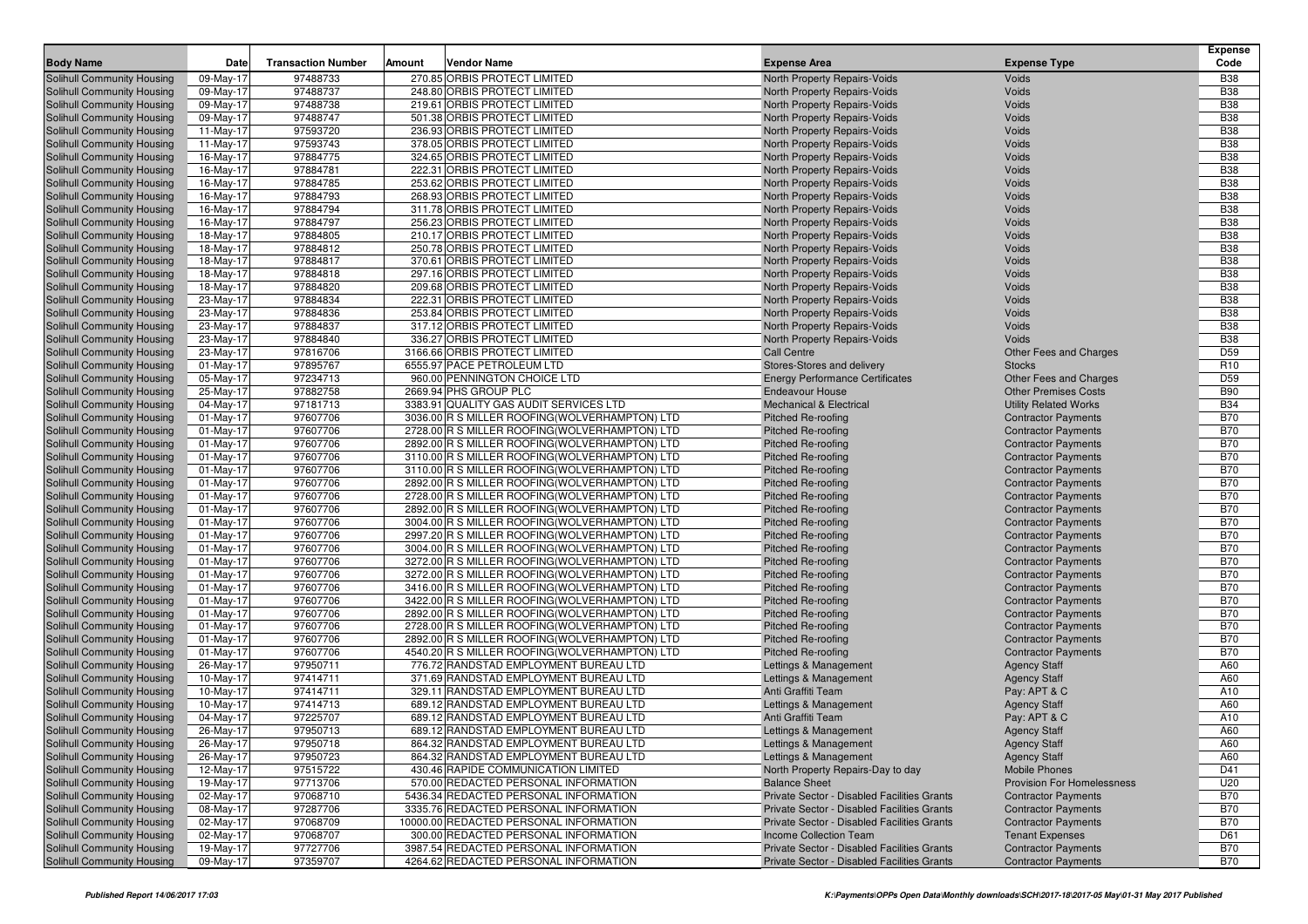| <b>Body Name</b>                                                | Date                   | <b>Transaction Number</b> | Amount | <b>Vendor Name</b>                                             | <b>Expense Area</b>                                            | <b>Expense Type</b>           | <b>Expense</b><br>Code   |
|-----------------------------------------------------------------|------------------------|---------------------------|--------|----------------------------------------------------------------|----------------------------------------------------------------|-------------------------------|--------------------------|
| Solihull Community Housing                                      | 02-May-17              | 97068706                  |        | 4326.45 REDACTED PERSONAL INFORMATION                          | Private Sector - Disabled Facilities Grants                    | <b>Contractor Payments</b>    | <b>B70</b>               |
| Solihull Community Housing                                      | 09-May-17              | 97359708                  |        | 5715.07 REDACTED PERSONAL INFORMATION                          | Private Sector - Disabled Facilities Grants                    | <b>Contractor Payments</b>    | <b>B70</b>               |
| Solihull Community Housing                                      | 25-May-17              | 97882756                  |        | 6914.10 REDACTED PERSONAL INFORMATION                          | Private Sector - Disabled Facilities Grants                    | <b>Contractor Payments</b>    | <b>B70</b>               |
| Solihull Community Housing                                      | 25-May-17              | 97882756                  |        | -3432.05 REDACTED PERSONAL INFORMATION                         | Private Sector - Disabled Facilities Grants                    | <b>Contractor Payments</b>    | <b>B70</b>               |
| Solihull Community Housing                                      | 30-May-17              | 97952746                  |        | 2390.83 REDACTED PERSONAL INFORMATION                          | Private Sector - Disabled Facilities Grants                    | <b>Contractor Payments</b>    | <b>B70</b>               |
| Solihull Community Housing                                      | 18-May-17              | 97690706                  |        | 10000.00 REDACTED PERSONAL INFORMATION                         | Private Sector - Disabled Facilities Grants                    | <b>Contractor Payments</b>    | <b>B70</b>               |
| Solihull Community Housing                                      | 25-May-17              | 97884850                  |        | 1785.00 REMOTE MANAGEMENT & SECURITY LTD                       | Business Support - MST Back Office Support                     | <b>Other Premises Costs</b>   | <b>B90</b>               |
| Solihull Community Housing                                      | 09-May-17              | 97327719                  |        | 298.00 RESOURCE PRINT SOLUTIONS                                | Customer, Communication & Information Team                     | Printing                      | D80                      |
| Solihull Community Housing                                      | 11-May-17              | 97443868                  |        | 2473.37 ROYAL MAIL                                             | <b>Endeavour House</b>                                         | Postages                      | D <sub>21</sub>          |
| Solihull Community Housing                                      | $11-May-17$            | 97443871                  |        | 2770.00 ROYAL MAIL                                             | <b>Endeavour House</b>                                         | Postages                      | D <sub>21</sub>          |
| Solihull Community Housing                                      | 11-May-17              | 97449708                  |        | 1818.49 ROYAL MAIL                                             | <b>Endeavour House</b>                                         | Postages                      | D <sub>21</sub>          |
| Solihull Community Housing                                      | $11-May-17$            | 97449711                  |        | 1319.19 ROYAL MAIL                                             | <b>Endeavour House</b>                                         | Postages                      | D <sub>21</sub>          |
| Solihull Community Housing                                      | $11-May-17$            | 97456709                  |        | 1390.47 ROYAL MAIL                                             | <b>Endeavour House</b>                                         | Postages                      | D <sub>21</sub>          |
| Solihull Community Housing                                      | 15-May-17              | 97537706                  |        | 2250.00 RSM UK TAX & ACCOUNTING LTD                            | <b>SMBC Support Services</b>                                   | <b>Audit Fees</b>             | D51                      |
| Solihull Community Housing                                      | 09-May-17              | 97327706                  |        | 654.20 SAFETY FIRST AID GROUP LTD                              | Health & Safety                                                | <b>Materials</b>              | D13                      |
| <b>Solihull Community Housing</b>                               | 09-May-17              | 97327706                  |        | -327.10 SAFETY FIRST AID GROUP LTD                             | <b>Health &amp; Safety</b>                                     | <b>Materials</b>              | D13                      |
| Solihull Community Housing                                      | 17-May-17              | 97668706                  |        | 1556.01 SCCI ALPHATRACK LTD                                    | <b>Mechanical &amp; Electrical</b>                             | <b>Utility Related Works</b>  | <b>B34</b>               |
| Solihull Community Housing                                      | $01$ -May-17           | 97354729                  |        | 440.66 SCCI ALPHATRACK LTD                                     | <b>Mechanical &amp; Electrical</b>                             | <b>Utility Related Works</b>  | <b>B34</b>               |
| Solihull Community Housing                                      | 08-May-17              | 97290714<br>97290713      |        | 5288.85 SEVERN TRENT WATER LTD                                 | <b>Laundry Service</b>                                         | Water<br>Water                | <b>B12</b><br><b>B12</b> |
| Solihull Community Housing                                      | 08-May-17              | 97713709                  |        | 323.52 SEVERN TRENT WATER LTD<br>376.16 SEVERN TRENT WATER LTD | <b>Private Sector Leasing</b>                                  | Water                         | <b>B12</b>               |
| <b>Solihull Community Housing</b><br>Solihull Community Housing | 19-May-17<br>19-May-17 | 97713708                  |        | 344.97 SEVERN TRENT WATER LTD                                  | <b>Private Sector Leasing</b><br><b>Private Sector Leasing</b> | Water                         | <b>B12</b>               |
| Solihull Community Housing                                      | 05-May-17              | 97234706                  |        | 2003.39 SEVERN TRENT WATER LTD                                 | <b>Laundry Service</b>                                         | Water                         | <b>B12</b>               |
| <b>Solihull Community Housing</b>                               | 05-May-17              | 97234706                  |        | 806.29 SEVERN TRENT WATER LTD                                  | <b>Laundry Service</b>                                         | Water                         | <b>B12</b>               |
| Solihull Community Housing                                      | 08-May-17              | 97298719                  |        | 2620.39 SHELTON DEVELOPMENT SERVICES                           | <b>IT Strategy</b>                                             | ICT - General                 | D30                      |
| <b>Solihull Community Housing</b>                               | 22-May-17              | 97743707                  |        | 4650.00 SIMPLY UMBRELLA SERVICES LIMITED                       | <b>Commercial Activity</b>                                     | <b>Agency Staff</b>           | A60                      |
| Solihull Community Housing                                      | 22-May-17              | 97743709                  |        | 750.00 SIMPLY UMBRELLA SERVICES LIMITED                        | <b>Commercial Activity</b>                                     | <b>Agency Staff</b>           | A60                      |
| Solihull Community Housing                                      | 16-May-17              | 97597706                  |        | 4505.16 SOLIHULL MBC                                           | Home Improvement Agency                                        | Head Office: Charges          | H10                      |
| Solihull Community Housing                                      | 30-May-17              | 97955710                  |        | 1480.50 SOLIHULL MBC                                           | New Build - Richmond Road                                      | <b>Contractor Payments</b>    | <b>B70</b>               |
| Solihull Community Housing                                      | 18-May-17              | 97690708                  |        | 26040.58 SOLIHULL MBC                                          | 137-139 Warwick Rd (Social Rent)                               | <b>Bank Charges</b>           | D <sub>57</sub>          |
| <b>Solihull Community Housing</b>                               | 18-May-17              | 97690708                  |        | 29968.16 SOLIHULL MBC                                          | <b>Balance Sheet</b>                                           | Creditor: Solihull MBC        | S09                      |
| Solihull Community Housing                                      | 12-May-17              | 97515706                  |        | 3898.59 SOLIHULL MBC                                           | Payroll - Payable to SMBC                                      | Creditor: Solihull MBC        | S09                      |
| Solihull Community Housing                                      | 12-May-17              | 97513707                  |        | 191474.44 SOLIHULL METROPOLITAN BOROUGH COUNCIL                | <b>Balance Sheet</b>                                           | Creditor: Solihull MBC        | S09                      |
| <b>Solihull Community Housing</b>                               | 05-May-17              | 97234708                  |        | 575.00 SOLIHULL METROPOLITAN BOROUGH COUNCIL                   | Pitched Re-roofing                                             | <b>Contractor Payments</b>    | <b>B70</b>               |
| Solihull Community Housing                                      | 05-May-17              | 97234708                  |        | 925.00 SOLIHULL METROPOLITAN BOROUGH COUNCIL                   | Flat Re-roofing                                                | <b>Contractor Payments</b>    | <b>B70</b>               |
| <b>Solihull Community Housing</b>                               | 05-May-17              | 97234707                  |        | 875.00 SOLIHULL METROPOLITAN BOROUGH COUNCIL                   | Flat Re-roofing                                                | <b>Contractor Payments</b>    | <b>B70</b>               |
| Solihull Community Housing                                      | 15-May-17              | 97536710                  |        | 393788.80 SOLIHULL METROPOLITAN BOROUGH COUNCIL                | <b>Balance Sheet</b>                                           | <b>Creditor: Solihull MBC</b> | S09                      |
| Solihull Community Housing                                      | 15-May-17              | 97536710                  |        | -16700.00 SOLIHULL METROPOLITAN BOROUGH COUNCIL                | <b>Balance Sheet</b>                                           | Creditor: Solihull MBC        | S09                      |
| Solihull Community Housing                                      | $01$ -May-17           | 97147751                  |        | 2517.60 SUPRA UK LTD                                           | Stores-Stores and delivery                                     | <b>Stocks</b>                 | R <sub>10</sub>          |
| Solihull Community Housing                                      | 17-May-17              | 97895766                  |        | 2517.48 SUPRA UK LTD                                           | Stores-Stores and delivery                                     | <b>Stocks</b>                 | R <sub>10</sub>          |
| <b>Solihull Community Housing</b>                               | 19-May-17              | 97713713                  |        | 1702.33 TOP HAT N TAIL LTD                                     | <b>Income Collection Team</b>                                  | <b>Court Fees</b>             | D <sub>54</sub>          |
| Solihull Community Housing                                      | 19-May-17              | 97713714                  |        | 425.61 TOP HAT N TAIL LTD                                      | <b>Income Collection Team</b>                                  | <b>Court Fees</b>             | D <sub>54</sub>          |
| Solihull Community Housing                                      | 19-May-17              | 97713716                  |        | 675.70 TOP HAT N TAIL LTD                                      | <b>Area Caretakers</b>                                         | <b>Materials</b>              | D13                      |
| <b>Solihull Community Housing</b>                               | 19-May-17              | 97713715<br>97834712      |        | 225.00 TOP HAT N TAIL LTD                                      | <b>Area Caretakers</b>                                         | <b>Materials</b>              | D13<br><b>B11</b>        |
| Solihull Community Housing<br><b>Solihull Community Housing</b> | 24-May-17              | 97834712                  |        | 48.22 TOTAL GAS & POWER LTD<br>67.18 TOTAL GAS & POWER LTD     | 137-139 Warwick Rd (Social Rent)<br><b>Auckland Hall</b>       | Electricity                   | <b>B11</b>               |
| Solihull Community Housing                                      | 24-May-17<br>24-May-17 | 97834712                  |        | 351.07 TOTAL GAS & POWER LTD                                   | <b>Biomass System</b>                                          | Electricity<br>Electricity    | <b>B11</b>               |
| Solihull Community Housing                                      | 24-May-17              | 97834712                  |        | 1123.54 TOTAL GAS & POWER LTD                                  | Business Support - MST Back Office Support                     | Electricity                   | <b>B11</b>               |
| Solihull Community Housing                                      | 24-May-17              | 97834712                  |        | 109.36 TOTAL GAS & POWER LTD                                   | <b>Cesspool Emptying</b>                                       | Electricity                   | <b>B11</b>               |
| Solihull Community Housing                                      | 24-May-17              | 97834712                  |        | 44.36 TOTAL GAS & POWER LTD                                    | <b>Crabtree Hall</b>                                           | Electricity                   | <b>B11</b>               |
| Solihull Community Housing                                      | 24-May-17              | 97834712                  |        | 1326.03 TOTAL GAS & POWER LTD                                  | <b>Frontline Offices</b>                                       | Electricity                   | <b>B11</b>               |
| Solihull Community Housing                                      | 24-May-17              | 97834712                  |        | 40532.10 TOTAL GAS & POWER LTD                                 | Low Rise (inc. Safe & Sound)                                   | Electricity                   | <b>B11</b>               |
| Solihull Community Housing                                      | 24-May-17              | 97834712                  |        | 221.36 TOTAL GAS & POWER LTD                                   | Ipswich House                                                  | Electricity                   | <b>B11</b>               |
| Solihull Community Housing                                      | 24-May-17              | 97834712                  |        | 1347.86 TOTAL GAS & POWER LTD                                  | Homelessness                                                   | Electricity                   | <b>B11</b>               |
| Solihull Community Housing                                      | 24-May-17              | 97834712                  |        | 42.98 TOTAL GAS & POWER LTD                                    | Whar Hall Farm Community Hall                                  | Electricity                   | <b>B11</b>               |
| Solihull Community Housing                                      | 25-May-17              | 97906707                  |        | 269.78 TOTAL GAS & POWER LTD                                   | Business Support - MST Back Office Support                     | Gas                           | <b>B10</b>               |
| Solihull Community Housing                                      | 25-May-17              | 97906707                  |        | 25.31 TOTAL GAS & POWER LTD                                    | <b>Crabtree Hall</b>                                           | Gas                           | <b>B10</b>               |
| Solihull Community Housing                                      | 25-May-17              | 97906707                  |        | 307.97 TOTAL GAS & POWER LTD                                   | <b>Endeavour House</b>                                         | Gas                           | <b>B10</b>               |
| Solihull Community Housing                                      | 25-May-17              | 97906707                  |        | 42.55 TOTAL GAS & POWER LTD                                    | <b>Frontline Offices</b>                                       | Gas                           | <b>B10</b>               |
| Solihull Community Housing                                      | 25-May-17              | 97906707                  |        | 23.56 TOTAL GAS & POWER LTD                                    | <b>Greenfield Centre</b>                                       | Gas                           | <b>B10</b>               |
| Solihull Community Housing                                      | 25-May-17              | 97906707                  |        | 2042.15 TOTAL GAS & POWER LTD                                  | Safe and Sound General                                         | Gas                           | <b>B10</b>               |